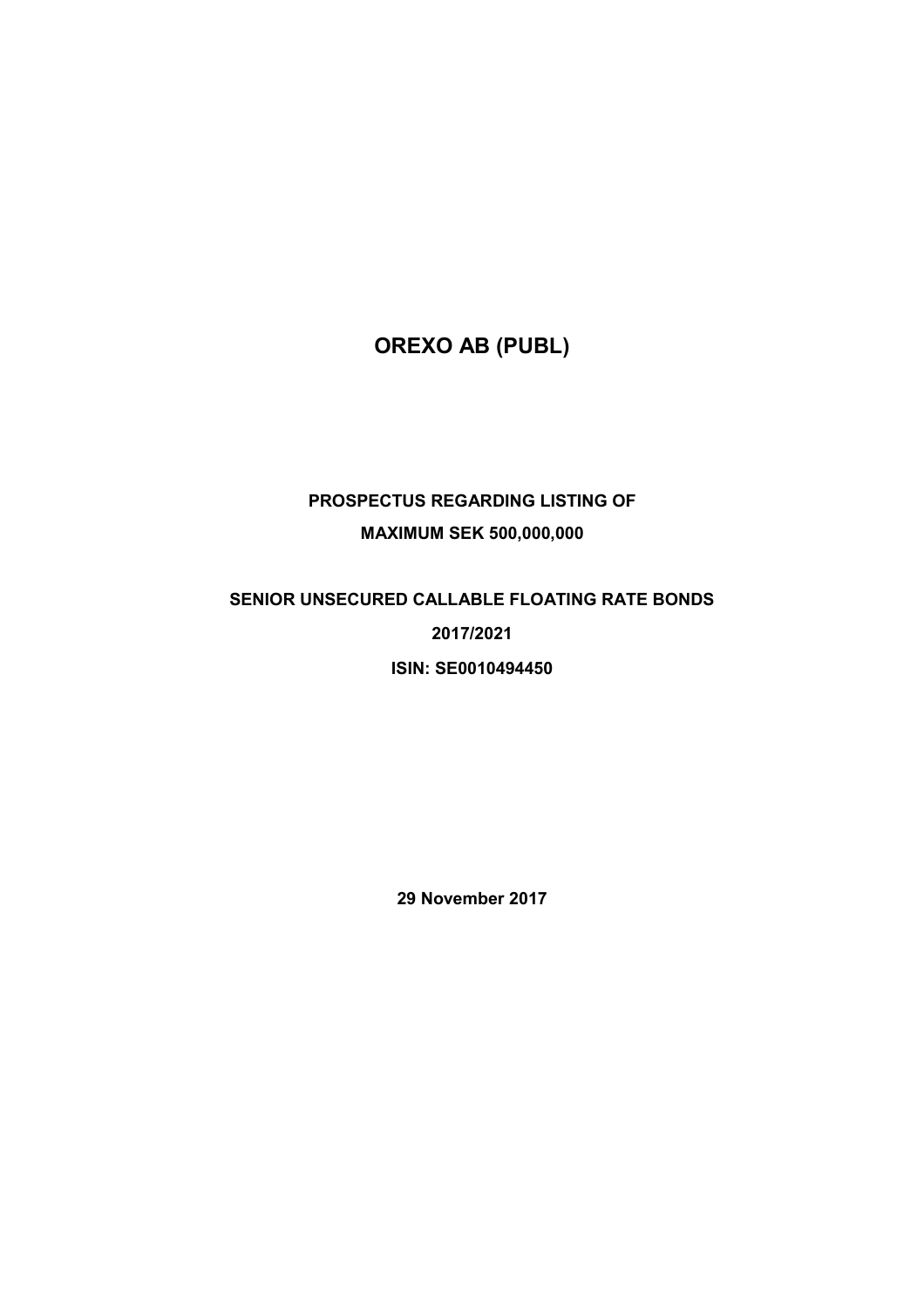## **Important information**

This prospectus (the "**Prospectus**") has been prepared by Orexo AB (publ) (the "**Company**" or the "**Issuer**"), registration number 556500-0600, in relation to the application for listing of bonds issued under the Company's maximum SEK 500,000,000 senior unsecured callable floating rate bonds 2017/2021 with ISIN SE0010494450 (the "**Bonds**"), of which SEK 325,000,000 was issued on 13 November 2017 (the "**First Issue Date**") in accordance with the terms and conditions for the Bonds (the "**Terms and Conditions**") (the "**Bond Issue**"), on the Corporate Bond List at Nasdaq Stockholm Aktiebolag ("**Nasdaq Stockholm**"). References to "Orexo" or the "Group" refer in this Prospectus to Orexo AB (publ) and its subsidiaries from time to time, unless indicated by the context. References to "SEK" refer to Swedish Kronor.

This Prospectus has been prepared in accordance with the rules and regulations in the Swedish Financial Instruments Trading Act (Sw. *lag* (*1991:980) om handel med finansiella instrument*) and Commission Regulation (EC) No 809/2004 of 29 April 2004 implementing Directive 2003/71/EC of the European Parliament and of the Council, each as amended. This Prospectus has been approved by and registered with the Swedish Financial Supervisory Authority (Sw*. Finansinspektionen*) in accordance with the provisions in Chapter 2, Sections 25 and 26, of the Swedish Financial Instruments Trading Act. It should be noted that such approval and such registration does not constitute any guarantee from the Swedish Financial Supervisory Authority that the information in this Prospectus is accurate or complete.

This Prospectus is not an offer for sale or a solicitation of an offer to purchase the Bonds in any jurisdiction. It has been prepared solely for the purpose of listing the Bonds on Nasdaq Stockholm. This Prospectus may not be distributed in any country where such distribution or disposal requires additional prospectus, registration or additional measures or is contrary to the rules and regulations in such country. Persons into whose possession this Prospectus comes or persons who acquire the Bonds are therefore required to inform themselves about, and to observe, such restrictions. The Bonds have not been and will not be registered under the U.S. Securities Act of 1933, as amended (the "Securities Act"), or any U.S. state securities laws and may be subject to U.S. tax law requirements. The Bonds may not be offered, sold or delivered within the United States of America or to, or for the account or benefit of, U.S. persons (as defined in Rule 902 of Regulation S under the Securities Act), except for to, or for the account or benefit for qualified institutional buyers as defined in Rule 144A promulgated under the Securities Act ("Rule 144A") ("**QIBs**"). The Company has not undertaken to register the Bonds under the Securities Act or any U.S. state securities laws or to affect any exchange offer for the Bonds in the future. Furthermore, the Company has not registered the Bonds under any other country's securities laws. It is the investor's obligation to ensure that the offers and sales of Bonds comply with all applicable securities laws.

The Prospectus will be available at the Swedish Financial Supervisory Authority's web page (www .fi.se) and the Company's web page (www .orexo.se), and paper copies may be obtained from the Company.

Unless otherwise explicitly stated, no information contained in this Prospectus has been audited or reviewed by the Company's auditors. Certain financial information in this Prospectus may have been rounded off and, as a result, the numerical figures shown as totals in this Prospectus may vary slightly from the exact arithmetic aggregation of the figures that precede them.

This Prospectus may contain forward-looking statements and assumptions regarding future market conditions, operations and results. Such forward-looking statements and information are based on the beliefs of the Company's management or are assumptions based on information available to the Group. The words "considers", "intends", "deems", "expects", "anticipates", "plans" and similar expressions indicate some of these forward-looking statements. Other such statements may be identified from the context. Any forward-looking statements in this Prospectus involve known and unknown risks, uncertainties and other factors which may cause the actual results, performances or achievements of the Group to be materially different from any future results, performances or achievements expressed or implied by such forward-looking statements. Further, such forward-looking statements are based on numerous assumptions regarding the Group's present and future business strategies and the environment in which the Group will operate in the future. Although the Company believes that the forecasts or indications of future results, performances and achievements are based on reasonable assumptions and expectations, they involve uncertainties and are subject to certain risks, the occurrence of which could cause actual results to differ materially from those predicted in the forwardlooking statements and from past results, performances or achievements. Further, actual events and financial outcomes may differ significantly from what is described in such statements as a result of the materialisation of risks and other factors affecting the Group's operations. Such factors of a significant nature are mentioned in section "*Risk factors*" below.

This Prospectus shall be read together with all documents that are incorporated by reference (see section "*Overview of financial reporting and documents incorporated by reference"* below) and possible supplements to this Prospectus.

The Bonds may not be a suitable investment for all investors and each potential investor in the Bonds must determine the suitability of that investment in light of its own circumstances. In particular, each potential investor should (i) have sufficient knowledge and experience to make a meaningful evaluation of the Bonds, the merits and risks of investing in the Bonds and the information contained or incorporated by reference in this Prospectus or any applicable supplement; (ii) have access to, and knowledge of, appropriate analytical tools to evaluate, in the context of its particular financial situation, an investment in the Bonds and the impact other Bonds will have on its overall investment portfolio; (iii) have sufficient financial resources and liquidity to bear all of the risks of an investment in the Bonds; (iv) understand thoroughly the Terms and Conditions; and (v) be able to evaluate (either alone or with the help of a financial advisor) possible scenarios for economic, interest rate and other factors that may affect its investment and its ability to bear the applicable risks.

This Prospectus is governed by Swedish law. Disputes concerning, or related to, the contents of this Prospectus shall be subject to the exclusive jurisdiction of the courts of Sweden. The District Court of Stockholm (Sw*. Stockholms tingsrätt*) shall be the court of first instance.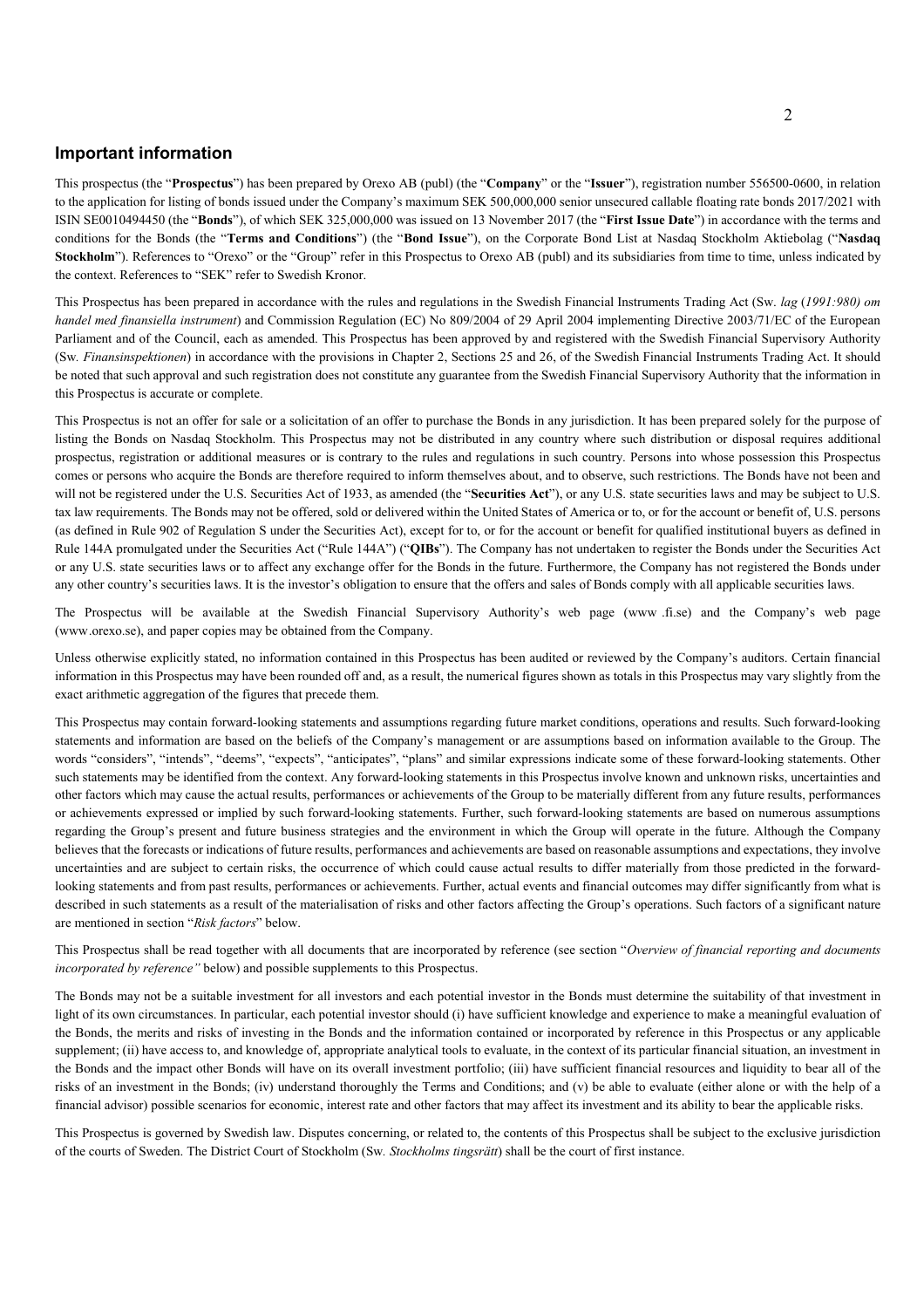## **Table of Contents**

| Overview of financial reporting and documents incorporated by reference 32 |
|----------------------------------------------------------------------------|
|                                                                            |
|                                                                            |
|                                                                            |
|                                                                            |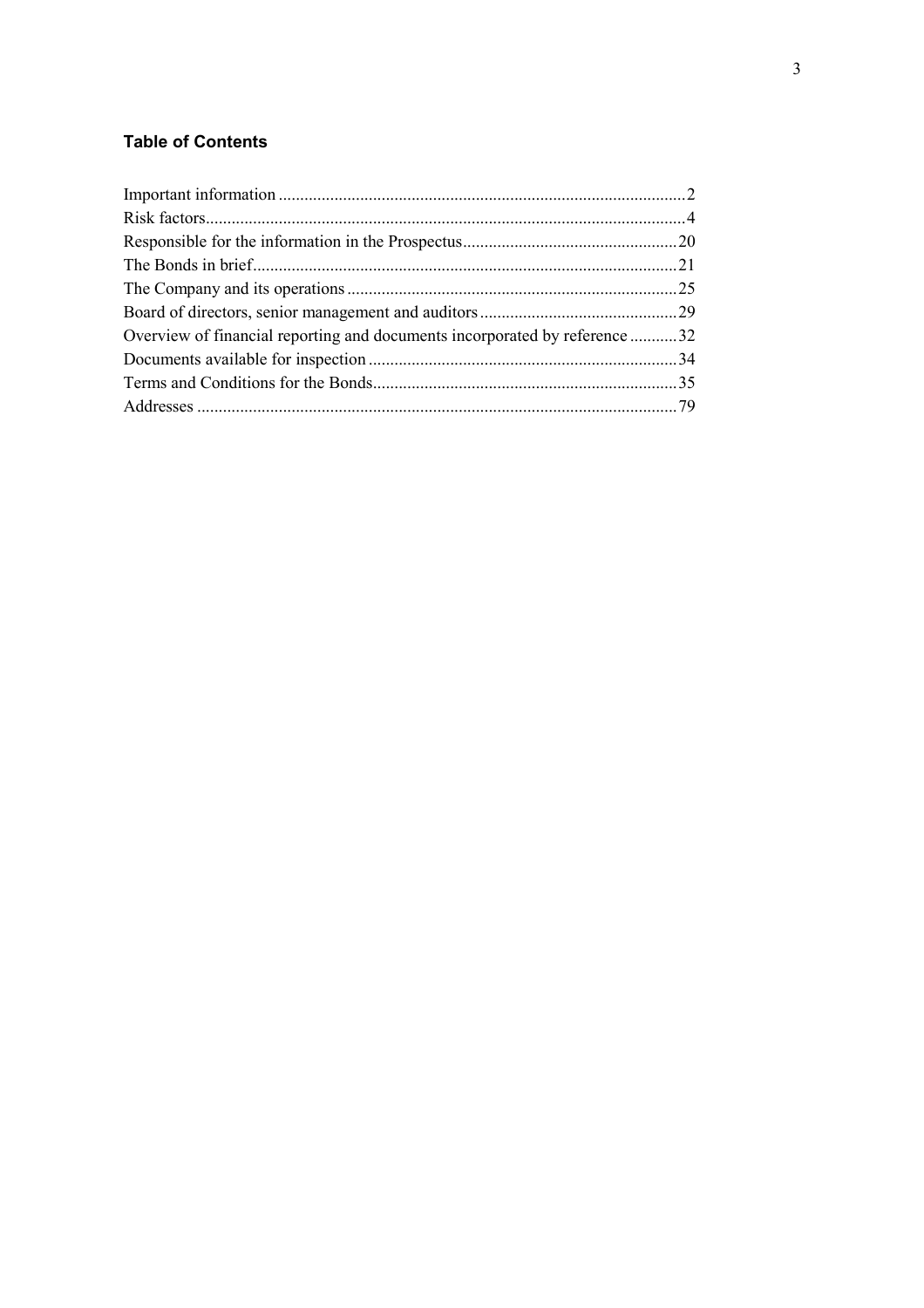## **Risk factors**

*Investing in bonds involves inherent risks. The financial performance of the Company and the Group and the risks associated with its business are important when making a decision on whether to invest in the Bonds. A number of risk factors and uncertainties may adversely affect the Group. If any of these risks or uncertainties actually occurs, the business, operating results and financial position of the Group could be materially and adversely affected, which ultimately could affect the Company's ability to make payments of interest and repayments of principal under the Terms and Conditions. In this section, a number of risk factors are illustrated, namely general risks pertaining to the Group's business operations and material risks relating to the Bonds as financial instruments. The risks presented below are not exhaustive and other risks not discussed herein may also adversely affect the Group, the price of the Bonds and the Company's ability to service its debt obligations. Further, the risk factors are not ranked in order of importance. Potential investors should consider carefully the information contained in this Prospectus and make an independent evaluation before making an investment decision.* 

## **Risks associated with Orexo's operations**

#### *Orexo's dependency on the continued commercialisation of Zubsolv®*

In July 2013, Zubsolv® was approved for the maintenance treatment of opioid dependence on the U.S. market by the U.S. Food and Drug Administration, FDA, and in August 2015 the product also received approval for induction treatment of the same patient population. The commercialisation and marketing of Zubsolv® on the U.S. market is managed through Orexo's U.S. subsidiary, Orexo U.S. Inc. It is of material importance for Orexo's future profitability and financial position that the continued commercialisation of Zubsolv® is successful.

The level of market access and sales of a pharmaceutical product depends on a number of factors, including access to patients and applicable reimbursement systems, distribution channels, competing products, availability as well as sales and marketing efforts. There is a risk that Orexo will not be able to maintain and grow the U.S. Zubsolv® business in the future. For example, a significant part of the market increase for treatment of opioid dependence on the U.S. market currently derives from the public segment, i.e. where medical care is financed by public sector payers, a segment in which Zubsolv $\mathcal{D}$  presently has limited access in several of the growing geographical markets. Further, the rising awareness of the severe effects resulting from opioid dependence may cause increased competition and alternative treatments may arise. Any potential new competitors may have considerably greater resources than the Group to market a drug and to gain access to physicians, patients and applicable reimbursement systems. Accordingly, there is a risk that the future sales of Zubsolv $\mathcal{D}$  on the U.S. market will not develop favorably for Orexo. Further, there is a risk that the launch of Zubsolv® on the European market, which following regulatory approval is planned to be made by Orexo's partner Mundipharma, or any other market, may fail and that such sales, if any, will not meet the anticipated sales targets.

Any material deviation from the anticipated sales targets or other anticipated development, whether due to reduced demand, increased competition, lower reimbursement levels, a deterioration in Orexo's and its partners' capacity to provide or manufacture the necessary quantities of pharmaceutical ingredient or to successfully market the product, could have a material negative effect on the Group's business, operating results and financial position.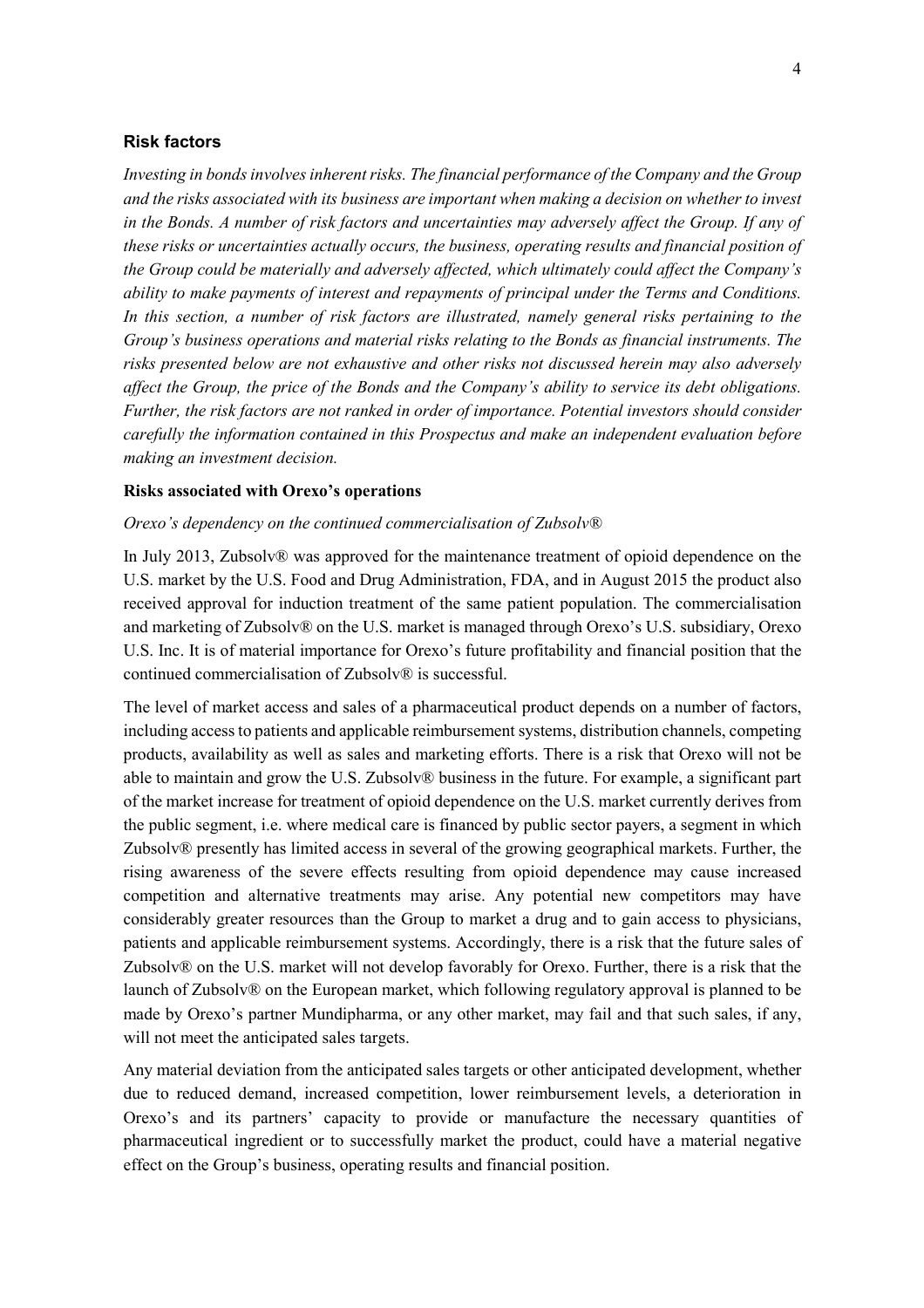#### *Orexo is involved in a dispute with Actavis regarding certain intellectual property rights*

The Group is currently involved in a litigation process against certain entities within the Actavis group (now acquired by Teva), regarding certain intellectual property rights pertaining to Zubsolv® in the US. In May 2014, Actavis notified Orexo that Actavis had filed an Abbreviated New Drug Application (ANDA) for a generic Zubsolv® drug product. Orexo thereafter, in June 2014, initiated legal proceedings against Actavis for infringement of these two patents. The dispute has thereafter been expanded to include also other U.S. patents relating to Zubsolv®. The District Court of Delaware rendered its decision in November 2016 and held that one of the first patents ('996) was valid and thus infringed by Actavis, but that Orexo's '330 patent was invalid. Orexo has appealed the decision as far as regards the patent '330, to the federal circuit. Oral hearings took place on 4 October 2017, and the court's decision is expected within the next 3-9 months, but could be rendered earlier. If the outcome of the appeal is in Actavis' favor, two more U.S. Zubsolv® patents ('421 and '900), stretching to 2032, will be rolled into the case. Orexo has already initiated litigation processes on these new patents, but they are now on hold until the outcome of the appeal case is known. If Orexo eventually fails to uphold its patents for Zubsolv® on the U.S. market, there is a risk that Actavis as well as other competitors may introduce generic pharmaceuticals on the U.S. market. This could have a material negative effect on the Group's business, operating results and financial position and may result in Orexo having to reconsider its operational strategy on the U.S. market.

## *Orexo is a specialty pharmaceutical company with commercialised products and a portfolio of products in development phase*

The Group's pipeline currently contains eight ongoing development programs, of which three are out licensed to partners. In addition, Orexo is discussing a possible partner agreement regarding OX-51. Apart from specific milestone payments, these programs have not generated substantial and enduring revenues to the Group and will perhaps never do so. The Group's investments in product development are subject to the risk of failure that accompanies every drug developer, including the risk that one or all of Orexo's product candidates proves ineffective, dangerous, toxic or in any other manner proves incapable to meet applicable regulatory requirements, to receive the requisite approvals or permits from regulatory bodies, or otherwise prove difficult to develop as a commercially viable product. Should any of the abovementioned risks materialise, it could have a negative effect on the Group's business, operating results and financial position.

## *Altered macro-economic factors including changes to the pricing of pharmaceutical products may affect the Company and the Group*

The pricing and the demand of pharmaceutical products may be adversely affected by a downturn in the general economy in the U.S. and/or in the EU, as well as on other major pharmaceutical markets, such as Japan and Canada. An economic downturn could, among other things, put pressure on healthcare payers, including authorities, insurance companies and hospitals, resulting in a lower willingness to pay for pharmaceutical products which, together with, *inter alia*, other changes in aforementioned payers' budgets, could result in reduced reimbursement for Zubsolv® or any other of the Group's present and potential future products. Furthermore, several initiatives to curb rising pharmaceutical costs have been or are being implemented in the U.S. and in the EU, as well as on other major pharmaceutical markets, which could affect future sales margins and product sales for pharmaceutical companies, including Orexo. Such measures are expected to continue and could result in fewer reimbursement possibilities and/or lower reimbursement levels in certain markets.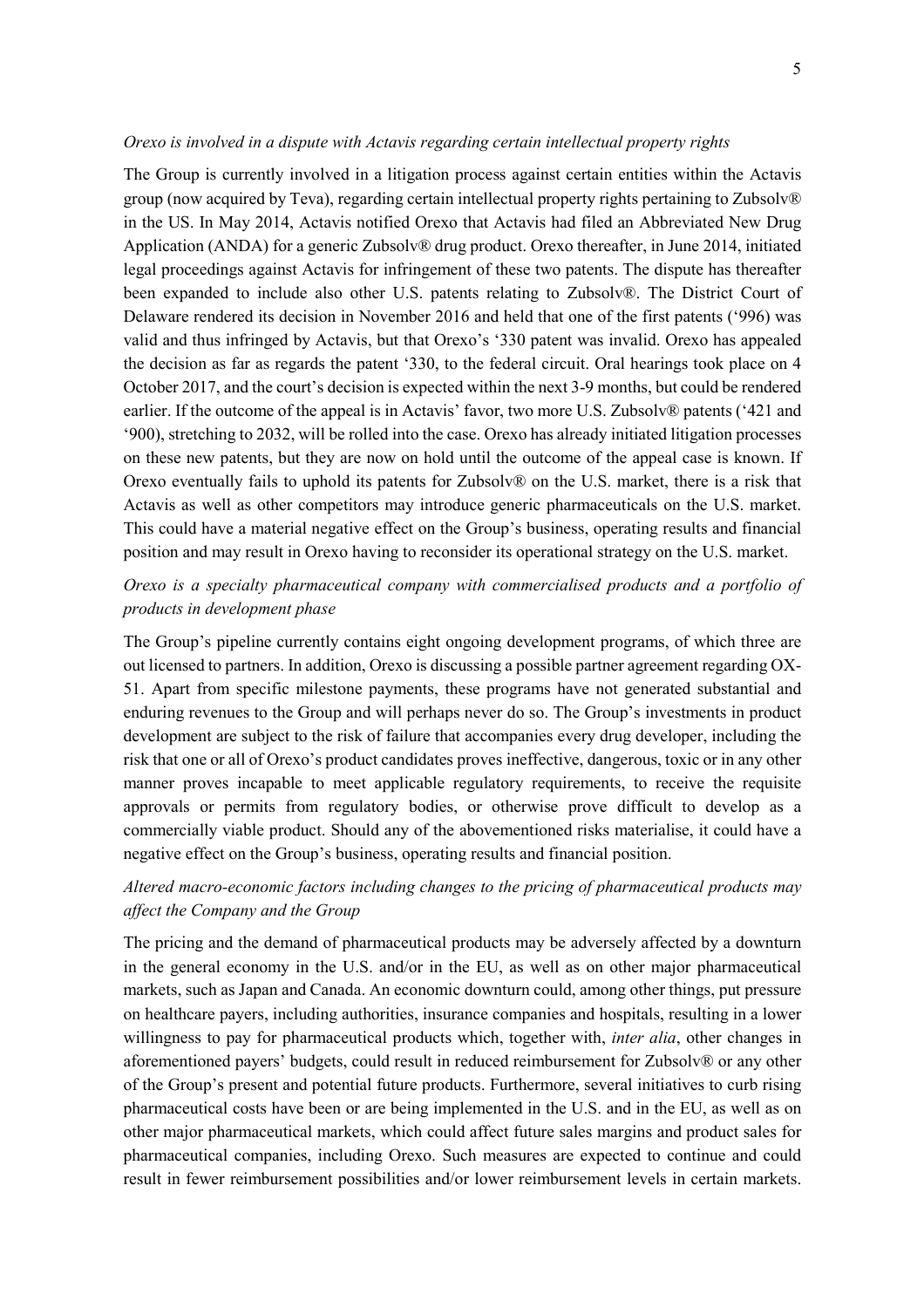Accordingly, deteriorated macro-economic conditions and changes to rules regarding the pricing of pharmaceutical products could have a negative effect on the Group's business, operating results and financial position.

## *The level of market reception of Orexo's products could decrease or become negative, which could hinder Orexo from maintaining profitability*

Hospitals, physicians and patients may conclude that the Group's products are too expensive, less safe and/or ineffective or otherwise less attractive than other therapies or procedures available on the market. There is a risk that hospitals, physicians, patients or the medical community in general will not accept or use any of the Group's products that currently are being marketed or any product that may receive necessary regulatory approvals in the future. Should such decline in the market reception for said products materialise, it could have a negative effect on the Group's business, operating results and financial position.

## *Loss of material market access/re-imbursement contracts*

In order to market and distribute pharmaceuticals in public healthcare sectors, Orexo is dependent on certain agreements within private and state prescription drug programs (e.g. with respect to U.S. markets, insurance companies and pharmacy benefit managers (PBM) such as CVS Caremark or UnitedHealth Group). Any changes in such programs or in the agreements would impact the Company's cash flow. There is a risk that existing state prescription drug programs or agreements are amended or that new programs will develop or new agreements be entered into. In the event a material program would change or Orexo would fail to retain or gain such material agreements with respect to the distribution of pharmaceuticals, it could have a negative effect on the Group's business, operating results and financial position.

## *Since Orexo has a history of losses and its future profitability is uncertain, investments in Orexo carries risk*

Orexo has experienced significant operating losses from the inception of its business operations in 1995. The financial year 2016 was the first profitable year in Orexo's history, largely due to strong sales of Zubsolv® on the U.S. market and good cost control. A significant proportion of Orexo's expenses are fixed, including expenses related to facilities, equipment and personnel. There is a risk that Orexo will not succeed in maintaining profitability or generate sufficient revenues or positive cash flow to sustain its operations. Orexo expects that future revenues generated by the products already commercialised as well as from the licensing of new product candidates, may fluctuate substantially. Should any such fluctuations be material and sustained, the Group may have to restructure its business and/or find alternative financing sources, which could have a negative effect on the Group's business, operating results and financial position, which in turn would affect the Bondholders' investments.

## *If Orexo's clinical trials are not successful, Orexo may not be able to successfully develop and license or commercialise its potential product candidates*

To obtain regulatory approvals for the commercial sale of the Company's product candidates, the Group and its collaborating partners will be required to complete human clinical trials to demonstrate the safety and efficacy of the product candidates. There is a risk that Orexo and its collaborating partners will not obtain permits from regulatory bodies to commence or complete such clinical trials. Further, if such clinical trials are commenced, they may prove that Orexo's product candidates are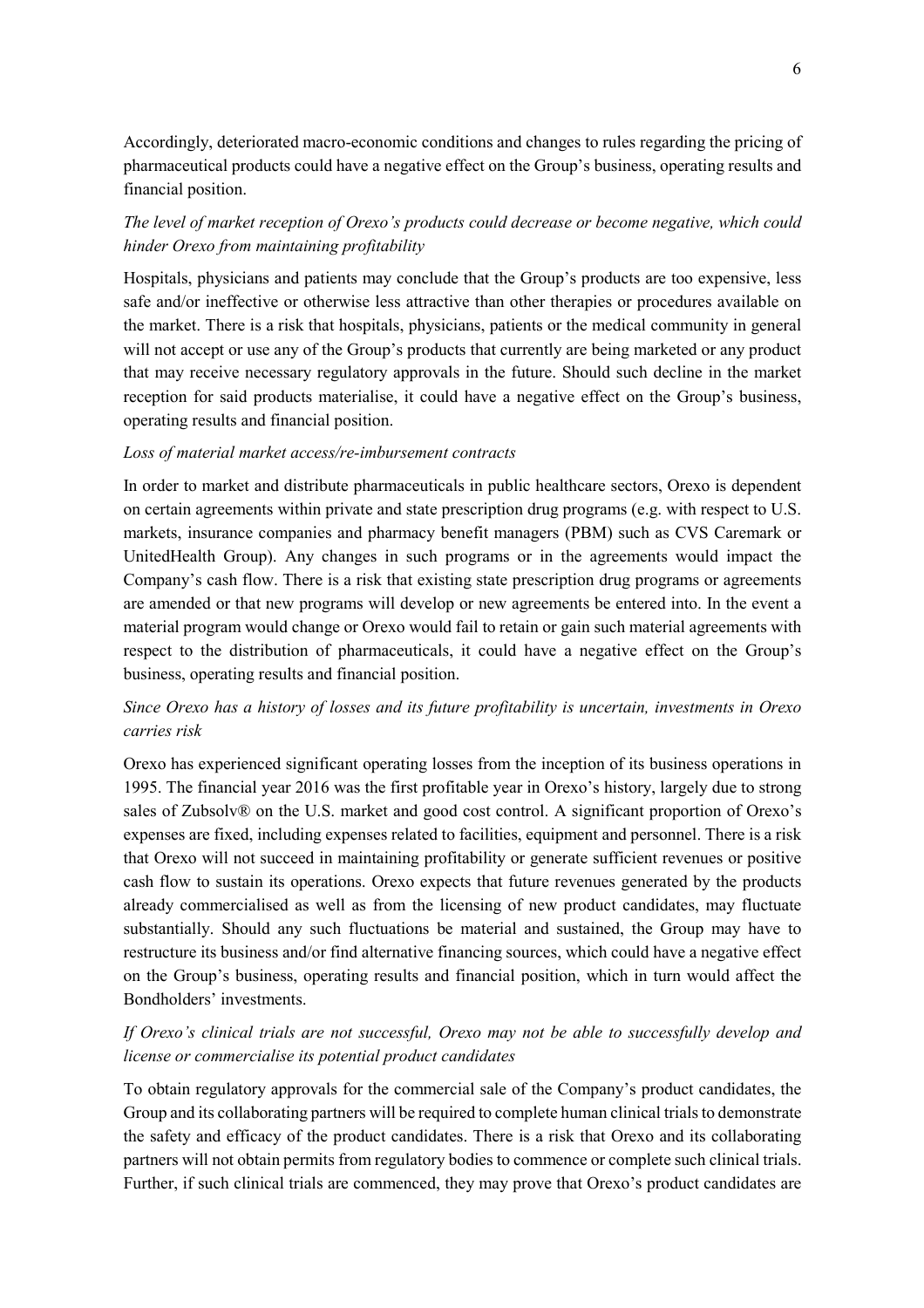not sufficiently safe and effective to the extent necessary to permit Orexo and its collaborating partners to obtain marketing approvals for its product candidates from regulatory bodies. Moreover, positive results demonstrated in early formulation development studies and clinical trials that Orexo and its collaborating partners conduct may not be representative of results obtained in future clinical trials. Furthermore, Orexo, its collaborating partners, institutional review boards, or regulatory bodies may suspend clinical trials at any time if it is believed that the subjects or patients participating in such trials are being exposed to unacceptable health risks. Negative or inconclusive clinical trial results concerning any of Orexo's product candidates may require Orexo and its collaborating partners to conduct additional clinical trials, which could result in increased costs, significant delay in filings for approval with regulatory bodies and/or result in a filing for a narrower indication, or force Orexo and its collaboration partners to abandon the commercialisation of the product candidate. Should any of the abovementioned risks materialise, this could have a negative effect on the Group's business, operating results and financial position.

## *Parallel imports*

There is a risk that discrepancies in pharmaceutical pricing between the markets on which Orexo or its partners operate could lead to an increase in parallel imports, which means that Orexo's products could be purchased at a lower price in certain markets and compete with the Company's sales in other markets, which would affect the pricing strategies of Orexo and/or the Group. Such parallel imports resulting in discrepancies in pricing could have a negative impact on Orexo's business, operating results and financial position.

## *Orexo's future success is dependent on key personnel and third party contractors*

Orexo is highly dependent on certain key personnel, both in-house personnel and certain personnel employed by the Group's partners. The loss of any of the Company's or, as applicable, any partner's key employees could delay or obstruct Orexo's sales of existing products and affect its development programs. To a large extent, Orexo's operations are also dependent on the Company's ability to attract and retain highly qualified science and management personnel, as well as personnel with expertise in clinical trials and governmental regulation. Orexo faces competition in recruiting and retaining personnel from other companies, universities, public and private research institutions, government entities and other organisations. If Orexo is unsuccessful in its recruitment and retention efforts, this could have a negative impact on the Company's business, operating results and financial position.

## *Orexo continuously evaluates acquisition and integration opportunities*

Orexo continuously evaluates opportunities to acquire products and businesses as part of its day-today business activities. A successful acquisition and integration process creates increased value. The acquisition and integration of new products and business units is associated with uncertainty, for example the risk that costs related to an acquisition become higher than expected or that future results and synergy effects do not correspond with expectations. There is also a risk that any contractual arrangements made with the sellers of such products or business units prove ineffective should any problems or unforeseen risks materialise following the acquisition. Moreover, transactions can lead to costs which may be significant and which may not be recovered or compensated for in the event, for example, a transaction is not completed. Any such unforeseen events in connection with acquisitions of products and businesses could have a negative effect on the Group's business, operating results and financial position.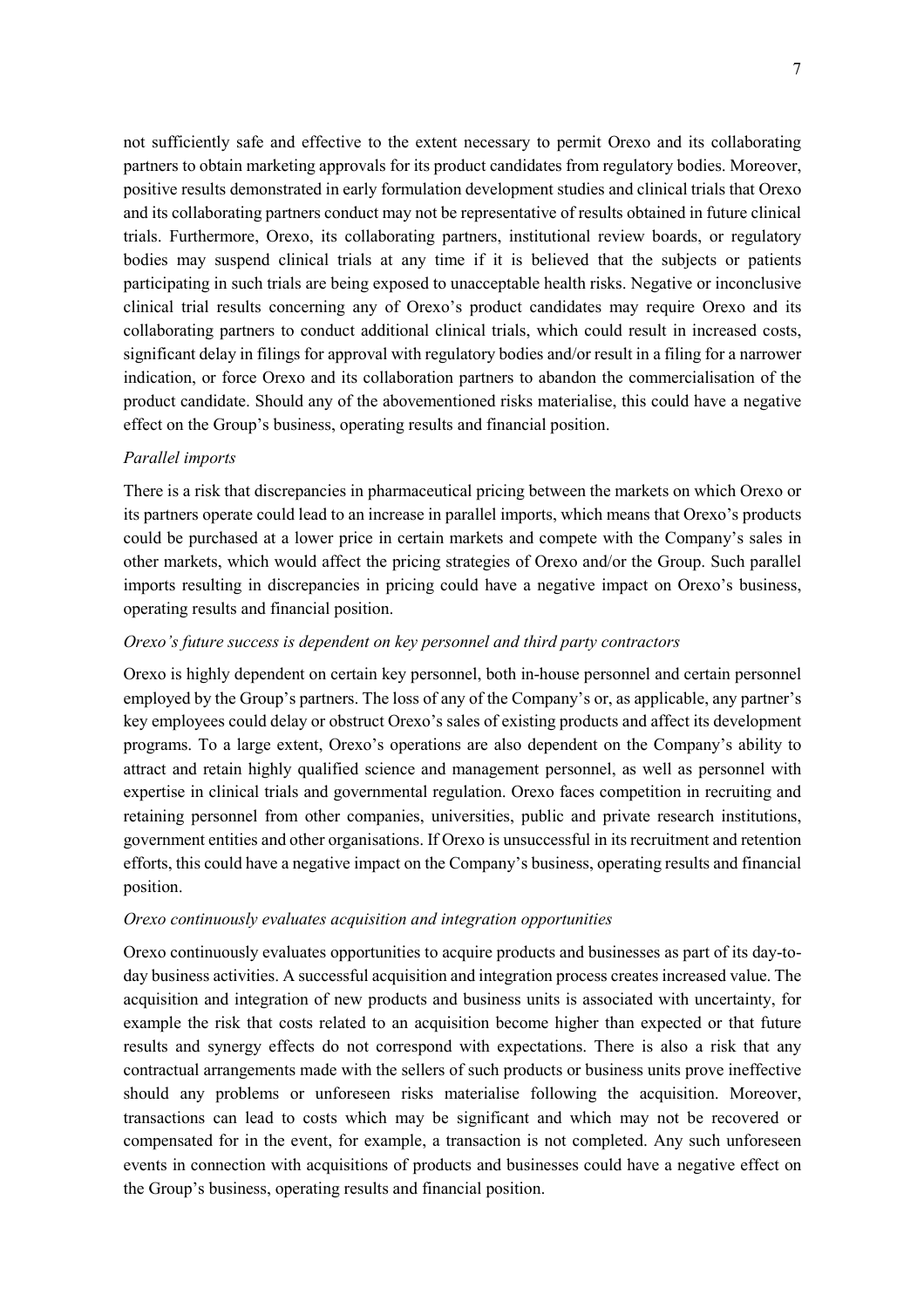## *Orexo's competitors have greater financial resources and may develop new technologies or products that are more efficient, cheaper or appear to be more cost-efficient than Orexo's products*

Many potential competitors of the Group have greater financial resources and expertise in research and development, clinical trials, obtaining regulatory approvals and marketing than the Group. Orexo competes with several companies and institutions, including pharmaceutical companies, biotechnology companies, academic institutions and research organisations in marketing and development of drugs. Competitors may develop more efficient, more affordable or more practical products or may achieve earlier patent protection or commercialisation of their products than Orexo. Also, such competitors may have greater access to hospitals, physicians, patients or the medical community in general for purposes of marketing a competing product. These competing products may render Orexo's products obsolete or may limit the ability of Orexo to generate revenue, which could have a negative effect on the Group's business, operating results and financial position.

Technology controlled by third parties that may be advantageous to the Group's operations may be acquired or licensed by Orexo's competitors, thereby preventing Orexo from obtaining such technology on commercially reasonable terms, or at all. If Orexo is unable to successfully compete with existing and potential competitors, it could have a negative effect on the Company's business, operating results and financial position.

## *Orexo may be exposed to product liability claims and may not be able to obtain or maintain adequate product liability insurance*

The business of Orexo exposes the Company to the risk of product liability claims that is inherent in the manufacturing, testing, and marketing of pharmaceuticals. Orexo may not be able to obtain or maintain insurance on acceptable terms, or at all. Moreover, any insurance that Orexo does obtain may not provide adequate protection against potential liabilities. There is, furthermore, a considerable reputational risk pertaining to any liability claims being directed towards the Group, where Orexo's brand name, even if such claims prove unfounded, could be subject to extensive negative publicity, thus jeopardising further clinical trials and marketing of approved products. Should any of the abovementioned risks materialise, it could have a negative effect on the Group's business, operating results and financial position.

## *Orexo's operations are concentrated to a handful of facilities*

A material disruption or force of nature such as fires, explosions, floods or other disasters resulting in significant damage to any of the facilities in which the Company or the Group pursues its operations could significantly disrupt or curtail Orexo's operations and could have an adverse effect on Orexo's financial position and earnings.

## **Financing risks**

## *Orexo may require substantial additional funds to maintain and develop the business and, if additional capital is not available, Orexo may need to limit or cease its operations*

Orexo has used and may continue to require external funding to conduct commercialisation, research and development as well as clinical trials with regard to the Company's product candidates. Orexo may be required to seek additional external funding in the future to continue its operations. Additional financing may not be available to Orexo on acceptable terms, or at all. If Orexo is unable to obtain funding on a timely basis, the Company may be required to significantly curtail one or more of its current activities.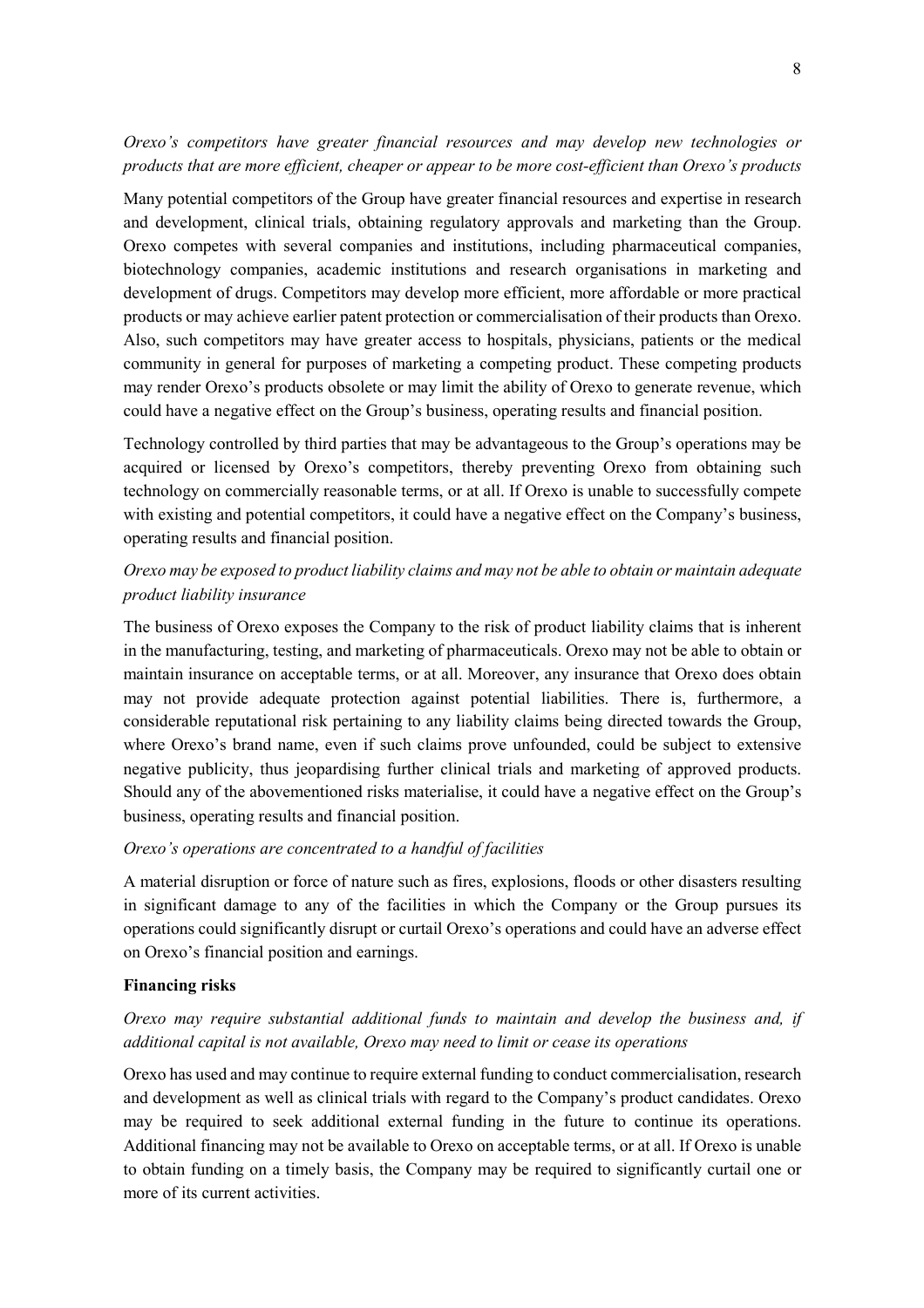#### *Orexo is exposed to currency risks in export/import transactions*

Orexo's accounting is prepared in SEK and the Company has its main operations in Sweden. The Company markets and distributes its products in countries other than Sweden, primarily in the US, and also receives license fees in currencies other than SEK. Assets, liabilities, income and expenses in foreign currencies give rise to currency exposure. A weakening of the SEK against other currencies increases Orexo's reported assets, liabilities, income and expenses, while a strengthening of the SEK against other currencies reduces these items. Orexo may use currency hedging instruments. There is, however, a risk that any such measures will prove inefficient. Major currency fluctuations between SEK and other currencies could thus have an adverse effect on Orexo's business, operating results and financial position.

#### *Orexo is exposed to interest-rate risks*

The primary goal of Orexo's management of interest-rate risk is to reduce the negative impact of fluctuations in interest rates. There is a risk that the Company's management of interest-rate risk will fail in delivering the desired results, and fluctuations in market interest rates may therefore negatively impact Orexo's financial position and earnings.

#### *Orexo is exposed to credit and counterparty risks*

Credit and counterparty risks refer to the risk of counterparties being unable to meet their obligations to repay a debt or make interest payments on such a debt. Orexo performs ongoing assessments of its credit risks and any counterparties' credit ratings, but there is a risk that such assessments prove to be incorrect. Should the Company's assessments be wrong or otherwise incomplete, or should any counterparties be unable to meet their obligations, this may have a negative impact on the Company's financial position and earnings.

## *Orexo may risk losing the entitlement to utilise its loss carry-forwards*

Orexo has significant accumulated loss carry-forwards. Ownership changes that mean that the controlling influence over the Company changes may result in limitations (fully or in part) in the entitlement to utilise such loss carry-forwards in the future.

The opportunity of utilising the loss carry-forward in the future may also be impacted by changes in legislation. For example, on 20 June 2017, the Swedish Ministry of Finance submitted a memorandum for remittance (Sw. *remiss*) including proposals on the introduction of a new system for corporate taxation in Sweden. As part of the proposal, the Swedish Ministry of Finance has proposed general limitations on interest deduction. The remittance period has just ended and the potential impact of the proposal is still unclear. The proposal can enter into force at the earliest on 1 July 2018 and, if implemented, may have a negative impact on Orexo's financial position and earnings.

## *Incentive programs*

Orexo has introduced a number of share-based incentive programs in the form of employee stock options, warrants and shares with the aim of motivating and rewarding key employees through partial ownership, thereby promoting the Company's long-term interests. There is a risk that such goals or targets will not be achieved through Orexo's incentive programs, which may result in the Company's employees performing less efficiently than desired. Furthermore, share-based incentive programs always entail an inherent risk from a tax perspective. There is a risk that the Company's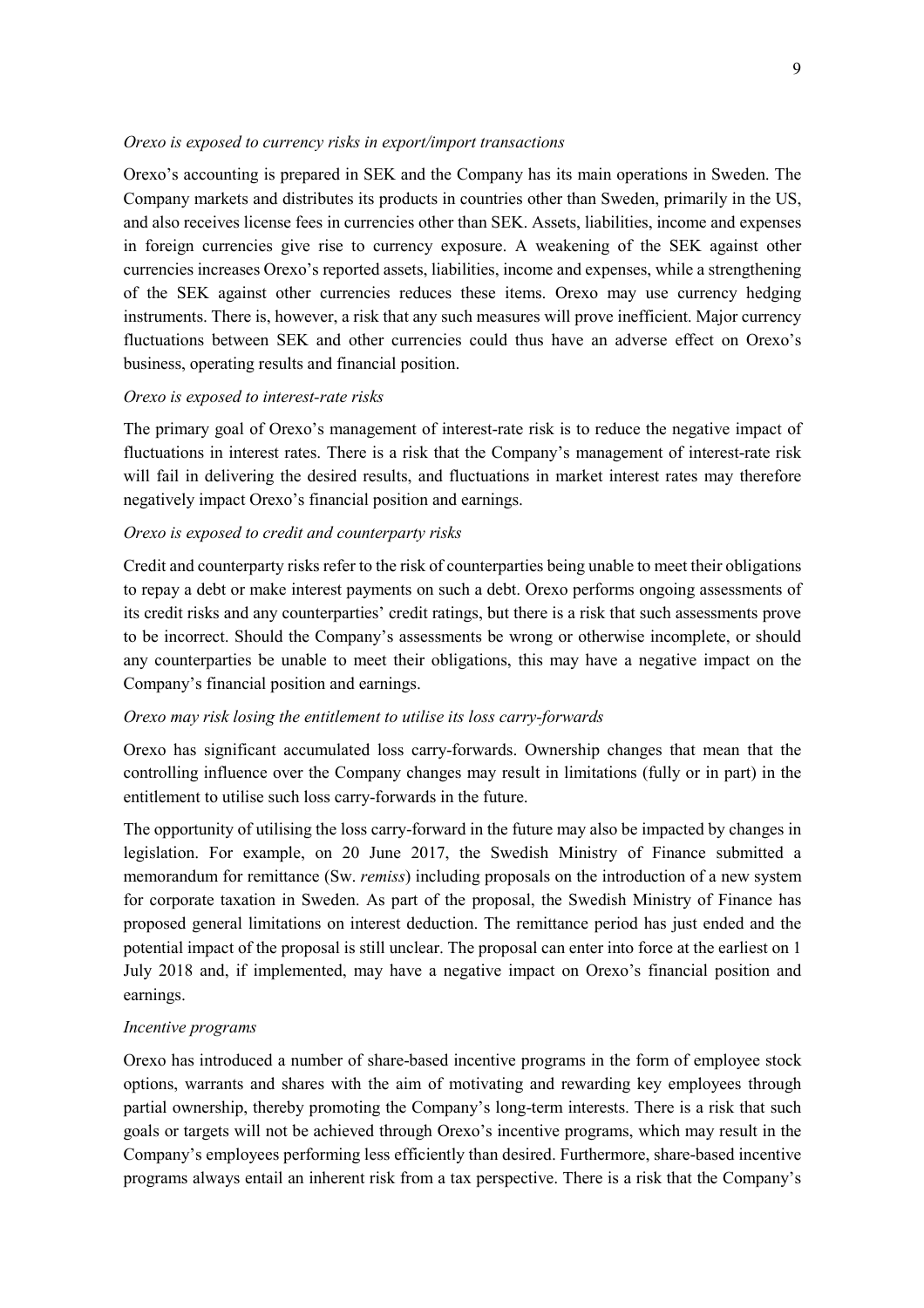assessments of applicable tax laws and regulations are inaccurate, which may lead to a future increased tax burden and/or fines that may consequently affect the Company's financial position.

#### **Risks associated with corporate collaborations**

*Orexo depends on, and is expected to continue to depend on, collaborating partners to manufacture, market, sell, develop, conduct clinical trials with and obtain regulatory approvals for Orexo's products.* 

Orexo relies on third parties to market and distribute products, conduct clinical trials of Orexo's product candidates and develop and manufacture certain products that utilise Orexo's technology. In the event these third parties do not carry out their contractual obligations or meet expected deadlines, the third parties need to be replaced, or if the quality or accuracy of the work performed is inadequate, planned marketing activities and clinical trials may be extended, delayed or terminated. Expected revenues from commercialised products are also dependent on sales and marketing performed by external companies. Any failure from such partners would have a negative impact on the Group's ability to develop, commercialise and license its products, which could have a negative effect on the Company's business, operating results and financial position.

*If Orexo is unable to enter into additional partner agreements, Orexo may not be able to commercialise its products or continue the development of the Company's product candidates* 

If Orexo is not successful in its efforts to enter into requisite partner arrangements with respect to the continued commercialisation of its products or development of its pipeline candidates, the Group may not have sufficient funds to carry out such activities alone. This would result in higher costs and expenses for Orexo rendering the anticipated revenues significantly lower than anticipated, or even non-existing, which in turn, could have a negative effect on the Company's business, operating results and financial position.

*Orexo has a limited distribution infrastructure and relatively limited sales and marketing experience and relies on third parties to a significant extent, which may impair the commercialisation of Orexo's products* 

Apart from the activities carried out by the wholly-owned U.S. subsidiary on the U.S. market, the Group has limited sales and marketing experience and limited distribution infrastructure in other markets. Orexo relies to a great extent on sales, marketing and distribution agreements with third parties. Orexo may have limited or no control over the sales, marketing and distribution activities of these third parties. If Orexo decides to expand its own sales organisation for any of the Company's products on additional markets, the Company's costs may increase significantly in the short term and could entail negative effects on the Company's business, operating results and financial position.

## *Orexo does not have any large-scale manufacturing capacity and must rely on third parties to manufacture the Company's products or incur significant costs to develop such capacity*

At present, Orexo does not have, and does not intend to develop, any capacity to handle large-scale manufacturing in-house. Only a limited number of manufacturers can supply certain pharmaceuticals. In addition, the manufacturing process for Orexo's products is highly regulated and Orexo will need to contract with manufacturers that can meet the relevant regulatory bodies' requirements on an ongoing basis. Orexo may experience difficulties in obtaining adequate manufacturing capacity for its needs. If Orexo is unable to obtain or maintain contract manufacturing of its products, or fails to do so on commercially reasonable terms, Orexo may not be able to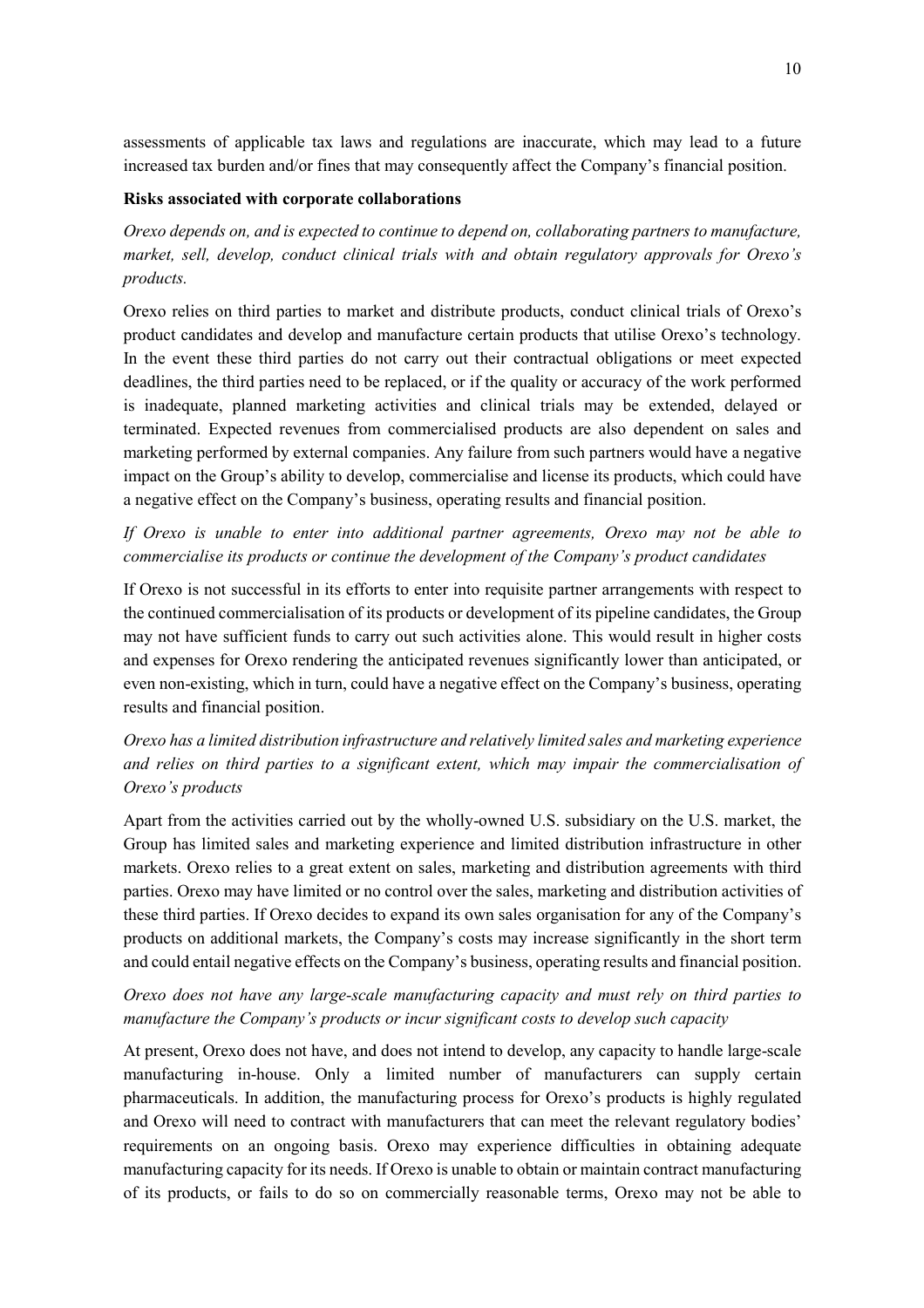successfully benefit financially from its products, which could have a negative effect on the Company's business operating results and financial position.

## **Risks associated with legislation and other provisions**

*Orexo is and may be subject to various disputes and legal proceedings with third parties or regulatory and administrative authorities* 

Claims or legal proceedings and actions may in the future be made or initiated against the Group which may have significant negative effects on the Company's financial position, performance and market position or on the pricing of the Bonds.

The Group may for example be adversely affected by the ongoing dispute with Actavis (see above) and/or future legal disputes and proceedings may adversely affect the Group. Such disputes may involve alleged intellectual property infringements, the validity of certain patents, product liability and other commercial disputes. Disputes and claims can be time consuming and disrupt operations. Furthermore, litigation processes are costly and there is a risk that some of Orexo's competitors may be able to sustain the costs of complex patent litigation more effectively than Orexo because they have substantially greater resources. In the event Orexo would fail to enforce its patent rights or any other rights, Orexo and/or its collaboration partners may be forced to, *inter alia*, obtain additional licenses in order to continue to manufacture or market the affected products and processes. Such licenses required under a third-party patent may not be made available on commercially acceptable terms, if at all. In addition, some licenses may be non-exclusive, and therefore, Orexo's competitors may have access to the same technology as the technology licensed to Orexo. In some proceedings, the counterparties may seek damages and other remedies, which, if imposed or charged, would require expenditures by the Company. If any of the abovementioned factors materialise, this could have an adverse effect on the Company's business operating results and financial position.

## *Orexo's facilities and processes, and those of Orexo's collaborating partners, are subject to regulatory requirements, which may delay or disrupt Orexo's operations*

Orexo and its collaborating partners are subject to continuing requirements to comply with regulatory obligations such as safety reporting requirements and additional requirements following receipt of further marketing approvals. In addition, Orexo or its third-party manufacturers are required to comply with regulations setting forth current proper manufacturing practices.

Orexo is also subject to laws on data protection and Orexo processes and stores a variety of protected personal data. Moreover, a new EU General Data Protection Regulation (the "**GDPR**") has been adopted and will be applicable to Orexo, as well as other companies, as of 25 May 2018. The GDPR includes several new requirements that must be complied with by Orexo and failure to comply with GDPR may result in significant administrative fines and damaged reputation.

Changes in legislation may result in increased costs for regulatory compliance and administration costs for the Group. Moreover, if Orexo fails to comply with applicable regulatory requirements, Orexo may be liable to pay damages or fines and/or subject to suspension or withdrawal of regulatory approvals, product recalls, seizure of products, operating restrictions and prosecution, which could adversely affect the Company's business, operating results and financial position.

*The manufacture and storage of pharmaceutical and biological products are subject to environmental regulation and risk*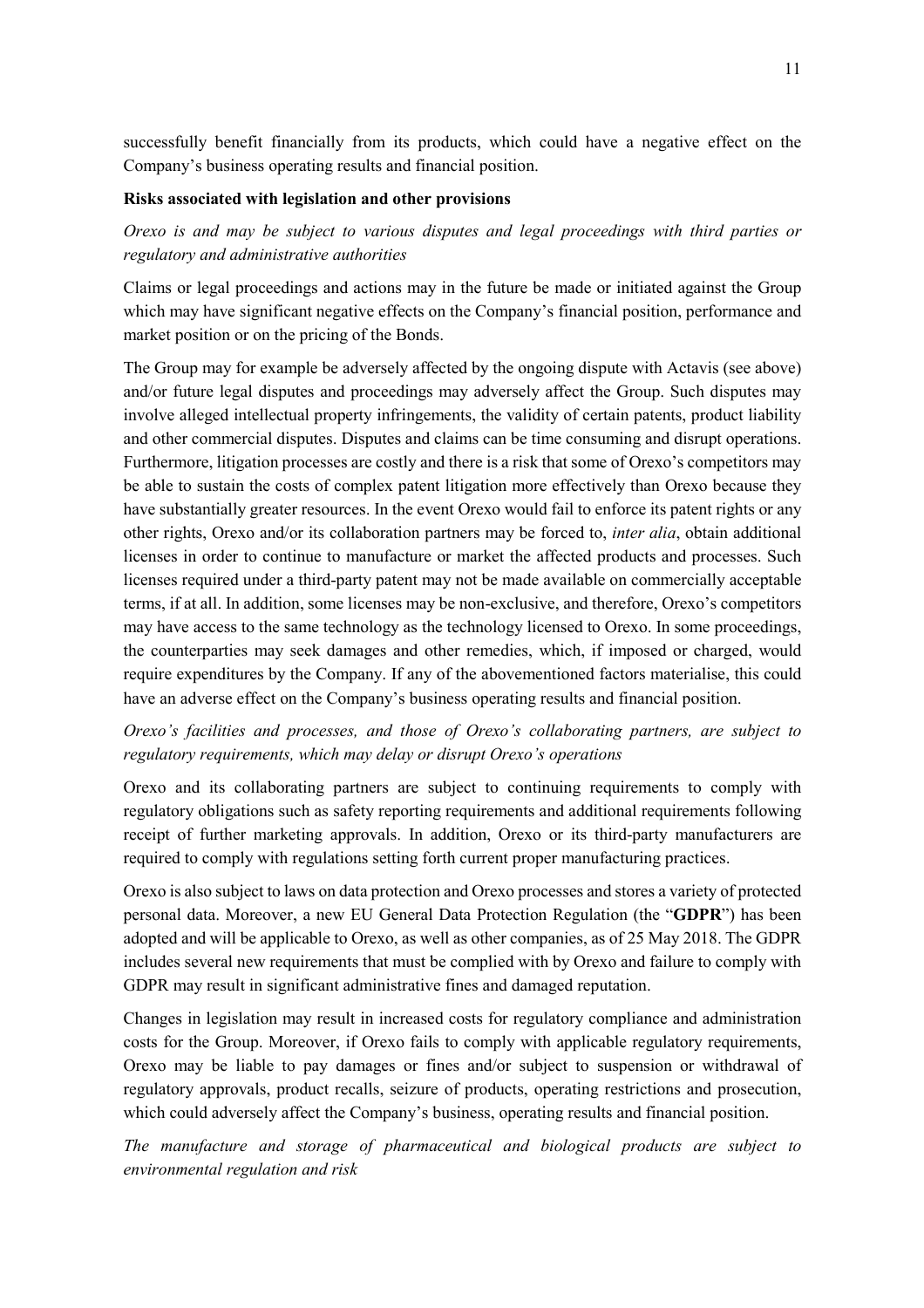Because of the chemical ingredients used in pharmaceutical products and the nature of their manufacturing process, the pharmaceutical industry is subject to stringent environmental regulations and to the risk of incurring liability for damages or costs of remedying, decontaminating or investigating environmental problems. There is a risk that Orexo, or its partners, will not be able to obtain the operating licenses necessary to conduct the Company's business in the future. If Orexo fails to comply with environmental regulations relating to the proper use, discharge or disposal of hazardous materials or otherwise fails to comply with conditions attached to operating permits, such permits could be revoked and Orexo could be subject to criminal sanctions and incur substantial liability and costs, and could thus be required to suspend or modify its operations. Should any of the abovementioned risks materialise, it could have a negative effect on the Company's business, operating results and financial position.

## *Healthcare system reforms may negatively impact Orexo's operations and profitability*

The pharmaceutical industry is heavily affected by laws and other regulations. Such regulations include development and approval processes, quality controls, documentation requirements and pricing regimes. Over time, new legislation is likely to be enacted, which, in an attempt to reduce the public's healthcare costs, could significantly alter the regulatory framework that governs preclinical and clinical studies, regulatory approvals, production and marketing of regulated products as well as the pricing thereof. For example, there is currently an ongoing political discussion in the U.S. regarding sharp price increases of certain pharmaceutical products over the last few years. The dilemma faced by governments is that they have to balance the conflicting interests of reducing healthcare costs whilst also incentivising the pharmaceutical industry to develop new pharmaceutical products and treatments for diseases where major medical needs exist. In addition, regulations from supervisory authorities, and their guidelines, may be revised or reinterpreted in ways that can significantly affect the operations of pharmaceutical companies, including Orexo. Such changes, revisions and/or reinterpretations may result in requirements of further pre-clinical and clinical studies, changes to production methods as well as withdrawals or terminations of authorisations for certain products, increased documentation obligations and limitations on or revisions of applicable pricing mechanisms, which could have a negative effect on the Company's business operating results and financial position.

Changes in the reimbursement and payment systems for pharmaceutical products may impact Orexo's ability to operate profitably. There is a risk that such proposals result in changes, affect or will affect Orexo's ability to raise capital, find additional collaboration partners and market the Company's products. Orexo's earnings may be negatively impacted by future healthcare reforms. The success of Orexo depends upon the eligibility of reimbursement for its products distributed to private and government sponsored healthcare payment systems. Any development that would eliminate or reduce reimbursement rates for Orexo's products in any of Orexo's existing or potential markets, could have an adverse effect on the ability of Orexo to sell its products or cause the Company's customers in these markets to use less expensive products, which could have negative effect on the Company's business, operating results and financial position.

## **Risks associated with Orexo's intellectual property**

*If Orexo is unable to obtain and enforce sufficient intellectual property protection for its commercialised products, technologies and product candidates, the Company's ability to market,*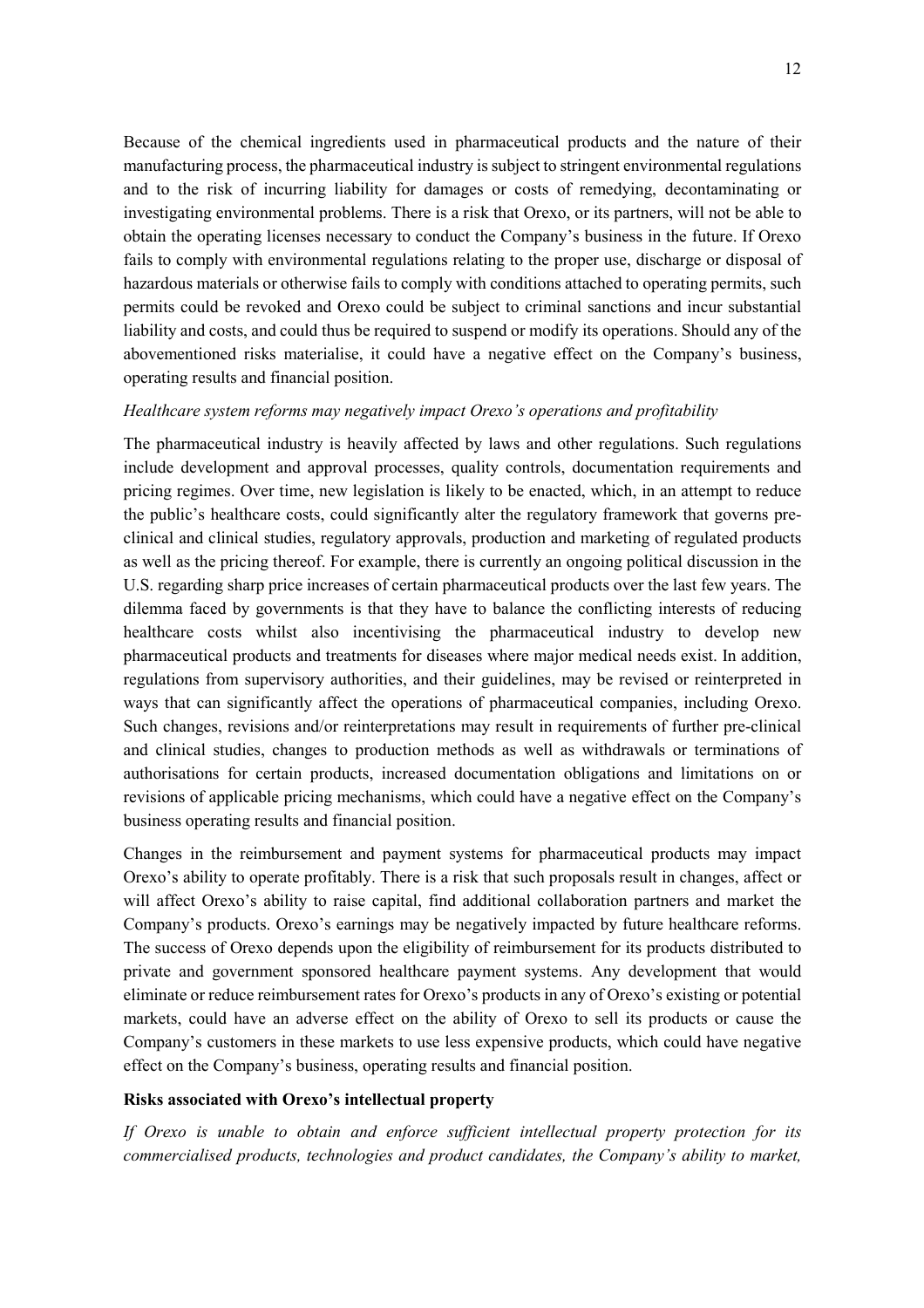## *develop and license its products will be harmed and Orexo may not be able to operate its business profitably*

The success of the Group depends on its ability to protect methods and technologies that the Group develops under the relevant patent protection and other intellectual property laws of various countries, so that Orexo can prevent others from using the Group's inventions and protected information. There is also a risk that pending patent applications may not result in issued patents. Since certain patent applications are confidential until patents are issued, third parties may have filed patent applications for technology covered by Orexo's pending applications without Orexo being aware thereof, whereby Orexo's patent applications may not have priority over the applications of others. There is a risk that the Group's efforts to protect its rights are insufficient and unauthorised parties may be able to obtain and use information that Orexo regards as proprietary. Moreover, the mere issuance of a patent does not guarantee that it is valid or enforceable against third parties. The patent position of pharmaceutical or biotechnology companies, including Orexo, is generally uncertain and comprises complex factual and legal assessments. The rules applied by patent offices in various countries for the granting of patents are not always applied in a predictable or uniform manner and may be subject to change.

Orexo further relies on unpatented trade secrets, know-how and continuing technological innovation to develop and maintain its competitive position. Orexo's failure to protect its trade secrets, knowhow and technologies may undermine its competitive position and adversely affect the value of Orexo's commercialised products, technologies and product candidates.

Any inability for the Group to protect and enforce its patent protection and other intellectual property rights may have negative effects on the Company's business, operating results and financial position.

## *Orexo is dependent on collaboration agreements with respect to the transfer of intellectual property*

Several of Orexo's intellectual property rights, for example the rights pertaining to OX-MPI and OX-CLI, are transferred to collaboration partners or third parties. In order to benefit financially from the development and research of such patents, Orexo is dependent on, for example, milestone payments and royalty payments, and is thus dependent on stable agreements and continuous collaboration relationships. There is a risk that any such relationships are impaired or agreements are declared void or invalid.

Furthermore, the royalty payments that may be received by the Group under certain license agreements are partially determined by the duration of patents and the potential introduction on generic pharmaceuticals on the relevant market. For example, in accordance with the terms and conditions of the license agreement pertaining to the Company's product Edluar®, the potential introduction of generic products would cause a reduction on the royalty payment that may be received by Orexo.

In the event any of the abovementioned risks would materialise, the cash flow generated by intellectual property transferred onto partners or third parties could decrease, which, in turn, could have a negative effect on the Company's business operating results and financial position.

## **Risks relating to the Bonds**

*Credit risk*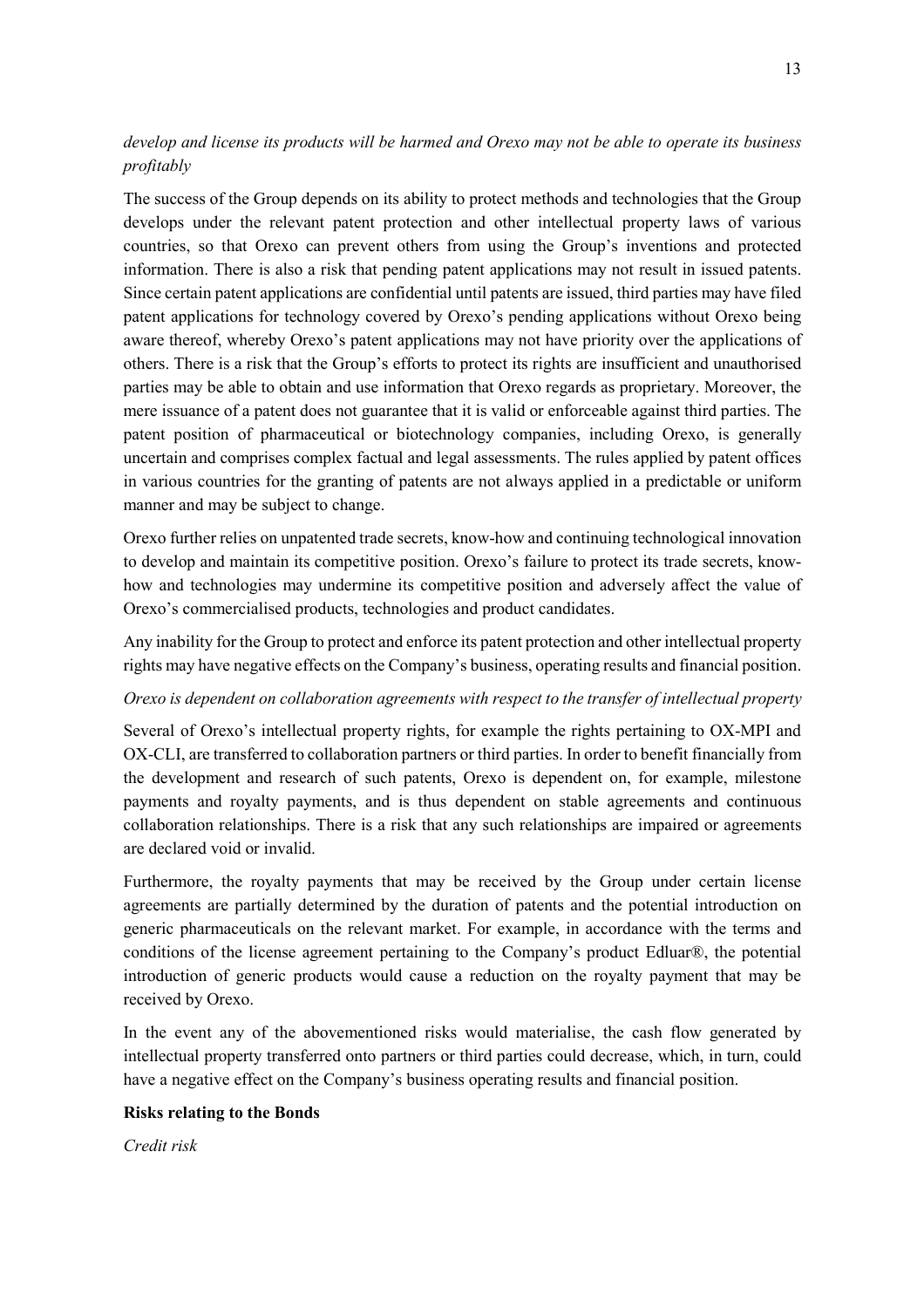An investment in the Bonds carries a credit risk relating to the Company and the Group. The investor's ability to receive payment under the Terms and Conditions is therefore dependent upon the Company's ability to meet its payment obligations, which in turn is largely dependent upon the performance of the Group's operations and its financial position.

An increased credit risk may cause the market to charge the Bonds a higher risk premium, which would affect the Bonds' value negatively. Another aspect of the credit risk is that any deterioration in the financial position of the Group may entail a lower credit-worthiness and the possibility for the Group to receive financing may be impaired when the Bonds mature.

## *Refinancing risk*

The Group may be required to refinance certain or all of its outstanding debt, including the Bonds. The Group's ability to successfully refinance its debt obligations is dependent upon the conditions on the capital markets and its financial position at such time. The Group's access to financing sources may not be available on favourable terms, or at all. The Group's inability to refinance its debt obligations on favourable terms, or at all, could have a material adverse effect on the Group's business, financial condition and results of operations and on the Bondholders' recovery under the Bonds.

## *Interest rate risk*

The value of the Bonds is dependent on several factors, including the level of the general market interest rates over time. The Bonds have a floating rate structure of three (3) months STIBOR plus a margin and the interest rate of the Bonds will be determined two (2) business days prior to the first day of each interest period. Hence, the interest rate is to a certain extent adjusted for changes in the level of the general interest rate. An increase of the general interest rate level could adversely affect the value of the Bonds. The general interest rate level is to a high degree affected by the Swedish and the international financial development and is outside the Group's control.

## *Ability to comply with the Terms and Conditions*

The Company is required to comply with the Terms and Conditions. Events beyond the Company's control, including changes in the economic and business condition in which the Group operates, may affect the Company's ability to comply with, among other things, the undertakings set out in the Terms and Conditions. Further, there is a risk that a breach of the Terms and Conditions will result in a default under the Terms and Conditions.

## *Liquidity risk*

The Company has undertaken to list the Bonds on the corporate bond list of Nasdaq Stockholm or, if such admission to trading is not possible to obtain, admitted to trading on another regulated market. The Company has undertaken to complete such listing within 60 calendar days after the First Issue Date, but it is the Company's intention to complete such listing within 30 calendar days after the First Issue Date. After such listing, the Company shall ensure that the Bonds continue being listed on Nasdaq Stockholm (or another regulated market, as applicable). There is a risk that the Bonds will not be admitted to trading. Further, even if securities, including the Bonds, are admitted to trading on Nasdaq Stockholm (or another regulated market, as applicable), there is not always active trading in the securities. Consequently, there is a risk that there will not be a liquid market for trading in the Bonds even if the Bonds are listed. This may result in that the Bondholders cannot sell their Bonds when desired or at a price level which allows for a profit comparable to similar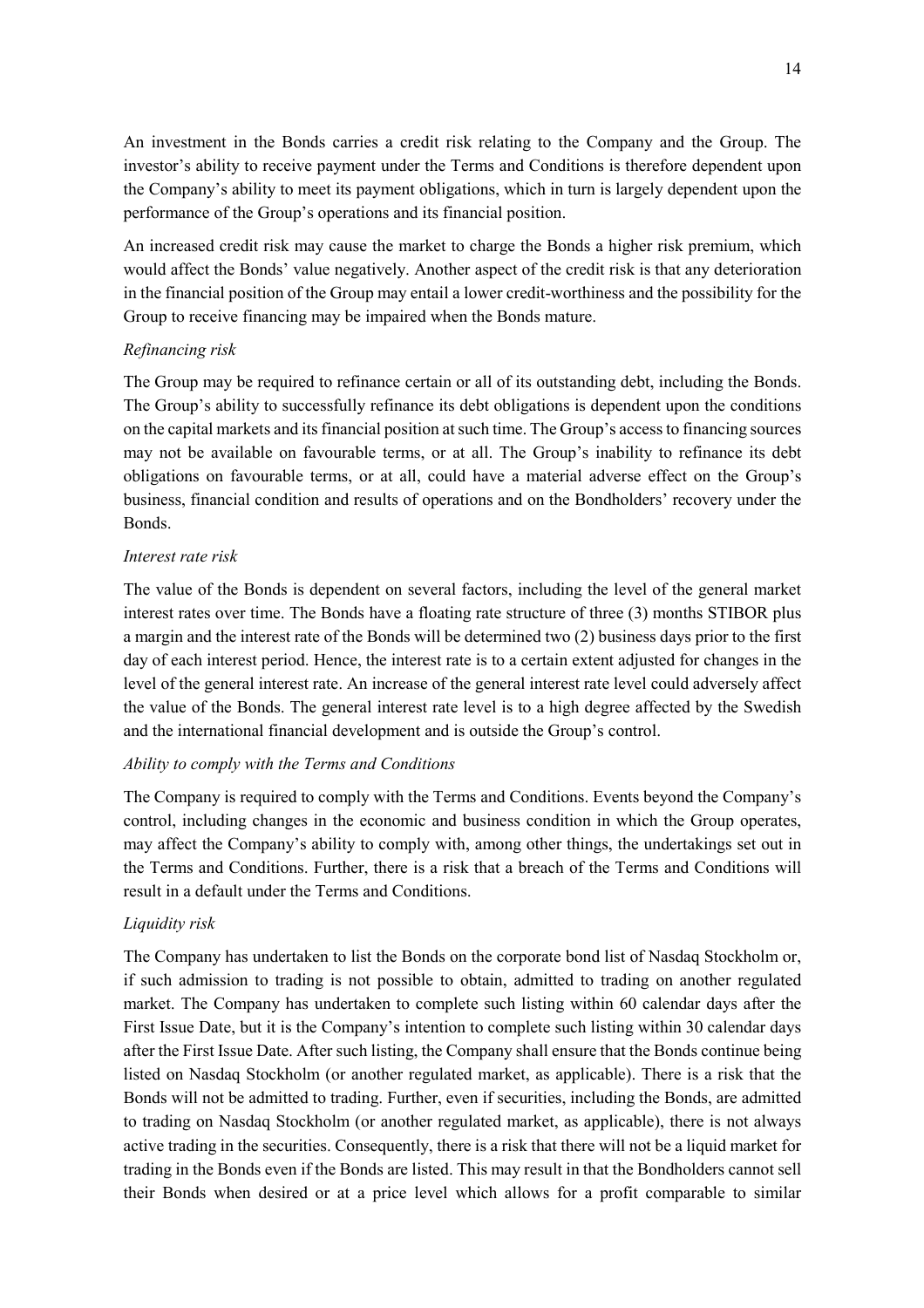investments with an active and functioning secondary market. Lack of liquidity in the market may have a negative impact on the market value of the Bonds. Furthermore, the nominal value of the Bonds may not be indicative compared to the market price of the Bonds if they are admitted for trading on Stockholm (or another regulated market, as applicable).

It should also be noted that during a given time period it may be difficult or impossible to sell the Bonds (at all or at reasonable terms) due to, for example, severe price fluctuations, close down of the relevant market or trade restrictions imposed on the market.

## *The market price of the Bonds may be volatile*

The market price of the Bonds could be subject to significant fluctuations in response to actual or anticipated variations in the Group's operating results and those of its competitors, adverse business developments, changes to the regulatory environment in which the Group operates, changes in financial estimates by securities analysts and the actual or expected sale of a large number of Bonds, as well as other factors. In addition, in recent years the global financial markets have experienced significant price and volume fluctuations, which, if repeated in the future, could adversely affect the market price of the Bonds without regard to the Group's operating results, financial position or prospects.

The Bonds may not be a suitable investment for all investors

Each potential investor in the Bonds must determine the suitability of that investment in light of its own circumstances. In particular, each potential investor should:

- (i) have sufficient knowledge and experience to make a meaningful evaluation of the Bonds, the merits and risks of investing in the Bonds and the information contained or incorporated by reference in this material or any applicable supplement;
- (ii) have access to, and knowledge of, appropriate analytical tools to evaluate, in the context of its particular financial situation, an investment in the Bonds and the impact other Bonds will have on its overall investment portfolio;
- (iii) have sufficient financial resources and liquidity to bear all of the risks of an investment in the Bonds;
- (iv) understand thoroughly the Terms and Conditions; and
- (v) be able to evaluate (either alone or with the help of a financial advisor) possible scenarios for economic, interest rate and other factors that may affect its investment and its ability to bear the applicable risks.

## *Currency risk*

The Bonds will be denominated and payable in SEK. If investors in the Bonds measure their investment return by reference to a currency other than SEK, an investment in the Bonds will entail foreign exchange-related risks. For example, possible significant changes in the value of the SEK relative to the currency by reference to which investors measure the return on their investments could cause a decrease in the effective yield of the Bonds below their stated coupon rates and could result in a loss to investors when the return on the Bonds is translated into the currency by reference to which the investors measure the return on their investments. Government and monetary authorities may impose (as some have done in the past) exchange controls that could adversely affect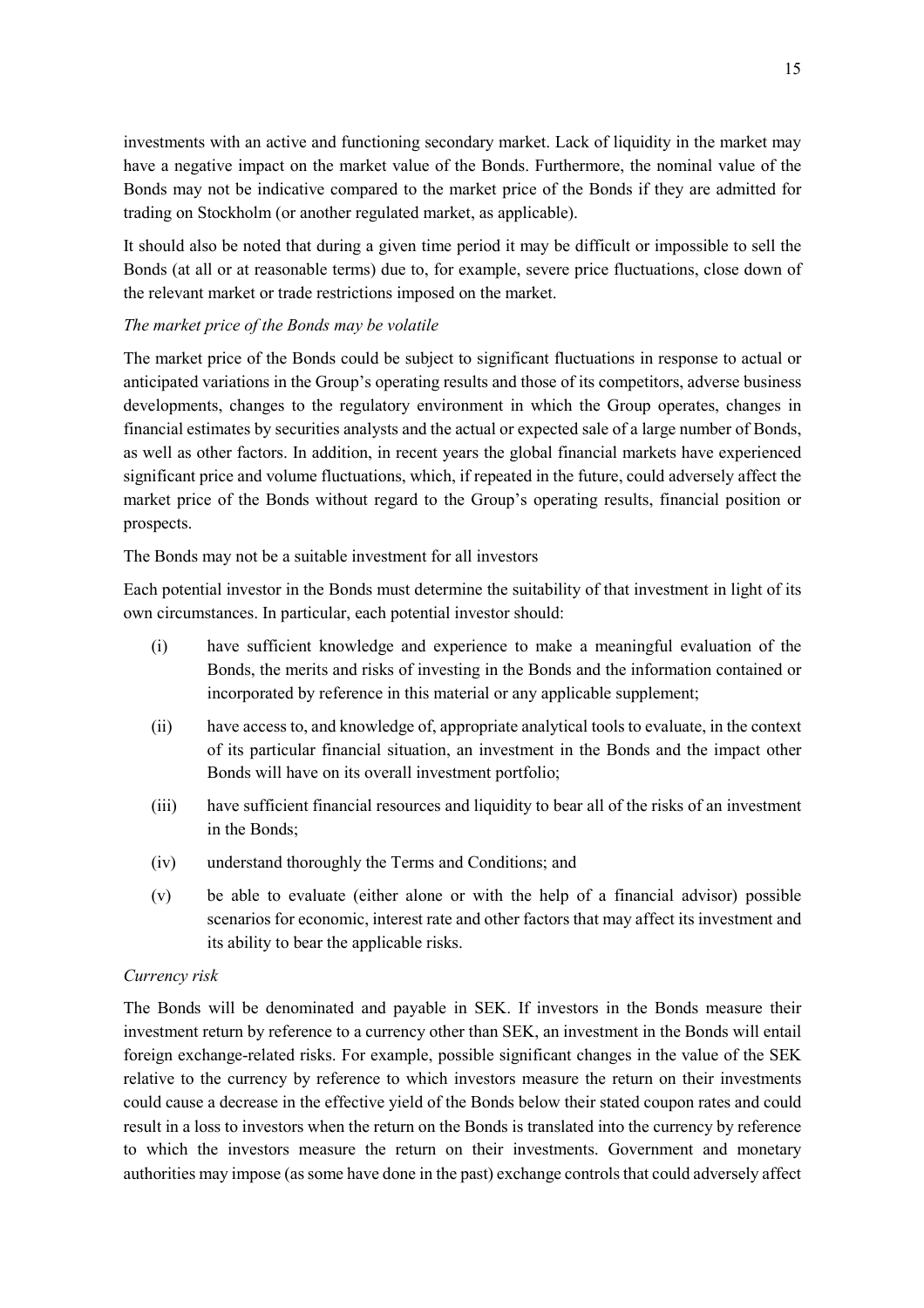an applicable exchange rate or the ability of the Company to make payments in respect of the Bonds. As a result, there is a risk that investors may receive less interest or principal than expected, or no interest or principal at all.

## *Dependence on subsidiaries*

A significant part of the Group's assets and revenues relate to the Company's subsidiaries. Accordingly, the Company is dependent upon receipt of sufficient income related to the operation of and the ownership in such entities within the Group to enable it to make payments under the Bonds. The Company's subsidiaries are legally separate and distinct from the Company and have no obligation to pay amounts due with respect to the Company's obligations and commitments, including the Bonds, or to make funds available for such payments. The ability of the Company's subsidiaries to make such payments to the Company is subject to, among other things, the availability of funds.

Should the value of the business conducted in the subsidiaries decrease, and/or should the Company not receive sufficient income from its subsidiaries, the investors' ability to receive payment under the Terms and Conditions may be adversely affected.

## *Structural subordination and insolvency of subsidiaries*

In the event of insolvency, liquidation or a similar event relating to one of the Company's subsidiaries, all creditors of such subsidiary would be entitled to payment in full out of the assets of such subsidiary before the Company, as a shareholder, would be entitled to any payments. Thus, the Bonds are structurally subordinated to the liabilities of such subsidiaries. Defaults by, or the insolvency of, certain subsidiaries may result in the obligation of the Company to make payments under financial or performance guarantees in respect of such subsidiaries' obligations or the occurrence of cross defaults on certain borrowings of the Group. There is a risk that the Company and its assets would not be protected from any actions by the creditors of a subsidiary, whether under bankruptcy law, by contract or otherwise.

## *Majority owner*

Following any potential change of control in the Company, the Company may be controlled by majority shareholders whose interest may conflict with those of the Bondholders', particularly if the Group encounters difficulties or is unable to pay its debts as they fall due. A majority shareholder has legal power to control a large amount of the matters to be decided by vote at a shareholder's meeting. For example, a majority shareholder will have the ability to elect the board of directors. Furthermore, a majority shareholder may also have an interest in pursuing acquisitions, divestitures, financings or other transactions that, in their judgment, could enhance their equity investments, although such transactions might involve risks to the Bondholders. There is nothing that prevents a shareholder or any of its affiliates from acquiring businesses that directly compete with the Group. If such an event were to arise, it could have a material negative impact on the Group's operations, earnings and financial position. According to the Terms and Conditions, if a change of control event occurs, the Bondholders have however a right of prepayment of the Bonds (put option). There is thus a risk that the Company does not have enough liquidity to repurchase the Bonds if the Bondholders use their right of prepayment, see further under Section Risks related to early redemption and put option below.

## *Risks related to early redemption and put option*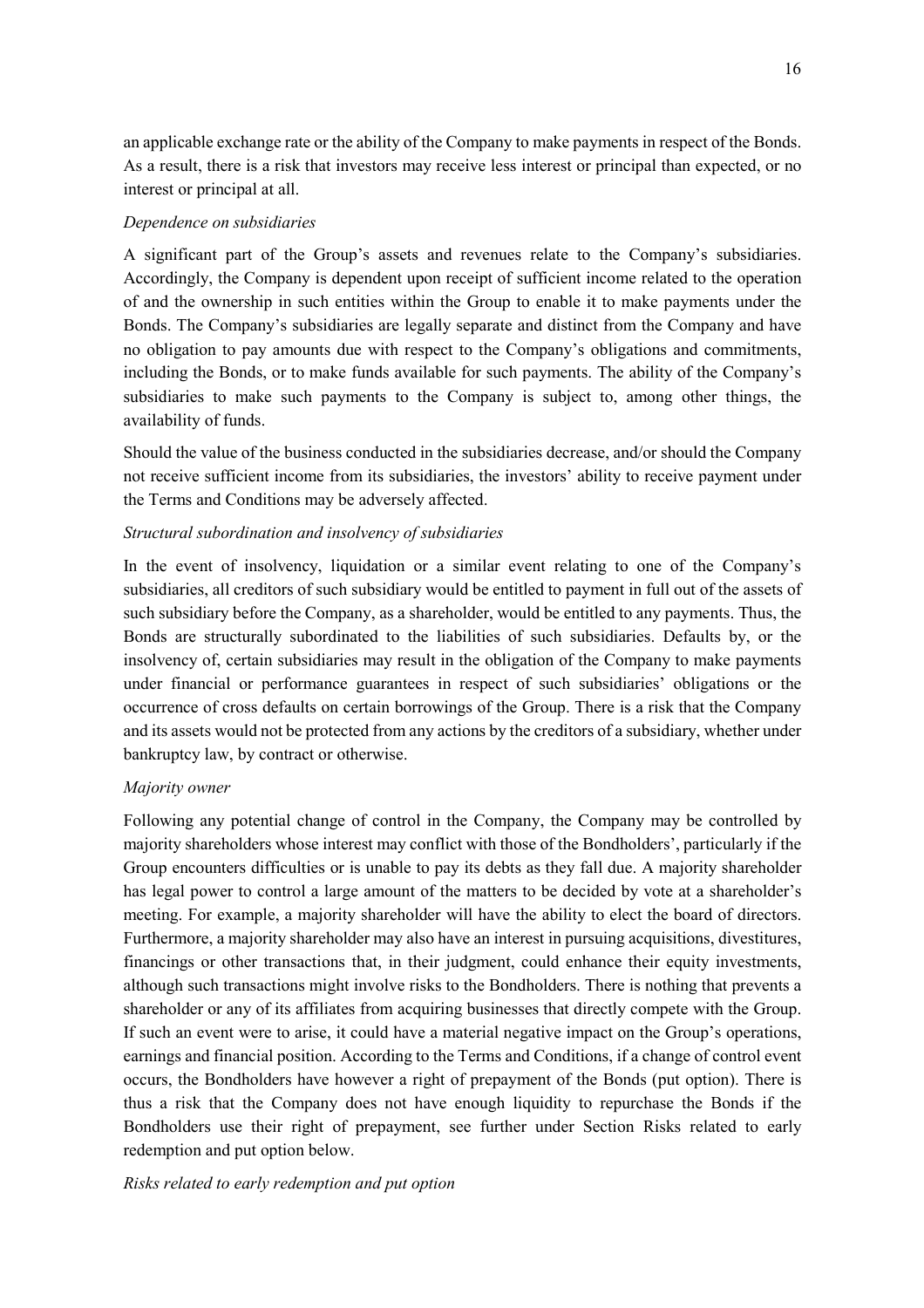As stipulated in the Terms and Conditions, the Company has reserved the possibility to redeem all outstanding Bonds before the final redemption date. If the Bonds are redeemed before the final redemption date, the Bondholders have the right to receive an early redemption amount that exceeds the nominal amount. However, there is a risk that the market value of the Bonds is higher than the early redemption amount and that it may not be possible for Bondholders to reinvest such proceeds at an effective interest rate as high as the interest rate on the Bonds and that they may only be able to do so at a significantly lower rate.

According to the Terms and Conditions, the Bonds are subject to prepayment at the option of each Bondholder (put option) if one or more persons (other than the main shareholder, Novo Holdings A/S) acting together, acquire control over the Company (a so called Change of Control Event). There is a risk that the Company in the event that the Bondholders choose to exercise a put option will not have sufficient funds available at the time of such prepayment to make the required prepayment of the Bonds. If the Company is unable to prepay the Bonds upon a put option, this would adversely affect the Company, e.g., by causing insolvency or an event of default under the Terms and Conditions, and thus adversely affect all Bondholders and not only those that choose to exercise the option.

## *Unsecured obligations*

The Bonds represent unsecured debt obligations of the Company. This means that if the Company is subject to any dissolution, winding-up, liquidation, restructuring, administrative or other bankruptcy or insolvency proceedings, the Bondholders normally receive payment after any priority creditors have been paid in full. The Bondholders will only have an unsecured claim against the Company. As a result, the Bondholders may not recover any or all of its investment.

Furthermore, the Group may, subject to certain limitations, incur additional financial indebtedness including providing security and/or guarantees for such indebtedness. Consequently, an enforcement of material security provided under any such secured obligations would have a material negative effect on the value of the Group's assets, the Group's operations and the Bondholders' possibility to claim recovery under the Bonds. In addition, in the event of bankruptcy, restructuring or windingup of the Company, the Bondholders will be subordinated in right of payment out of the assets being subject to security.

Each investor should therefore be aware that by investing in the Bonds, there is a risk that the investor loses all or part of its investment if the Company becomes liquidated, bankrupt, insolvent, carries out a restructuring or is wound-up.

## *No action against the Company and Bondholders' representation*

As stipulated in the Terms and Conditions, the Agent (being on the First Issue Date Nordic Trustee & Agency AB (publ)) represents all Bondholders in all matters relating to the Bonds and the Bondholders are prevented from taking actions on their own against the Company. Consequently, individual Bondholders do not have the right to take legal actions to declare any default by claiming any payment from or enforcing any security granted by the Company and may therefore lack effective remedies unless and until a requisite majority of the Bondholders agree to take such action. However, the possibility that a Bondholder, in certain situations, could bring its own action against the Company (in breach of the Terms and Conditions) could negatively impact an acceleration of the Bonds or other action against the Company. To enable the Agent to represent Bondholders in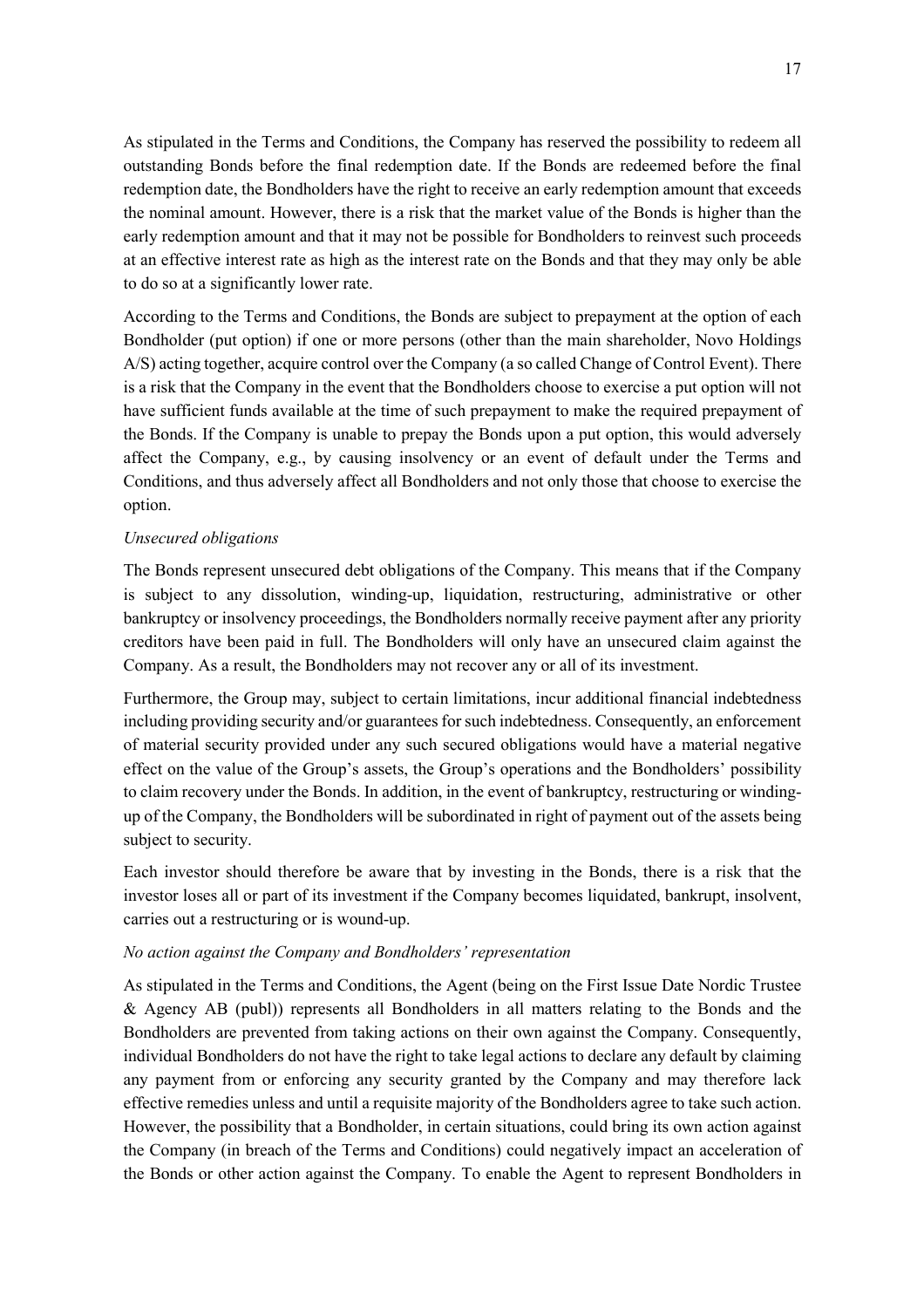court, the Bondholders may have to submit a written power of attorney for legal proceedings. The failure of all Bondholders to submit such a power of attorney could negatively affect the legal proceedings.

Under the Terms and Conditions, the Agent has in some cases the right to make decisions and take measures that bind all Bondholders. Consequently, the actions of the Agent in such matters could impact a Bondholder's rights under the Terms and Conditions in a manner that would be undesirable for some of the Bondholders.

## *Bondholders' meetings*

The Terms and Conditions include certain provisions regarding Bondholders' meeting. Such meetings may be held in order to resolve on matters relating to the Bondholders' interests. The Terms and Conditions allow for stated majorities to bind all Bondholders, including Bondholders who have not taken part in the meeting and those who have voted differently to the required majority at a duly convened and conducted Bondholders' meeting. Consequently, the actions of the majority in such matters could impact a Bondholder's rights in a manner that would be undesirable for some of the Bondholders.

## *Restrictions on the transferability of the Bonds*

The Bonds have not been and will not be registered under the Securities Act, or any U.S. state securities laws. Subject to certain exemptions, a Bondholder may not offer or sell the Bonds in the U.S. The Company has not undertaken to register the Bonds under the Securities Act or any U.S. state securities laws or to effect any exchange offer for the Bonds in the future. Furthermore, the Company has not registered the Bonds under any other country's securities laws. Each potential investor must observe and obey the transfer restrictions that apply to the Bonds. It is each Bondholder's obligation to ensure that its offers and sales of Bonds comply with all applicable securities laws. Due to these restrictions, there is a risk that a Bondholder cannot sell its Bonds as desired.

## *Risks relating to the clearing and settlement in Euroclear's book-entry system*

The Bonds will be affiliated to Euroclear's account-based system, and no physical Bonds will be issued. Clearing and settlement relating to the Bonds is carried out within Euroclear's book-entry system as well as payment of interest and repayment of the principal. Investors are therefore dependent upon the functionality of Euroclear's account-based system, which is a factor that the Company cannot control. If Euroclear Sweden's account-based system would not function properly, there is a risk that investors would not receive payments under the Bonds as they fall due.

## *Amended or new legislation*

The Terms and Conditions are based on Swedish law in force at the First Issue Date of the Bonds. The impact of any possible future legislative measures or changes, or changes to administrative practices, may give rise to risks which are not possible to foresee. Accordingly, amended or new legislation and administrative practices may adversely affect the investor's ability to receive payment under the Terms and Conditions.

## *Conflict of interests*

The Sole Bookrunner has engaged in, and may in the future engage in, investment banking and/or commercial banking or other services for the Company and the Group in the ordinary course of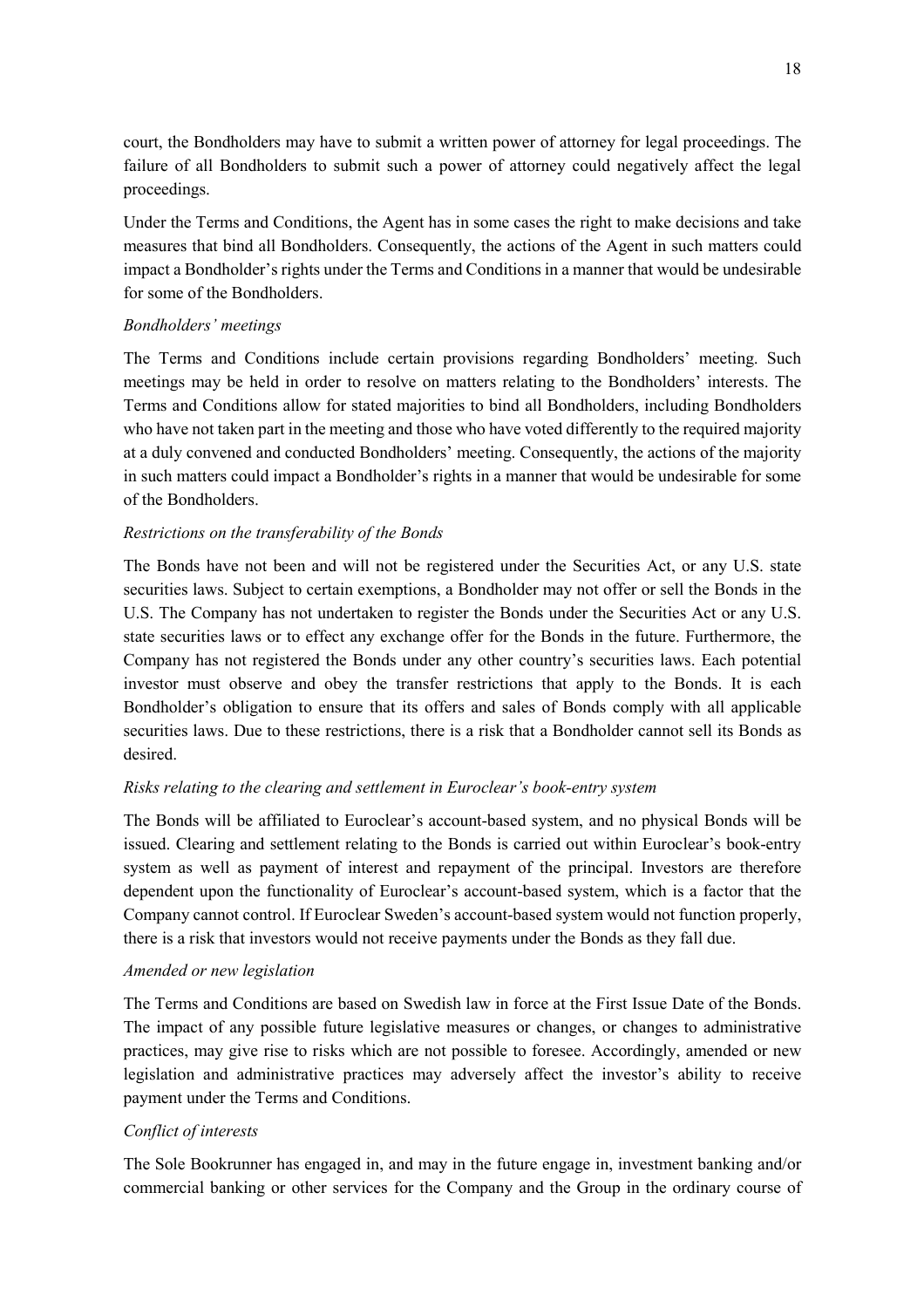business. Accordingly, there is a risk that conflicts of interest may exist or may arise as a result of the Sole Bookrunner having previously engaged, or in the future engaging, in transactions with other parties, having multiple roles or carrying out other transactions for third parties with conflicting interests.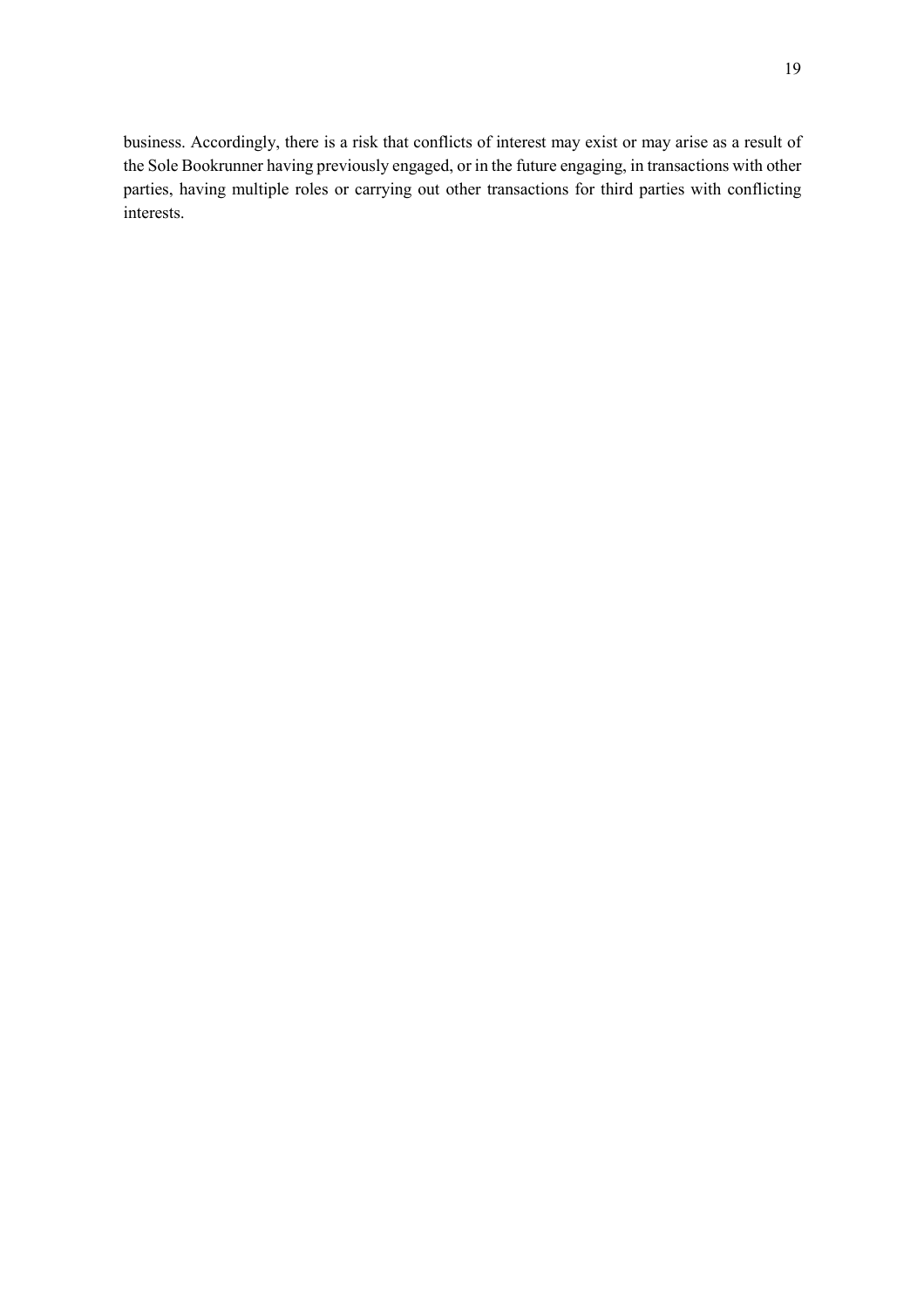## **Responsible for the information in the Prospectus**

The Company issued the Bonds on 13 November 2017. This Prospectus has been prepared in relation to the Company applying for admission to trading of the Bonds on Nasdaq Stockholm, in accordance with the Commission Regulation (EC) No 809/2004 of 29 April 2004 implementing Directive 2003/71/EC of the European Parliament and of the Council and the rules and regulations in Chapter 2 of the Swedish Financial Instruments Trading Act, each as amended.

The Company is responsible for the information given in this Prospectus. The Company confirms that, having taken all reasonable care to ensure that such is the case, the information contained in this Prospectus is, to the best of the Company's knowledge, in accordance with the actual conditions and that no information has been omitted which may distort the picture of the Company. The information in the Prospectus and in the documents incorporated by reference which derive from third parties has, as far as the Company is aware and can judge on basis of other information made public by the respective third party, been correctly represented and no information has been omitted which may serve to render the information misleading or incorrect.

The board of directors is responsible for the information given in this Prospectus only under the conditions and to the extent set forth in Swedish law. The board of directors confirms that, having taken all reasonable care to ensure that such is the case, the information in this Prospectus is, to the best of the board of directors' knowledge, in accordance with the facts and contains no omissions likely to affect its import.

Uppsala on 29 November 2017

**Orexo AB (publ)**  *The board of directors*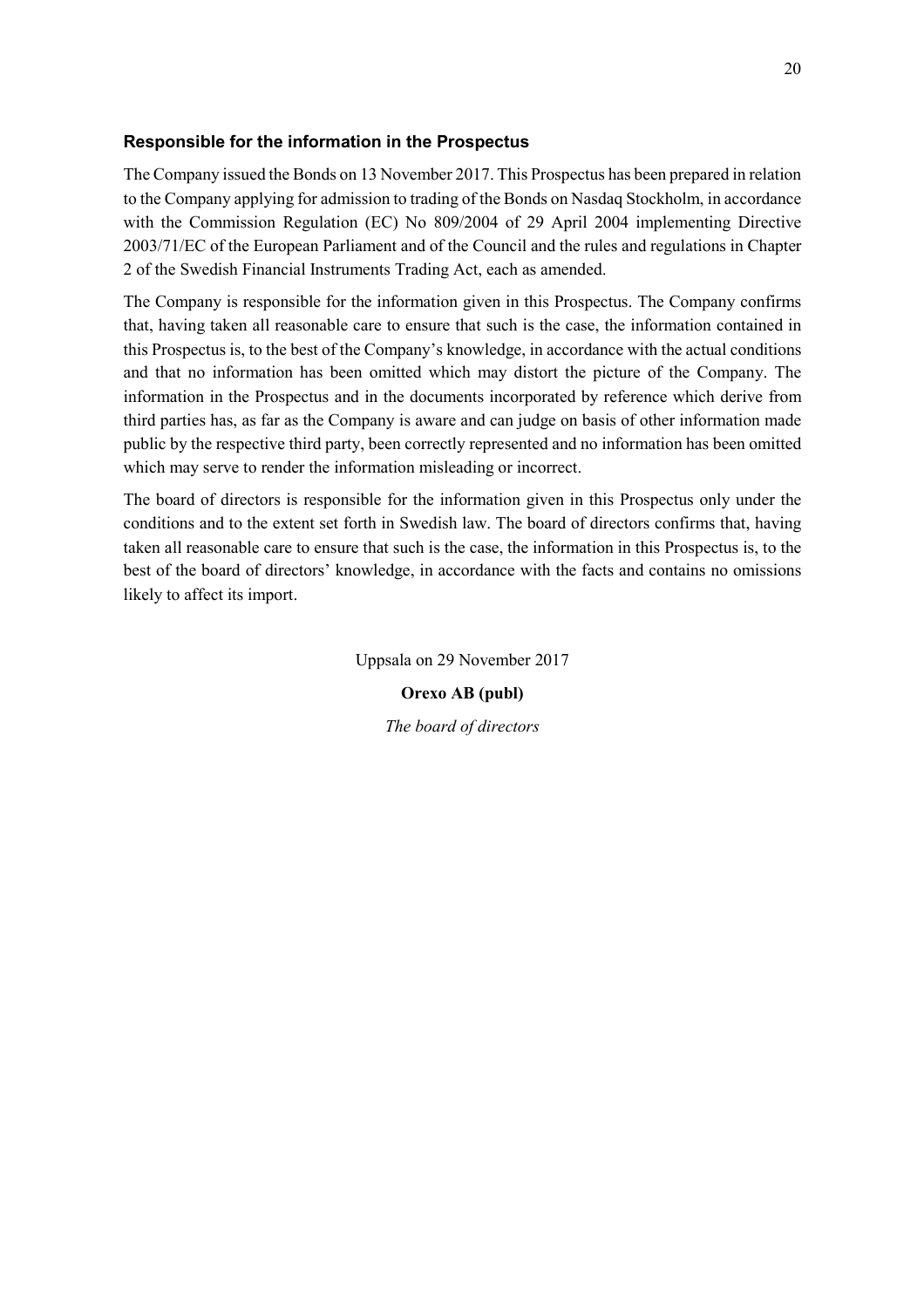## **The Bonds in brief**

*This section contains a general and broad description of the Bonds. It does not claim to be comprehensive or cover all details of the Bonds. Potential investors should therefore carefully consider this Prospectus as a whole, including the documents incorporated by reference (see below section "Overview of financial reporting and documents incorporated by reference") and the full Terms and Conditions for the Bonds, which can be found in section "Terms and Conditions for the Bonds", before a decision is made to invest in the Bonds.* 

*Concepts and terms defined in section "Terms and Conditions for the Bonds" are used with the same meaning in this section unless otherwise is explicitly understood from the context or otherwise defined in this Prospectus.* 

## **Summary of the Bonds**

The Bonds are debt instruments (Sw. *skuldförbindelser*) of the type set forth in Chapter 1 Section 3 of the Swedish Central Securities Depositories and Financial Instruments Accounts Act (Sw. *lag (1998:1479) om värdepapperscentraler och kontoföring av finansiella instrument*), which confirms that each Bondholder has a claim against the Company and which are intended for public market trading. The Company resolved to issue the Bonds on 23 October 2017. The Net Proceeds from the Initial Bond Issue shall be used towards (i) repayment in full of net outstanding amount (being SEK 342,000,000 which excludes bonds held by the Issuer) under the Issuer's maximum SEK 1,000,000,000 senior unsecured callable floating rate bonds 2014/2018 with ISIN SE0005932159, and (ii) general corporate purposes. The proceeds from any Subsequent Bond Issue shall be used for general corporate purposes (including acquisitions). The First Issue Date for the Bonds was 13 November 2017 and the Bonds will mature on 13 November 2021.

The aggregate nominal amount of the Bonds is maximum SEK 500,000,000 represented by Bonds denominated in SEK with ISIN SE0010494450, each with a Nominal Amount of SEK 1,000,000. The Bonds were issued at a price equal to 100.00 per cent. of the Nominal Amount. As of the date of this Prospectus, SEK 325,000,000 of the bond loan has been issued.

The Bonds have been issued in accordance with Swedish law and are connected to the accountbased system of Euroclear Sweden AB, registration number 556112-8074, P.O. Box 191, SE-101 23 Stockholm, Sweden. This means that the Bonds are registered on behalf of the Bondholders on a securities account (Sw. *VP-konto*). No physical notes have been or will be issued. Payment of principal, interest and, if applicable, withholding of preliminary tax will be made through Euroclear's book-entry system.

The Bonds constitute direct, unconditional, unsubordinated and unsecured obligations of the Company and shall at all times rank at least *pari passu* with all direct, unconditional, unsubordinated and unsecured obligations of the Company, except those obligations which are mandatorily preferred by law, and without any preference among them.

The Company shall redeem all outstanding Bonds at 100.00 per cent. of the Nominal Amount together with accrued but unpaid interest on the Final Redemption Date, unless previously redeemed or repurchased in accordance with Clause 10 (*Redemption, repurchase and prepayment*) or terminated in accordance with Clause 16 (*Termination of the Bonds*) of the Terms and Conditions.

The Company may choose to redeem all, but not only some, of the Bonds in full (i) on any Business Day prior to the First Call Date, at an amount equal to the Make Whole Amount or (ii) on any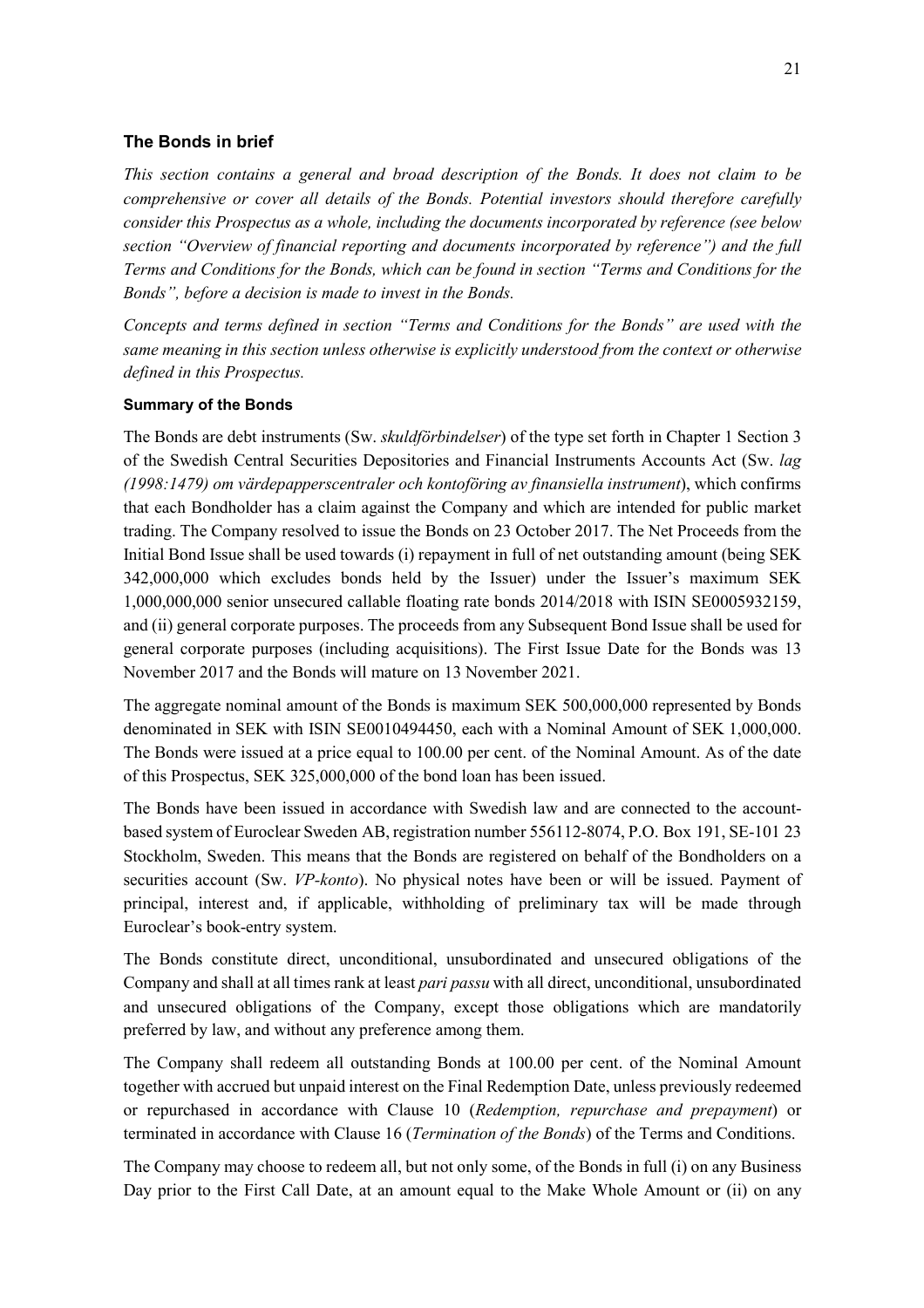Business Day falling on or after the First Call Date, but before the Final Redemption Date, at the applicable Call Option Amount together with accrued but unpaid interest (see further Clause 10.3

The Company may on one occasion during each twelve (12) months period make partial prepayments of Bonds in an amount corresponding to a maximum of ten (10.00) per cent. of the Initial Nominal Amount per Bond at a price of one hundred and two (102.00) per cent. of the Nominal Amount to be prepaid (provided that at least seventy-five (75.00) per cent. of the Initial Nominal Amount per Bond remains outstanding after such prepayment), together with any accrued but unpaid interest on the prepaid amount (see further Clause 10.4 (*Voluntary partial prepayment (amortisation)*) of the Terms and Conditions).

(*Early voluntary redemption by the Issuer (call option)*) of the Terms and Conditions).

Upon a Change of Control Event occurring, each Bondholder has a right of pre-payment (put option) of its Bonds at a price of one hundred and one (101.00) per cent. of the Nominal Amount together with accrued but unpaid interest (see further Clause 10.5 (*Mandatory repurchase due to a Change of Control Event (put option)*) of the Terms and Conditions).

If the release of the Refinancing Proceeds from the Escrow bank has not been fulfilled on or before sixty (60) calendar days following the First Issue Date (see further Clause 14 (*Conditions precedent for first disbursement*) of the Terms and Conditions), the Company shall redeem all Bonds at a price equal to one hundred (100.00) per cent. of the Nominal Amount together with any accrued but unpaid interest (see further Clause 10.6 (*Mandatory redemption due to failure to fulfil the Conditions Precedent for First Disbursement*) of the Terms and Conditions).

Payment of the Nominal Amount and/or interest will be made to the person who is a registered Bondholder on the Record Date immediately preceding the relevant payment date. Payments shall be made in SEK. The right to receive payment of the Nominal Amount is time-barred and becomes void ten (10) years from the relevant Redemption Date, unless the limitation period is duly interrupted.

The Bonds issued under the Initial Bond Issue bear interest from, but excluding, the First Issue Date or, in case of Subsequent Bonds, such Subsequent Bond will bear interest from, but excluding, the Interest Payment Date falling immediately prior to its issuance, up to, and including, the Relevant Redemption Date at a floating rate of STIBOR (3 months) + 4.50 per cent. *per annum* (STIBOR floor of zero (0)). Interest is paid quarterly in arrears on each Interest Payment Date and is calculated on the basis of the actual number of days in the Interest Period in respect of which payment is being made divided by 360 (actual/360-days basis). The Interest Payment Dates are 13 February, 13 May, 13 August and 13 November each year (with the first Interest Payment Date on 13 February 2018 and the last Interest Payment Date being the Final Redemption Date). The right to receive payment of interest is time-barred and becomes void three (3) years from the relevant due date for payment.

Nordic Trustee & Agency AB (publ), registration number 556882-1879, P.O. Box 7329, SE-103 90, Stockholm, Sweden is acting as Agent for the Bondholders in relation to the Bonds, and, if relevant, any other matter within its authority or duty in accordance with the Terms and Conditions. Even without a separate authorisation from the Bondholders and without having to obtain any Bondholder's consent (if not required to do so under the Terms and Conditions), the Agent, or a person appointed by the Agent, is entitled to represent the Bondholders in every matter concerning the Bonds and the Finance Documents. The Agent is authorised to act on behalf of the Bondholders in any legal or arbitration proceedings relating to the Bonds held by such Bondholder, including the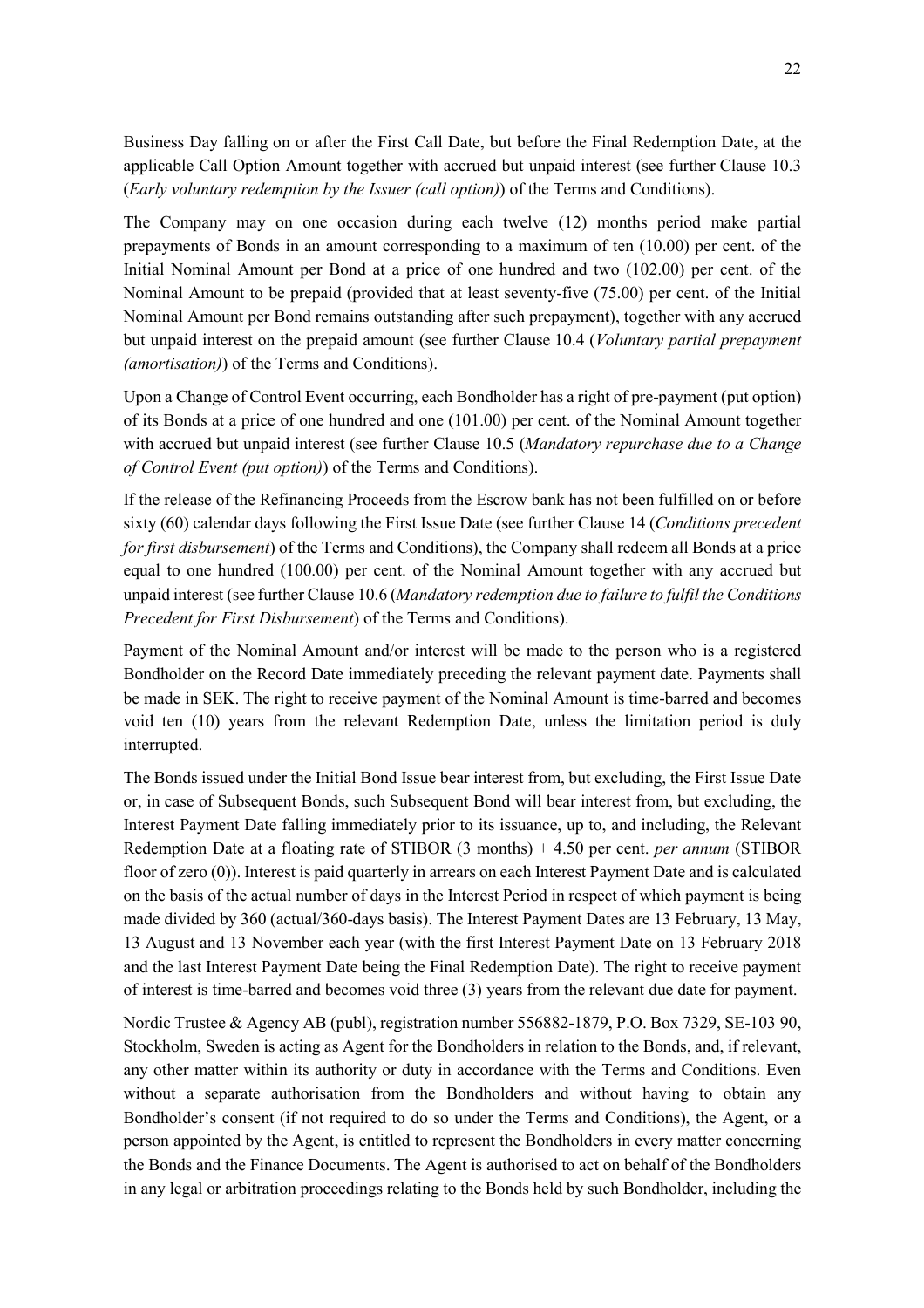winding-up, dissolution, liquidation, company reorganisation (*Sw. företagsrekonstruktion*), or bankruptcy (*Sw. konkurs*) (or its equivalent in any other jurisdiction) of the Company. Each Bondholder shall immediately upon request by the Agent provide the Agent with any such documents, including a written power of attorney (in form and substance to the Agent's satisfaction), as the Agent deems necessary for the purpose of carrying out its duties under the Finance Documents. The Agent is under no obligation to represent a Bondholder which does not comply with such request of the Agent.

An agreement was entered into between the Agent and the Company on 30 October 2017 regarding, *inter alia*, the remuneration payable to the Agent. The rights, obligations and the representation of the Agent are set forth in the Terms and Conditions and the Agent Agreement. The Terms and Conditions are set out herein and are further available at the Company's web page, www .orexo.se, and the Agent Agreement is available at the office of the Agent during normal business hours.

Each of the Company, the Agent and Bondholders representing at least ten (10.00) per cent. of the Adjusted Nominal Amount, may request that a Bondholders' Meeting is convened (see further Clause 18 (*Decisions by Bondholders*) and Clause 19 (*Bondholders' Meeting*) of the Terms and Conditions) or request a Written Procedure (see further Clause 20 (*Written Procedure*) of the Terms and Conditions). Such Bondholders' Meeting or Written Procedure may, upon votes representing a relevant majority of Bondholders eligible for voting, cause resolutions to be validly passed and binding on all Bondholders.

If the Bonds have been duly declared due and payable due to an Event of Default, the available funds shall *firstly* be applied towards payment *pro rata* of all costs and expenses incurred by and any remuneration payable to the Agent under the Terms and Conditions and the Agent Agreement, *secondly* in or towards payment *pro rata* of accrued but unpaid Interest under the Bonds, *thirdly* in or towards payment *pro rata* of any unpaid principal under the Bonds and *fourthly* in or towards payment *pro rata* of any other costs or outstanding amounts unpaid under the Finance Documents. Any excess funds shall be transferred to the Company.

The Bonds are freely transferrable and trading can occur from the relevant Issue Date. Bondholders may, however, be subject to purchase or transfer restrictions with regard to the Bonds, as applicable from time to time under local laws to which a Bondholder may be subject (due to, *e.g.*, its nationality, its residency, its registered address or its place(s) for business). Each Bondholder must ensure compliance with local laws and regulations applicable at their own cost and expense. All Bond transfers are subject to the Terms and Conditions and the Terms and Conditions are automatically applicable in relation to all Bond transferees upon the completion of a transfer.

Bondholders located in the United States are not permitted to transfer Bonds except (a) subject to an effective registration statement under the Securities Act, (b) to a person that the Bondholder reasonably believes is a QIB within the meaning of Rule 144A that is purchasing for its own account, or the account of another QIB, to whom notice is given that the resale, pledge or other transfer may be made in reliance on Rule 144A, (c) outside the United States in accordance with Regulation S under the Securities Act, (d) pursuant to an exemption from registration under the Securities Act provided by Rule 144 thereunder (if available) and (e) pursuant to any other available exemption from registration under the Securities Act, subject to the receipt by the Issuer of an opinion of counsel or such other evidence that the Issuer may reasonably require confirming that such sale or transfer is in compliance with the Securities Act.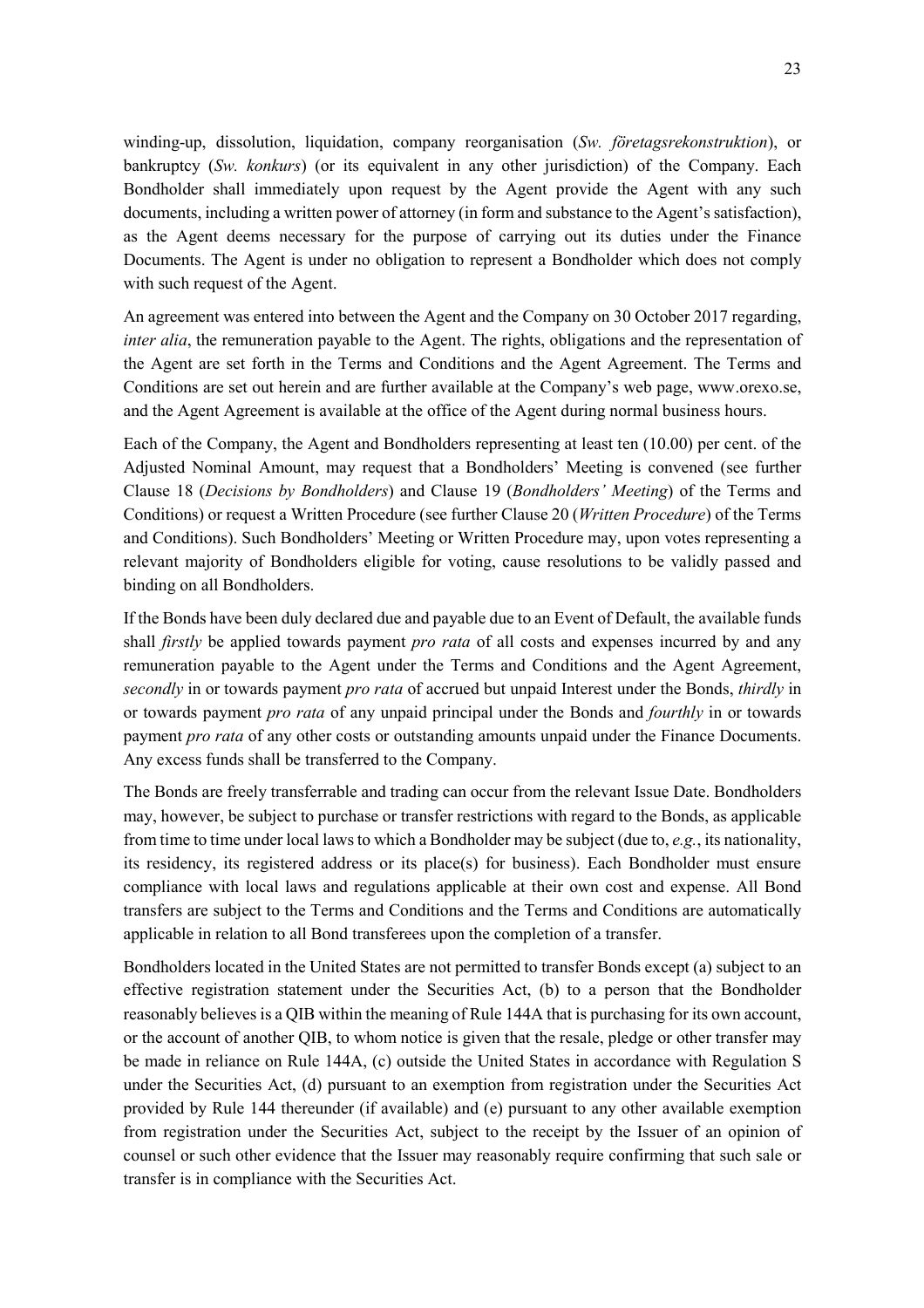To simplify trading in the Bonds, the Company intends to apply for listing of the Bonds on Nasdaq Stockholm in connection with the Swedish Financial Supervisory Authority's approval of this Prospectus. The number of Bonds being admitted to trading if the application is approved by Nasdaq Stockholm is 325. The earliest date for admitting the Bonds to trading on Nasdaq Stockholm is expected to be on or about 1 December 2017. The fact that an application regarding listing of the Bonds on Nasdaq Stockholm has been submitted does not mean that the application will be approved. The total expenses of the admission to trading of the Bonds are estimated to amount to SEK 150,000.

The Terms and Conditions includes an undertaking for the Company to ensure that the Bonds are listed on Nasdaq Stockholm. According to Clause 12.2 (*Listing of shares and Bonds*) of the Terms and Conditions, the Company shall ensure that Bonds issued in the Initial Bond Issue are listed on Nasdaq Stockholm no later than sixty (60) calendar days after the First Issue Date (with an intention to complete such listing within thirty (30) calendar days after the First Issue Date). The Company may at one or more occasions after the First Issue Date issue Subsequent Bonds. Any Subsequent Bonds issued shall be listed on Nasdaq Stockholm within 15 Business Days from the relevant Issue Date for such Bonds. For the avoidance of doubt, Bonds issued in any Subsequent Bond Issue may be admitted to trading pursuant to this Prospectus within one year after the approval of this Prospectus by the Swedish Financial Supervisory Authority.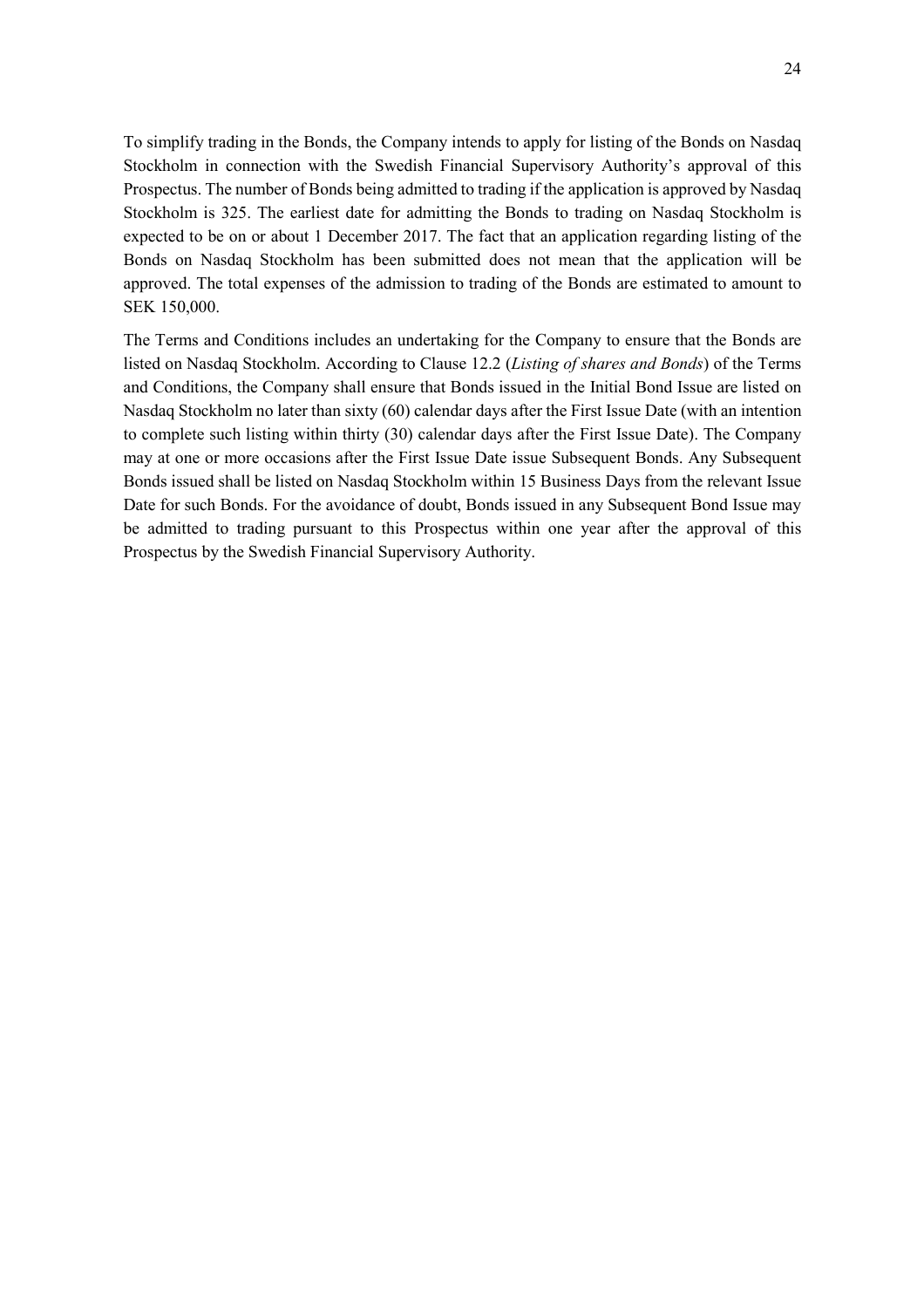## **The Company and its operations**

#### **Introduction**

Orexo AB (publ) is a public limited liability company registered in Sweden with registration number 556500-0600, having its registered address at P.O. Box 303, SE-751 05, Uppsala, Sweden. The Company is domiciled in Uppsala municipality, Sweden. The Company was formed on 18 November 1994 and registered with the Swedish Companies Registration Office (Sw. *Bolagsverket*) on 25 November 1994. The Company is governed by Swedish law including, but not limited to, the Swedish Companies Act (Sw. *aktiebolagslagen (2005:551)*) and the Swedish Annual Accounts Act (Sw. *årsredovisningslagen (1995:1554)*).

## **Share capital, shares, ownership structure and governance**

According to its articles of association, the Company's share capital shall be no less than SEK 5,000,000 and not more than SEK 20,000,000 divided into no less than 12,500,000 shares and not more than 50,000,000 shares. The Company's current share capital amounts to SEK 14,041,834<sup>1</sup> divided among 35,104,585 shares, of which 34,539,585 are ordinary shares (Sw. *stamaktier*) and 565,000 are class C shares (Sw. *C-aktier*). Ordinary shares entitle the holder to one (1) vote per share and class C shares entitle the holder to one tenth (1/10) vote per share. The shares are denominated in SEK. The Company is publicly traded with its ordinary shares being listed on Nasdaq Stockholm since 2005. The shares are traded under the short name ORX, with ISIN SE0000736415. Since 13 November 2013, the Company's has American Depositary Receipts (ADR), under the symbol ORXOY, listed on the OTCQX market of the OTC Markets Group Inc., which is a market for overthe-counter securities in the U.S.

The Company is the parent company in the Group. The Group consists of the Company and four directly and wholly owned subsidiaries. The Group's operational business is mainly conducted in Sweden and the U.S., whereas the Group's commercial operations mainly take place in the U.S. Since the majority of the revenues of the Group come from the Company's operational subsidiaries, the Company is dependent upon such subsidiaries.

As of 31 December 2016, there were 7,021 shareholders of the Company.<sup>2</sup> As of the date of this Prospectus, the largest shareholders of the Company, each of which holding more than ten (10) per cent. of the share capital, were Novo Holdings A/S with approximately 27.5 per cent. of the share capital and HealthCap with approximately 11.3 per cent. of the share capital.<sup>3</sup>

The shareholders' influence is exercised through active participation in the decisions made at general meetings of the Company. To ensure that the control over the Company is not abused, the Company complies with the Swedish Companies Act and the Swedish Code of Corporate Governance (Sw. *svensk kod för bolagsstyrning*), which is binding upon companies admitted to trading on a regulated market and considered to be a part of good practice on the securities market. In addition, the Company acts in accordance with the rules of procedure of the board of directors and the instructions for the managing director adopted by the board of directors of the Company.

 <sup>1</sup> The Company's e-registration certificate per 23 October 2017.

<sup>2</sup> The Company´s audited annual report 2016, p. 25.

<sup>3</sup> The Company´s website, see http://orexo.com/en/investors/the-share/.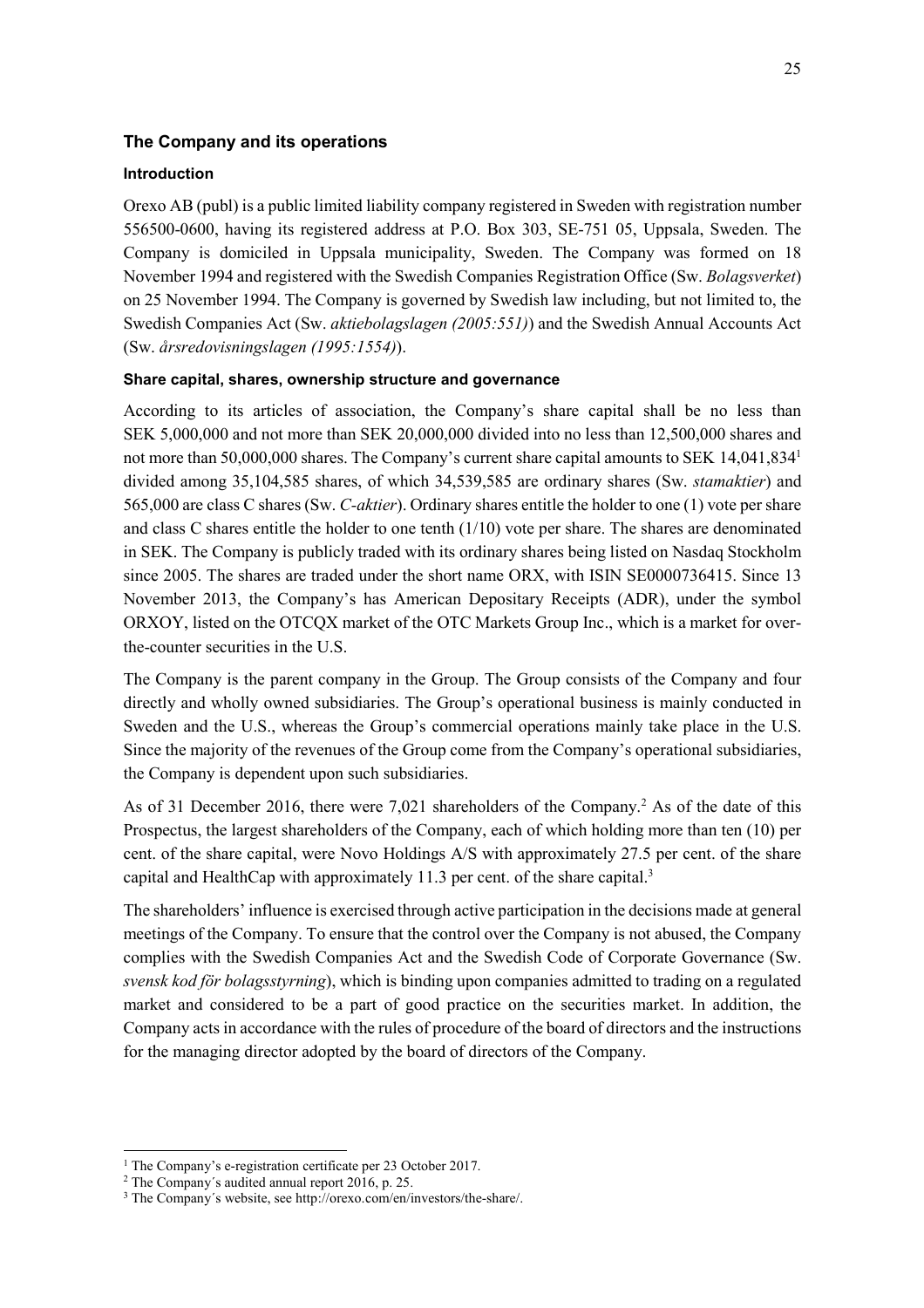## **Business and operations**

The object of the Company's business, which is set forth in paragraph 3 of its articles of association, is to directly or indirectly, conduct research and development, manufacturing, marketing and sale of pharmaceutical products and diagnostic compounds, to manage real and movable property and any other activities compatible therewith.

The Company is a specialty pharmaceutical company with commercial operations in the U.S. and research and development operations in Sweden. The Company develops improved pharmaceuticals and treatments using its proprietary drug delivery technology. The products are commercialised by the Company in the U.S. or via selected partners worldwide. The Company's main focus is to improve the treatment of opioid dependence, starting with Zubsolv®, a product for maintenance treatment of opioid dependence, launched in the U.S. in September 2013. The main market for the Company is the U.S. market where Zubsolv® is marketed and distributed.

The Company's development expertise is within the area of reformulation technologies, in particular sublingual formulations. The Company's proprietary commercial portfolio consists of Zubsolv® for the treatment of opioid dependence. Zubsolv® is currently the only brand marketed by the Company. The Company currently aims to launch Zubsolv® for opioid dependence treatment also in the EU, and has, together with Mundipharma AB and its network of independent associated companies, who have acquired all rights to Zubsolv® outside the U.S., completed a submission that was filed with the European Medicines Agency (EMA) in October 2016. The Committee for Medicinal Products for Human Use (CHMP) of the European Medicines Agency (EMA) issued a positive opinion for the use of Zubsolv® as opioid dependence treatment within the EU.<sup>4</sup> The European Commission is now reviewing the CHMP opinion and a final decision is expected in Q4 2017.

Additionally, the commercial portfolio consists of outlicensed products. Abstral® (treatment for breakthrough cancer pain), is marketed in the U.S. (commercialised by Sentynl Therapeutics which is a wholly-owned subsidiary of Zydus Cadila), the EU and Japan (commercialised by Kyowa Kirin), and Edluar® (treatment for insomnia), is commercialised by Mylan N.V. ("**Mylan**") (which in 2016 acquired the Company's former partner Meda Aktiebolag (publ) ("**Meda**")) and marketed in the U.S. and the EU. Furthermore, the Company engages in several development projects, currently OX-CLI (treatment for asthma and COPD), OX-MPI (treatment for inflammation), OX51 (treatment for acute pain episodes) and OX382 (technology development of oral formulation of buprenorphine).<sup>5</sup>

The Company currently also develops a second-generation sublingual formulation technology, all of which are in an exploratory phase.<sup>6</sup> In addition, the Company has two non-disclosed projects, both of which will also fall into the addiction category and with the ambition to provide clear clinical differentiation versus currently available treatment alternatives.<sup>7</sup>

## **Litigation**

 $\overline{a}$ 

The Company currently has initiated several legal proceedings towards Actavis Elizabeth LLC, Actavis Pharma, Inc., and their parent company Teva ("**Actavis**"), regarding their development of generic pharmaceutical products rendering, in the Company's view, patent infringement with regard

<sup>&</sup>lt;sup>4</sup> The Company's quarterly report, reviewed by auditors, for the period 1 January–30 September 2017, p. 10.<br><sup>5</sup> The Company's quarterly report, reviewed by auditors, for the period 1 January–30 September 2017, pp. 9–12.<br>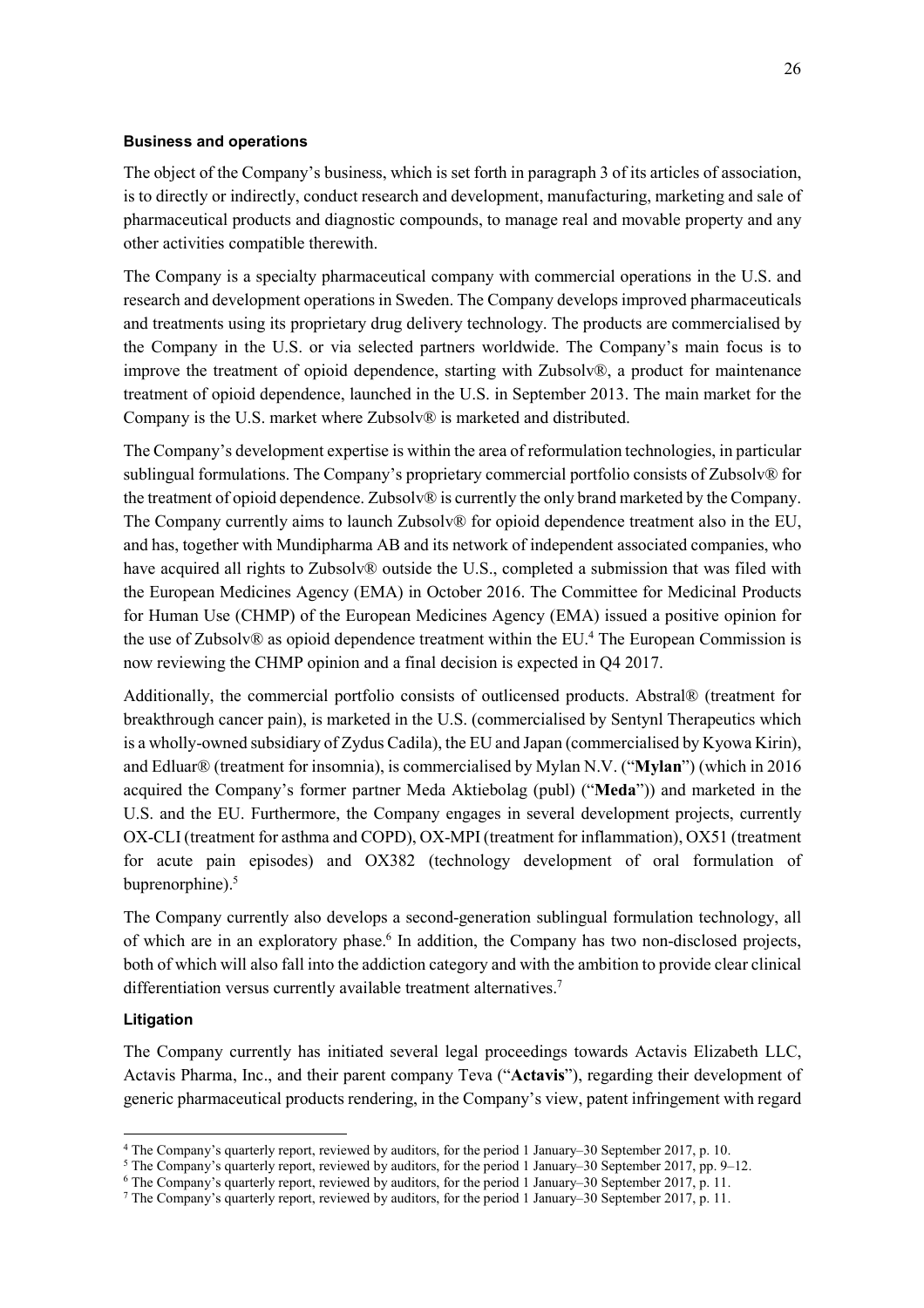to Zubsolv® in the U.S. In November 2016, the Company announced that the U.S. District Court for the District of Delaware ruled in favour of the Company in one of the patent infringement litigations against Actavis regarding Zubsolv® in the U.S.<sup>8</sup> The decision regarded the patent litigation regarding Actavis's generic versions of Zubsolv® 1.4 mg /0.36 mg and 5.7 mg/1.4 mg buprenorphine/naloxone products, and Orexo's U.S. patent nos. 8,454,996 (the "**'996 patent**"), expiring in September 2019, and patent no. 8,940,330 (the "**'330 patent**"), expiring in September 2032. The district court held that the Company's '996 patent is valid and infringed by Actavis, and that the Company's '330 patent is invalid. The decision prevents Actavis from commercialising their products in the U.S. before 24 September 2019. The Company has appealed the decision rendered by the U.S. District Court for the District of Delaware regarding the validity of the '330 patent, expiring in September 2032, protecting Zubsolv®.<sup>9</sup> Oral hearing took place October 4, in the Court of Appeals for the Federal Circuit, Washington DC. Two new patents issued in 2016, both expiring in 2032, are subject to separate litigations. The Company has initiated legal proceedings against Actavis regarding these two patents. However, the proceedings are, following an agreement between the court and the involved parties, put on hold awaiting the decision with regard to '330 patent.

On 1 March 2017, the Company announced that it has filed another patent infringement action in U.S. District Court for the district of Delaware against Actavis. The Company alleged that the generic versions of Suboxone® and Subutex® tablets infringed the '996 patent.10 Actavis's generic version of Suboxone® was approved by the FDA in February 2013 and their generic version of Subutex $\odot$  in February 2015. The Company seeks compensation for damages caused by the infringement since the approval of these two products.

Apart from the involvement in the litigations as described above, the Company has not, during the previous twelve months, been and is not aware of any governmental, legal or arbitration proceedings (including any such proceedings which are pending or threatened) which may have, or have had in the recent past, significant effects on the Company's and/or the Group's financial position or profitability.

## **Material agreements**

No Group company is party to any material agreement outside the ordinary course of business which could result in such company having a right or an obligation that could materially affect the Company's ability to meet its obligations to the Bondholders.

## **Credit rating**

Neither the Company nor the Bonds have a credit rating from an international credit rating institute.

## **Significant adverse changes and recent events**

There has been no material adverse change in the prospects of the Company since the date of publication of its last audited financial report and, other than the issuance of the Bonds on 13 November 2017, no significant change in the financial or market position of the Group since the end of the last financial period for which interim financial information has been published.

<sup>8</sup> The Company's audited annual report 2016, p. 28.

<sup>9</sup> The Company's audited annual report 2016, p. 28

<sup>&</sup>lt;sup>10</sup> The Company's press release submitted for publication at 8.00 am CET on 1 March 2017.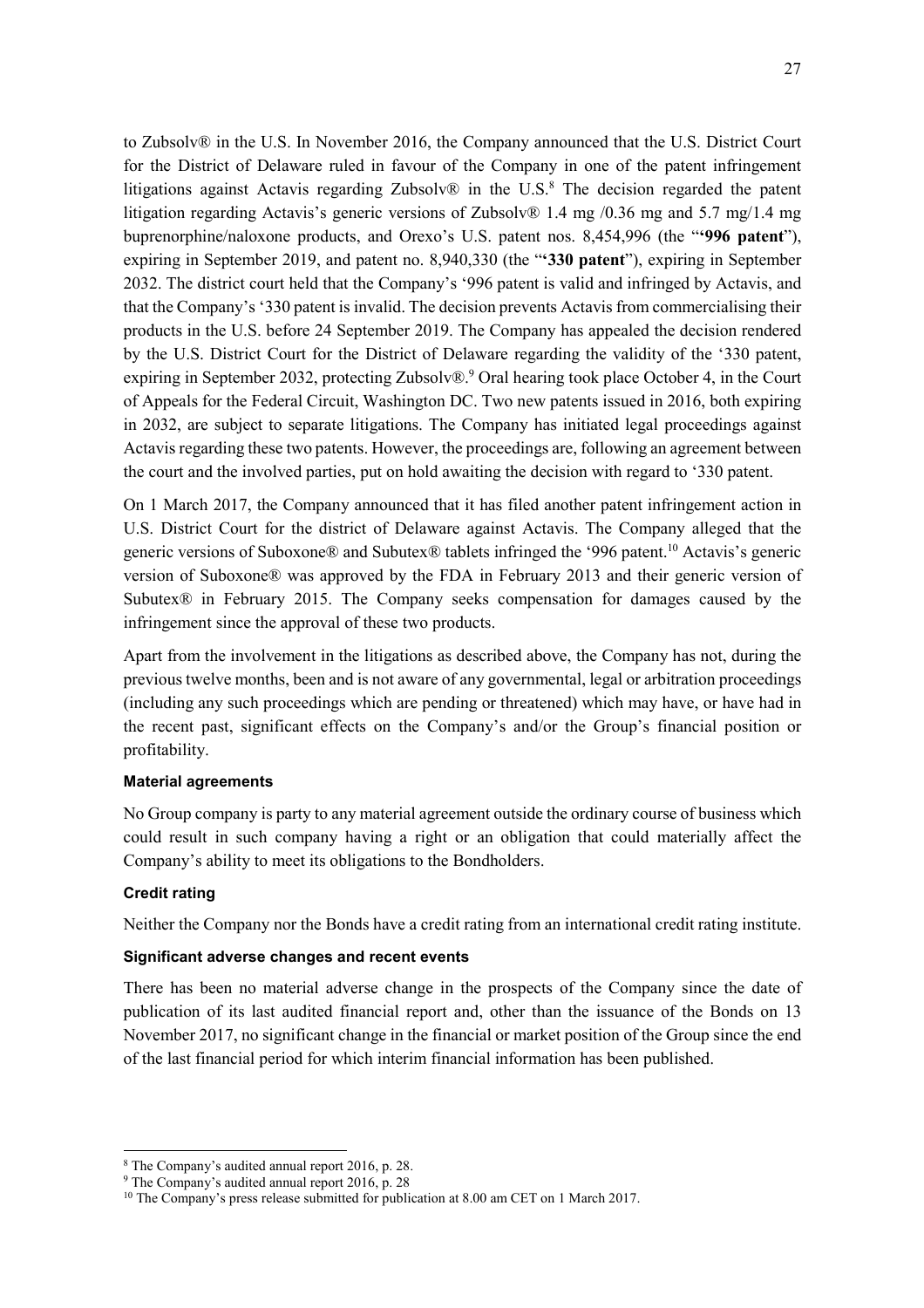In addition to the description of any recent events above, any relevant recent events are set forth below.

On 16 June 2017, the Company announced that the Company had resolved to issue and immediately thereafter repurchase 230,000 class C shares. The shares were issued and repurchased in accordance with the long-term incentive program, LTIP 2017, which was adopted by the annual general meeting on 6 April 2017.<sup>11</sup>

On 2 October 2017, the Company announced that the Company had signed an asset purchase agreement with Gesynta Pharma AB. Under the agreement, Gesynta Pharma AB acquires the assets relating to the OX-MPI programme and now progresses the lead candidate drug (a highly selective anti-inflammatory compound targeting microsomal prostaglandin E synthase (mPGES-1)) into proof-of-concept clinical trials. The Company will receive a tiered double digit share of the future revenues that Gesynta Pharma AB generates from the OX-MPI project.<sup>12</sup>

## **Shareholders' agreements**

As far as the Company is aware, there are no shareholders' agreements or other agreements which could result in a change of control of the Company.

 $11$  The Company's press release submitted for publication at 5.45 pm CET on 16 June 2017.

<sup>&</sup>lt;sup>12</sup> The Company's press release submitted for publication at 8.00 am CET on 2 October 2017.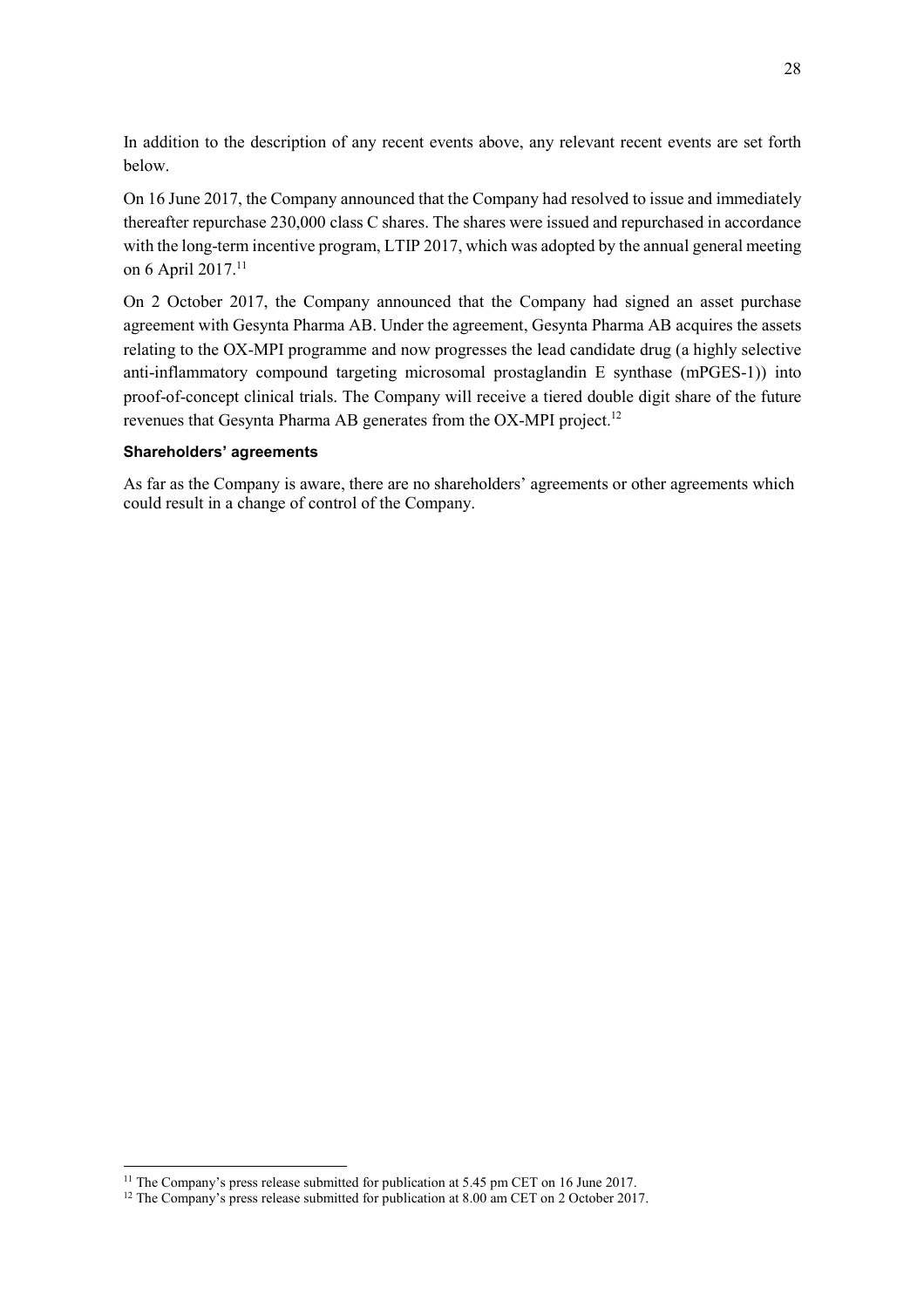## **Board of directors, senior management and auditors**

The business address for all members of the board of directors and the senior management is: Orexo AB, P.O. Box 303, SE-751 05 Uppsala, Sweden. The board of directors of the Company currently consists of seven (7) members. Information on the members of the board of directors and the senior management, including significant assignments outside the Company, which are relevant for the Company, is set forth below.

## **Board of directors**

## *Martin Nicklasson*

Born 1955 and of Swedish nationality. Chairman of the board of the Company since 2012. Current assignments outside the Company include as chairman of the board in Zealand Pharma A/S and Kymab Group Ltd, board member of Basilea Pharmaceutical Ltd and Biocrine AB, as well as member of the Royal Swedish Academy of Engineering Sciences (IVA). As of the 31 December 2016, Martin Nicklasson held 10,000 shares and as stock options entitled to 162,916 shares, and was independent in relation to the Company, its management and in relation to its major shareholders.

## *Raymond G. Hill*

Born 1945 and of British nationality. Board member of the Company since 2008. Current assignments outside the Company include as visiting professor at Bristol and Imperial Universities, member of UK Government Advisory Council on Misuse of Drugs, president emeritus at the British Pharmacological Society, member of the Pharmaceutical Sciences Expert Advisory Panel, Royal Pharmaceutical Society, non-executive director of Covagen AG (sold to J&J September 2014), Asceneuron SA, Addex Pharmaceuticals Ltd and Avilex Pharma A/S. As of the 31 December 2016, Raymond G. Hill held stock options entitled to 8,746 shares, and was independent in relation to the Company, its management and in relation to its major shareholders.

## *Staffan Lindstrand*

Born 1962 and of Swedish nationality. Board member of the Company since 2002. Current assignments outside the Company include as partner of HealthCap (Odlander, Fredrikson & Co AB), chairman of Ancilla AB and Pactumize AB, board member of HealthCap Aktiebolag, HealthCap 1999 GP Aktiebolag, HealthCap Annex Fund I-II GP AB, HealthCap IV GP Aktiebolag, HealthCap III Sidefund GP AB, HealthCap Holdings GP Aktiebolag, HealthCap Orx Holdings GP AB, Glinova AB, Cantharus AB, Linhold AB, PulmonX Inc. and 20/10 Perfect Vision AG. As of the 31 December 2016, Staffan Lindstrand held 981 shares in the Company, and was independent only to the Company and its management.

## *Christina Schauman*

Born 1965 and of Swedish nationality. Board member of the Company since 2012. Current assignments outside the Company include as member of the board and chairman of the Audit Committee of Apoteket AB, ÅF AB, BillerudKorsnäs Aktiebolag (publ), Coor Service Management Holding AB (including the assignment as member of the remuneration committee) and Ellos Group Holding AB (publ), member of the board of Livförsäkringsbolaget Skandia Ömsesidigt (publ) and BEWi Group AB (publ) as well as board member and managing director of Calea AB and board member in Rädda Barnens ServiceAktiebolag. As of the 31 December 2016, Christina Schauman held 20,000 shares (and 4,000 by legal entity), and was independent in relation to the Company, its management and in relation to its major shareholders.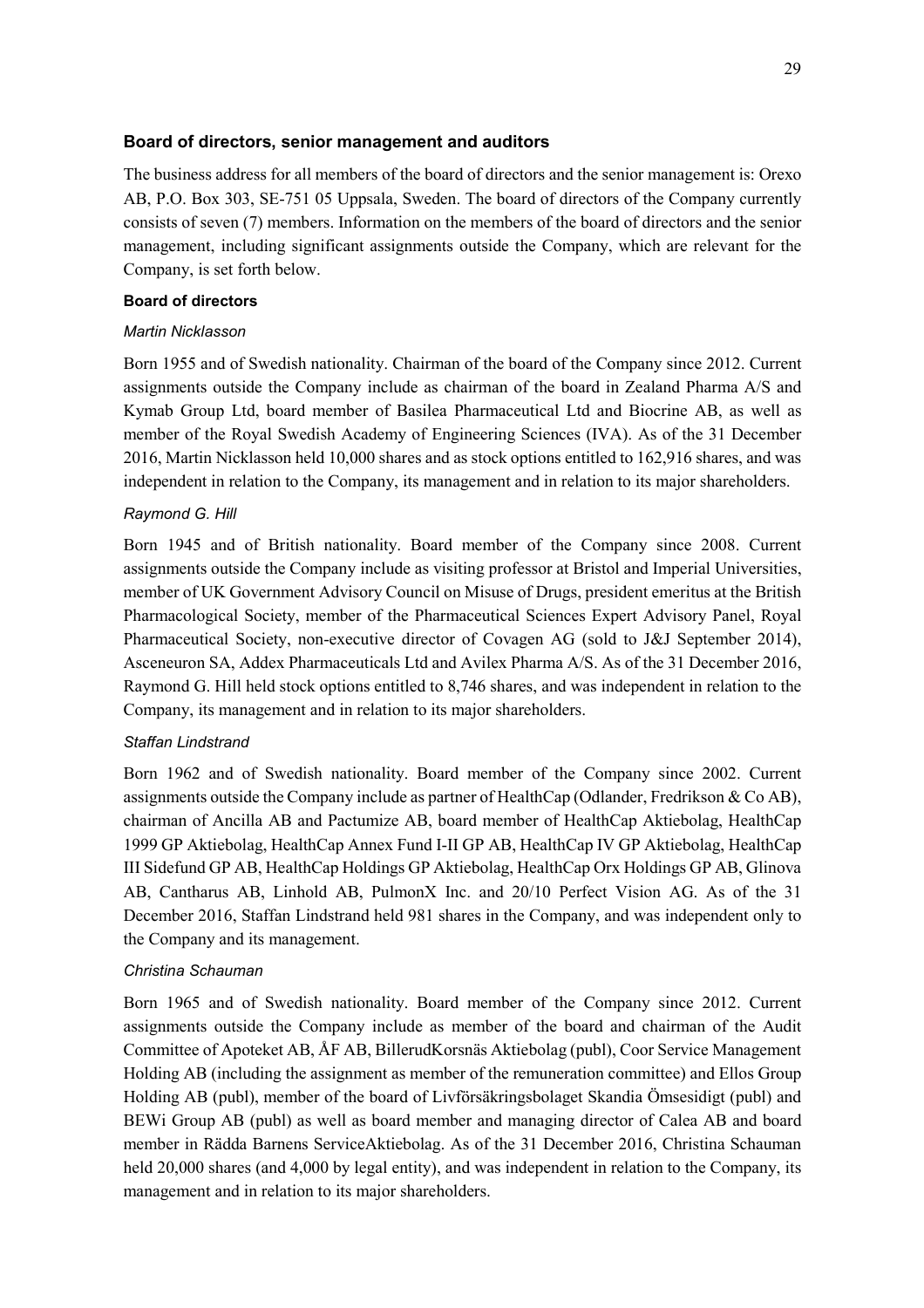## *Michael Shalmi*

Born 1965 and of Danish nationality. Board member of the Company since 2010. Current assignments outside the Company include as managing director and head of Large Investments at Novo Holdings A/S. As of the 31 December 2016, Michael Shalmi held no shares in the Company, and was independent only to the Company and its management.

## *David Colpman*

Born 1961 and of British nationality. Board member of the Company since 2015. Current assignments outside the Company include as director of Colpman Consulting Ltd, member of the Royal Pharmaceutical Society, board member of HRA Pharma SA, advisor to Sunstone Capital, various business development and commercial positions at Glxo Wellcome, Novo Nordisk and Boots Pharmaceuticals. As of the 31 December 2016, David Colpman held no shares in the Company, and was independent in relation to the Company, its management and in relation to its major shareholders.

## *Kirsten Detrick*

Born 1965 and of American nationality. Board member of the Company since 2016. Current assignments outside the Company include as general manager of Takeda Pharma GmbH, managing director of Takeda Austria GmbH and Takeda Osteuropa Holding GmbH. As of the 31 December 2016, Kirsten Detrick held no shares in the Company and was independent in relation to the Company, its management and in relation to its major shareholders.

## **Senior management**

## *Nikolaj Sørensen*

Nikolaj Sørensen is the Chief Executive Officer of the Company since 2013.

*Robert A. DeLuca* 

Robert A. DeLuca is the President of Orexo U.S. Inc. since 2013.

*Henrik Juuel* 

Henrik Juuel is Executive Vice President and the Chief Financial Officer of the Company since 2013.

## *Johannes Doll*

Johannes Doll is the Executive Vice President and Head of Corporate Development since 2016.

*Jesper Lind* 

Jesper Lind is the Chief Operating Officer of the Company since 2013.

## *Michael Sumner*

Michael Sumner is the Chief Medical Officer of the Company since 2013.

## **Auditors**

PricewaterhouseCoopers AB was the Company's auditor up and until the financial year 2015 with Lars Kylberg, member of FAR, as the auditor-in-charge. At the annual general meeting on 15 April 2016, Ernst & Young Aktiebolag was elected as the Company's auditor, with Björn Ohlsson, member of FAR, as the auditor-in-charge. As for the historical financial information that has been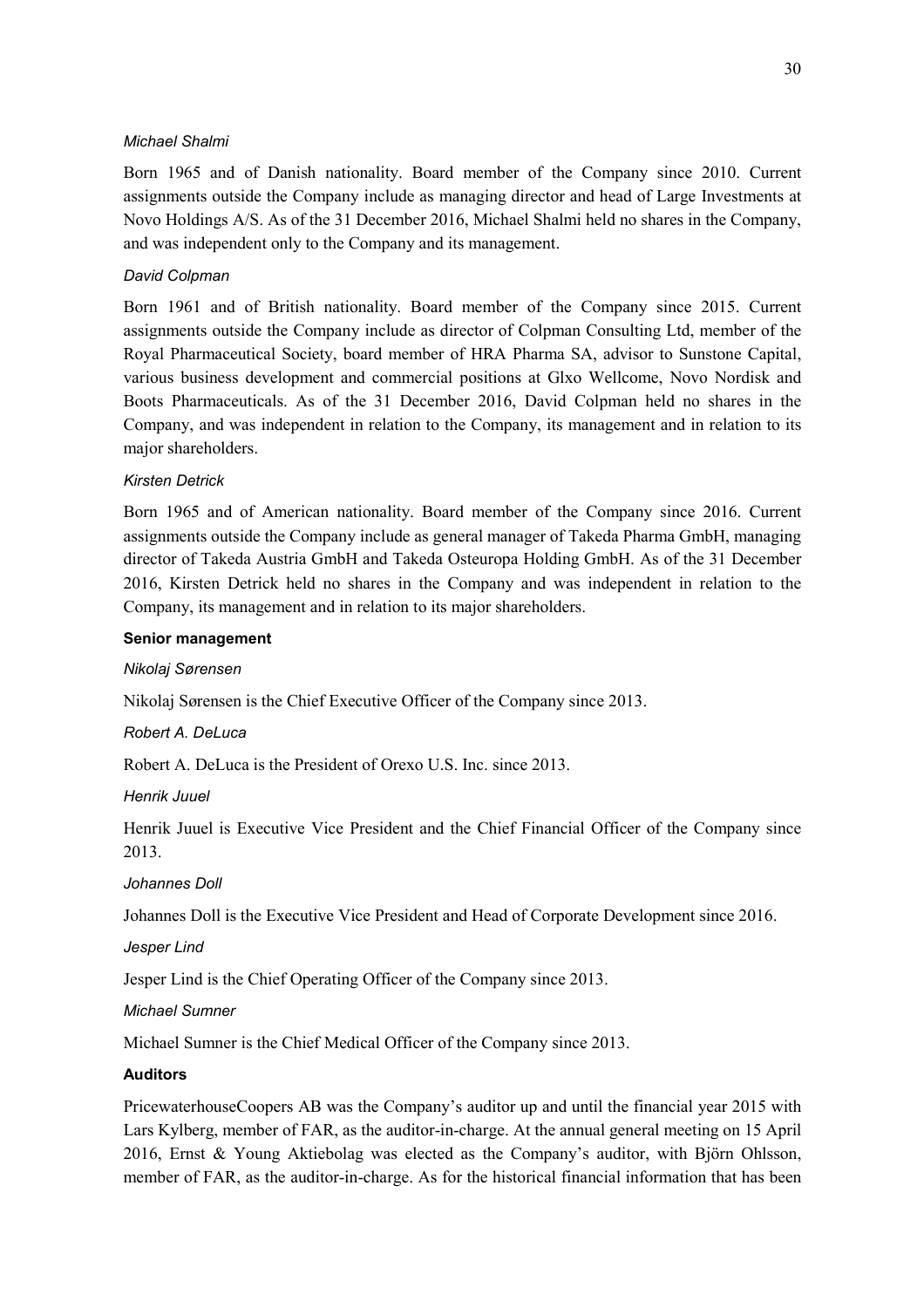incorporated in this Prospectus by reference concerning the financial year 2015 and the period up and until the date of the annual general meeting on 15 April 2016, PricewaterhouseCoopers AB has been the Company's auditor. As for the historical financial information that has been incorporated in this Prospectus by reference, for the period from, but excluding the date of the annual general meeting 2016 on 15 April 2016, Ernst & Young Aktiebolag has been the Company's auditor. The business address to the Company's previous auditor, PricewaterhouseCoopers AB, is Klostergatan 9, S:t Per Gallerian, SE-753 21 Uppsala, Sweden. The business address to the Company's current auditor, Ernst & Young Aktiebolag, is Stationsgatan 12, P.O. Box 1448 SE-751 44, Uppsala, Sweden.

Unless otherwise explicitly stated, no information contained in this Prospectus has been audited or reviewed by the Company's auditors.

## **Conflicts of interests**

None of the members of the board of directors or the senior management of the Company has a private interest that potentially may be in conflict with the interests of the Company.

Although there are currently no conflicts of interest, it cannot be excluded that conflicts of interest may come to arise between companies in which members of the board of directors or the senior management have duties, as described above, and the Company.

## **Financial interests**

Several members of the board of directors and all members of the senior management have financial interests in the Company through their holdings of shares and employee stock options in the Company.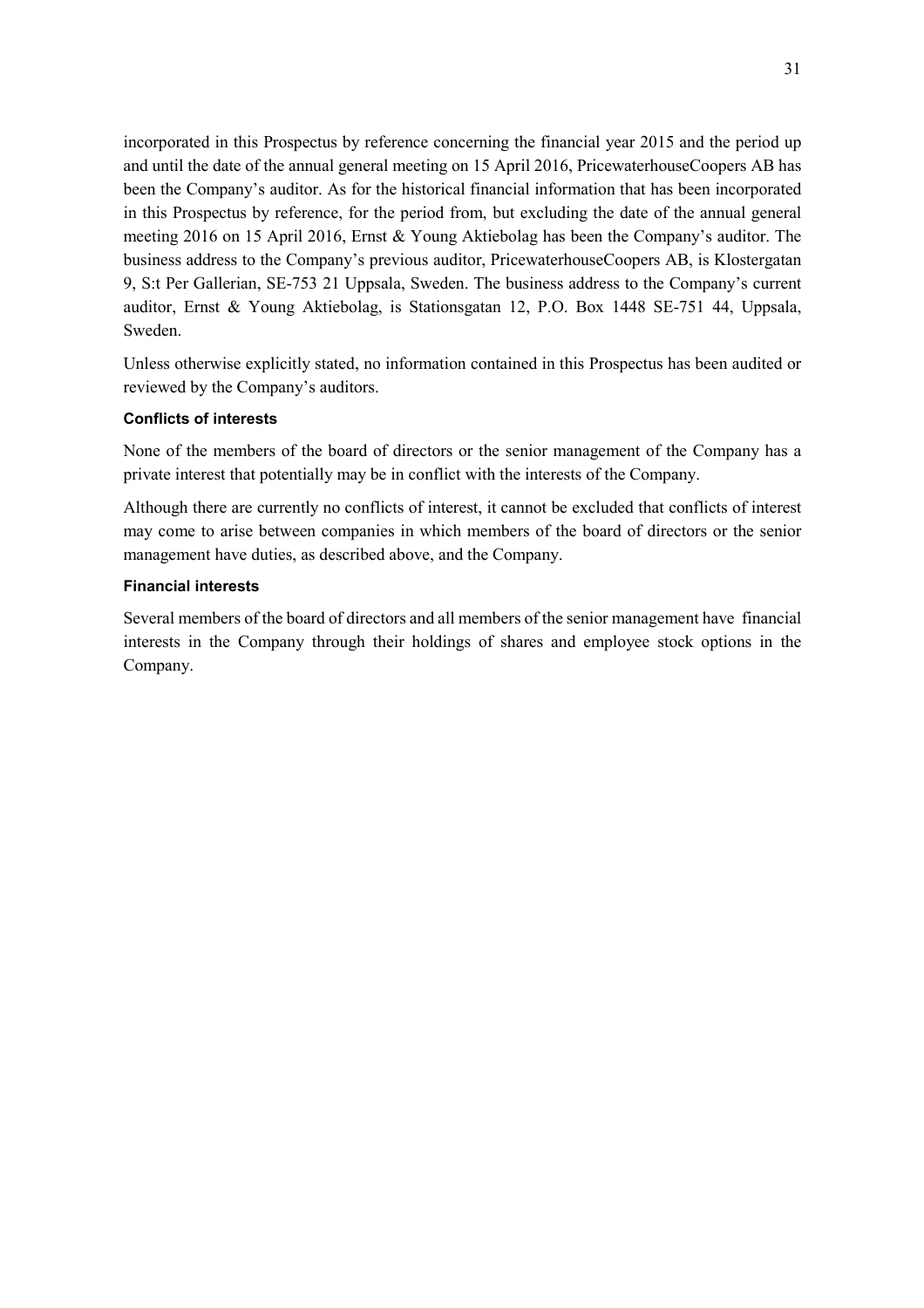## **Overview of financial reporting and documents incorporated by reference**

The accounting principles applied in the preparation of the Company's financial statements presented below are set out in the following and have been consistently applied to all the years presented, unless otherwise stated.

The financial information for the financial year ending 31 December 2015 and for the financial year ending 31 December 2016 have been prepared in accordance with the International Financial Reporting Standards (IFRS), as adopted by the European Union, RFR 1 (Sw. *Kompletterande redovisningsregler för koncerner*) and the Swedish Annual Accounts Act.

The Company's consolidated annual reports for the financial years ended 31 December 2015 and 31 December 2016 have been incorporated in this Prospectus by reference. The consolidated annual reports have been audited by the Company's auditor and the auditor's report has been incorporated in this Prospectus through the consolidated annual reports for the financial years ended 31 December 2015 and 31 December 2016 by reference.

In this Prospectus the following documents are incorporated by reference. The documents have been made public and have been handed in to the Swedish Financial Supervisory Authority.

| <b>Reference</b>                                                                                                       | <b>Document</b>                                                                                         | Page                                                                                                                                                                                                                                                                                                                                                                                                                                                                                                                 |
|------------------------------------------------------------------------------------------------------------------------|---------------------------------------------------------------------------------------------------------|----------------------------------------------------------------------------------------------------------------------------------------------------------------------------------------------------------------------------------------------------------------------------------------------------------------------------------------------------------------------------------------------------------------------------------------------------------------------------------------------------------------------|
| Financial information<br>regarding the Company<br>and its business for the<br>financial year ended 31<br>December 2015 | Orexo AB ( $publ$ )'s<br>consolidated annual report<br>for the financial year<br>ended 31 December 2015 | - 33 (Consolidated income statement),<br>- 34 (Consolidated statement of<br>financial position),<br>- 35 (Consolidated statement of<br>changes in shareholders' equity),<br>36 (Consolidated cash flow<br>statement),<br>- 37 (Parent Company income<br>statement),<br>- 38 (Parent Company statement of<br>financial position),<br>- 39 (Parent Company statement of<br>changes in shareholders' equity),<br>- 40 (Parent Company cash flow<br>statement),<br>$-41-68$ (Notes),<br>71 (Definitions of Key-Figures). |
| Auditor's report for the<br>financial year ended 31<br>December 2015                                                   | Orexo AB (publ)'s<br>consolidated annual report<br>for the financial year<br>ended 31 December 2015     | - 70 (Auditor's Report)                                                                                                                                                                                                                                                                                                                                                                                                                                                                                              |
| Financial information<br>regarding the Company<br>and its business for the                                             | Orexo AB (publ)'s<br>consolidated annual report                                                         | - 36 (Consolidated income statement),<br>- 37 (Consolidated statement of<br>financial position),                                                                                                                                                                                                                                                                                                                                                                                                                     |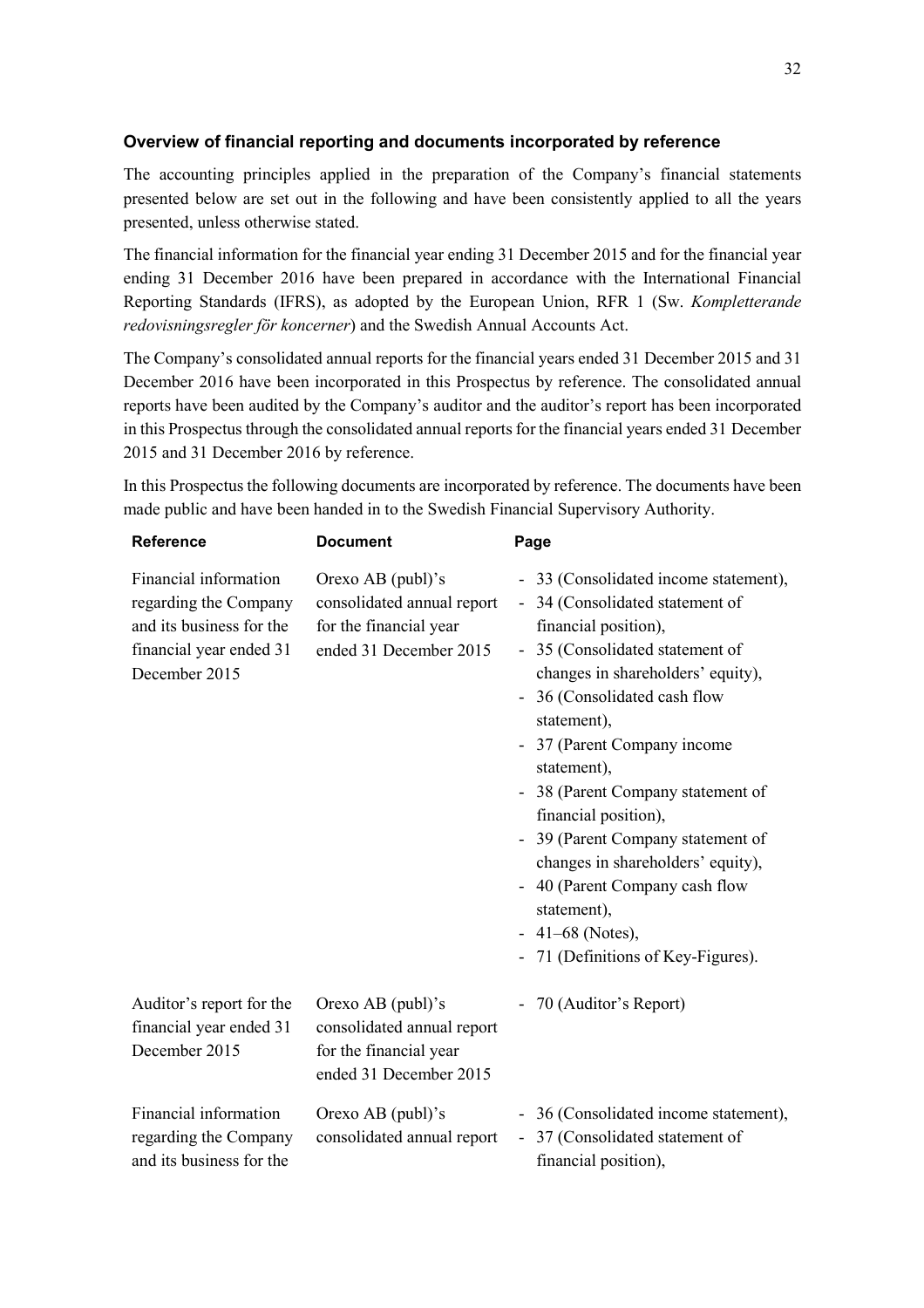| financial year ended 31<br>December 2016                             | for the financial year<br>ended 31 December 2016                                                    | - 38 (Consolidated statement of<br>changes in shareholders' equity),<br>- 39 (Consolidated cash flow<br>statement),<br>- 40 (Parent Company income<br>statement),<br>- 41 (Parent Company statement of<br>financial position),<br>- 42 (Parent Company statement of<br>changes in shareholders' equity),<br>- 43 (Parent Company cash flow<br>statement),<br>$-44-69$ (Notes),<br>- 74 (Definitions and compliance of<br>Key-Figures). |
|----------------------------------------------------------------------|-----------------------------------------------------------------------------------------------------|----------------------------------------------------------------------------------------------------------------------------------------------------------------------------------------------------------------------------------------------------------------------------------------------------------------------------------------------------------------------------------------------------------------------------------------|
| Auditor's report for the<br>financial year ended 31<br>December 2016 | Orexo AB (publ)'s<br>consolidated annual report<br>for the financial year<br>ended 31 December 2016 | - 70–73 (Auditor's Report)                                                                                                                                                                                                                                                                                                                                                                                                             |

The abovementioned reports are available in electronic form on the Company's web page www.orexo.se and can also be obtained from the Company in paper format in accordance with section "*Documents available for inspection*" below.

Investors should read all information which is incorporated in the Prospectus by reference. Information in the above documents which is not incorporated by reference is either deemed by the Company not to be relevant for investors in the Bonds or is covered elsewhere in the Prospectus.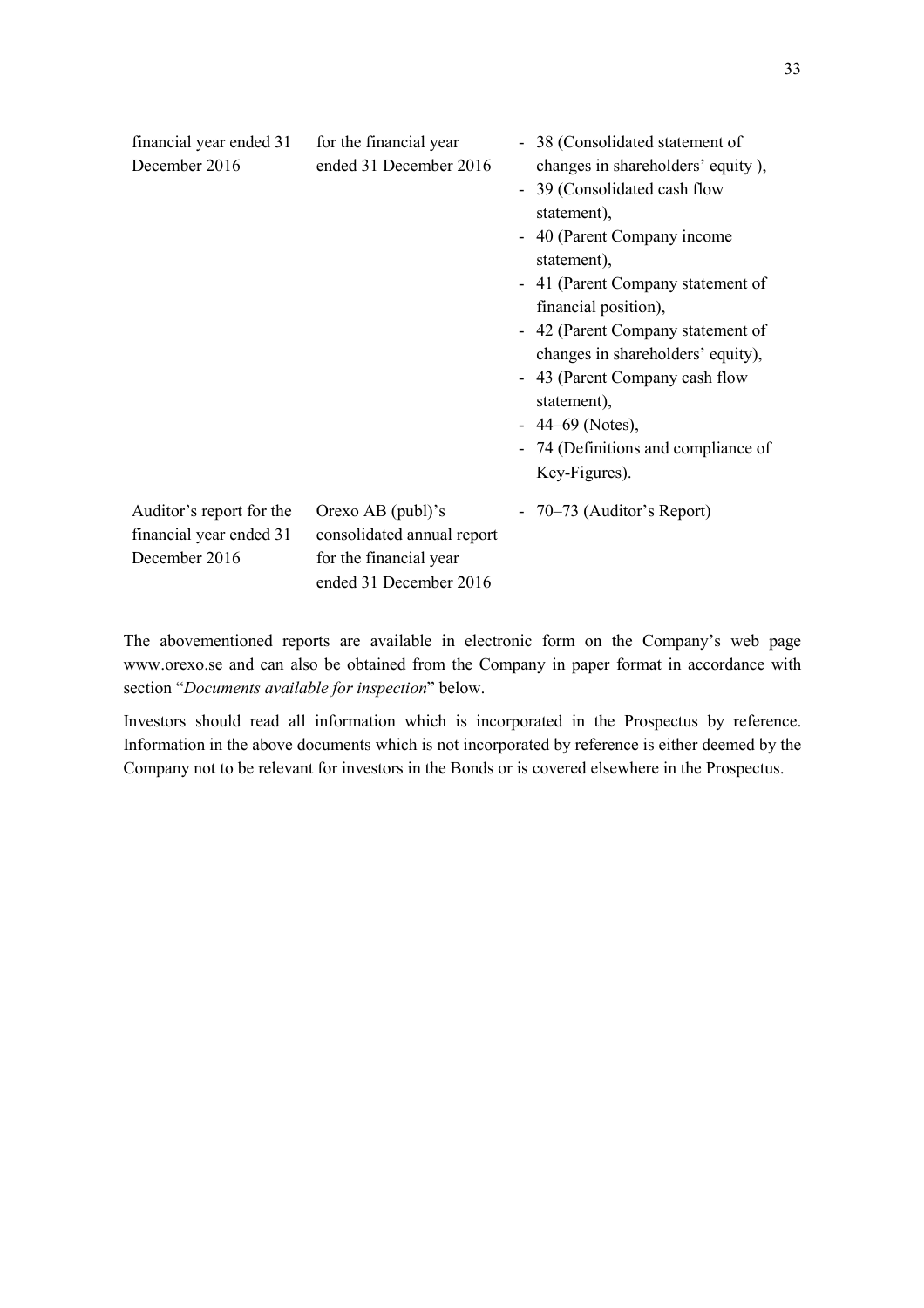## **Documents available for inspection**

Copies of the following documents can be obtained from the Company in paper format upon request during the validity period of this Prospectus at the Company's head office.

- The articles of association of the Company.
- All documents which by reference are a part of this Prospectus, including historical financial information for the Company and its subsidiaries.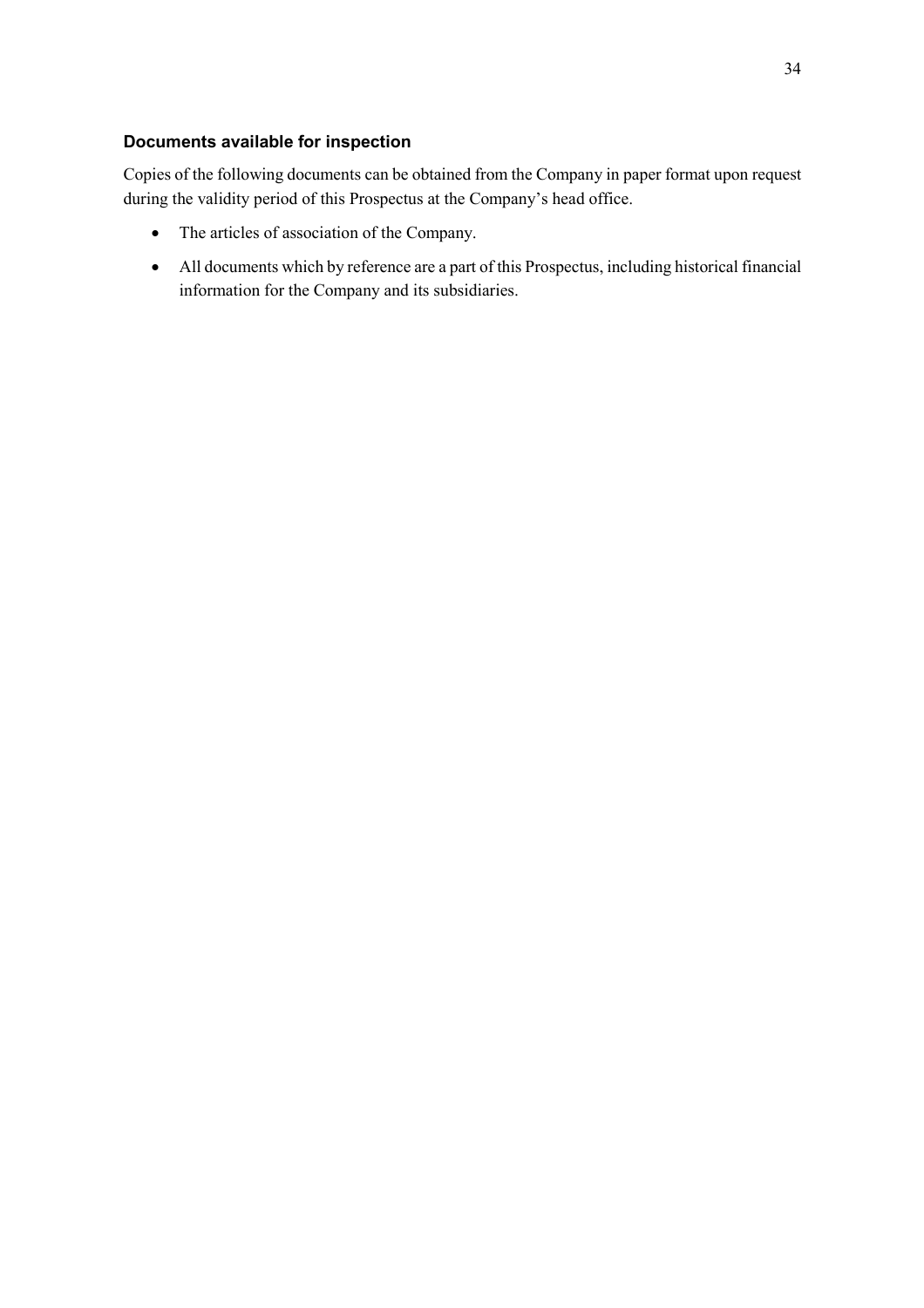**Terms and Conditions for the Bonds** 

# **TERMS AND CONDITIONS FOR OREXO AB (PUBL) MAXIMUM SEK 500,000,000 SENIOR UNSECURED CALLABLE FLOATING RATE BONDS 2017/2021**

## **ISIN: SE0010494450**

First Issue Date: 13 November 2017

*The distribution of this document and the private placement of the Bonds in certain jurisdictions may be restricted by law. Persons into whose possession this document comes are required to inform themselves about, and to observe, such restrictions.* 

*The Bonds have not been and will not be registered under the U.S. Securities Act of 1933, as amended, and are subject to U.S. tax law requirements. The Bonds may not be offered, sold or delivered within the United States of America or to, or for the account or benefit of, U.S. persons other than QIBs.* 

Gernandt&Danielsson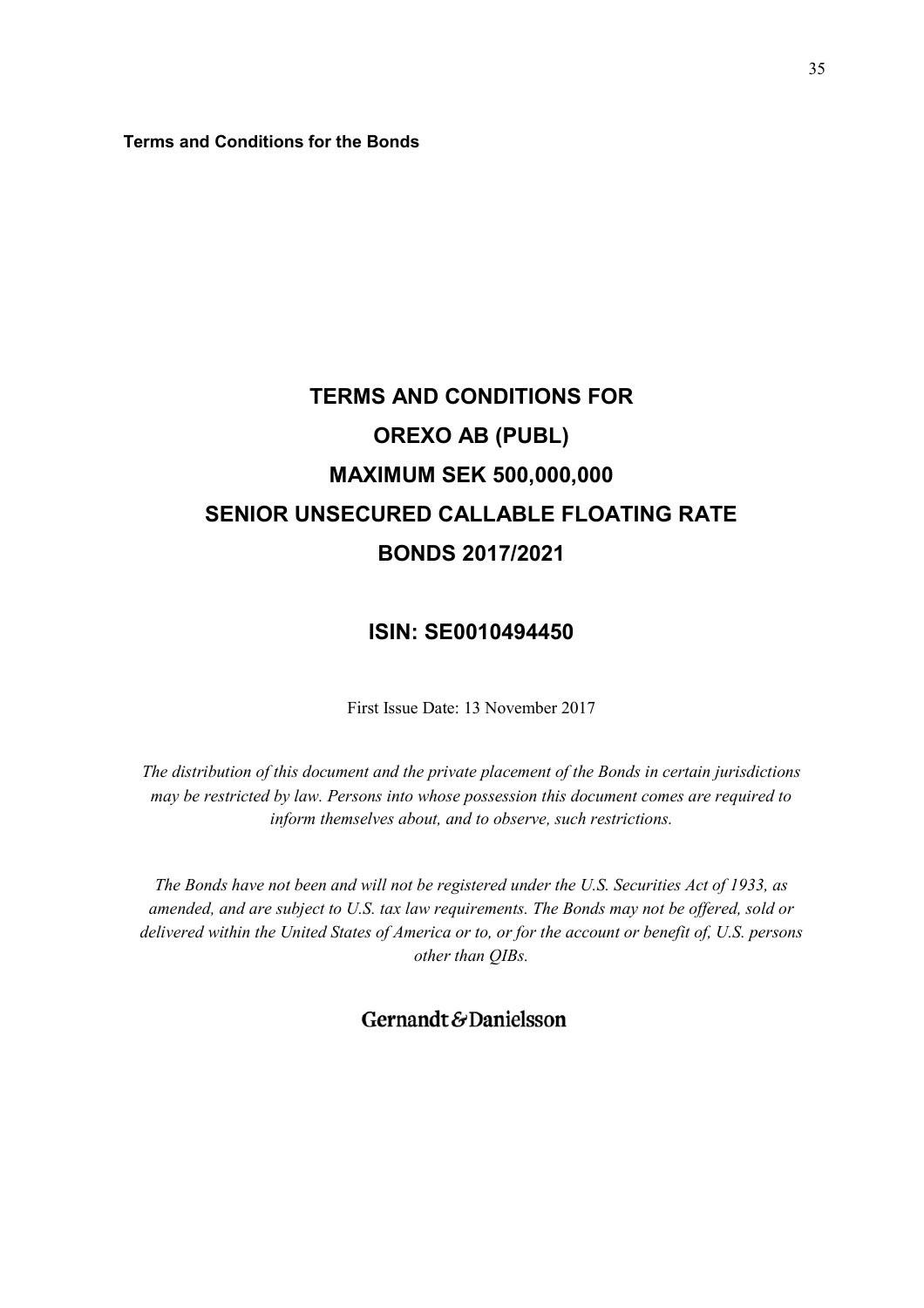# **TERMS AND CONDITIONS FOR OREXO AB (PUBL) MAXIMUM SEK 500,000,000 SENIOR UNSECURED CALLABLE FLOATING RATE BONDS 2017/2021 ISIN: SE0010494450**

## **1 DEFINITIONS AND CONSTRUCTION**

## **1.1 Definitions**

In these terms and conditions (the "**Terms and Conditions**"):

"**Account Operator**" means a bank or other party duly authorised to operate as an account operator pursuant to the Central Securities Depositories and Financial Instruments Accounts Act and through which a Bondholder has opened a Securities Account in respect of its Bonds.

"**Accounting Principles**" means the international financial reporting standards (IFRS) within the meaning of Regulation 1606/2002/EC (or as otherwise adopted or amended from time to time).

"**Adjusted Nominal Amount**" means the total aggregate Nominal Amount of the Bonds outstanding at the relevant time less the Nominal Amount of all Bonds owned by a Group Company or an Affiliate of a Group Company, irrespective of whether such Person is directly registered as owner of such Bonds.

"**Advance Purchase Agreements**" means (i) an advance or deferred purchase agreement if the agreement is in respect of the supply of assets or services and payment is due not more than ninety (90) calendar days after the date of supply, or (ii) any other trade credit incurred in the ordinary course of business.

"**Affiliate**" means any other Person, directly or indirectly, controlling or controlled by or under direct or indirect common control with such specified Person. For the purpose of this definition, "**control**" when used with respect to any Person means the power to direct the management and policies of such Person, directly or indirectly, whether through the ownership of voting securities, by contract or otherwise; and the terms "**controlling**" and "**controlled**" have meanings correlative to the foregoing.

"**Agent**" means the Bondholders' agent and security agent under these Terms and Conditions and, if relevant, the other Finance Documents, from time to time; initially Nordic Trustee & Agency AB (publ) (reg. no. 556882-1879, P.O. Box 7329, SE-103 90 Stockholm, Sweden).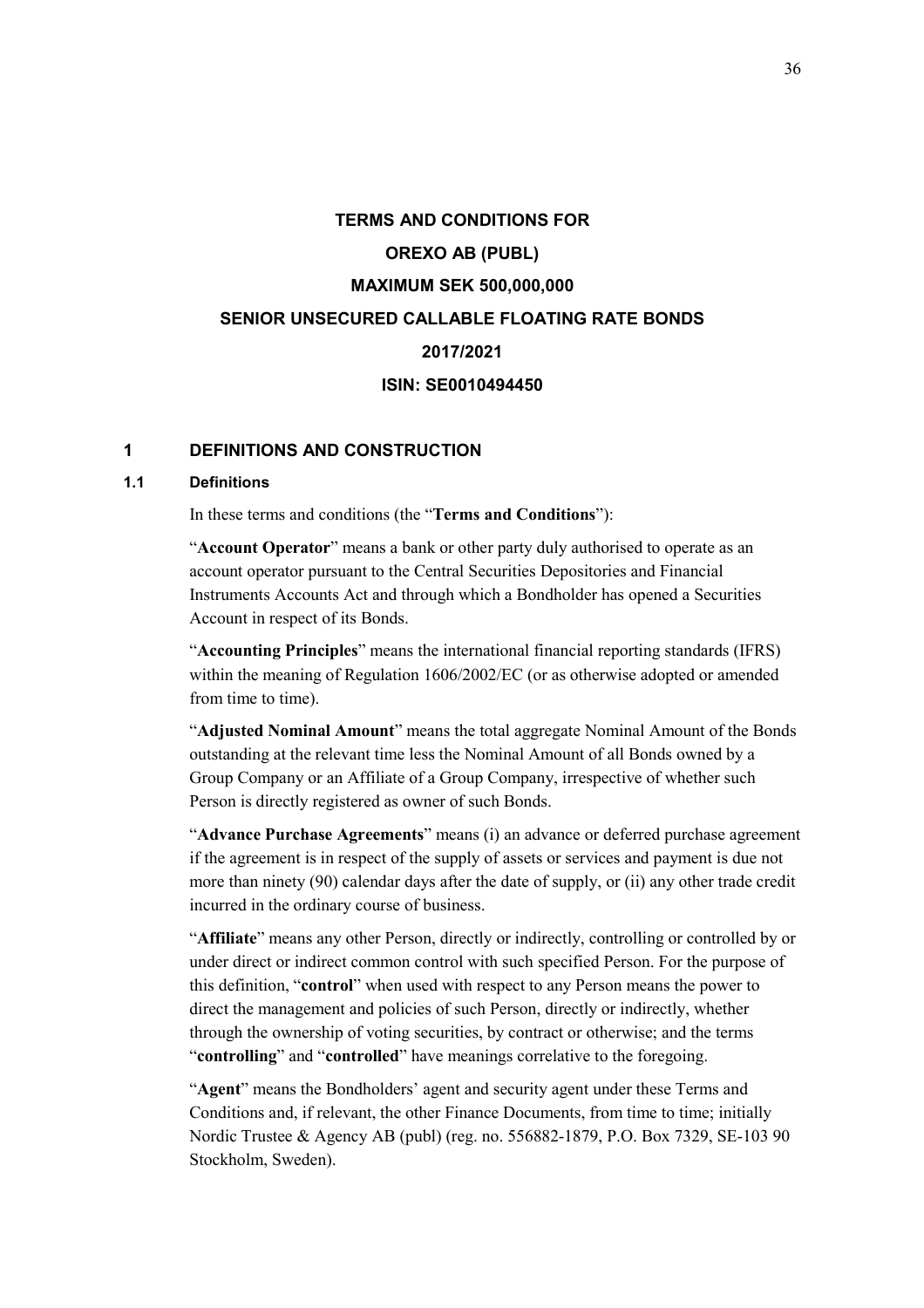"**Agent Agreement**" means the agreement entered into on or about the First Issue Date between the Issuer and the Agent, or any replacement agent agreement entered into after the First Issue Date between the Issuer and an Agent.

"**Bond**" means debt instruments (*Sw. skuldförbindelser*), each for the Nominal Amount and of the type set forth in Chapter 1 Section 3 of the Central Securities Depositories and Financial Instruments Accounts Act, issued by the Issuer under these Terms and Conditions.

"**Bond Issue**" means the Initial Bond Issue and any Subsequent Bond Issue.

"**Bondholder**" means the Person who is registered on a Securities Account as direct registered owner (Sw. *ägare*) or nominee (Sw. *förvaltare*) with respect to a Bond.

"**Bondholders' Meeting**" means a meeting among the Bondholders held in accordance with Clause 19 (*Bondholders' Meeting*).

"**Business Day**" means a day in Sweden other than a Sunday or other public holiday. Saturdays, Midsummer Eve (*Sw. midsommarafton*), Christmas Eve (*Sw. julafton*) and New Year's Eve (*Sw. nyårsafton*) shall for the purpose of this definition be deemed to be public holidays.

"**Business Day Convention**" means the first following day that is a Business Day unless that day falls in the next calendar month, in which case that date will be the first preceding day that is a Business Day.

#### "**Call Option Amount**" means:

- (a) 102.50 per cent. of the Nominal Amount if the call option is exercised on or after the First Call Date up to (but excluding) the date falling thirty (30) months after the First Issue Date;
- (b) 102.00 per cent. of the Nominal Amount if the call option is exercised on or after the date falling thirty (30) months after the First Issue Date up to (but excluding) the date falling thirty-six (36) months after the First Issue Date;
- (c) 101.50 per cent. of the Nominal Amount if the call option is exercised on or after the date falling thirty-six (36) months after the First Issue Date up to (but excluding) the date falling forty-two (42) months after the First Issue Date;
- (d) 101.00 per cent. of the Nominal Amount if the call option is exercised on or after the date falling forty-two (42) months after the First Issue Date up to (but excluding) the date falling forty-five (45) months after the First Issue Date; and
- (e) 100.50 per cent. of the Nominal Amount if the call option is exercised on or after the date falling forty-five (45) months after the First Issue Date up to (but excluding) the Final Redemption Date.

"**Cash and Cash Equivalents**" means cash and cash equivalents in accordance with the Accounting Principles.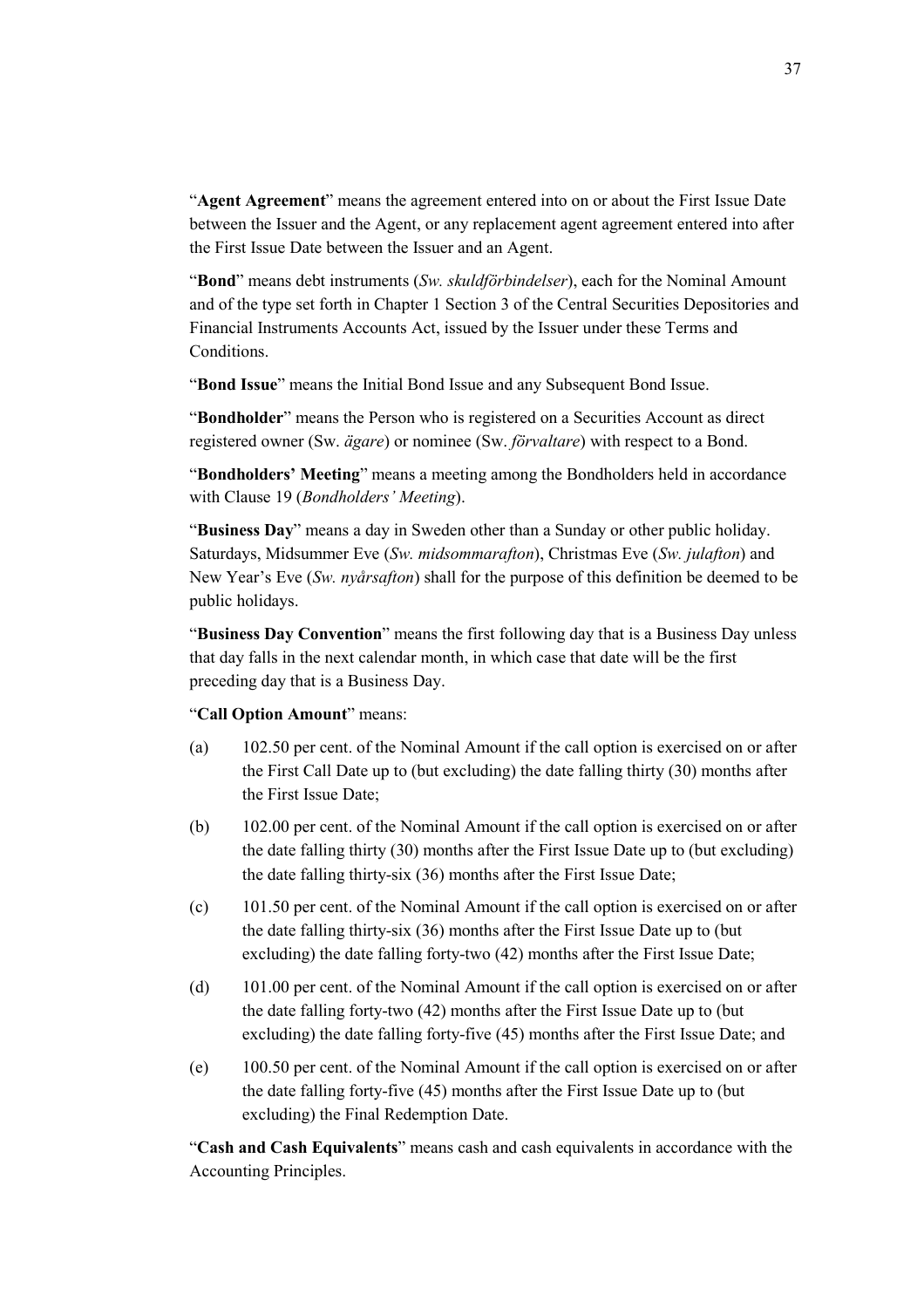"**Central Securities Depositories and Financial Instruments Accounts Act**" means the Swedish Central Securities Depositories and Financial Instruments Accounts Act (*Sw. lag (1998:1479) om värdepapperscentraler och kontoföring av finansiella instrument*).

"**Change of Control Event**" means the occurrence of an event or series of events whereby one or more Persons (other than Novo) acting together, acquire control over the Issuer and where "control" means (a) acquiring or controlling, directly or indirectly, more than fifty (50.00) per cent. of the voting shares of the Issuer, or (b) the right to, directly or indirectly, appoint or remove the whole or a majority of the directors of the board of directors of the Issuer.

"**Compliance Certificate**" means a certificate, in form and substance reasonably satisfactory to the Agent, signed by the Issuer certifying (i) that so far as it is aware no Event of Default is continuing or, if it is aware that such event is continuing, specifying the event and steps, if any, being taken to remedy it, (ii) if provided in connection with a Financial Report being made available, that the Maintenance Test is met, and (iii) if provided in connection with an application of the Incurrence Test, that the Incurrence Test is met and including calculations and figures in respect of the ratio of Net Interest Bearing Debt to EBITDA and the Interest Coverage Ratio.

"**Conditions Precedent for First Disbursement**" means all actions and documents set forth in Clause 14.1.

"**Conditions Precedent to the First Issue Date**" means all actions and documents set forth in Clause 13 (*Conditions Precedent to the First Issue Date*).

"**Condition Subsequent**" means all actions and documents set forth in Clause 15.1.

"**CSD**" means the Issuer's central securities depository and registrar in respect of the Bonds from time to time; initially Euroclear Sweden AB (reg. no. 556112-8074, P.O. Box 191, SE-101 23 Stockholm, Sweden).

"**Derivative Transaction**" has the meaning set forth in paragraph (e) of the definition "Permitted Debt".

"**EBITDA**" means, in respect of the Relevant Period, the consolidated profit of the Group from ordinary activities according to the latest Financial Report(s):

- (a) before deducting any amount of tax on profits, gains or income paid or payable by any Group Company;
- (b) before deducting any Net Finance Charges;
- (c) before taking into account any exceptional items which are not in line with the ordinary course of business;
- (d) before taking into account any Transaction Costs;
- (e) not including any accrued interest owing to any Group Company;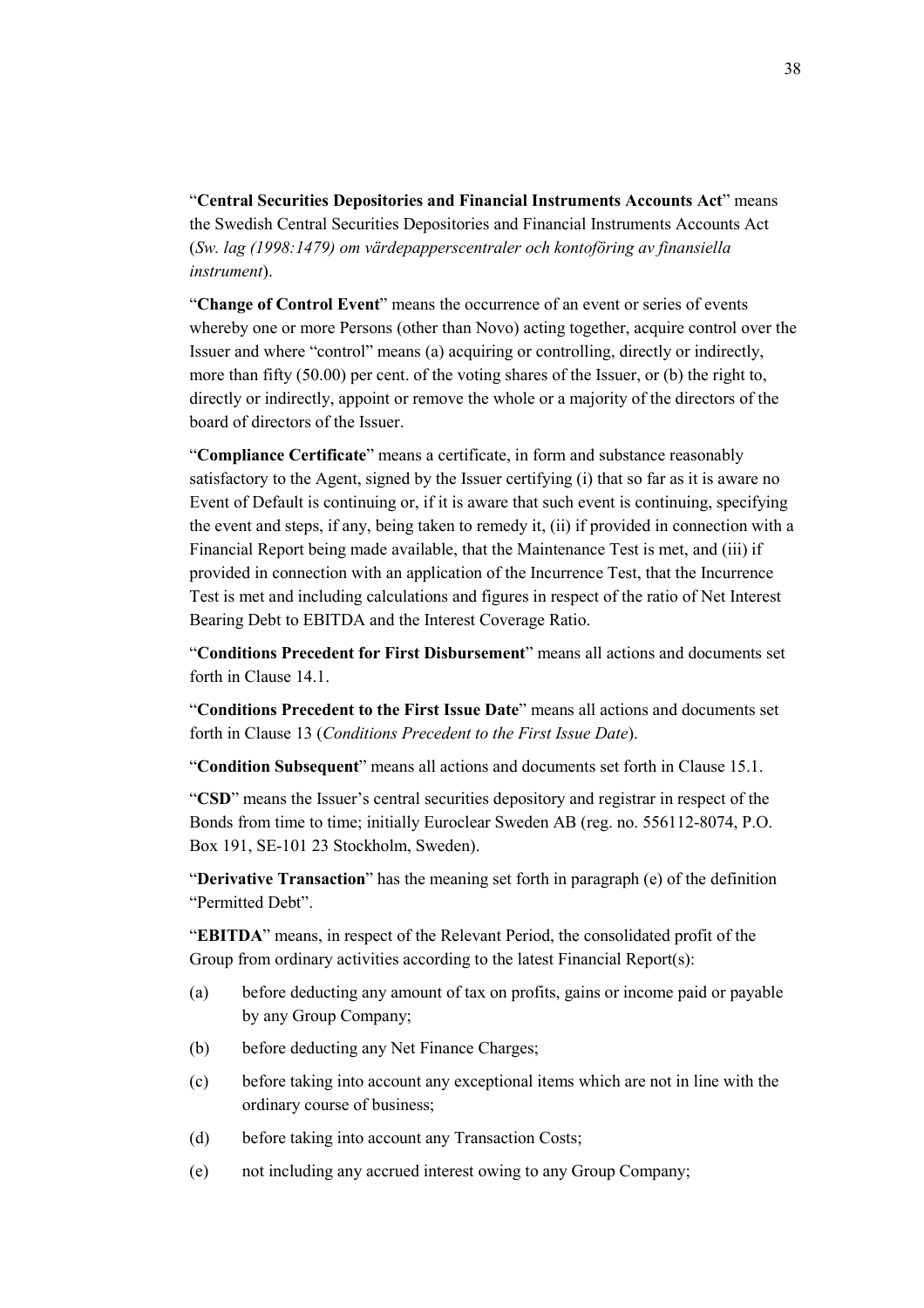- (f) before taking into account any unrealised gains or losses on any derivative instrument (other than any derivative instruments which is accounted for on a hedge account basis);
- (g) after adding back or deducting, as the case may be, the amount of any loss or gain against book value arising on a disposal of any asset (other than in the ordinary course of trading) and any loss or gain arising from an upward or downward revaluation of any asset;
- (h) after deducting the amount of any profit (or adding back the amount of any loss) of any Group Company which is attributable to minority interests;
- (i) after adding back or deducting, as the case may be, the Group's share of the profits or losses of entities which are not part of the Group; and
- (j) after adding back any amount attributable to the amortisation, depreciation or depletion of assets of Group Companies.

"**Escrow Account**" means the Issuer's bank account with account number 13070124143 held by the Issuer with the Escrow Bank which has been pledged under the Escrow Account Pledge Agreement.

"**Escrow Account Pledge Agreement**" means the pledge agreement entered into between the Issuer and the Agent on or about the First Issue Date in respect of a first priority pledge over the Escrow Account and all funds held on the Escrow Account from time to time, granted in favour of the Agent and the Bondholders (represented by the Agent).

"**Escrow Bank**" means Danske Bank A/S, Danmark, Sverige Filial (reg. no. 516401- 9811).

"**Event of Default**" means an event or circumstance specified in Clause 16.1.

"**Existing Bonds**" means the net outstanding amount (being SEK 342,000,000 which excludes bonds held by the Issuer) under the Issuer's SEK 1,000,000,000 senior unsecured callable floating rate bonds 2014/2018 with ISIN SE0005932159.

"**Final Redemption Date**" means 13 November 2021.

"**Finance Charges**" means, for the Relevant Period, the aggregate amount of the accrued interest, commission, fees, discounts, payment fees, premiums or charges and other finance payments in respect of Financial Indebtedness whether paid, payable or capitalised by any Group Company according to the latest Financial Report(s) (calculated on a consolidated basis) without taking into account any Transaction Costs or any unrealised gains or losses on any derivative instruments other than any derivative instruments which are accounted for on a hedge accounting basis.

"**Finance Documents**" means these Terms and Conditions, the Agent Agreement, the Escrow Account Pledge Agreement and any other document designated by the Issuer and the Agent as a Finance Document.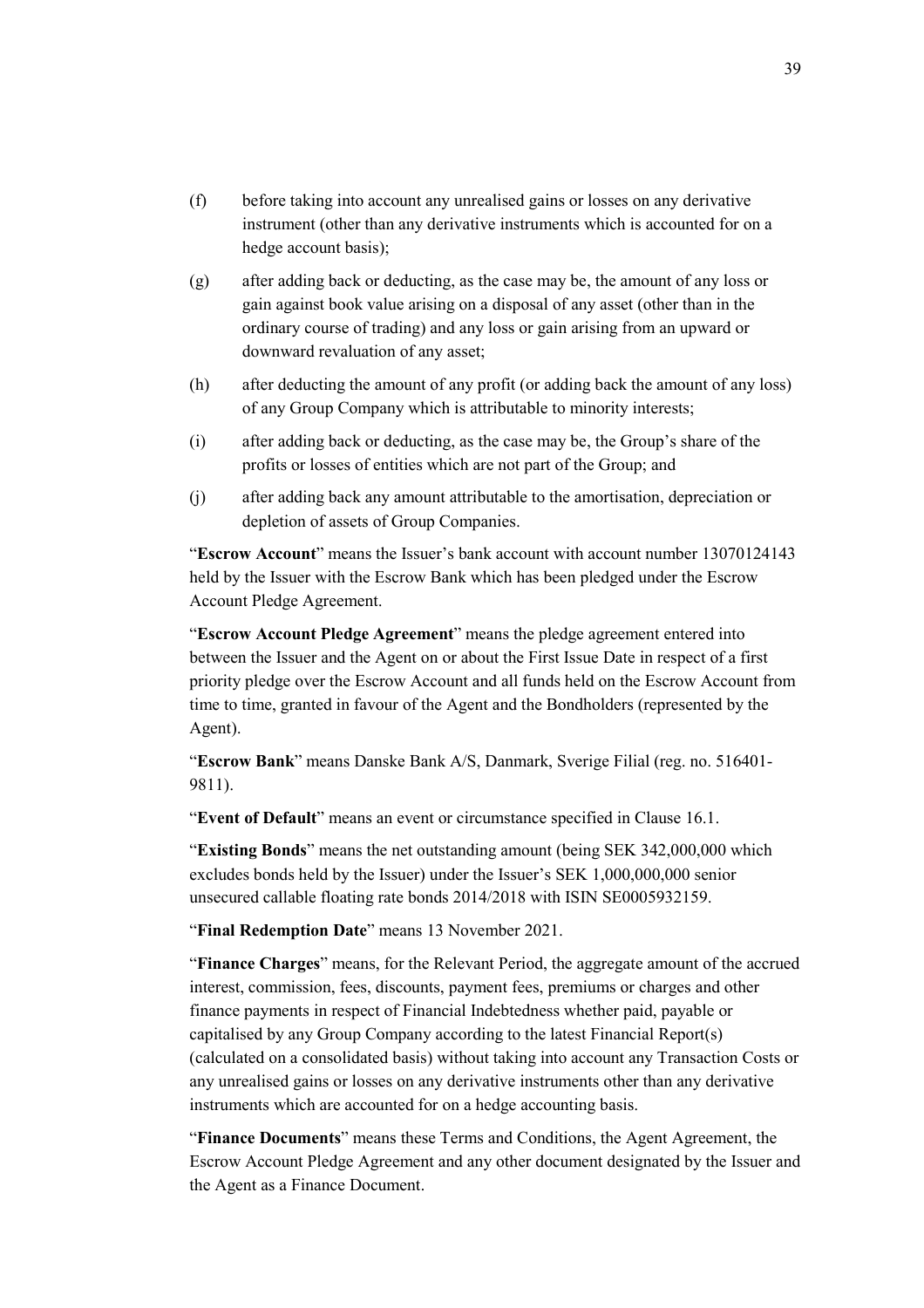"**Finance Lease**" has the meaning set forth in paragraph (b) of the definition "Financial Indebtedness".

"**Financial Indebtedness**" means any indebtedness in respect of:

- (a) monies borrowed or raised, including Market Loans;
- (b) the amount of any liability in respect of any finance leases, to the extent the arrangement is or would have been treated as a finance lease in accordance with the Accounting Principles as applicable on the First Issue Date (a lease which in the accounts of the Group is treated as an asset and a corresponding liability) (a "**Finance Lease**"), and for the avoidance of doubt, any leases treated as operating leases under the Accounting Principles as applicable on the First Issue Date shall not, regardless of any subsequent changes or amendments of the Accounting Principles, be considered as finance or capital leases (the "**Operational Lease Freeze**");
- (c) receivables sold or discounted (other than any receivables to the extent they are sold on a non-recourse basis);
- (d) any amount raised under any other transaction having the commercial effect of a borrowing (including any forward sale or purchase agreement);
- (e) any derivative transaction entered into in connection with protection against or benefit from fluctuation in any rate or price (and, when calculating the value of any derivative transaction, only the mark to market value shall be taken into account);
- (f) any counter-indemnity obligation in respect of a guarantee, indemnity, bond, standby or documentary letter of credit or any other instrument issued by a bank or financial institution; and
- (g) (without double counting) any guarantee or other assurance against financial loss in respect of a type referred to in the above paragraphs (a) to (f).

"**Financial Report**" means the annual audited consolidated financial statements of the Group, the annual audited unconsolidated financial statements of the Issuer, the quarterly interim unaudited consolidated reports of the Group or the quarterly interim unaudited unconsolidated reports of the Issuer, which shall be prepared and made available according to paragraphs (a) and (b) of Clause 12.11.1 (*Financial reporting etcetera*).

"**First Call Date**" means the date falling twenty-four (24) months after the Issue Date or, to the extent such day is not a Business Day, the Business Day following from an application of the Business Day Convention.

"**First Issue Date**" means 13 November 2017.

"**Force Majeure Event**" has the meaning set forth in Clause 28.1.

"**Group**" means the Issuer and all the Subsidiaries from time to time (each a "**Group Company**").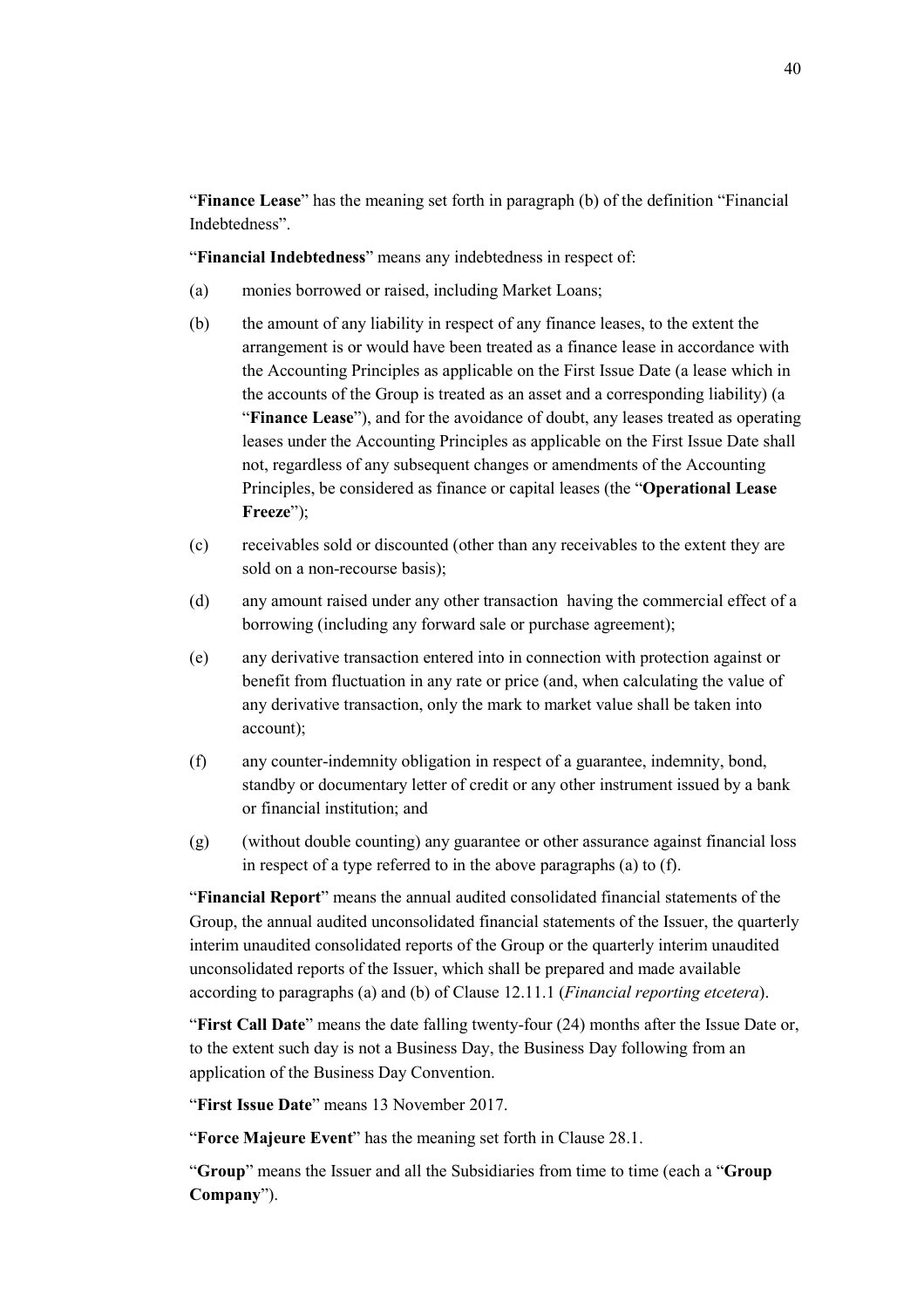"**Incurrence Test**" means the ratios specified in Clause 11.2 (*Incurrence Test*).

"**Initial Bond Issue**" means the issuance of Bonds on the First Issue Date.

"**Initial Nominal Amount**" means SEK 1,000,000.

"**Interest**" means the interest on the Bonds calculated in accordance with Clause 9 (*Interest*).

"**Interest Coverage Ratio**" means the ratio of EBITDA to Net Finance Charges.

"**Interest Payment Date**" means 13 February, 13 May, 13 August and 13 November each year or, to the extent such day is not a Business Day, the Business Day following from an application of the Business Day Convention (with the first Interest Payment Date on 13 February 2018 and the last Interest Payment Date being the Final Redemption Date).

"**Interest Period**" means each period beginning on (but excluding) the First Issue Date or any Interest Payment Date and ending on (and including) the next succeeding Interest Payment Date (or a shorter period if relevant) and, in respect of Subsequent Bonds, each period beginning on (but excluding) the Interest Payment Date falling immediately prior to their issuance and ending on (and including) the next succeeding Interest Payment Date (or a shorter period if relevant).

"**Interest Rate**" means a floating rate of STIBOR (3 months) + 4.50 per cent. *per annum*.

"**Issue Date**" means the First Issue Date and any other date on which Subsequent Bonds are issued.

"**Issuer**" means Orexo AB (publ) (reg. no. 556500-0600, P.O. Box 303, SE-751 05, Uppsala, Sweden).

"**Issuing Agent**" means Pareto Securities AB, (reg. no. 556206-8956, P.O. Box 7415, SE-103 91 Stockholm, Sweden) or another party replacing it, as Issuing Agent, in accordance with these Terms and Conditions.

"**Maintenance Test**" means the test set out in Clause 11.1 (*Maintenance Test*).

"**Make Whole Amount**" means an amount equal to the sum of:

- (a) the present value on the relevant record date of 102.50 per cent. of the Nominal Amount as if such payment originally should have taken place on the First Call Date; and
- (b) the present value on the relevant record date of the remaining Interest payments (excluding accrued but unpaid Interest up to the relevant Redemption Date) up to and including the First Call Date (assuming that the Interest Rate for the period from the relevant record date to the First Call Date will be equal to the Interest Rate in effect on the date on which notice of redemption is given to the Bondholders),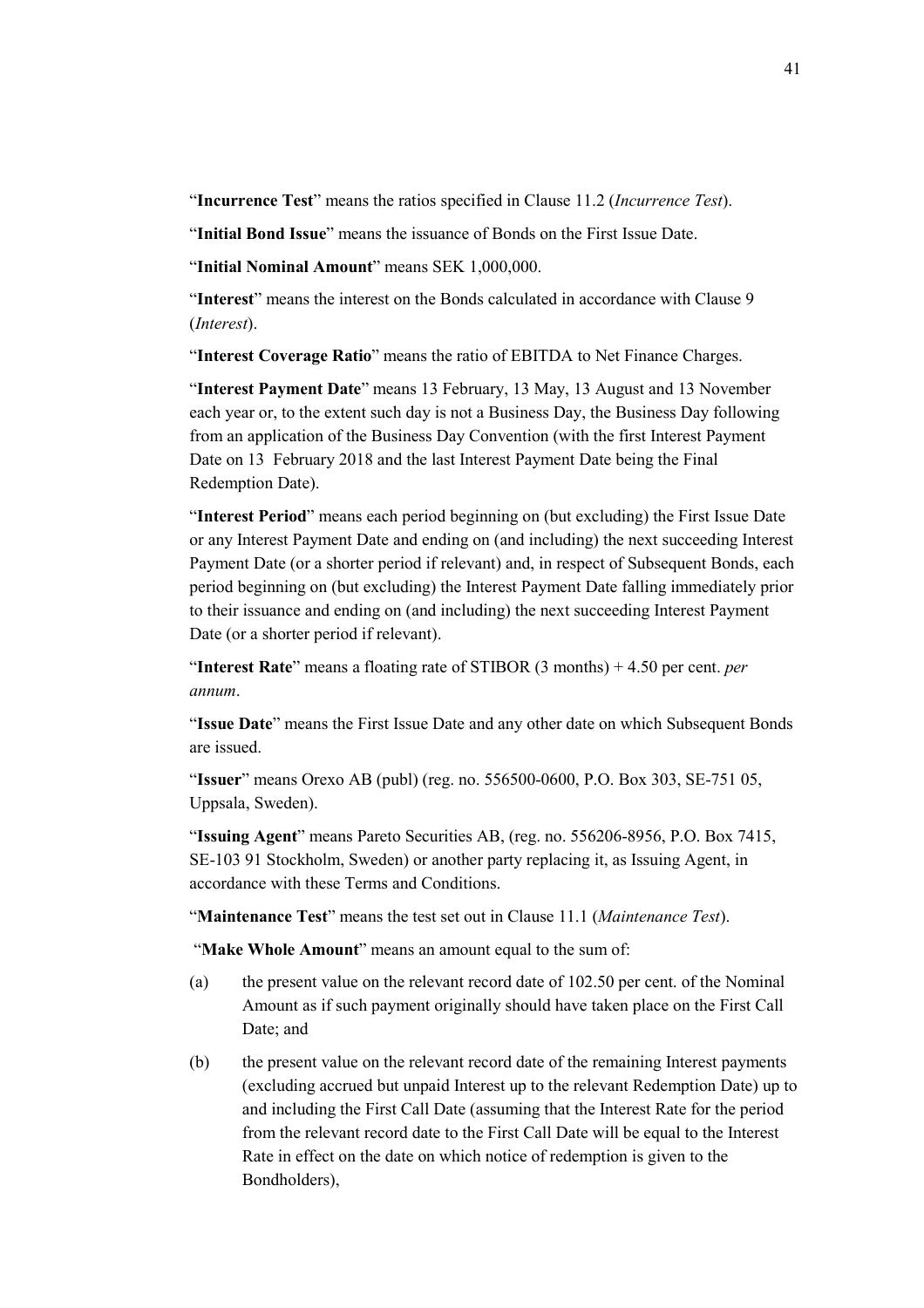each calculated by using a discount rate of fifty (50.00) basis points over the comparable Swedish Government Bond Rate (i.e. comparable to the remaining duration of the Bonds until the First Call Date) (together with accrued but unpaid interest on the redeemed amount up to the relevant redemption date) and where "relevant record date" shall mean a date agreed upon between the Agent, the CSD and the Issuer in connection with such repayment.

"**Market Loan**" means any loan or other indebtedness where an entity issues commercial paper, certificates, convertibles, subordinated debentures, bonds or any other debt securities (including, for the avoidance of doubt, medium term note programmes and other market funding programmes), provided in each case that such instruments and securities are or can be subject to trade on Nasdaq Stockholm or any other Regulated Market or unregulated recognised market place.

"**Material Adverse Effect**" means a material adverse effect on (i) the business, financial condition or operations of the Group taken as a whole, (ii) the Issuer's ability or willingness to perform and comply with its payment and other undertakings under the Finance Documents or (iii) the validity or enforceability of the Finance Documents.

"**Material Group Company**" means the Issuer or a Subsidiary representing more than five (5.00) per cent. of either (i) the Total Assets (for the avoidance of doubt, excluding any intra-group transactions) or (ii) the EBITDA of the Group according to the latest consolidated Financial Report.

"**Nasdaq Stockholm**" means the Regulated Market of Nasdaq Stockholm Aktiebolag (reg. no. 556420-8394, SE-105 78 Stockholm, Sweden).

"**Net Finance Charges**" means, for the Relevant Period, the Finance Charges according to the latest Financial Report(s), after deducting any interest payable for that Relevant Period to any Group Company and any interest income relating to Cash and Cash Equivalents investments of the Group.

"**Net Interest Bearing Debt**" means the aggregate interest bearing debt less Cash and Cash Equivalents of the Group according to the latest Financial Report or per the relevant testing date if measured in relation to the Incurrence Test, in accordance with the Accounting Principles but adjusted in accordance with the Operational Lease Freeze.

"**Net Proceeds**" means the proceeds from the Initial Bond Issue or any Subsequent Bond Issue which, after deduction has been made for the Transaction Costs payable by the Issuer to the Issuing Agent and the sole bookrunner for the services provided in relation to the placement and issuance of the Bonds, shall be transferred to the Escrow Account and used in accordance with Clause 4 (*Use of proceeds*).

"**Nominal Amount**" means the Initial Nominal Amount, less the aggregate amount by which each Bond has been redeemed, repurchased or prepaid in part pursuant to Clause 10 (*Redemption, repurchase and prepayment of the Bonds*).

"**Novo**" means Novo A/S (reg. no. 242576430).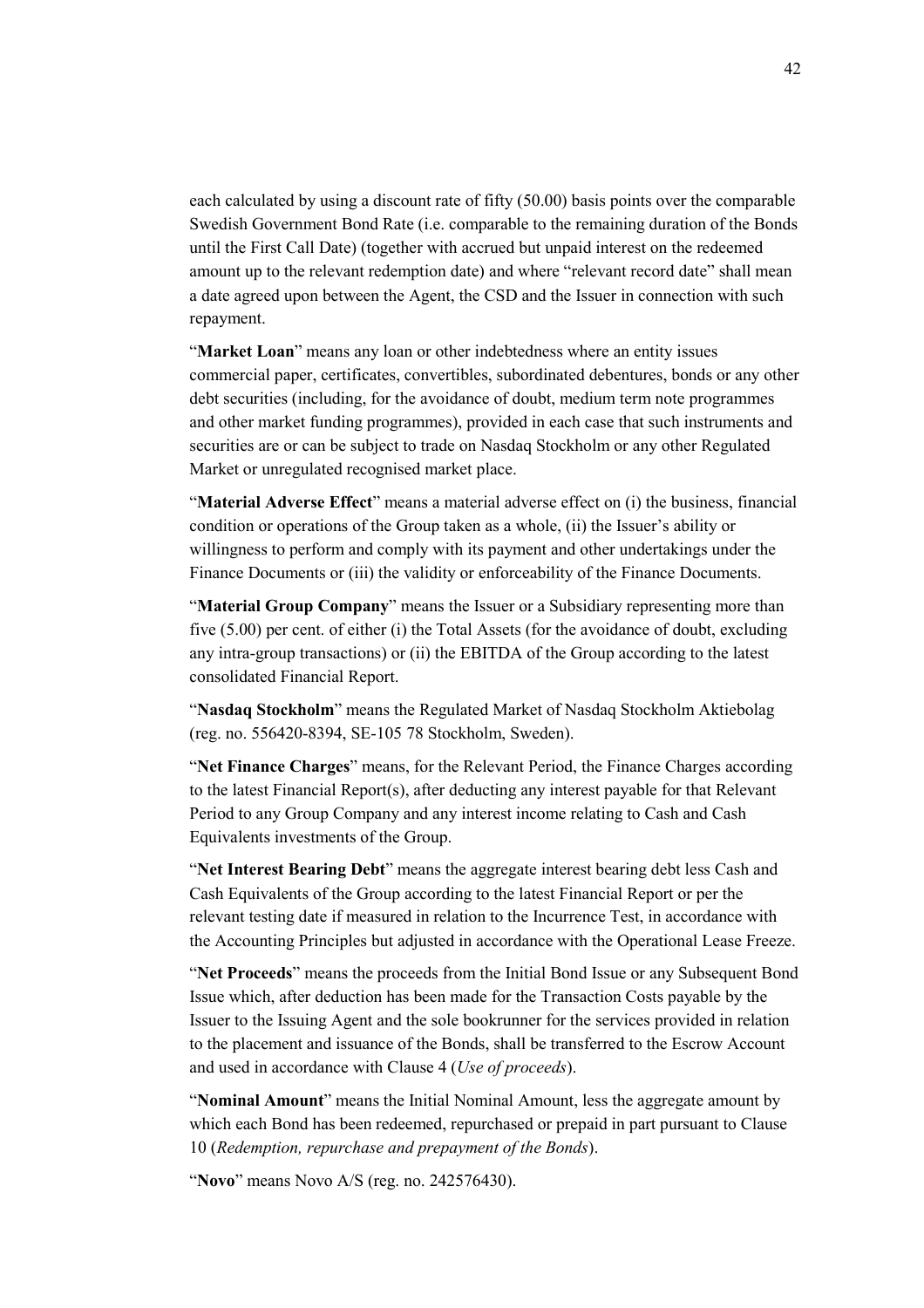"**Operational Lease Freeze**" has the meaning set forth in paragraph (b) of the definition "Financial Indebtedness".

"**Permitted Basket**" has the meaning set forth in paragraph (k) of the definition "Permitted Debt".

"**Permitted Debt**" means any Financial Indebtedness:

- (a) incurred under the Finance Documents (including pursuant to any Subsequent Bond Issue, if such incurrence meets the Incurrence Test (calculated *pro forma* including such incurrence));
- (b) incurred under the Existing Bonds until repaid in full in accordance with Clause 4.2;
- (c) related to any agreements under which a Group Company leases office space (*Sw. kontorshyresavtal*) or other premises provided that such Financial Indebtedness is incurred in the ordinary course of such Group Company's business;
- (d) taken up from a Group Company;
- (e) arising under a derivative transaction entered into by a Group Company in connection with protection against or benefit from fluctuation in any rate or price where such exposure arises in the ordinary course of business or in respect of payments to be made under these Terms and Conditions (excluding for the avoidance of doubt any derivative transaction which in itself is entered into for investment or speculative purposes) ("**Derivative Transaction**");
- (f) incurred as a result of any Group Company acquiring another entity and which is due to that such acquired entity holds Financial Indebtedness, provided that the Incurrence Test is met, calculated *pro forma* including the acquired entity in question, however should the Incurrence Test not be met, a clean-up period of sixty (60) calendar days is permitted to unwind such Financial Indebtedness;
- (g) incurred in the ordinary course of business under Advance Purchase Agreements;
- (h) incurred by the Issuer if such Financial Indebtedness (i) meets the Incurrence Test (calculated *pro forma* including such incurrence), (ii) ranks *pari passu* with or is subordinated to the obligations of the Issuer under these Terms and Conditions and under the Agent Agreement and (iii) has a final redemption date or, when applicable, early redemption dates or instalment dates which occur after the Final Redemption Date;
- (i) of the Group under any pension and tax liabilities incurred in the ordinary course of business;
- (j) incurred under a credit facility for working capital purposes, in an aggregate amount not at any time exceeding SEK 100,000,000 and incurred in the ordinary course of the Group's business (the "**Working Capital Facility**"); and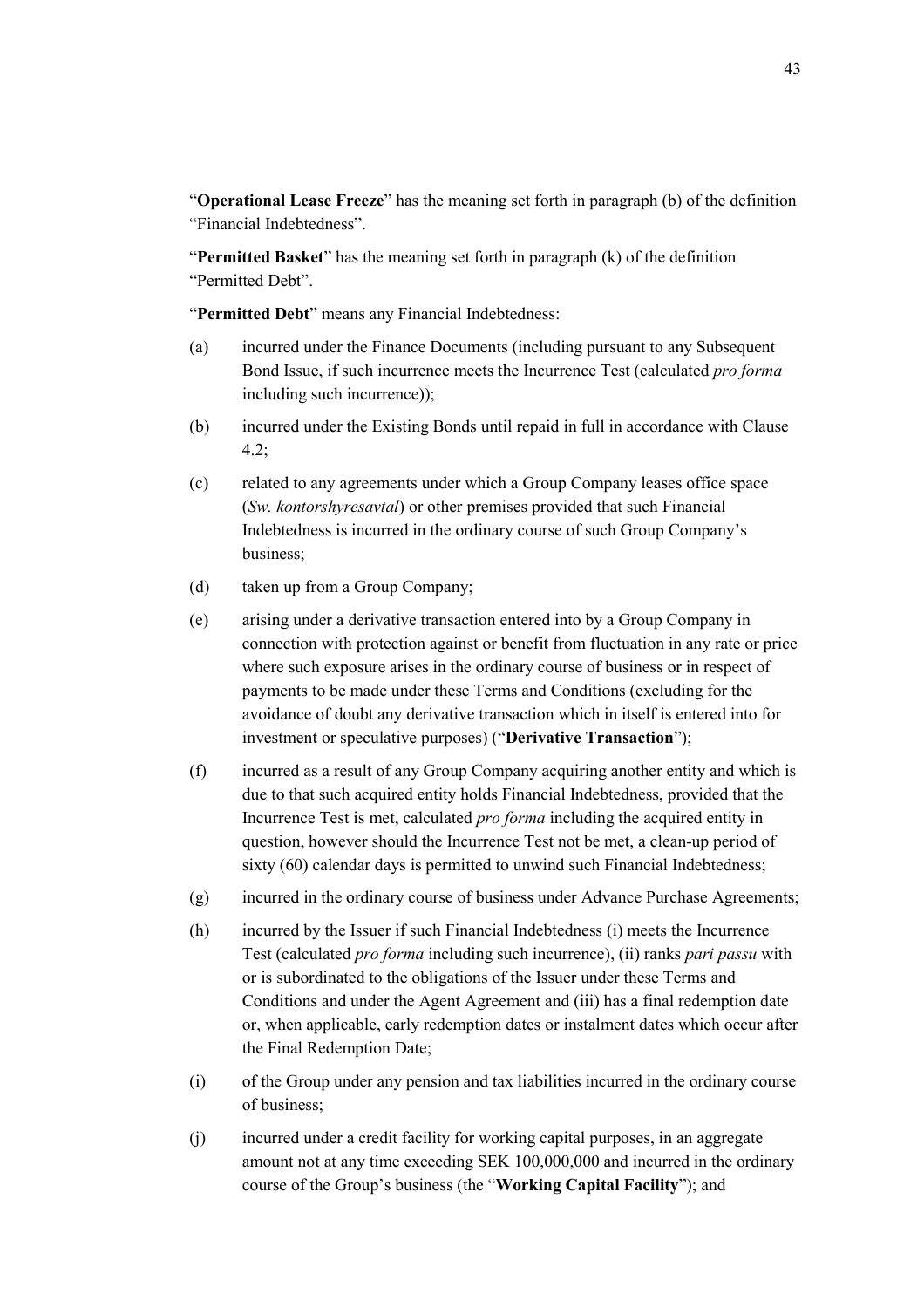(k) not permitted by paragraphs (a) to (j) above in an aggregate amount not at any time exceeding SEK 15,000,000 and incurred in the ordinary course of the Group's business (all such Financial Indebtedness is together referred to as the "**Permitted Basket**").

"**Permitted Security**" means any guarantee or Security:

- (a) provided in accordance with the Finance Documents;
- (b) provided in relation to any agreement under which a Group Company leases office space (*Sw. kontorshyresavtal*) or other premises provided that such lease constitutes Permitted Debt;
- (c) arising by operation of law or in the ordinary course of business (including collateral or retention of title arrangements in connection with Advance Purchase Agreements but, for the avoidance of doubt, not including guarantees or Security in respect of any monies borrowed or raised);
- (d) provided in relation to a Derivative Transaction in the form of guarantees from other Group Companies or Cash or Cash Equivalents;
- (e) provided by an entity acquired by a Group Company, provided that the debt secured or guaranteed with such Security or guarantee constitutes Permitted Debt in accordance with paragraph (f) of the definition "Permitted Debt", and, if applicable, following a repayment of such debt, that the Security or guarantee is released immediately after such repayment; and
- (f) provided in relation to the Working Capital Facility or the Permitted Basket and not consisting of Security over shares in any Group Company or, if provided in relation to a Finance Lease which constitutes Permitted Debt, is granted only in the leased asset in question.

"**Person**" means any individual, corporation, partnership, limited liability company, joint venture, association, joint-stock company, trust, unincorporated organisation, government, or any agency or political subdivision thereof, or any other entity, whether or not having a separate legal personality.

"**QIB**" means "Qualified Institutional Buyers" within the meaning of Rule 144A under the Securities Act.

"**Quotation Day**" means, in relation to (i) an Interest Period for which an Interest Rate is to be determined, two (2) Business Days before the immediately preceding Interest Payment Date (or in respect of the first Interest Period, two (2) Business Days before the First Issue Date), or (ii) any other period for which an interest rate is to be determined, two (2) Business Days before the first day of that period.

"**Record Date**" means the fifth (5th) Business Day prior to (i) an Interest Payment Date, (ii) a Redemption Date, (iii) a date on which a payment to the Bondholders is to be made under Clause 17 (*Distribution of proceeds*), (iv) the date of a Bondholders' Meeting, or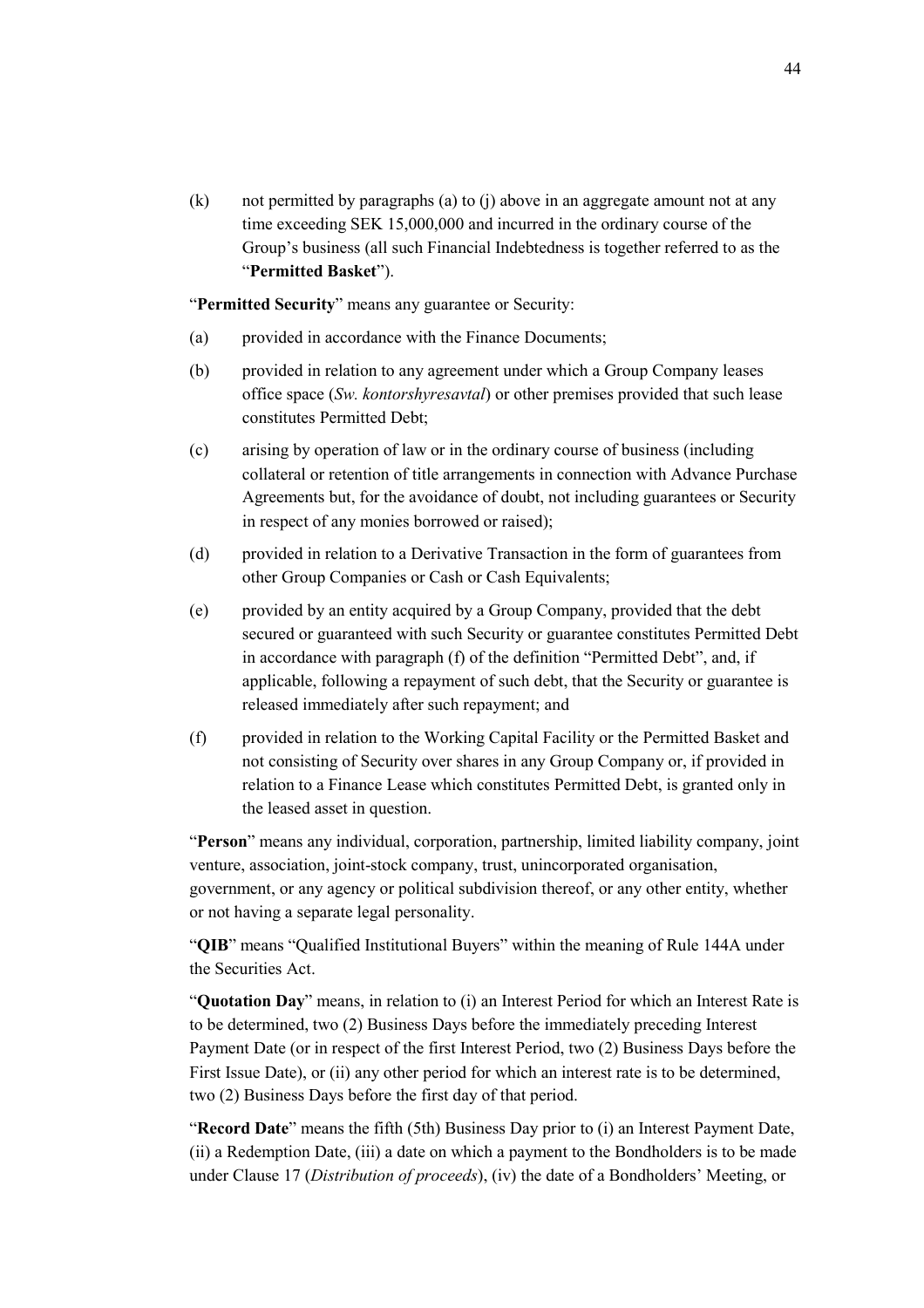(v) another relevant date, or in each case such other Business Day falling prior to a relevant date if generally applicable on the Swedish bond market.

"**Redemption Date**" means the date on which the relevant Bonds are to be redeemed or repurchased in accordance with Clause 10 (*Redemption, repurchase and prepayment of the Bonds*).

"**Reference Date**" means 31 March, 30 June, 30 September and 31 December in each year for as long as any Bonds are outstanding.

"**Refinancing Proceeds**" means the part of the Net Proceeds from the Initial Bond Issue to be used towards refinancing the Existing Bonds in full (reduced with the amount related to roll-over bonds) including accrued but unpaid interest and any applicable early redemption premium.

"**Regulated Market**" means any regulated market (as defined in Directive 2004/39/EC on markets in financial instruments).

"**Relevant Period**" means each period of twelve (12) consecutive calendar months.

"**Restricted Payment**" has the meaning set forth in Clause 12.1.

"**Securities Account**" means the account for dematerialised securities maintained by the CSD pursuant to the Central Securities Depositories and Financial Instruments Accounts Act in which (i) an owner of such security is directly registered or (ii) an owner's holding of securities is registered in the name of a nominee.

"**Securities Act**" means the U.S. Securities Act of 1933, as amended from time to time.

"**Security**" means a mortgage, charge, pledge, lien, security assignment or other security interest securing any obligation of any person or any other agreement or arrangement having a similar effect.

"**SEK**" means the lawful currency of Sweden.

#### "**STIBOR**" means:

- (a) the applicable percentage rate *per annum* displayed on Nasdaq Stockholm's website for STIBOR fixing (or through another website replacing it) as of or around 11.00 a.m. on the Quotation Day for the offering of deposits in SEK and for a period comparable to the relevant Interest Period; or
- (b) if no such rate as set out in paragraph (a) above is available for the relevant Interest Period, the rate calculated by the Issuing Agent (rounded upwards to four decimal places) which results from interpolating on a linear basis between (i) the applicable screen rate for the longest period (for which that screen rate is available) which is less than the Interest Period and (ii) the applicable screen rate for the shortest period (for which that screen rate is available) which exceeds that Interest Period, as of or around 11 a.m. on the Quotation Date; or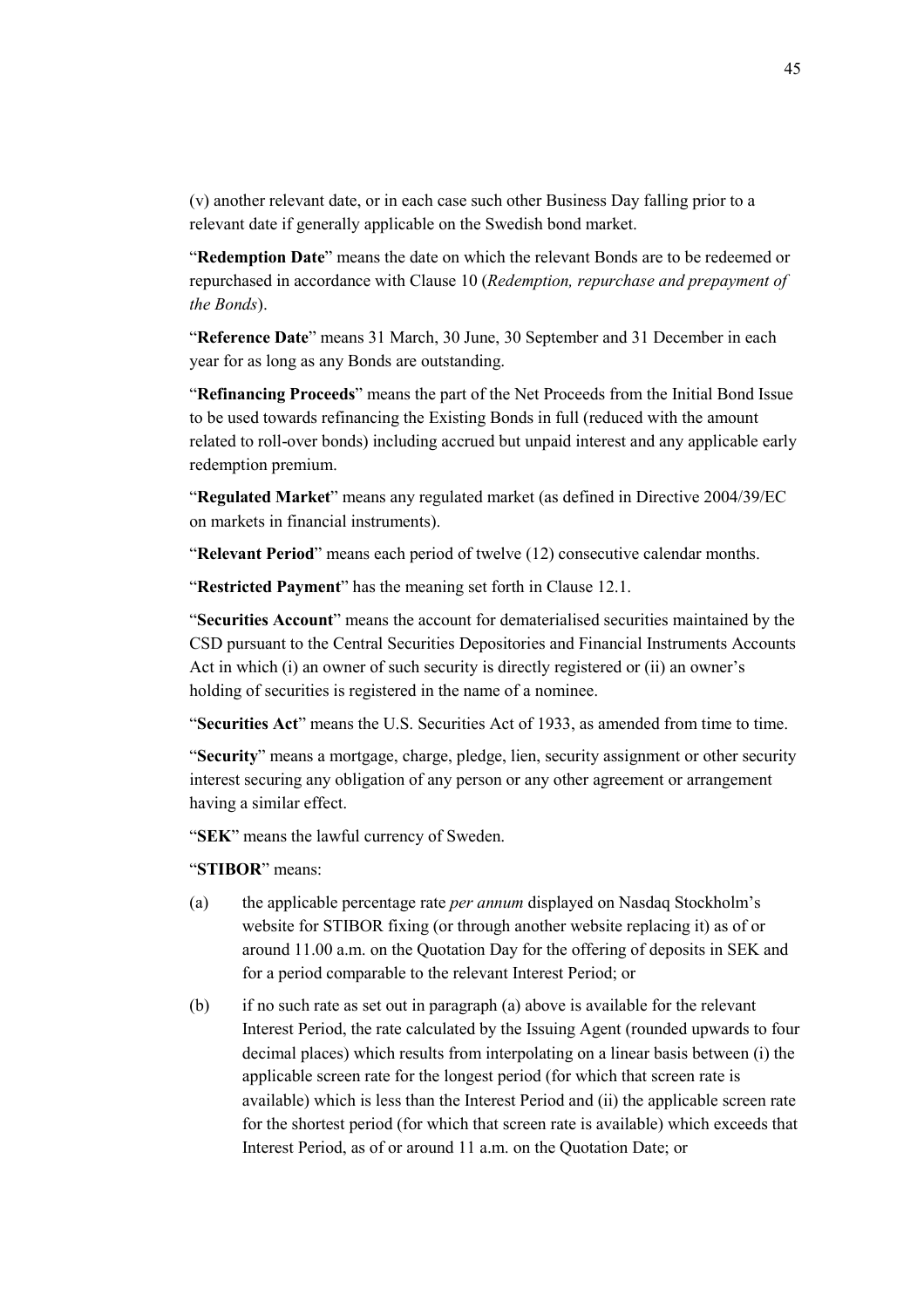- (c) if no rate is available for the relevant Interest Period pursuant to paragraph (a) and/or (b) above, the arithmetic mean of the rates (rounded upwards to four decimal places) as supplied to the Issuing Agent at its request quoted by leading banks in the Stockholm interbank market reasonably selected by the Issuing Agent, for deposits of SEK 100,000,000 for the relevant period; or
- (d) if no quotation is available pursuant to paragraph (c) above, the interest rate which according to the reasonable assessment of the Issuing Agent best reflects the interest rate for deposits in SEK offered in the Stockholm interbank market for the relevant period,

and if the STIBOR rate is below zero, STIBOR will be deemed to be zero (0).

"**Subsequent Bond**" means any Bond issued in a Subsequent Bond Issue.

"**Subsequent Bond Issue**" means Subsequent Bonds issued by the Issuer under these Terms and Conditions after the First Issue Date.

"**Subsidiary**" means, in relation to the Issuer, any legal entity (whether incorporated or not), in respect of which the Issuer, directly or indirectly, (i) owns shares or ownership rights representing more than fifty (50.00) per cent. of the total number of votes held by the owners, (ii) otherwise controls more than fifty (50.00) per cent. of the total number of votes held by the owners, (iii) has the power to appoint and remove all, or the majority of, the members of the board of directors or other governing body or (iv) exercises control as determined in accordance with the Accounting Principles.

"**Swedish Government Bond Rate**" means the yield to maturity at the time of computation of direct obligations of Sweden, acting through the Swedish National Debt Office (a Swedish Government Bond; *Sw. statsobligation*) with a constant maturity (such yield to be the weekly average yield as officially compiled and published in the most recent financial statistics that has become publicly available at least two (2) Business Days (but not more than five (5) Business Days) prior to the relevant Record Date for the Redemption Date (or, if such financial statistics are not so published or available, any publicly available source of similar market data selected by the Issuer in good faith)) most nearly equal to the period from the relevant Redemption Date to the First Call Date; provided, however, that if the period from the relevant Redemption Date to the First Call Date is not equal to the constant maturity of a direct obligation of Sweden, acting through the Swedish National Debt Office for which a weekly average yield is given, the Swedish Government Bond Rate shall be obtained by linear interpolation (calculated to the nearest one-twelfth (1/12) of a year) from the weekly average yields of direct obligations of Sweden, acting through the Swedish National Debt Office, for which such yields are given, except that if the period from such Redemption Date to the First Call Date is less than one year, the weekly average yield on actually traded direct obligations of Sweden, acting through the Swedish National Debt Office, adjusted to a constant maturity of one year shall be used.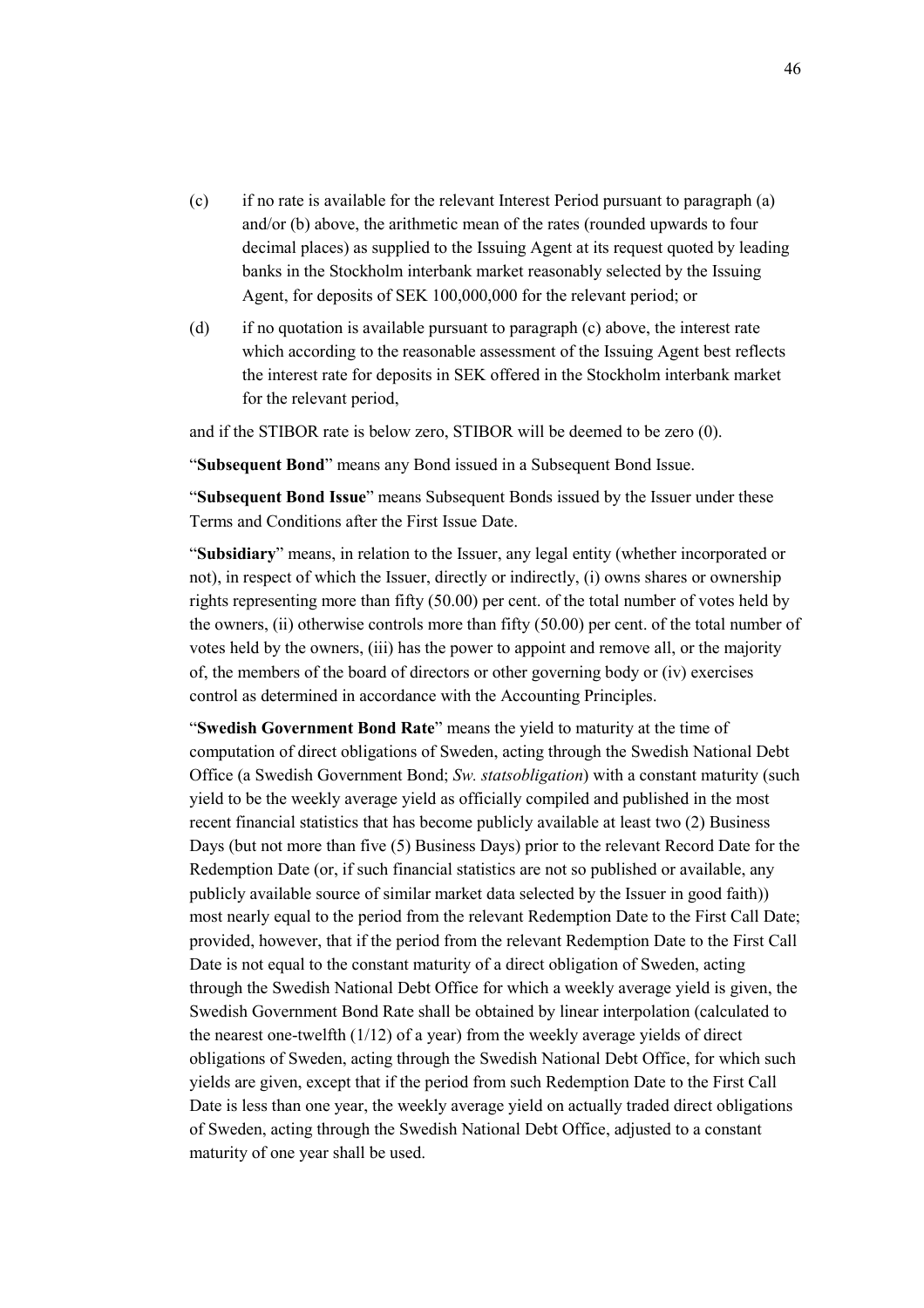"**Total Assets**" means the aggregate book value of the Group's total assets on a consolidated basis according to the latest Financial Report.

"**Transaction Costs**" means all fees, costs and expenses incurred by a Group Company in connection with (i) the Initial Bond Issue or a Subsequent Bond Issue, (ii) the repayment of the Existing Bonds (iii) the listing of the Bonds on Nasdaq Stockholm.

"**Working Capital Facility**" has the meaning set forth in paragraph (j) of the definition "Permitted Debt".

"**Written Procedure**" means the written or electronic procedure for decision making among the Bondholders in accordance with Clause 20 (*Written Procedure*).

#### **1.2 Construction**

- 1.2.1 Unless a contrary indication appears, any reference in these Terms and Conditions to:
	- (a) "**assets**" includes present and future properties, revenues and rights of every description;
	- (b) any agreement or instrument is a reference to that agreement or instrument as supplemented, amended, novated, extended, restated or replaced from time to time;
	- (c) a "**regulation**" includes any regulation, rule or official directive (whether or not having the force of law) of any governmental, intergovernmental or supranational body, agency or department or regulatory, self-regulatory or other authority or organisation;
	- (d) an Event of Default is continuing if it has not been remedied or waived;
	- (e) a provision of law is a reference to that provision as amended or re-enacted; and
	- (f) a time of day is a reference to Stockholm time.
- 1.2.2 When ascertaining whether a limit or threshold specified in SEK has been attained or broken, an amount in another currency shall be counted on the basis of the rate of exchange for such currency against SEK for the previous Business Day, as published by the Swedish Central Bank (*Sw. Riksbanken*) on its website (www.riksbank.se). If no such rate is available, the most recently published rate shall be used instead.
- 1.2.3 A notice shall be deemed to be sent by way of press release if it is made available to the public within Sweden promptly and in a non-discriminatory manner.
- 1.2.4 No delay or omission of the Agent or of any Bondholder to exercise any right or remedy under the Finance Documents shall impair or operate as a waiver of any such right or remedy.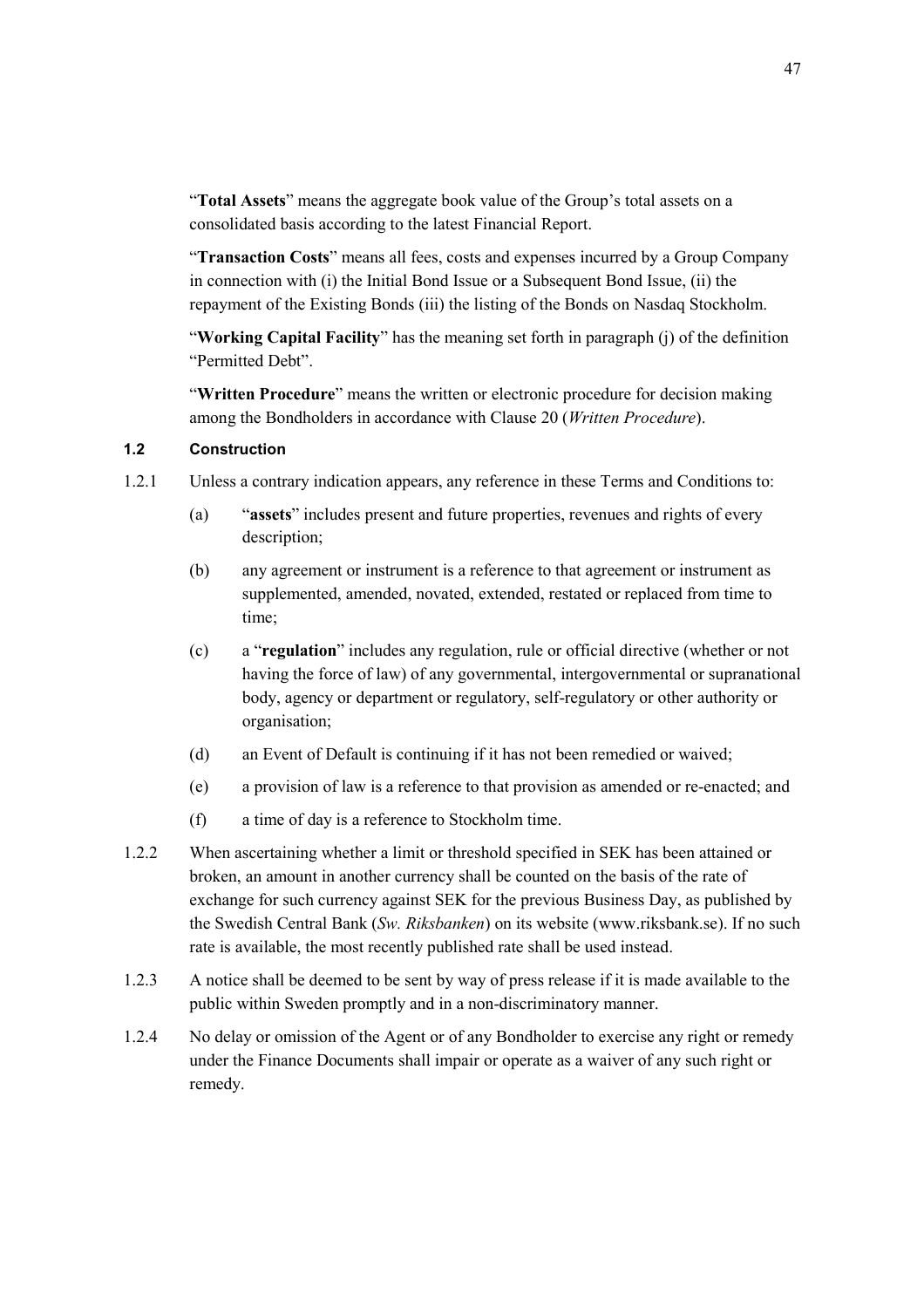# **2 THE AMOUNT, SUBSEQUENT BONDS AND UNDERTAKING TO MAKE PAYMENTS**

- 2.1 The aggregate amount of the bond loan will be an amount of up to SEK 500,000,000 which will be represented by Bonds, each at the Nominal Amount, or full multiples thereof.
- 2.2 The total Nominal Amount of the Bonds issued in the Initial Bond Issue is SEK 325,000,000. All Bonds issued in the Initial Bond Issue are issued on a fully paid basis at an issue price of one hundred (100.00) per cent. of the Initial Nominal Amount.
- 2.3 The ISIN for the Bonds is SE0010494450.
- 2.4 The minimum permissible investment in connection with the Initial Bond Issue is SEK 1,000,000, and integral multiples thereof.
- 2.5 The Issuer may at one or more occasions after the First Issue Date issue Subsequent Bonds under these Terms and Conditions, amounting to in total up to the difference of SEK 500,000,000 and the volume issued in the Initial Bond Issue, provided that:
	- (a) the Incurrence Test is met (calculated *pro forma* including the Subsequent Bond Issue); and
	- (b) no Event of Default is continuing or would result from (i) the expiry of a grace period, giving of notice, making of any determination or any combination of any of the foregoing or (ii) the issue of the Subsequent Bonds.
- 2.6 Subsequent Bonds shall be issued subject to the Finance Documents and, for the avoidance of doubt, the ISIN, the Interest Rate, the Nominal Amount and the Final Redemption Date applicable to the Bonds issued in the Initial Bond Issue shall also apply to Subsequent Bonds.
- 2.7 The price of Subsequent Bonds may be set at the Nominal Amount, at a discount or at a higher price than the Nominal Amount.
- 2.8 The Issuer undertakes to repay the Bonds, to pay Interest and to otherwise act in accordance and comply with these Terms and Conditions.
- 2.9 The Bonds are denominated in SEK and each Bond is constituted by these Terms and Conditions.
- 2.10 By subscribing for Bonds, each initial Bondholder agrees that the Bonds shall benefit from and be subject to the Finance Documents and by acquiring Bonds each subsequent Bondholder confirms such agreements.

## **3 STATUS OF THE BONDS**

The Bonds constitute direct, unconditional, unsubordinated and unsecured obligations of the Issuer and shall at all times rank at least *pari passu* with all direct, unconditional, unsubordinated and unsecured obligations of the Issuer and without any preference among them.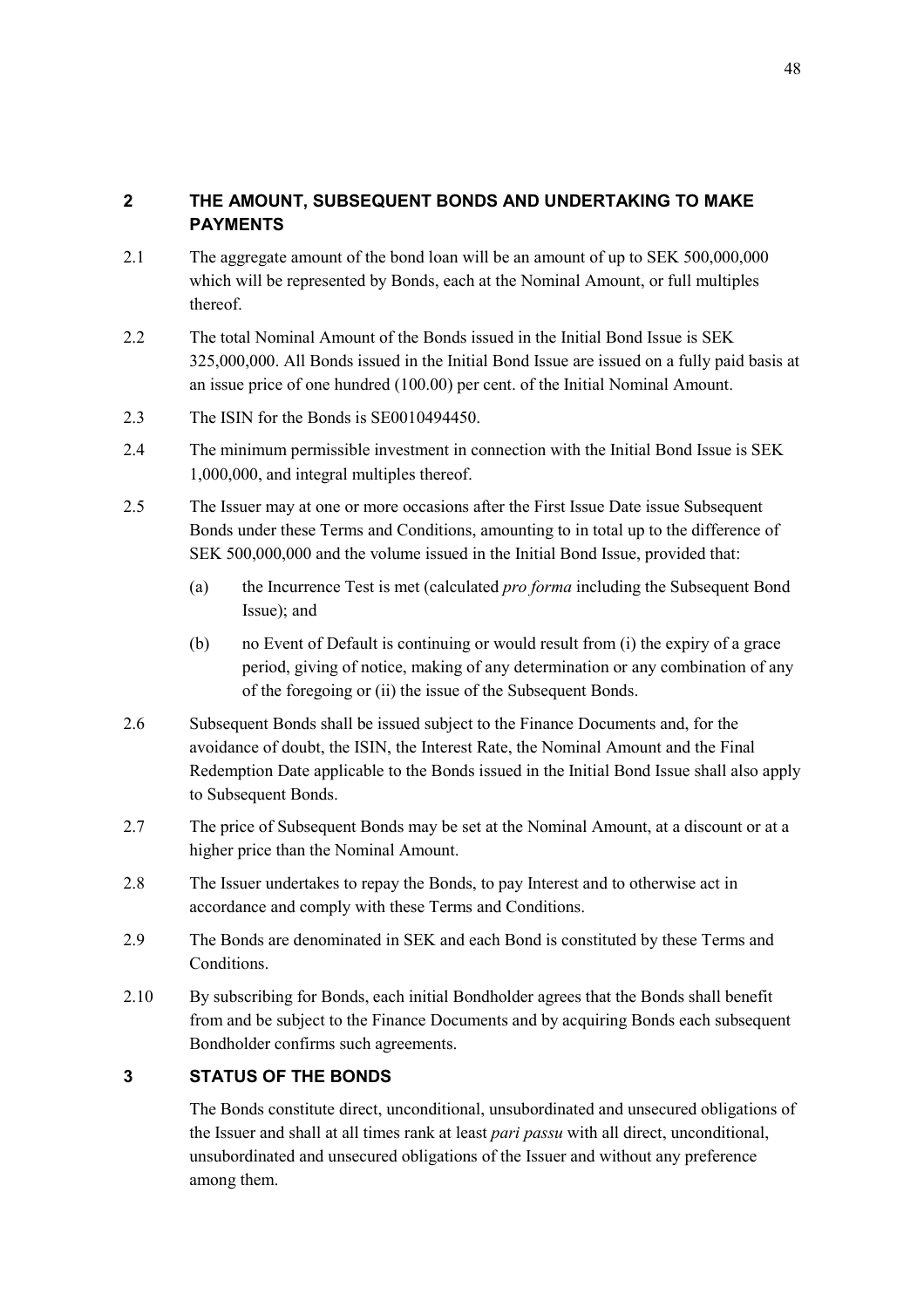## **4 USE OF PROCEEDS**

- 4.1 The Net Proceeds from the Initial Bond Issue shall be transferred to the Escrow Account by the Issuing Agent. For the purpose of securing that the Conditions Precedent for First Disbursement have been fulfilled before any disbursement of the Net Proceeds is made, the Escrow Account will pledged in favour of the Agent and the Bondholders (represented by the Agent) in accordance with the Escrow Account Pledge Agreement. The pledge over the Escrow Account shall be released when the Condition Subsequent set out in Clause 15 (*Condition Subsequent*) has been fulfilled and all payments from the Escrow Account have been made.
- 4.2 Upon fulfilment of the Conditions Precedent for First Disbursement, the Agent shall instruct the Escrow Bank to transfer the Refinancing Proceeds standing to the credit of the Escrow Account to be applied towards repayment in full of the Existing Bonds. Any residual amounts standing to the credit of the Escrow Account shall be transferred upon fulfilment of the Condition Subsequent to a bank account specified by the Issuer to be used for general corporate purposes.
- 4.3 The proceeds from any Subsequent Bond Issue shall be used for general corporate purposes (including acquisitions).

## **5 THE BONDS AND TRANSFERABILITY**

- 5.1 Each Bondholder is bound by these Terms and Conditions without there being any further actions required to be taken or formalities to be complied with.
- 5.2 The Bonds are freely transferable. All Bond transfers are subject to these Terms and Conditions and these Terms and Conditions are automatically applicable in relation to all Bond transferees upon completed transfer.
- 5.3 Upon a transfer of Bonds, any rights and obligations under the Finance Documents relating to such Bonds are automatically transferred to the transferee.
- 5.4 No action is being taken in any jurisdiction that would or is intended to permit a public offering of the Bonds or the possession, circulation or distribution of any document or other material relating to the Issuer or the Bonds in any jurisdiction other than Sweden, where action for that purpose is required. Each Bondholder must inform itself about, and observe, any applicable restrictions to the transfer of material relating to the Issuer or the Bonds, (due to, e.g., its nationality, its residency, its registered address or its place(s) of business). Each Bondholder must ensure compliance with such restrictions at its own cost and expense.
- 5.5 The Bonds have not been registered under the Securities Act and the Issuer is under no obligation to arrange for registration of the Bonds under the Securities Act or under any other law or regulation.
- 5.6 The Bonds are not offered to and may not be subscribed by investors located in the United States except for QIBs. In the application form relating to the Bonds, each person applying for the Bonds must confirm whether it is a U.S. person as defined in Rule 902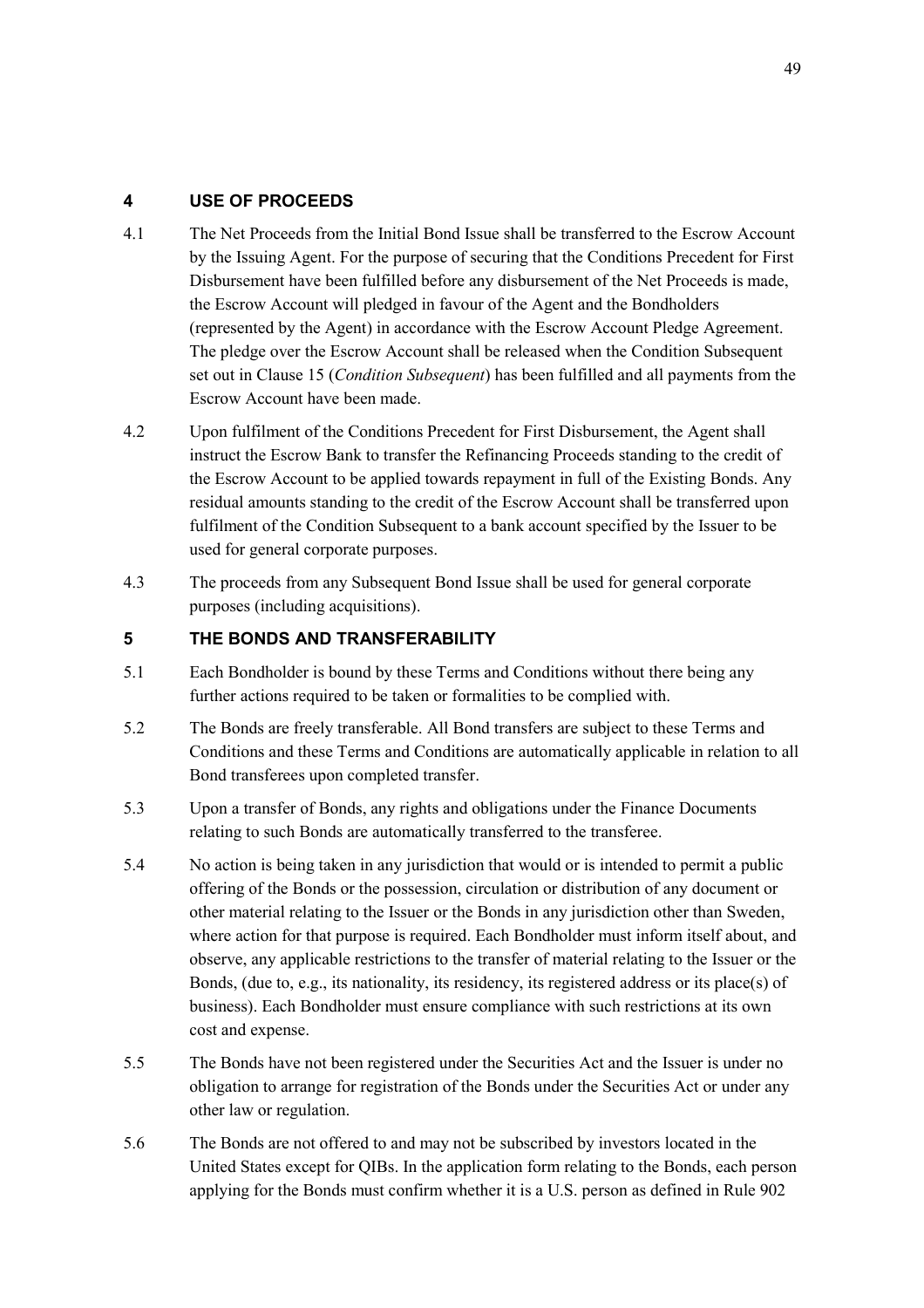of Regulation S under the Securities Act, and if it is a U.S. person it must confirm, *inter alia*, that it is a QIB.

- 5.7 Bondholders located in the United States are not permitted to transfer Bonds except (a) subject to an effective registration statement under the Securities Act, (b) to a person that the Bondholder reasonably believes is a QIB within the meaning of Rule 144A that is purchasing for its own account, or the account of another QIB, to whom notice is given that the resale, pledge or other transfer may be made in reliance on Rule 144A, (c) outside the United States in accordance with Regulation S under the Securities Act, (d) pursuant to an exemption from registration under the Securities Act provided by Rule 144 thereunder (if available) and (e) pursuant to any other available exemption from registration under the Securities Act, subject to the receipt by the Issuer of an opinion of counsel or such other evidence that the Issuer may reasonably require confirming that such sale or transfer is in compliance with the Securities Act.
- 5.8 For the avoidance of doubt and notwithstanding the above, a Bondholder which allegedly has purchased Bonds in contradiction to mandatory restrictions applicable may nevertheless utilise its voting rights under these Terms and Conditions and shall be entitled to exercise its full rights as a Bondholder hereunder in each case until such allegations have been resolved.

### **6 BONDS IN BOOK-ENTRY FORM**

- 6.1 The Bonds will be registered for the Bondholders on their respective Securities Accounts and no physical Bonds will be issued. Accordingly, the Bonds will be registered in accordance with the Central Securities Depositories and Financial Instruments Accounts Act. Registration requests relating to the Bonds shall be directed to an Account Operator.
- 6.2 Those who according to assignment, security, the provisions of the Swedish Children and Parents Code (*Sw. föräldrabalken (1949:381)*), conditions of will or deed of gift or otherwise have acquired a right to receive payments in respect of a Bond shall register their entitlements to receive payment in accordance with the Central Securities Depositories and Financial Instruments Accounts Act.
- 6.3 The Issuer (and the Agent when permitted under the CSD's applicable regulations) shall be entitled to obtain information from the debt register (*Sw. skuldbok*) kept by the CSD in respect of the Bonds. At the request of the Agent, the Issuer shall promptly obtain such information and provide it to the Agent.
- 6.4 For the purpose of or in connection with any Bondholders' Meeting or any Written Procedure, the Issuing Agent shall be entitled to obtain information from the debt register kept by the CSD in respect of the Bonds. If the Agent does not otherwise obtain information from such debt register as contemplated under the Finance Documents, the Issuing Agent shall at the request of the Agent obtain information from the debt register and provide it to the Agent.
- 6.5 The Issuer shall issue any necessary power of attorney to such persons employed by the Agent, as notified by the Agent, in order for such individuals to independently obtain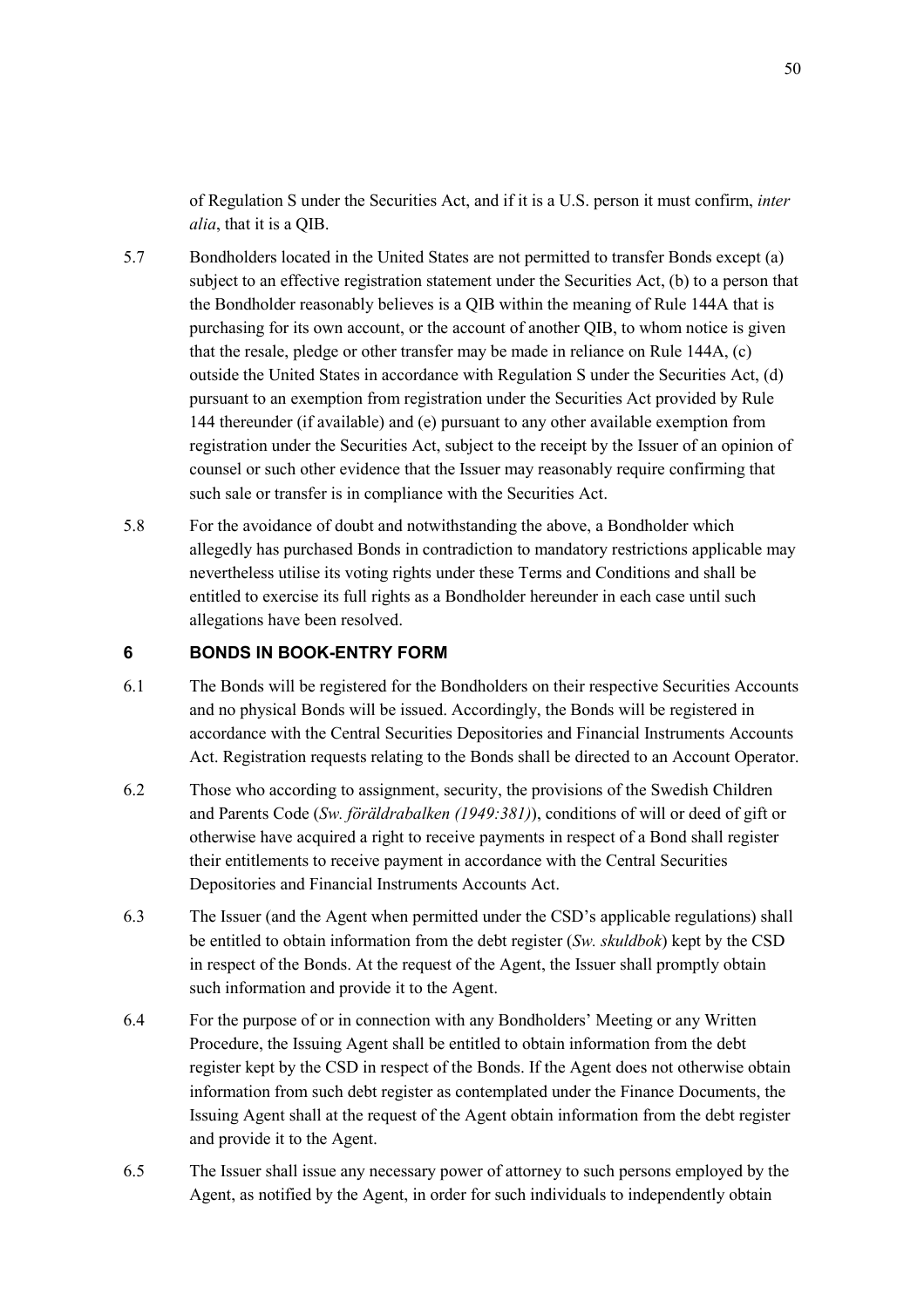information directly from the debt register kept by the CSD in respect of the Bonds. The Issuer may not revoke any such power of attorney unless directed by the Agent or unless consent thereto is given by the Bondholders.

- 6.6 At the request of the Agent, the Issuer shall promptly instruct the Issuing Agent to obtain information from the debt register kept by the CSD in respect of the Bonds and provide it to the Agent.
- 6.7 The Issuer (and the Agent when permitted under the CSD's applicable regulations) may use the information referred to in Clause 6.3 only for the purposes of carrying out their duties and exercising their rights in accordance with the Finance Documents and shall not disclose such information to any Bondholder or third party unless necessary for such purposes.

# **7 RIGHT TO ACT ON BEHALF OF A BONDHOLDER**

- 7.1 If any Person other than a Bondholder wishes to exercise any rights under the Finance Documents, it must obtain a power of attorney (or, if applicable, a coherent chain of powers of attorney), a certificate from the authorised nominee or other sufficient proof of authorisation for such Person.
- 7.2 A Bondholder may issue one or several powers of attorney to third parties to represent it in relation to some or all of the Bonds held by it. Any such representative may act independently under the Finance Documents in relation to the Bonds for which such representative is entitled to represent the Bondholder and may further delegate its right to represent the Bondholder by way of a further power of attorney.
- 7.3 The Agent shall only have to examine the face of a power of attorney or other proof of authorisation that has been provided to it pursuant to Clauses 7.1 and 7.2 and may assume that it has been duly authorised, is valid, has not been revoked or superseded and that it is in full force and effect, unless otherwise is apparent from its face.

### **8 PAYMENTS IN RESPECT OF THE BONDS**

- 8.1 Any payment or repayment under the Finance Documents, or any amount due in respect of a repurchase of any Bonds, shall be made to such Person who is registered as a Bondholder on the Record Date prior to the relevant payment date, or to such other Person who is registered with the CSD on such date as being entitled to receive the relevant payment, repayment or repurchase amount.
- 8.2 If a Bondholder has registered, through an Account Operator, that principal, Interest and any other payment that shall be made under these Terms and Conditions shall be deposited in a certain bank account; such deposits will be effectuated by the CSD on the relevant payment date. In other cases, payments will be transferred by the CSD to the Bondholder at the address registered with the CSD on the Record Date. Should the CSD, due to a delay on behalf of the Issuer or some other obstacle, not be able to effectuate payments as aforesaid, the Issuer shall procure that such amounts are paid to the Persons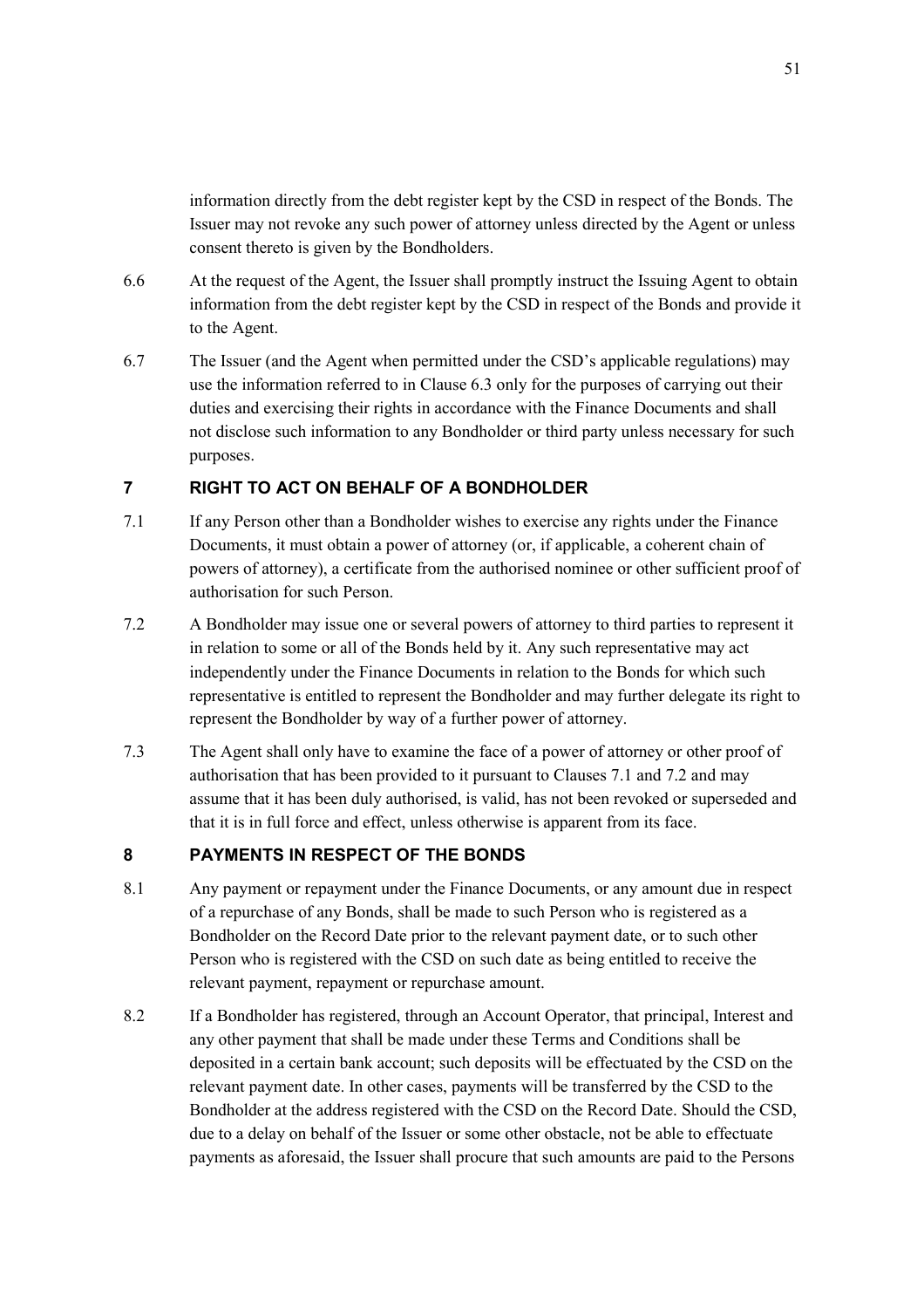who are registered as Bondholders on the relevant Record Date as soon as possible after such obstacle has been removed.

- 8.3 If, due to any obstacle for the CSD, the Issuer cannot make a payment or repayment, such payment or repayment may be postponed until the obstacle has been removed. Interest shall accrue in accordance with Clause 9.4 during such postponement.
- 8.4 If payment or repayment is made in accordance with this Clause 8 (*Payments in respect of the Bonds*), the Issuer and the CSD shall be deemed to have fulfilled their obligation to pay, irrespective of whether such payment was made to a Person not entitled to receive such amount, unless the Issuer or the CSD (as applicable) was aware of that the payment was being made to a Person not entitled to receive such amount.
- 8.5 The Issuer shall pay any stamp duty and other public fees accruing in connection with the Initial Bond Issue or any Subsequent Bond Issue, but not in respect of trading in the secondary market (except to the extent required by applicable law), and shall deduct at source any applicable withholding tax payable pursuant to law. The Issuer shall not be liable to reimburse any stamp duty or public fee or to gross-up any payments under these Terms and Conditions by virtue of any withholding tax.

## **9 INTEREST**

- 9.1 The Bonds will bear Interest at the Interest Rate applied to the Nominal Amount from, but excluding, the First Issue Date up to and including the relevant Redemption Date. Any Subsequent Bond will, however, carry Interest at the Interest Rate from, but excluding, the Interest Payment Date falling immediately prior to its issuance up to and including the relevant Redemption Date.
- 9.2 Interest accrues during an Interest Period. Payment of Interest in respect of the Bonds shall be made quarterly in arrears to the Bondholders on each Interest Payment Date for the preceding Interest Period.
- 9.3 Interest shall be calculated on the basis of the actual number of days in the Interest Period in respect of which payment is being made divided by 360 (actual/360-days basis).
- 9.4 If the Issuer fails to pay any amount payable by it under the Finance Documents on its due date, default interest shall accrue on the overdue amount from, but excluding, the due date up to and including the date of actual payment at a rate which is two hundred (200) basis points higher than the Interest Rate. Accrued default interest shall not be capitalised. No default interest shall accrue where the failure to pay was solely attributable to the Agent or the CSD, in which case the Interest Rate shall apply instead.

## **10 REDEMPTION, REPURCHASE AND PREPAYMENT**

## **10.1 Redemption at maturity**

The Issuer shall redeem all, but not only some, of the Bonds in full on the Final Redemption Date (or, to the extent such day is not a Business Day and if permitted under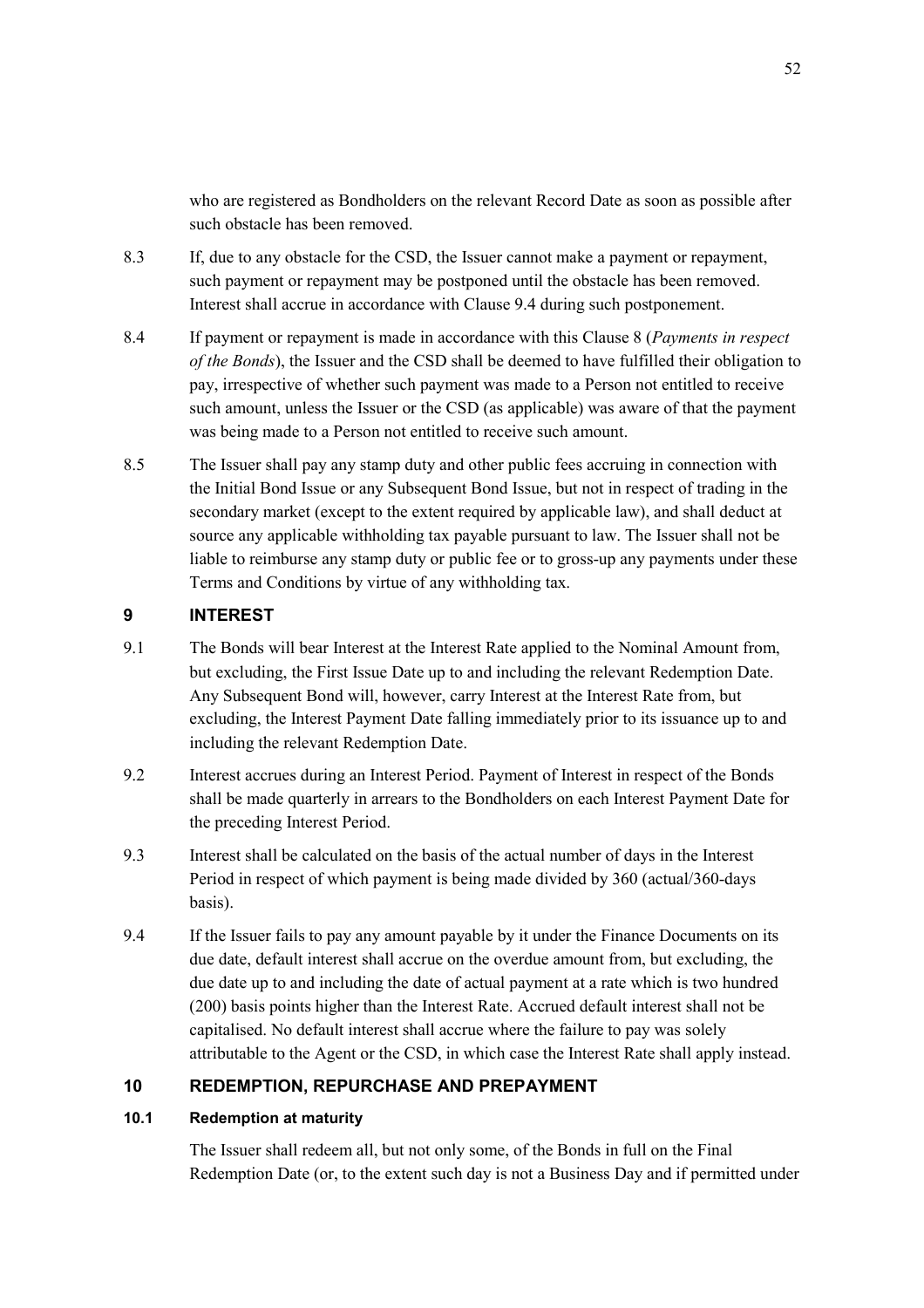the CSD's applicable regulations, on the Business Day following from an application of the Business Day Convention, and otherwise on the first following Business Day) with an amount per Bond equal to the Nominal Amount together with accrued but unpaid Interest.

### **10.2 The Group Companies' purchase of Bonds**

Each Group Company may, subject to applicable law, at any time and at any price purchase Bonds. Bonds held by a Group Company may at such Group Company's discretion be retained or sold, but not cancelled. However, Bonds held by the Issuer may be cancelled if made in connection with a full redemption of the Bonds.

### **10.3 Early voluntary redemption by the Issuer (call option)**

- 10.3.1 The Issuer may redeem all, but not only some, of the Bonds in full on any Business Day prior to the First Call Date, at an amount equal to the Make Whole Amount together with accrued but unpaid Interest.
- 10.3.2 The Issuer may redeem all, but not only some, of the Bonds in full on any Business Day falling on or after the First Call Date, but before the Final Redemption Date, at the applicable Call Option Amount together with accrued but unpaid Interest.
- 10.3.3 Redemption in accordance with Clauses 10.3.1 and 10.3.2 shall be made by the Issuer giving not less than fifteen (15) Business Days' notice to the Bondholders and the Agent. Any such notice shall state the Redemption Date and the relevant Record Date and is irrevocable but may, at the Issuer's discretion, contain one or more conditions precedent. Upon expiry of such notice and the fulfilment of the conditions precedent (if any), the Issuer is bound to redeem the Bonds in full at the applicable amounts.

### **10.4 Voluntary partial prepayment (amortisation)**

- 10.4.1 The Issuer may on one occasion during each twelve (12) months period (without carryback or carry-forward) make partial prepayments of Bonds in an amount corresponding to a maximum of ten (10.00) per cent. of the Initial Nominal Amount per Bond at a price of one hundred and two (102.00) per cent. of the Nominal Amount to be prepaid (provided that at least seventy-five (75.00) per cent. of the Initial Nominal Amount per Bond remains outstanding after such prepayment), together with any accrued but unpaid interest on the prepaid amount.
- 10.4.2 Any such partial prepayment shall reduce the Nominal Amount of each Bond *pro rata* (rounded down to the nearest SEK 1.00).
- 10.4.3 The prepayment must occur on an Interest Payment Date and the Issuer shall give not less than twenty (20) Business Days' notice of the prepayment to the Agent and the Bondholders.

#### **10.5 Mandatory repurchase due to a Change of Control Event (put option)**

10.5.1 Upon a Change of Control Event occurring, each beneficial bondholder or direct registered owner (*Sw. rättmätige innehavare eller direktregistrerad innehavare*) shall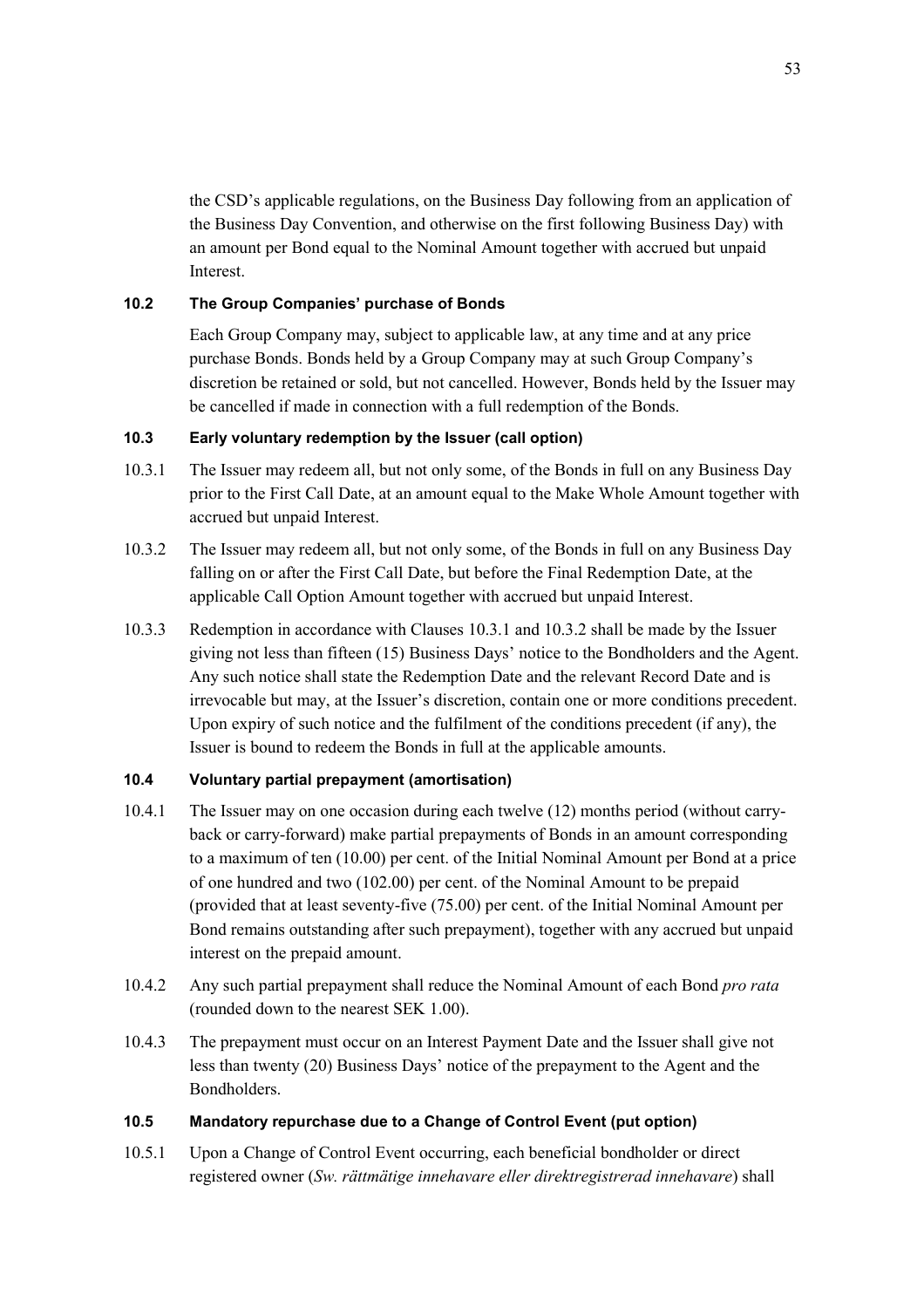have the right to request that all, but not only some, of its Bonds are repurchased and each nominee (*Sw. förvaltare*) shall have the right to request that all of its Bonds held, or only some, are repurchased (whereby the Issuer shall have the obligation to repurchase such Bonds) at a price per Bond equal to one hundred and one (101.00) per cent. of the Nominal Amount together with accrued but unpaid Interest during a period of thirty (30) calendar days following receipt of a notice from the Issuer of the Change of Control Event pursuant to Clause 12.11.1 (e). The thirty (30) calendar days' period may not start earlier than upon the occurrence of the Change of Control Event.

- 10.5.2 The notice from the Issuer pursuant to Clause 12.11.1(e) shall specify the repurchase date and include instructions about the actions that a beneficial bondholder or direct registered owner and/or nominee needs to take if it wants Bonds held by it to be repurchased. If a beneficial bondholder or direct registered owner and/or nominee has so requested, and acted in accordance with the instructions in the notice from the Issuer, the Issuer, or a Person designated by the Issuer, shall repurchase the relevant Bonds and the repurchase amount shall fall due on the repurchase date specified in the notice given by the Issuer pursuant to Clause 12.11.1 (e). The repurchase date must fall no later than twenty (20) Business Days after the end of the period referred to in Clause 10.5.1.
- 10.5.3 The Issuer shall comply with the requirements of any applicable securities laws or regulations in connection with the repurchase of Bonds. To the extent that the provisions of such laws and regulations conflict with the provisions in this Clause 10.5, the Issuer shall comply with the applicable securities laws and regulations and will not be deemed to have breached its obligations under this Clause 10.5 by virtue of the conflict.
- 10.5.4 Any Bonds repurchased by the Issuer pursuant to this Clause 10.5 may at the Issuer's discretion be retained, sold or cancelled, provided that Bonds may only be cancelled if permitted under Clause 10.2 (*The Group Companies' purchase of Bonds*).

## **10.6 Mandatory redemption due to failure to fulfil the Conditions Precedent for First Disbursement**

- 10.6.1 If the Conditions Precedent for First Disbursement have not been fulfilled on or before sixty (60) calendar days following the First Issue Date, the Issuer shall redeem all Bonds at a price equal to one hundred (100.00) per cent. of the Nominal Amount together with any accrued but unpaid interest.
- 10.6.2 The Agent may partly fund the redemption with the amounts standing to the credit on the Escrow Account.
- 10.6.3 The redemption of the Bonds shall (i) be executed on the first Interest Payment Date (taking into account the rules and regulations of the CSD) and (ii) be made by the Issuer giving not less than ten (10) Business Days' notice to the Bondholders and the Agent, where such notice shall state the relevant Interest Payment Date on which the redemption shall be made, the redemption amount and the relevant Record Date.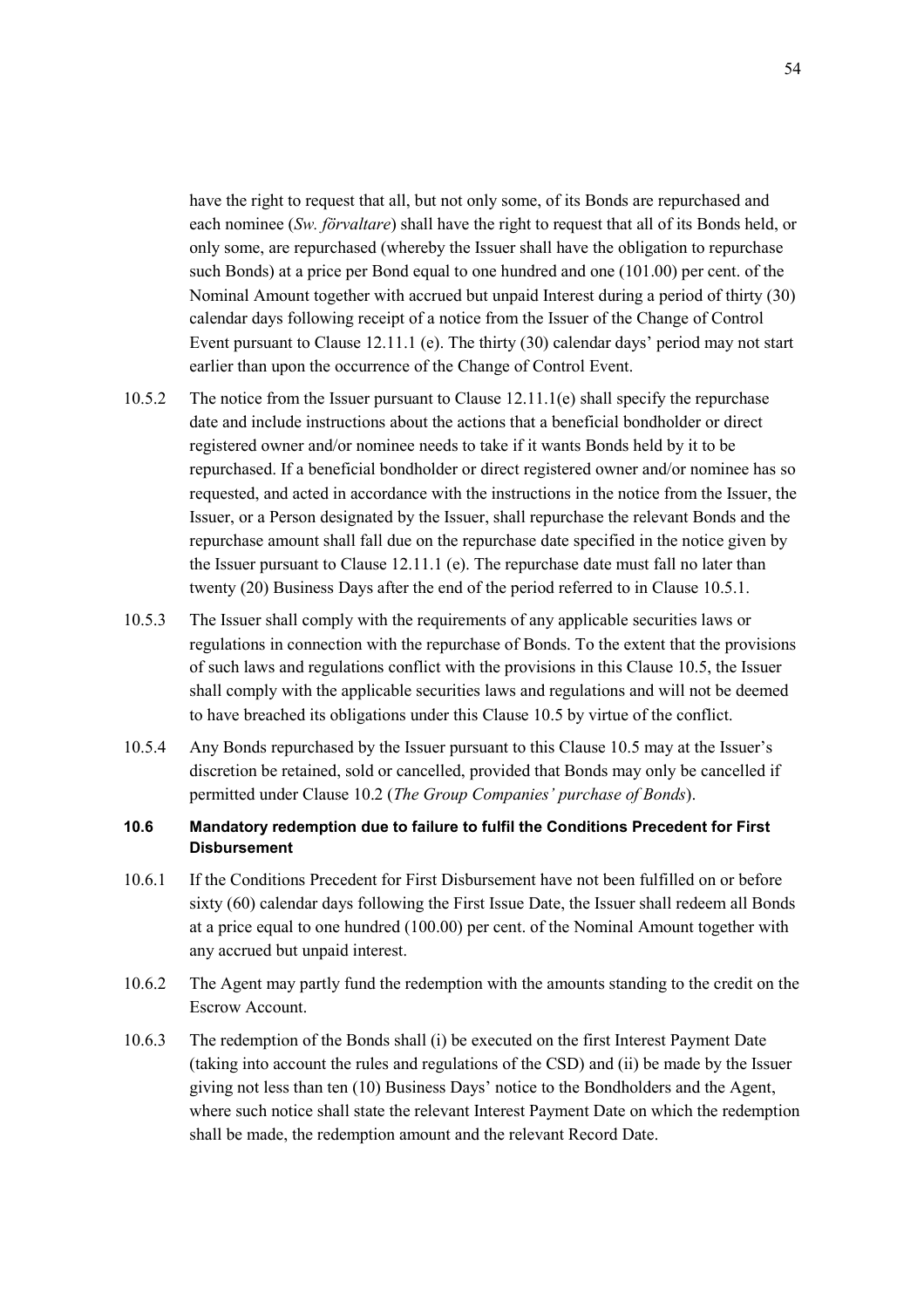# **11 FINANCIAL UNDERTAKINGS**

### **11.1 Maintenance Test**

- 11.1.1 The Issuer shall procure that Cash and Cash Equivalents of the Group at all times is at least SEK 50,000,000.
- 11.1.2 The Maintenance Test shall be tested quarterly on the basis of the Financial Report for the period covered by the relevant Reference Date and set out in the Compliance Certificate delivered in connection therewith.
- 11.1.3 The first test date for the maintenance Test shall be 31 December 2017.

### **11.2 Incurrence Test**

- 11.2.1 The Incurrence Test is met if:
	- (a) the ratio of Net Interest Bearing Debt to EBITDA is not greater than two (2.00); and
	- (b) the Interest Coverage Ratio exceeds four (4.00),

both adjusted in accordance with Clauses 11.3 to 11.4 below.

- 11.2.2 The Incurrence Test shall be applied in connection with:
	- (a) the incurrence of Financial Indebtedness; or
	- (b) a Restricted Payment being made,

until and including the Final Redemption Date.

## **11.3 Calculation of the Incurrence Test**

- 11.3.1 The calculation of the ratio of Net Interest Bearing Debt to EBITDA shall be made as per a testing date determined by the Issuer, falling no more than one (1) month prior to the incurrence of the new Financial Indebtedness or the payment of the relevant Restricted Payment (as applicable) which requires the Issuer to meet the Incurrence Test.
- 11.3.2 The Net Interest Bearing Debt shall be measured on the relevant testing date so determined, but include the Restricted Payment or the new Financial Indebtedness (as applicable), provided such Financial Indebtedness is an interest bearing obligation (however, any cash balance resulting from the incurrence of the new Financial Indebtedness shall not reduce the Net Interest Bearing Debt).
- 11.3.3 The calculation of the Interest Coverage Ratio shall be made for the Relevant Period ending on the last day of the period covered by the most recent Financial Report.

### **11.4 Adjustment to EBITDA**

The figures for EBITDA, Finance Charges and Net Finance Charges for the Relevant Period ending on the last day of the period covered by the most recent Financial Report shall be used for the Incurrence Test, but adjusted so that: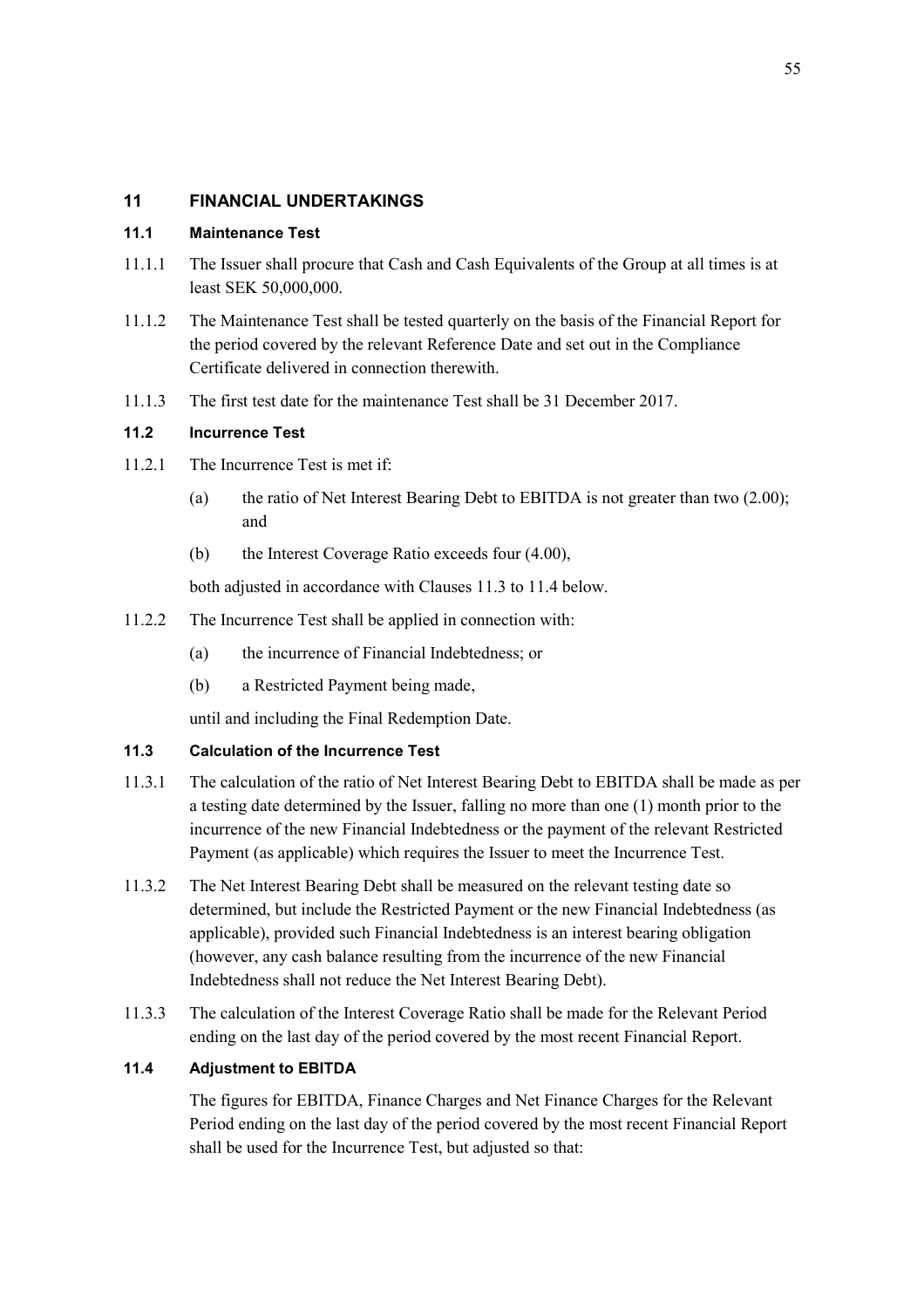- (a) entities acquired or disposed of by the Group during the Relevant Period, or after the end of the Relevant Period but before the relevant testing date, shall be included or excluded (as applicable), *pro forma*, for the entire Relevant Period;
- (b) any entity to be acquired with the proceeds from new Financial Indebtedness shall be included, *pro forma*, for the entire Relevant Period; and
- (c) the *pro forma* calculation of EBITDA takes into account the net cost savings and other reasonable synergies, as the case may be, realisable for the Group within twelve (12) months from the acquisition as a result of acquisitions and/or disposals of entities referred to in (a) and (b) above, provided that (i) the aggregate of such adjustments to EBITDA in respect of certain extraordinary or exceptional items made pursuant to paragraph (c) in the definition of "EBITDA" do not exceed an aggregate maximum amount of ten (10.00) per cent. of EBITDA for the relevant period; and (ii) such net cost savings and other reasonable synergies, as the case may be, have been confirmed by a reputable accounting firm and the Issuer has provided evidence thereof to the Agent.

## **12 SPECIAL UNDERTAKINGS**

So long as any Bond remains outstanding, the Issuer undertakes to comply with the special undertakings set forth in this Clause 12.

### **12.1 Distributions**

The Issuer shall not, and shall procure that none of the Subsidiaries, (i) pay any dividend on shares, (ii) repurchase any of its own shares, (iii) redeem its share capital or other restricted equity with repayment to shareholders, (iv) repay principal or pay interest under any shareholder loans, (v) grant any loans except to Group Companies or (vi) make any other similar distribution or transfers of value (*Sw. värdeöverföringar*) to the Issuer's, or the Subsidiaries', direct and indirect shareholders or the Affiliates of such direct and indirect shareholders (paragraphs (i) to (vi) above are together and individually referred to as a "**Restricted Payment**"), provided however that any such Restricted Payment can be made, if such Restricted Payment is permitted by law and no Event of Default is continuing or would result from such Restricted Payment, by

- (a) any Group Company if such Restricted Payment is made to another Group Company and, if made by any of the Subsidiaries which is not directly or indirectly wholly-owned by the Issuer, is made on a *pro rata* basis; or
- (b) by the Issuer, provided that (i) the Incurrence Test (calculated on a *pro forma* basis including the relevant Restricted Payment) is met and (ii) the aggregate amount of all Restricted Payments of the Group in a financial year (including the Restricted Payment in question but excluding any Restricted Payment made in accordance with paragraph (a) above) does not exceed fifty (50.00) per cent. of the Group's consolidated net profit (*Sw. årets resultat*) according to the annual audited financial statements for the previous financial year.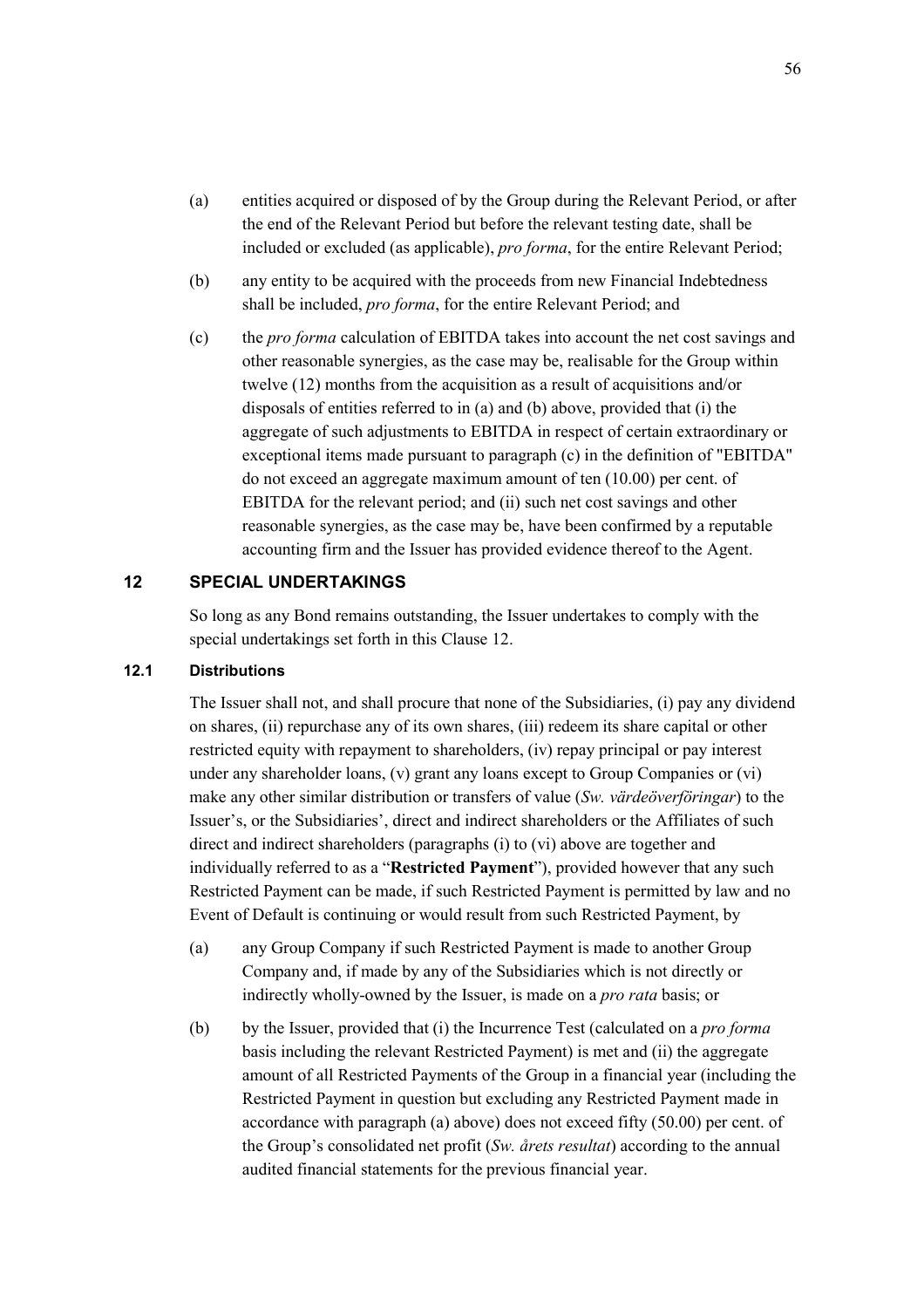#### **12.2 Listing of shares and Bonds**

The Issuer shall ensure (i) that its shares continue being listed on Nasdaq Stockholm, (ii) that the Bonds issued under the Initial Bond Issue are listed on the corporate bond list of Nasdaq Stockholm no later than sixty (60) calendar days after the First Issue Date (with an intention to complete such listing within thirty (30) calendar days after the First Issue Date) or, if such admission to trading is not possible to obtain or maintain, admitted to trading on another Regulated Market within sixty (60) calendar days after the First Issue Date, (iii) that the Bonds, once admitted to trading on the corporate bond list of Nasdaq Stockholm (or any other Regulated Market, as applicable), continue being listed thereon (however, taking into account the rules and regulations of Nasdaq Stockholm (or any other Regulated Market, as applicable) and the CSD (as amended from time to time) preventing trading in the Bonds in close connection to the redemption of the Bonds) and (iv) that, upon any Subsequent Bond Issue, the volume of Bonds listed on the corporate bond list of Nasdaq Stockholm (or any other Regulated Market, as applicable) promptly, and not later than fifteen (15) Business Days after the relevant Issue Date, is increased accordingly.

### **12.3 Nature of business**

The Issuer shall procure that no substantial change is made to the general nature of the business as carried out by the Group on the First Issue Date.

#### **12.4 Financial Indebtedness**

The Issuer shall not, and shall procure that none of the Subsidiaries will, incur any new Financial Indebtedness, or maintain or prolong any existing Financial Indebtedness, provided however that the Group Companies have a right to incur, maintain and prolong Financial Indebtedness which constitute Permitted Debt.

#### **12.5 Negative pledge**

The Issuer shall not, and shall procure that none of the Subsidiaries will, create or allow to subsist, retain, provide, prolong or renew any guarantee or Security over any of its/their assets (present or future) to secure any Financial Indebtedness, provided however that the Group Companies have a right to create or allow to subsist, retain, provide, prolong and renew any Permitted Security.

#### **12.6 Clean down period**

The Issuer shall procure that during each calendar year, there shall be a period of five (5) consecutive calendar days during which the amount outstanding under the Working Capital Facility shall be zero (0). Not less than three (3) months shall elapse between two (2) clean down periods.

#### **12.7 Disposals of assets**

The Issuer shall not, and shall procure that no Material Group Company, sell or otherwise dispose of shares in any Material Group Company or of all or substantially all of its or any Material Group Company's assets or operations to any Person not being the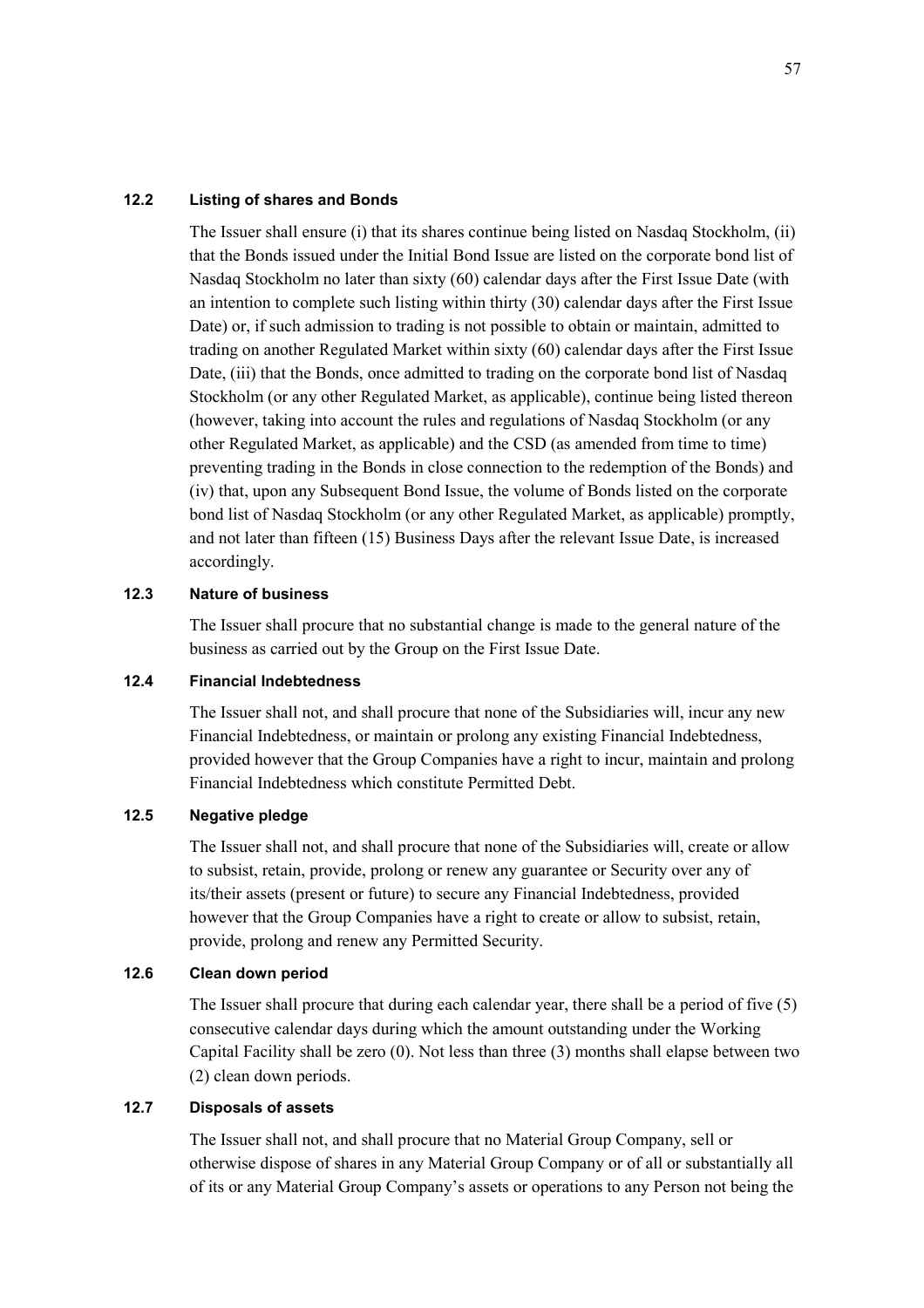Issuer or any of the wholly-owned Subsidiaries, unless the transaction is carried out at fair market value and on terms and conditions customary for such transaction and provided that it does not have a Material Adverse Effect. The Issuer shall notify the Agent of any such transaction and, upon request by the Agent, provide the Agent with any information relating to the transaction which the Agent deems necessary (acting reasonably).

### **12.8 Maintenance Test**

The Issuer shall ensure that the Maintenance Test is met as long as any Bond is outstanding.

### **12.9 Dealings with related parties**

The Issuer shall, and shall procure that the Subsidiaries, conduct all dealings with the direct and indirect shareholders of the Group Companies (excluding when such shareholder is another Group Company) and/or any Affiliates of such direct and indirect shareholders, at arm's length terms.

### **12.10 Compliance with laws etcetera**

The Issuer shall, and shall procure that the Subsidiaries, (i) comply in all material respects with all laws and regulations applicable from time to time, including but not limited to the rules and regulations of Nasdaq Stockholm (when applicable) or any other Regulated Market or unregulated market (when applicable) on which the Issuer's securities from time to time are listed, and (ii) obtain, maintain, and in all material respects comply with, the terms and conditions of any authorisation, approval, licence or other permit required for the business carried out by a Group Company.

### **12.11 Financial reporting etcetera**

- 12.11.1 The Issuer shall:
	- (a) prepare and make available the annual audited consolidated financial statements of the Group and the annual audited unconsolidated financial statements of the Issuer (in English), including a profit and loss account, a balance sheet, a cash flow statement and management commentary or report from the Issuer's board of directors, to the Agent and on its website not later than four (4) months after the expiry of each financial year;
	- (b) prepare and make available the quarterly interim unaudited consolidated reports of the Group and the quarterly interim unaudited reports of the Issuer (in English), including a profit and loss account, a balance sheet, a cash flow statement and management commentary or report from the Issuer's board of directors, to the Agent and on its website not later than two (2) months after the expiry of each relevant interim period;
	- (c) issue a Compliance Certificate to the Agent (i) in connection with publishing a Financial Report, (ii) in connection with the incurrence of Financial Indebtedness (including through a Subsequent Bond Issue) or the payment of any Restricted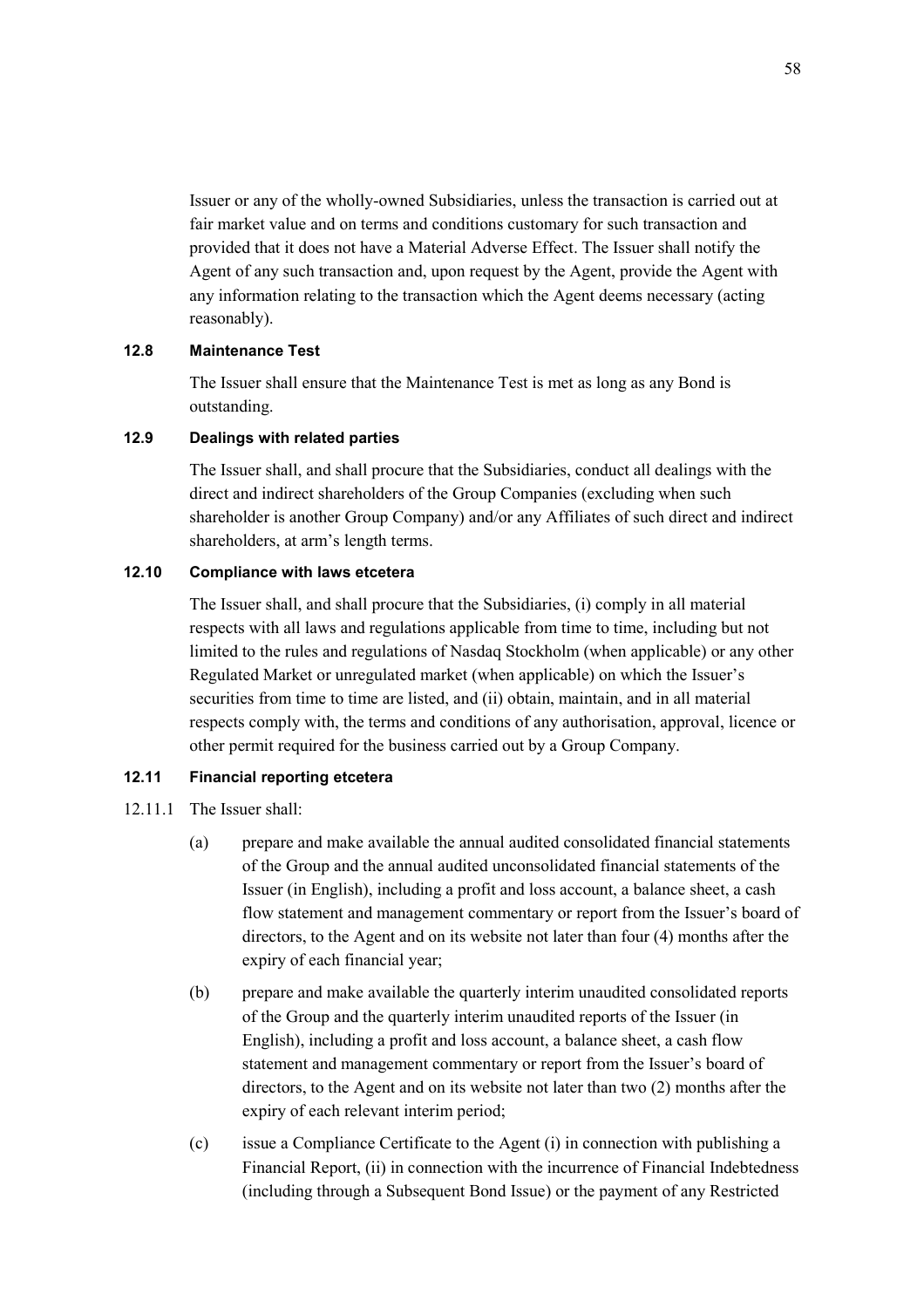Payment, which requires that the Incurrence Test is met and (iii) at the Agent's request, within twenty (20) calendar days from such request;

- (d) keep the latest version of these Terms and Conditions (including documents amending these Terms and Conditions) available on its website;
- (e) promptly notify the Agent (and, as regards a Change of Control Event, the Bondholders) upon becoming aware of (i) the occurrence of a Change of Control Event or (ii) that an Event of Default (or any event or circumstance which would (with the expiry of a grace period, the giving of notice, the making of any termination or a combination of any of the foregoing) constitute an Event of Default) has occurred, and shall provide the Agent with such further information as the Agent may request (acting reasonably) following receipt of such notice;
- (f) prepare the Financial Reports referred to under paragraphs (a) and (b) above in accordance with the Accounting Principles and make them available in accordance with the rules and regulations of Nasdaq Stockholm (or any other Regulated Market, as applicable) (as amended from time to time) and the Swedish Securities Market Act (*Sw. lag (2007:528) om värdepappersmarknaden*); and
- (g) provide any other information to the Agent required by the Swedish Securities Markets Act (*lag (2007:528) om värdepappersmarknaden*) (as amended from time to time) and the rules and regulations of Nasdaq Stockholm provided that such disclosure of information is not in violation of any applicable law.
- 12.11.2 The Issuer shall notify the Agent of any transaction referred to in Clause 12.7 (*Disposals of assets*) and shall, upon request by the Agent, provide the Agent with (i) any information relating to the transaction which the Agent deems necessary (acting reasonably) and (ii) a certificate from the Issuer which states whether the transaction is carried out at fair market value and on terms and conditions customary for such transaction or not and whether it has a Material Adverse Effect or not. The Agent may assume that any information provided by the Issuer is correct, and the Agent shall not be responsible or liable for the adequacy, accuracy or completeness of such information. The Agent is not responsible for assessing if the transaction is carried out at fair market value and on terms and conditions customary for such transaction and whether it has a Material Adverse Effect, but is not bound by the Issuer's determination under paragraph (ii) above.

#### **12.12 Agent Agreement**

- 12.12.1 The Issuer shall, in accordance with the Agent Agreement:
	- (a) pay fees to the Agent;
	- (b) indemnify the Agent for costs, losses and liabilities;
	- (c) furnish to the Agent all information reasonably requested by or otherwise required to be delivered to the Agent; and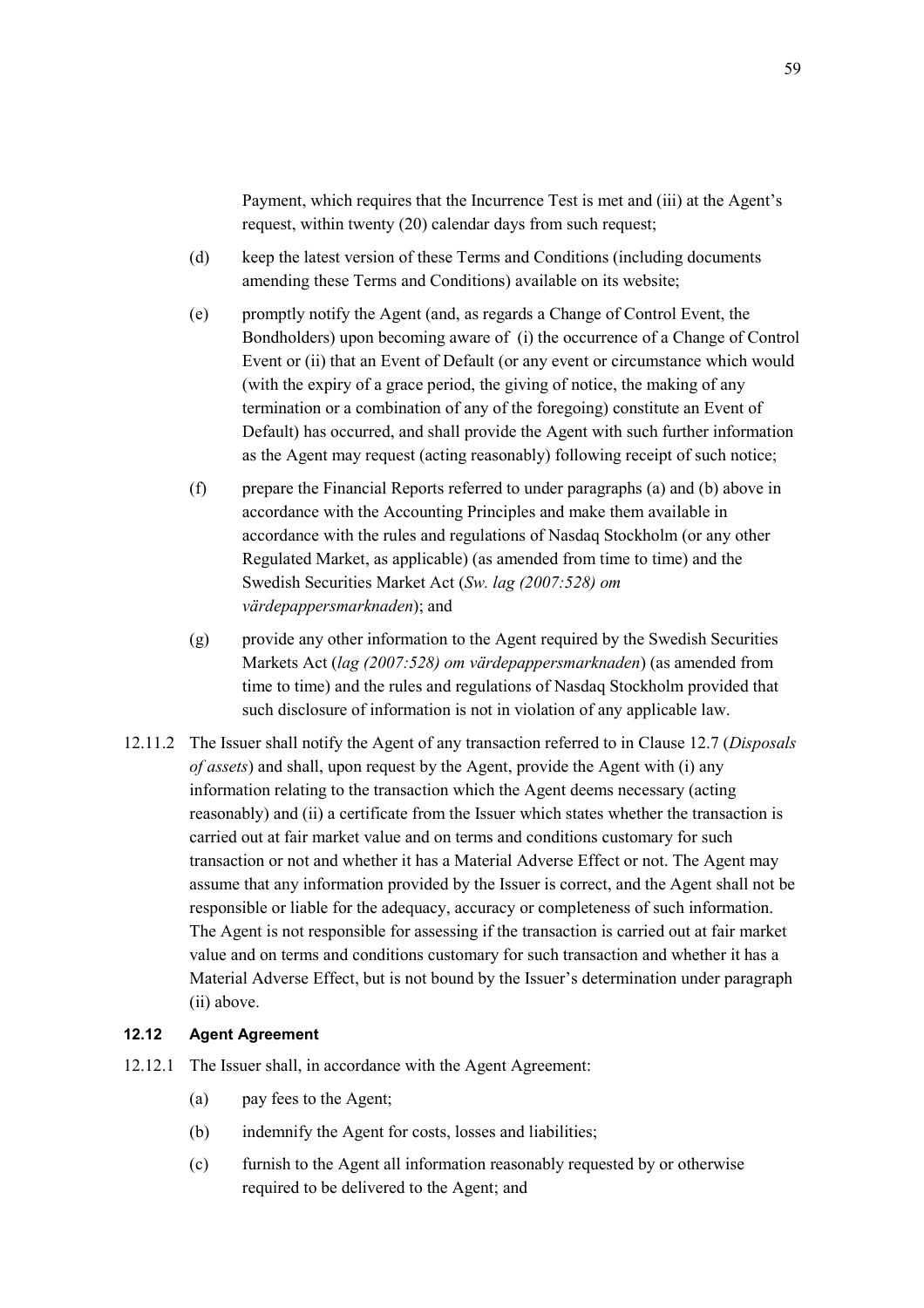- (d) not act in a way which would give the Agent a legal or contractual right to terminate the Agent Agreement.
- 12.12.2 The Issuer and the Agent shall not agree to amend any provisions of the Agent Agreement without the prior consent of the Bondholders if the amendment would be detrimental to the interests of the Bondholders.

### **12.13 CSD related undertakings**

The Issuer shall keep the Bonds affiliated with a CSD and comply with all CSD regulations applicable to the Issuer from time to time.

## **13 CONDITIONS PRECEDENT TO THE FIRST ISSUE DATE**

The Issuer shall provide to the Agent the following documents prior to the First Issue Date:

- (a) copies of constitutional documents of the Issuer;
- (b) copies of necessary corporate resolutions (including authorisations) of the Issuer; and
- (c) executed copies of the Finance Documents including a copy of the executed notice to the Escrow Bank under the Escrow Account Pledge Agreement.

## **14 CONDITIONS PRECEDENT FOR FIRST DISBURSEMENT**

- 14.1 The Agent's approval of the first disbursement of the Net Proceeds from the Initial Bond Issue from the Escrow Account is subject to the following documents being received by the Agent:
	- (a) a copy of a duly signed unconditional and irrevocable call notice for the repayment of the Existing Bonds, such repayment to take place no later than upon the disbursement of the Refinancing Proceeds from the Escrow Account (however, with due regard to the payment mechanisms of the CSD); and
	- (b) evidence, in the form of a duly signed unconditional and irrevocable payment instruction to be attached to the Agent's instruction to the Escrow Bank for release of Refinancing Proceeds, specifying that the Refinancing Proceeds to be released from the Escrow Account shall be used towards repayment of Existing Bonds in full.
- 14.2 When the Conditions Precedent for First Disbursement set out in Clause 14.1 above have been received by the Agent, the Agent shall instruct the Escrow Bank to release the Refinancing Proceeds to be applied towards repurchase of the Existing Bonds in full.
- 14.3 Notwithstanding Clauses 14.1 and 14.2, upon receiving a copy of a purchase order or similar document evidencing that the amount requested to be released from the Escrow Account shall be used in full towards repurchase of Existing Bonds, together with a confirmation that such repurchased Existing Bonds will either be retained until the final redemption date or cancelled, the Agent shall each time such evidence is received,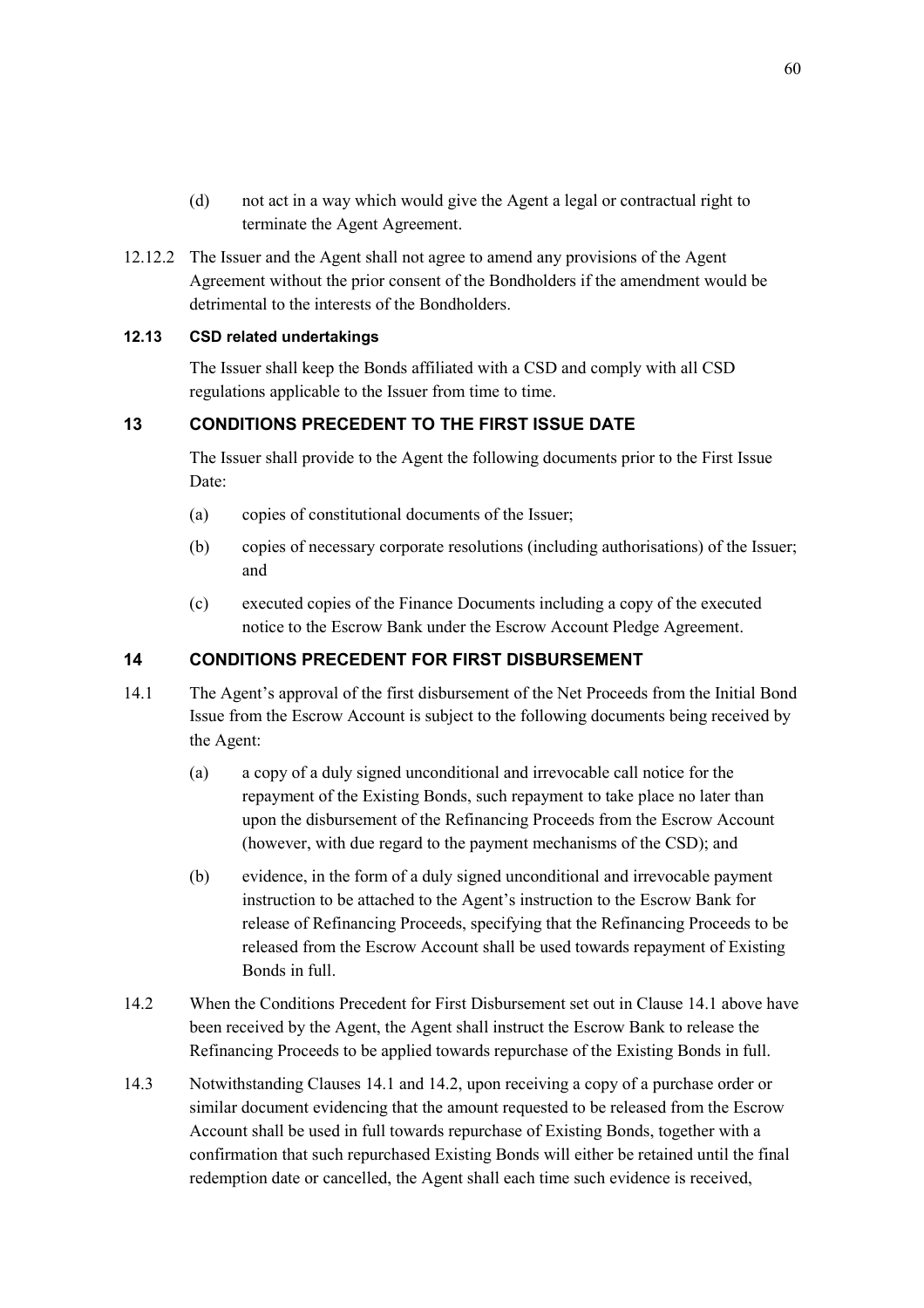release the applicable amount from the Escrow Account to be used by the Issuer towards such repurchase.

## **15 CONDITION SUBSEQUENT**

- 15.1 The Issuer shall provide evidence to the Agent, showing that the Existing Bonds have been repaid in full or rolled-over into Bonds. Such evidence to be provided as soon as possible after the Conditions Precedent for First Disbursement have been fulfilled and the payments from the Escrow Account have been made.
- 15.2 The Agent shall, after the Condition Subsequent has been fulfilled, instruct the Escrow Bank to transfer any residual funds from the Escrow Account to a bank account specified by the Issuer, to be used for general corporate purposes and subsequently release the Security created pursuant to the Escrow Account Pledge Agreement.

### **16 TERMINATION OF THE BONDS**

- 16.1 The Agent is entitled to, and shall following a demand in writing from a Bondholder (or Bondholders) representing at least fifty (50.00) per cent. of the Adjusted Nominal Amount (such demand may only be validly made by a person who is a Bondholder on the second Business Day following the day on which the demand is received by the Agent and shall, if made by several Bondholders, be made by them jointly) or following an instruction or decision pursuant to Clause 16.6 or 16.7, on behalf of the Bondholders, terminate the Bonds and to declare all, but not only some, of the Bonds due for payment immediately or at such later date as the Agent determines (such later date not falling later than twenty (20) Business Days from the date on which the Agent made such declaration) and exercise any or all of its rights, remedies, powers and discretions under the Finance Documents, if:
	- (a) **Non-payment**: The Issuer fails to pay an amount on the date it is due in accordance with the Finance Documents unless its failure to pay is due to technical or administrative error and is remedied within five (5) Business Days of the due date;
	- (b) **Condition Subsequent**: The Issuer has not provided the Agent with evidence, in form and substance satisfactory to the Agent (acting reasonable), showing that the Condition Subsequent has been fulfilled not later than at the time set forth in Clause 15 (*Condition Subsequent*);
	- (c) **Other obligations**: The Issuer does not comply with the Finance Documents in any other way than as set out under paragraphs (a) and (b) above, unless the noncompliance (i) is capable of being remedied and (ii) is remedied within fifteen (15) Business Days of the earlier of the Agent giving notice and the Issuer becoming aware of the non-compliance (if the failure or violation is not capable of being remedied, the Agent may declare the Bonds payable without such prior written request);
	- (d) **Cross payment-default/Cross-acceleration**: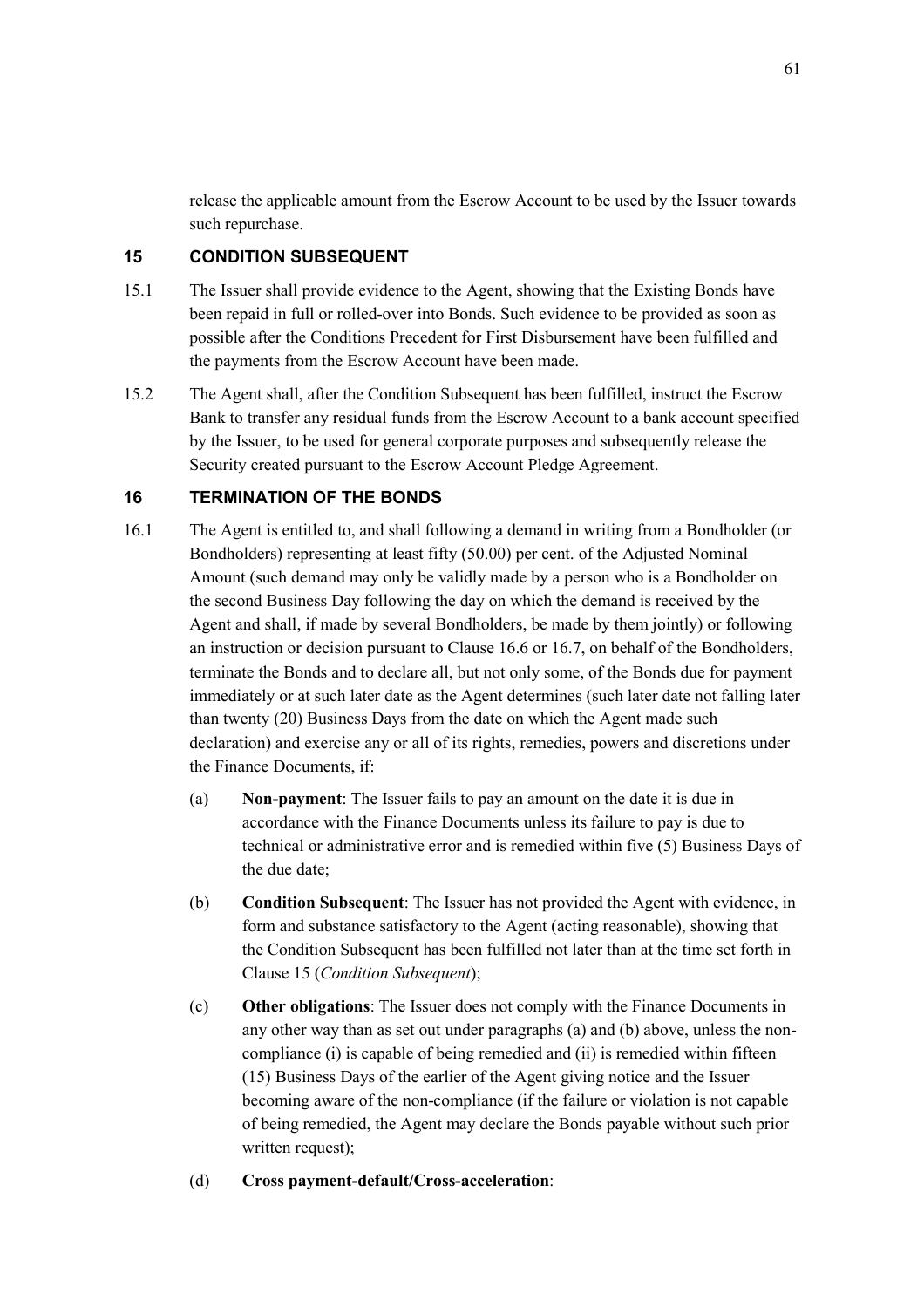- (i) Any Financial Indebtedness of any Material Group Company is not paid when due nor within any originally applicable grace period or is declared to be or otherwise becomes due and payable prior to its specified maturity as a result of an event of default howsoever described under any document relating to Financial Indebtedness of any Material Group Company; or
- (ii) any security interest securing Financial Indebtedness over any asset of any Material Group Company is enforced;

provided however that the amount of Financial Indebtedness referred to under paragraph (i) and/or (ii) above, individually or in the aggregate exceeds an amount corresponding to SEK 10,000,000 and provided that it does not apply to any Financial Indebtedness owed to a Group Company;

- (e) **Insolvency**:
	- (i) Any Material Group Company is unable or admits inability to pay its debts as they fall due or is declared to be unable to pay its debts under applicable law, suspends making payments on its debts generally or, by reason of actual or anticipated financial difficulties, commences negotiations with its creditors (other than under these Terms and Conditions) with a view to rescheduling its Financial Indebtedness; or
	- (ii) a moratorium is declared in respect of the Financial Indebtedness of any Material Group Company;
- (f) **Insolvency proceedings**: Any corporate action, legal proceedings or other procedures are taken (other than (i) proceedings or petitions which are being disputed in good faith and are discharged, stayed or dismissed within thirty (30) calendar days of commencement or, if earlier, the date on which it is advertised and (ii), in relation to the Subsidiaries, solvent liquidations) in relation to:
	- (i) the suspension of payments, winding-up, dissolution, administration or company reorganisation (*Sw. företagsrekonstruktion*) (by way of voluntary agreement, scheme of arrangement or otherwise) of any Material Group Company;
	- (ii) the appointment of a liquidator, receiver, administrator, administrative receiver, compulsory manager or other similar officer in respect of any Material Group Company or any of its assets; or
	- (iii) any analogous procedure or step is taken in any jurisdiction in respect of any Material Group Company;

#### (g) **Mergers and demergers**:

(i) A decision is made that any Material Group Company shall be merged or demerged into a company which is not a Group Company, unless the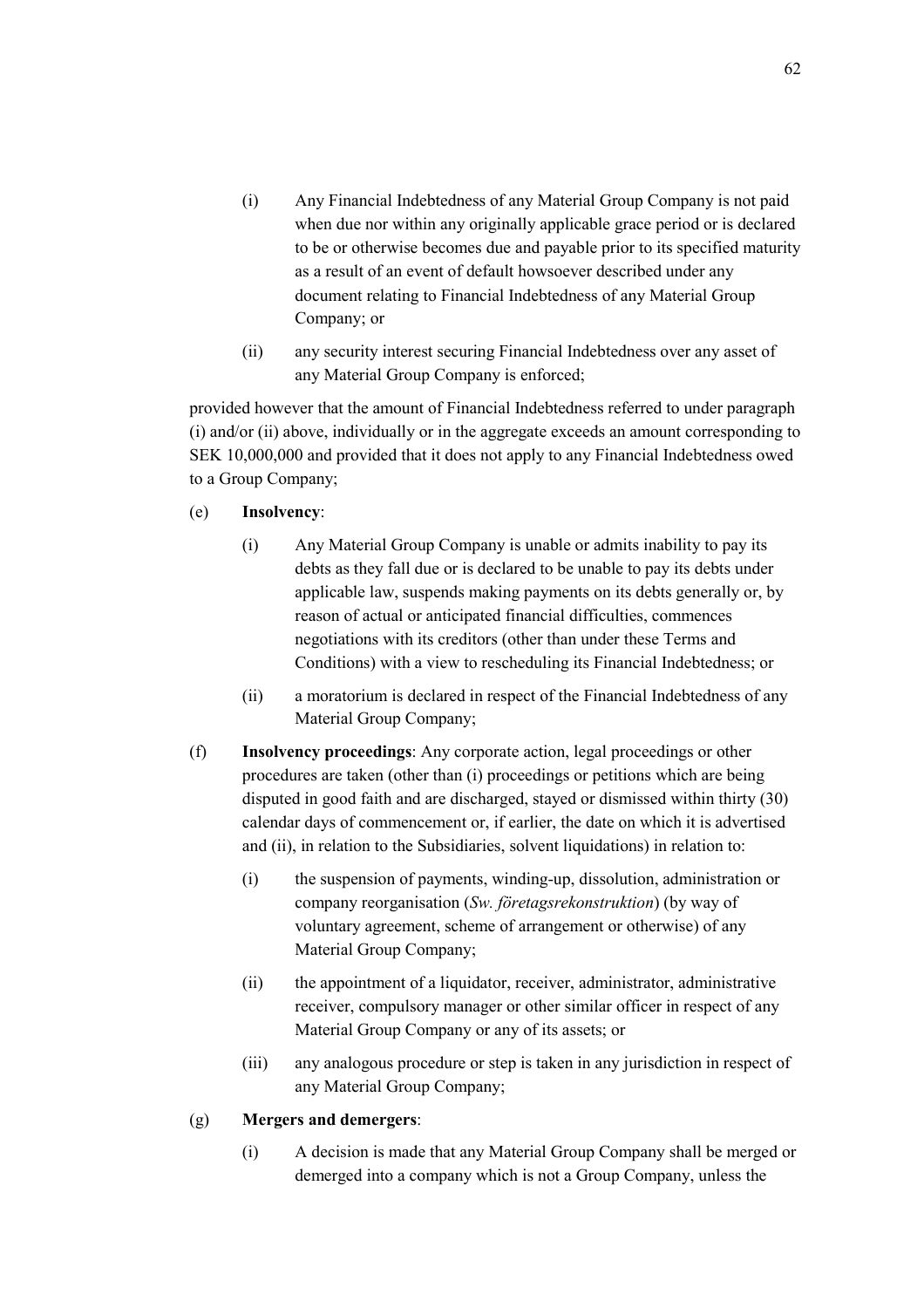Agent has given its consent (not to be unreasonably withheld or delayed) in writing prior to the merger and/or demerger (where consent is not to be understood as a waiver of the rights that applicable law at the time assigns the concerned creditors); or

- (ii) the Issuer merges with any other Person, or is subject to a demerger, with the effect that the Issuer is not the surviving entity;
- (h) **Creditors' process**: Any expropriation, attachment, sequestration, distress or execution or any analogous process in any jurisdiction affects any asset or assets of any Material Group Company having an aggregate value equal to or exceeding SEK 10,000,000 and is not discharged within thirty (30) calendar days;
- (i) **Impossibility or illegality**: It is or becomes impossible or unlawful for the Issuer to fulfil or perform any of the provisions of the Finance Documents or if the obligations under the Finance Documents are not, or cease to be, legal, valid, binding and enforceable; or
- (j) **Continuation of the business**: The Issuer or any other Material Group Company ceases to carry on its business, except if due to (i) a permitted merger or demerger as stipulated in 16.1 (g) above or (ii) a permitted disposal as stipulated in Clause 12.7 (*Disposals of assets*).
- 16.2 Termination for payment prematurely on the grounds mentioned in Clause 16.1 (c) and (d) or, regarding any of the Subsidiaries, on the grounds mentioned in Clause 16.1 (e),  $(f)$ ,  $(g)$ ,  $(h)$  and  $(i)$  may only occur if the nature of the particular circumstance is such that it would have a Material Adverse Effect and that the cause of termination is continuing at the time of the Agent's declaration. However, if a moratorium occurs, the ending of that moratorium will not prevent termination for payment prematurely on the ground mentioned under Clause 16.1 (e) above.
- 16.3 If the right to terminate the Bonds is based upon a decision of a court of law or a government authority, it is not necessary that the decision has become enforceable under law or that the period of appeal has expired in order for cause of termination to be deemed to exist.
- 16.4 The Issuer is obliged to inform the Agent immediately if any circumstance of the type specified in Clause 16.1 should occur. Should the Agent not receive such information, the Agent is entitled to assume that no such circumstance exists or can be expected to occur, provided that the Agent does not have knowledge of such circumstance. The Agent is under no obligations to make any investigations relating to the circumstances specified in Clause 16.1. The Issuer shall further, at the request of the Agent, provide the Agent with details of any circumstances referred to in Clause 16.1 and provide the Agent with all documents that may be of significance for the application of this Clause 16.
- 16.5 The Issuer is only obliged to inform the Agent according to Clause 16.4 if informing the Agent would not conflict with any statute or the Issuer's registration contract with Nasdaq Stockholm (or any other Regulated Market, as applicable). If such a conflict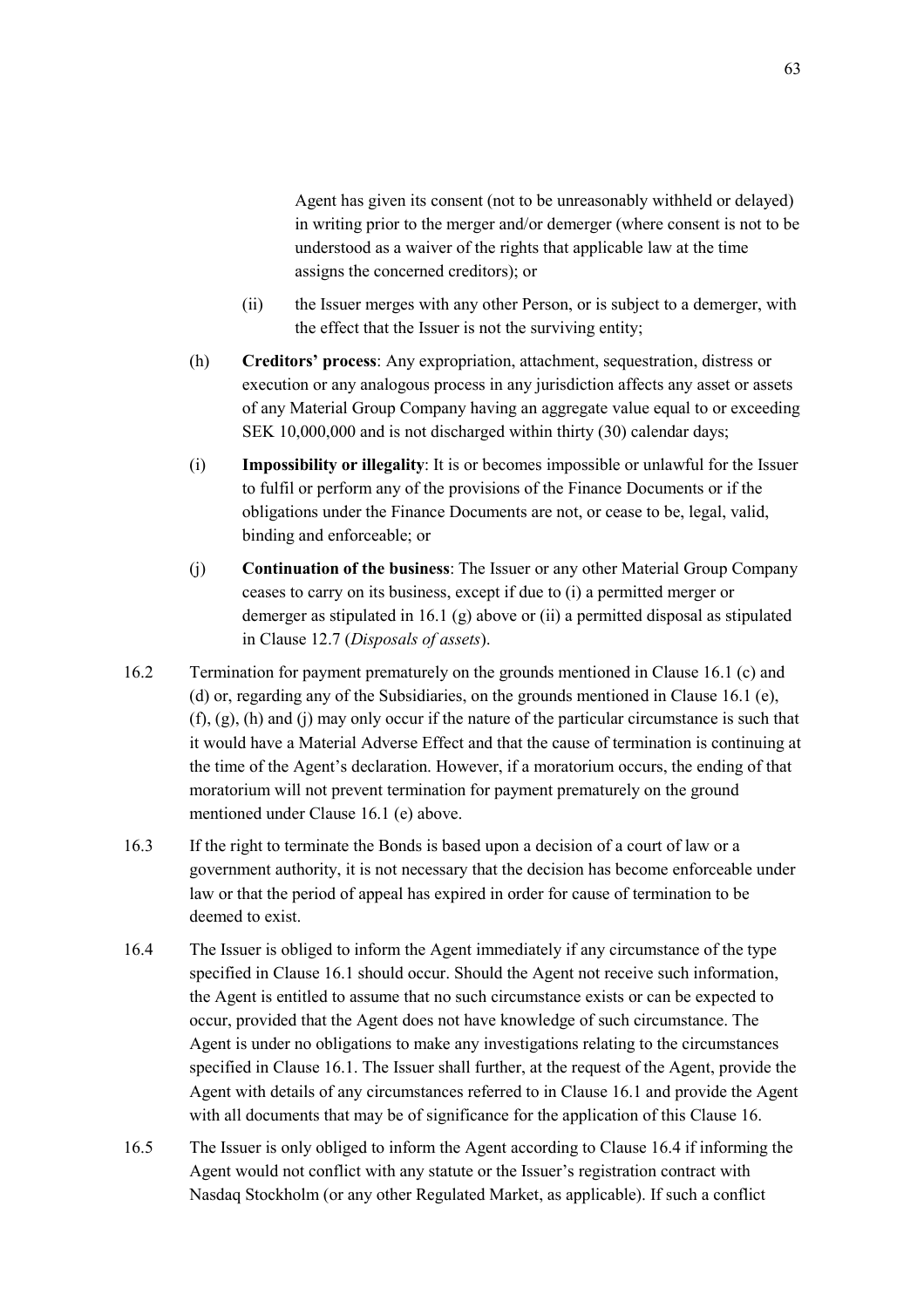would exist pursuant to the listing contract with the relevant Regulated Market or otherwise, the Issuer shall however be obliged to either seek the approval from the relevant Regulated Market or undertake other reasonable measures, including entering into a non-disclosure agreement with the Agent, in order to be able to timely inform the Agent according to Clause 16.4.

- 16.6 If the Agent has been notified by the Issuer or has otherwise determined that there is an Event of Default under these Terms and Conditions according to Clause 16.1, the Agent shall (i) notify, within five (5) Business Days of the day of notification or determination, the Bondholders of the Event of Default and (ii) decide, within twenty (20) Business Days of the day of notification or determination, if the Bonds shall be declared terminated. If the Agent has decided not to terminate the Bonds, the Agent shall, at the earliest possible date, notify the Bondholders that there exists a right of termination and obtain instructions from the Bondholders according to the provisions in Clause 18 (*Decisions by Bondholders*). If the Bondholders vote in favour of termination and instruct the Agent to terminate the Bonds, the Agent shall promptly declare the Bonds terminated. However, if the cause for termination according to the Agent's appraisal has ceased before the termination, the Agent shall not terminate the Bonds. The Agent shall in such case, at the earliest possible date, notify the Bondholders that the cause for termination has ceased. The Agent shall always be entitled to take the time necessary to consider whether an occurred event constitutes an Event of Default (or an event that may lead to an Event of Default).
- 16.7 If the Bondholders have made a decision regarding termination in accordance with Clause 18 (*Decisions by Bondholders*) or instructed the Agent in accordance with Clause 16.1, the Agent shall promptly declare the Bonds terminated. The Agent is however not liable to take action if the Agent considers cause for termination not to be at hand, unless the instructing Bondholders agree in writing to indemnify and hold the Agent harmless from any loss or liability and, if requested by the Agent in its discretion, grant sufficient security for such indemnity.
- 16.8 If the Bonds are declared due and payable in accordance with the provisions in this Clause 16, the Agent shall take every reasonable measure necessary to recover the amounts outstanding under the Bonds.
- 16.9 For the avoidance of doubt, the Bonds cannot be terminated and become due for payment prematurely according to this Clause 16 without relevant decision by the Agent or following instructions from the Bondholders' pursuant to Clause 16.1 or Clause 18 (*Decisions by Bondholders*).
- 16.10 If the Bonds are declared due and payable in accordance with this Clause 16 the Issuer shall redeem all Bonds with an amount per Bond equal to one hundred and five (105.00) per cent. of the Nominal Amount or, if the Bonds are accelerated on or after the First Call Date, at the applicable Call Option Amount for the relevant period (in each case plus accrued but unpaid interest).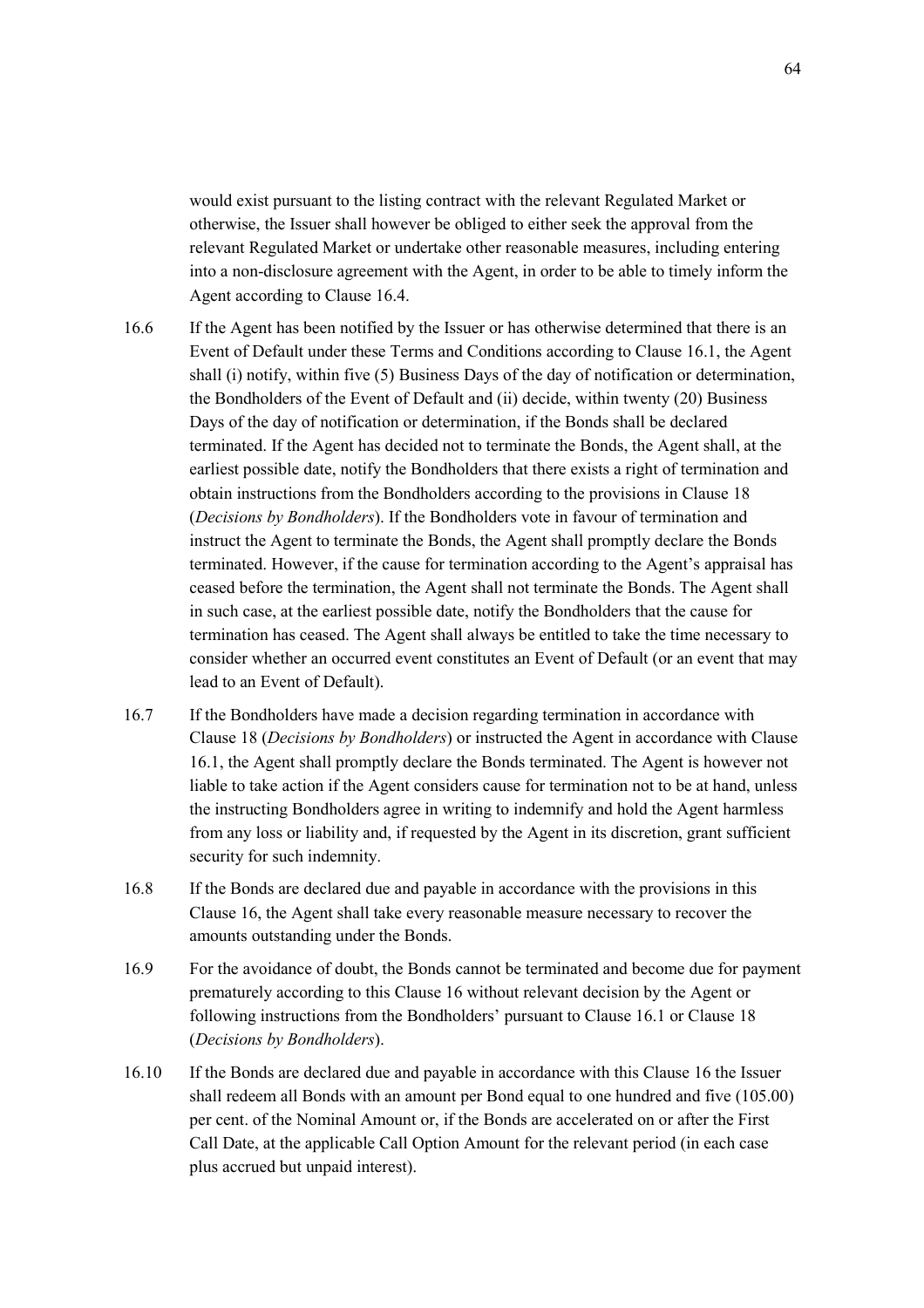## **17 DISTRIBUTION OF PROCEEDS**

- 17.1 If the Bonds have been declared due and payable in accordance with Clause 16 (*Termination of the Bonds*), all payments by the Issuer relating to the Bonds shall be distributed in the following order of priority, in accordance with the instructions of the Agent:
	- (a) *firstly*, in or towards payment *pro rata* of (i) all unpaid fees, costs, expenses and indemnities payable by the Issuer to the Agent, (ii) other costs, expenses and indemnities to the Agent relating to the termination of the Bonds or the protection of the Bondholders' rights under the Finance Documents, (iii) any non-reimbursed costs incurred by the Agent for external experts, and (iv) any non-reimbursed costs and expenses incurred by the Agent in relation to a Bondholders' Meeting or a Written Procedure;
	- (b) *secondly*, in or towards payment *pro rata* of accrued but unpaid Interest under the Bonds (Interest due on an earlier Interest Payment Date to be paid before any Interest due on a later Interest Payment Date);
	- (c) *thirdly*, in or towards payment *pro rata* of any unpaid principal under the Bonds; and
	- (d) *fourthly*, in or towards payment *pro rata* of any other costs or outstanding amounts unpaid under the Finance Documents.

Any excess funds after the application of proceeds in accordance with paragraphs (a) to (d) above shall be paid to the Issuer. The application of proceeds in accordance with paragraphs (a) to (d) above shall, however, not restrict a Bondholders' Meeting or a Written Procedure from resolving that accrued Interest (whether overdue or not) shall be reduced without a corresponding reduction of principal.

- 17.2 If a Bondholder or another party has paid any fees, costs, expenses or indemnities referred to in Clause 17.1, such Bondholder or other party shall be entitled to reimbursement by way of a corresponding distribution in accordance with Clause 17.1.
- 17.3 Funds that the Agent receives (directly or indirectly) in connection with the termination of the Bonds and/or enforcement of the Security created under the Escrow Account Pledge Agreement constitute escrow funds (*Sw. redovisningsmedel*) according to the Escrow Funds Act (*Sw. lag (1944:181) om redovisningsmedel*) and must be held on a separate interest-bearing account on behalf of the Bondholders and the other interested parties. The Agent shall arrange for payments of such funds in accordance with this Clause 17 as soon as reasonably practicable.
- 17.4 If the Issuer or the Agent shall make any payment under this Clause 17, the Issuer or the Agent, as applicable, shall notify the Bondholders of any such payment at least fifteen (15) Business Days before the payment is made. Such notice shall specify the Record Date, the payment date and the amount to be paid. Notwithstanding the foregoing, for any Interest due but unpaid the Record Date specified in Clause 8.1 shall apply.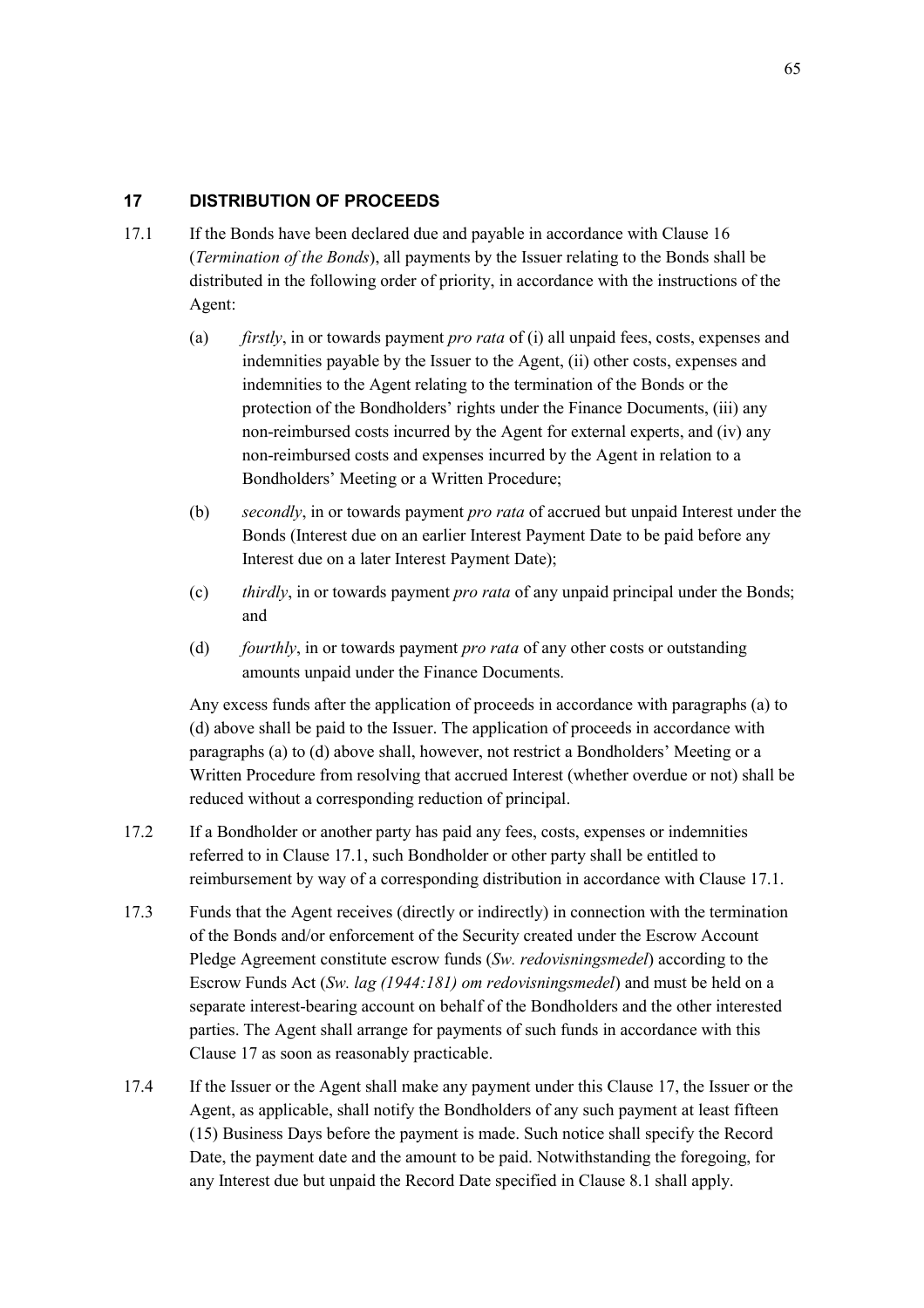## **18 DECISIONS BY BONDHOLDERS**

- 18.1 A request by the Agent for a decision by the Bondholders on a matter relating to the Finance Documents shall (at the option of the Agent) be dealt with at a Bondholders' Meeting or by way of a Written Procedure.
- 18.2 Any request from the Issuer or a Bondholder (or Bondholders) representing at least ten (10.00) per cent. of the Adjusted Nominal Amount (such request may only be validly made by a Person who is a Bondholder on the Business Day immediately following the day on which the request is received by the Agent and shall, if made by several Bondholders, be made by them jointly) for a decision by the Bondholders on a matter relating to the Finance Documents shall be directed to the Agent and dealt with at a Bondholders' Meeting or by way of a Written Procedure, as determined by the Agent. The Person requesting the decision may suggest the form for decision making, but if it is in the Agent's opinion more appropriate that a matter is dealt with at a Bondholders' Meeting than by way of a Written Procedure, it shall be dealt with at a Bondholders' Meeting.
- 18.3 The Agent may refrain from convening a Bondholders' Meeting or instigating a Written Procedure if (i) the suggested decision must be approved by any Person in addition to the Bondholders and such Person has informed the Agent that an approval will not be given, or (ii) the suggested decision is not in accordance with applicable laws.
- 18.4 Only a Person who is, or who has been provided with a power of attorney or other proof of authorisation pursuant to Clause 7 (*Right to act on behalf of a Bondholder*) from a Person who is, registered as a Bondholder:
	- (a) on the Business Day specified in the notice pursuant to Clause 20.3, in respect of a Bondholders' Meeting, or
	- (b) on the Business Day specified in the communication pursuant to Clause 20.3, in respect of a Written Procedure,

may exercise voting rights as a Bondholder at such Bondholders' Meeting or in such Written Procedure, provided that the relevant Bonds are included in the definition of Adjusted Nominal Amount.

- 18.5 The following matters shall require consent of Bondholders representing at least two thirds (2/3) of the Adjusted Nominal Amount for which Bondholders are voting at a Bondholders' Meeting or for which Bondholders reply in a Written Procedure in accordance with the instructions given pursuant to Clause 20.3:
	- (a) waive a breach of or amend an undertaking set out in Clause 12 (*Special undertakings*);
	- (b) a mandatory exchange of Bonds for other securities;
	- (c) reduce the principal amount, Interest Rate or Interest which shall be paid by the Issuer;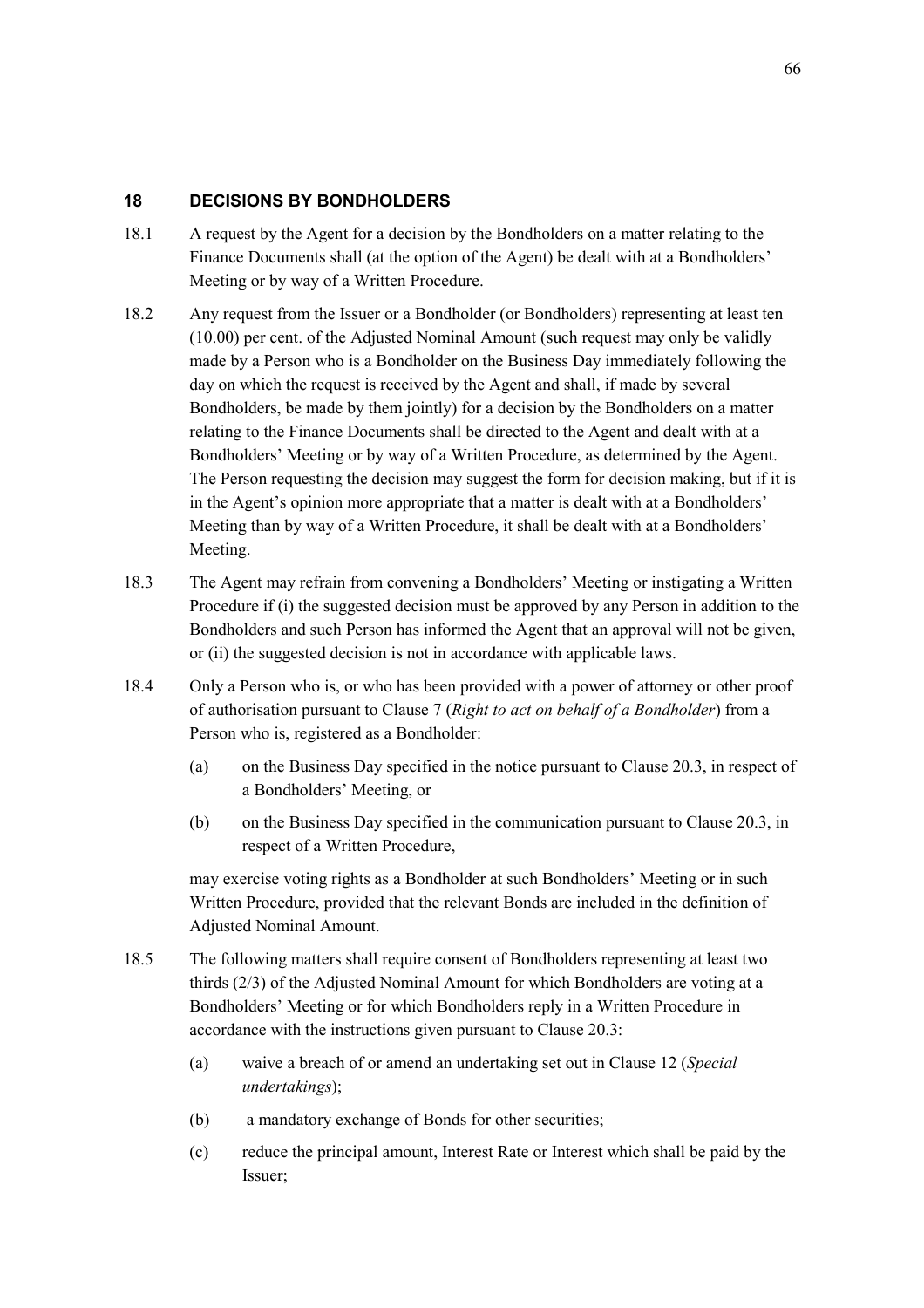- (d) amend any payment day for principal or Interest or waive any breach of a payment undertaking, or
- (e) amend the provisions in this Clause 18.5 or Clause 18.6.
- 18.6 Any matter not covered by Clause 18.5 shall require the consent of Bondholders representing more than fifty (50.00) per cent. of the Adjusted Nominal Amount for which Bondholders are voting at a Bondholders' Meeting or for which Bondholders reply in a Written Procedure in accordance with the instructions given pursuant to Clause 20.3. This includes, but is not limited to, any amendment to or waiver of the terms of any Finance Document that does not require a higher majority (other than an amendment or waiver permitted pursuant to Clause 21.1 (a), (b) or (c), a termination of the Bonds or the enforcement of the Security created under the Escrow Account Pledge Agreement.
- 18.7 Quorum at a Bondholders' Meeting or in respect of a Written Procedure only exists if a Bondholder (or Bondholders) representing at least twenty (20.00) per cent. of the Adjusted Nominal Amount;
	- (a) if at a Bondholders' Meeting, attend the meeting in person or by telephone conference (or appear through duly authorised representatives); or
	- (b) if in respect of a Written Procedure, reply to the request.
- 18.8 If a quorum does not exist at a Bondholders' Meeting or in respect of a Written Procedure, the Agent or the Issuer shall convene a second Bondholders' Meeting (in accordance with Clause 19.1) or initiate a second Written Procedure (in accordance with Clause 20.1), as the case may be, provided that the relevant proposal has not been withdrawn by the Person(s) who initiated the procedure for Bondholders' consent. The quorum requirement in Clause 18.7 shall not apply to such second Bondholders' Meeting or Written Procedure.
- 18.9 Any decision which extends or increases the obligations of the Issuer or the Agent, or limits, reduces or extinguishes the rights or benefits of the Issuer or the Agent, under the Finance Documents shall be subject to the Issuer's or the Agent's consent, as appropriate.
- 18.10 A Bondholder holding more than one Bond need not use all its votes or cast all the votes to which it is entitled in the same way and may in its discretion use or cast some of its votes only.
- 18.11 The Issuer may not, directly or indirectly, pay or cause to be paid any consideration to or for the benefit of any Bondholder for or as inducement to any consent under these Terms and Conditions, unless such consideration is offered to all Bondholders that consent at the relevant Bondholders' Meeting or in a Written Procedure within the time period stipulated for the consideration to be payable or the time period for replies in the Written Procedure, as the case may be.
- 18.12 A matter decided at a duly convened and held Bondholders' Meeting or by way of Written Procedure is binding on all Bondholders, irrespective of them being present or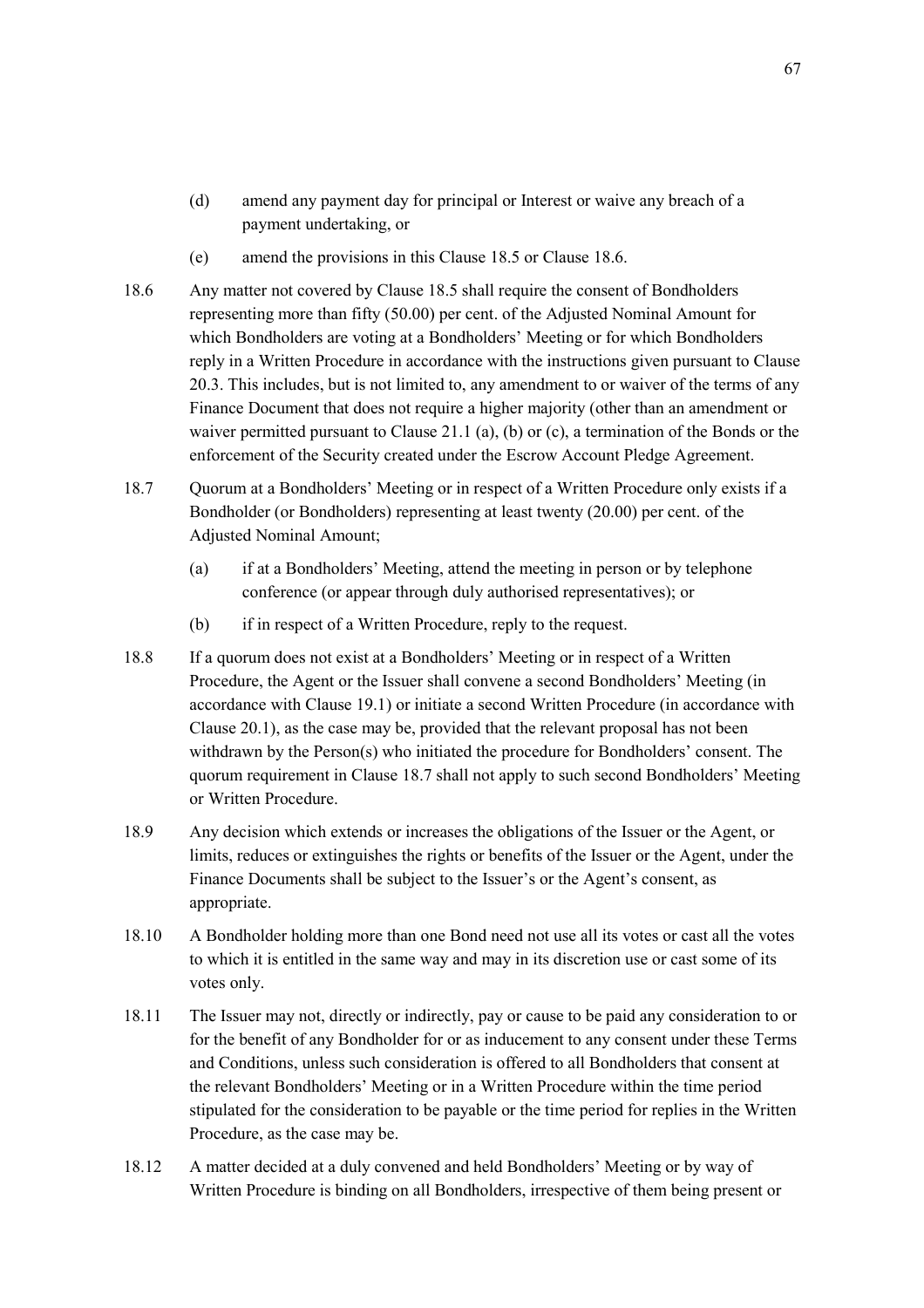represented at the Bondholders' Meeting or responding in the Written Procedure. The Bondholders that have not adopted or voted for a decision shall not be liable for any damages that this may cause other Bondholders.

- 18.13 All costs and expenses incurred by the Issuer or the Agent for the purpose of convening a Bondholders' Meeting or for the purpose of carrying out a Written Procedure, including reasonable fees to the Agent, shall be paid by the Issuer.
- 18.14 If a decision shall be taken by the Bondholders on a matter relating to the Finance Documents, the Issuer shall promptly at the request of the Agent provide the Agent with a certificate specifying the number of Bonds owned by Group Companies or (to the knowledge of the Issuer) their Affiliates, irrespective of whether such Person is directly registered as owner of such Bonds. The Agent shall not be responsible for the accuracy of such certificate or otherwise be responsible to determine whether a Bond is owned by a Group Company or an Affiliate of a Group Company.
- 18.15 Information about decisions taken at a Bondholders' Meeting or by way of a Written Procedure shall promptly be sent by notice to the Bondholders and published on the websites of the Issuer and the Agent, provided that a failure to do so shall not invalidate any decision made or voting result achieved. The minutes from the relevant Bondholders' Meeting or Written Procedure shall at the request of a Bondholder be sent to it by the Issuer or the Agent, as applicable.

#### **19 BONDHOLDERS' MEETING**

- 19.1 The Agent shall convene a Bondholders' Meeting by sending a notice thereof to each Bondholder no later than five (5) Business Days after receipt of a request from the Issuer or the Bondholder(s) (or such later date as may be necessary for technical or administrative reasons). If the Bondholders' meeting has been requested by the Bondholder(s), the Agent shall send a copy of the notice to the Issuer.
- 19.2 Should the Issuer want to replace the Agent, it may convene a Bondholders' Meeting in accordance with Clause 19.1 with a copy to the Agent. After a request from the Bondholders pursuant to Clause 22.4.3, the Issuer shall no later than five (5) Business Days after receipt of such request (or such later date as may be necessary for technical or administrative reasons) convene a Bondholders' Meeting in accordance with Clause 19.1.
- 19.3 The notice pursuant to Clause 19.1 shall include (i) time for the meeting, (ii) place for the meeting, (iii) a specification of the Business Day on which a Person must be registered as a Bondholder in order to be entitled to exercise voting rights (such Business Day not to fall earlier than the effective date of the notice pursuant to Clause 19.1), (iv) agenda for the meeting (including each request for a decision by the Bondholders) and (v) a form of power of attorney. Only matters that have been included in the notice may be resolved upon at the Bondholders' Meeting. Should prior notification by the Bondholders be required in order to attend the Bondholders' Meeting, such requirement shall be included in the notice.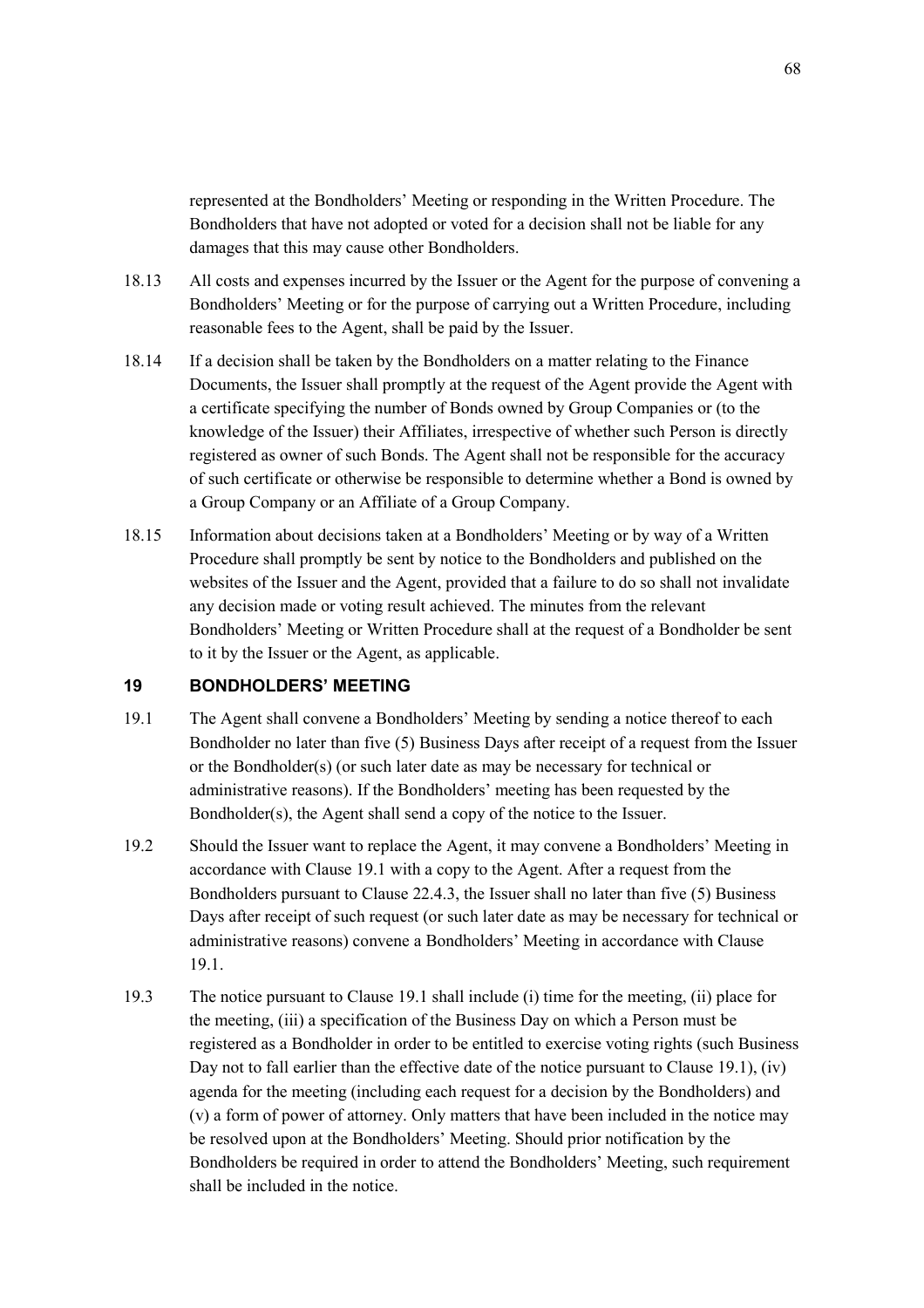- 19.4 The Bondholders' Meeting shall be held no earlier than ten (10) Business Days and no later than twenty (20) Business Days from the notice.
- 19.5 If the Agent, in breach of these Terms and Conditions, has not convened a Bondholders' Meeting within five (5) Business Days after having received such notice, the requesting Person may convene the Bondholders' Meeting itself. If the requesting Person is a Bondholder, the Issuer shall upon request from such Bondholder provide the Bondholder with necessary information from the register kept by the CSD and, if no Person to open the Bondholders' Meeting has been appointed by the Agent, the meeting shall be opened by a Person appointed by the requesting Person.
- 19.6 At a Bondholders' Meeting, the Issuer, the Bondholders (or the Bondholders' representatives/proxies) and the Agent may attend along with each of their representatives, counsels and assistants. Further, the directors of the board, the managing director and other officials of the Issuer and the Issuer's auditors may attend the Bondholders' Meeting. The Bondholders' Meeting may decide that further individuals may attend. If a representative/proxy shall attend the Bondholders' Meeting instead of the Bondholder, the representative/proxy shall present a duly executed proxy or other document establishing its authority to represent the Bondholder.
- 19.7 Without amending or varying these Terms and Conditions, the Agent may prescribe such further regulations regarding the convening and holding of a Bondholders' Meeting as the Agent may deem appropriate. Such regulations may include a possibility for Bondholders to vote without attending the meeting in person.

## **20 WRITTEN PROCEDURE**

- 20.1 The Agent shall instigate a Written Procedure no later than five (5) Business Days after receipt of a request from the Issuer or the Bondholder(s) (or such later date as may be necessary for technical or administrative reasons) by sending a communication to each such Person who is registered as a Bondholder on the Business Day prior to the date on which the communication is sent. If the Written Procedure has been requested by the Bondholder(s), the Agent shall send a copy of the notice to the Issuer.
- 20.2 Should the Issuer want to replace the Agent, it may send a communication in accordance with Clause 20.1 to each Bondholder with a copy to the Agent.
- 20.3 A communication pursuant to Clause 20.1 shall include (i) each request for a decision by the Bondholders, (ii) a description of the reasons for each request, (iii) a specification of the Business Day on which a Person must be registered as a Bondholder in order to be entitled to exercise voting rights (such Business Day not to fall earlier than the effective date of the communication pursuant to Clause 20.1), (iv) instructions and directions on where to receive a form for replying to the request (such form to include an option to vote yes or no for each request) as well as a form of power of attorney, and (v) the stipulated time period within which the Bondholder must reply to the request (such time period to last at least ten (10) Business Days but not more than twenty (20) Business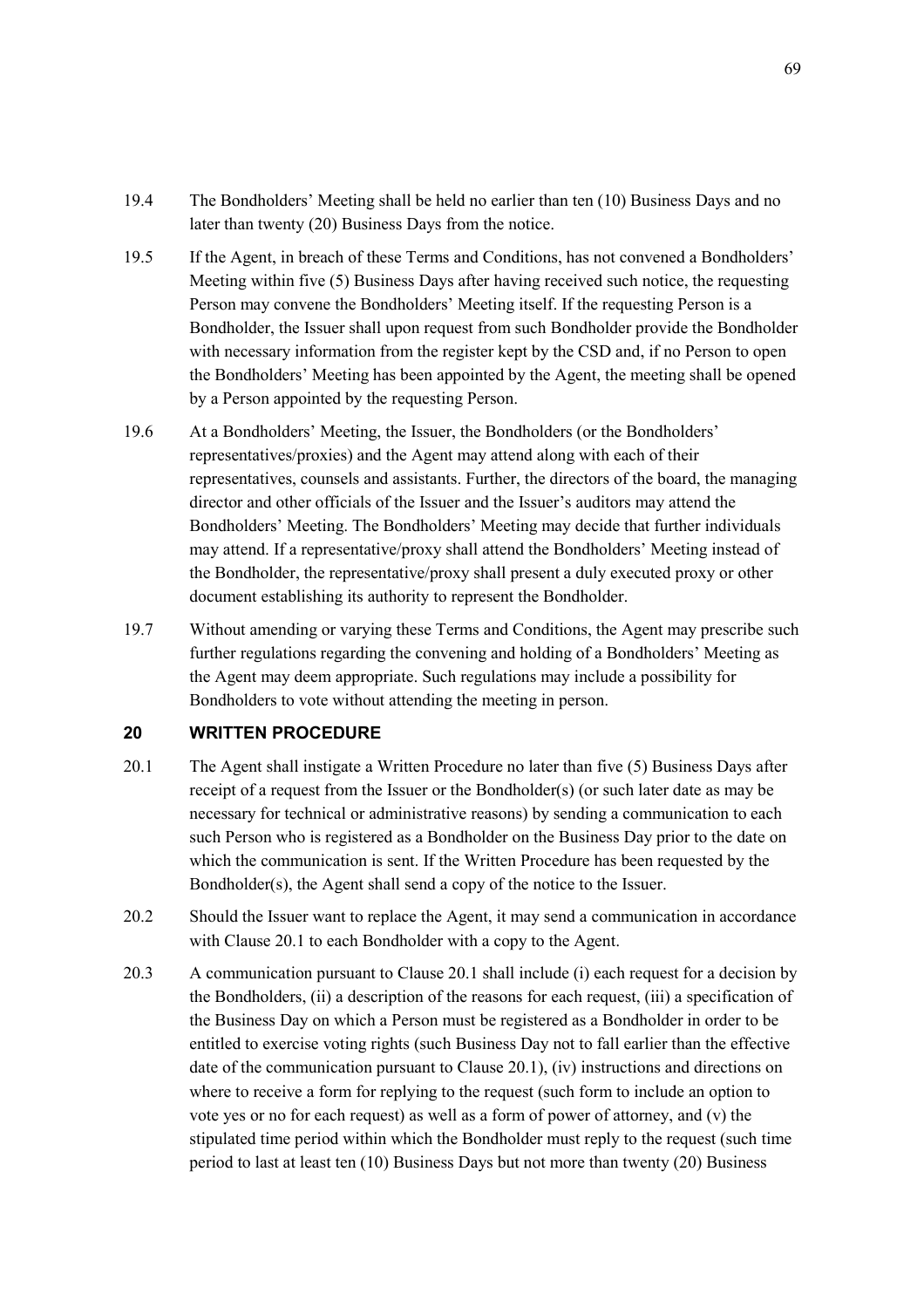Days from the communication pursuant to Clause 20.1). If the voting shall be made electronically, instructions for such voting shall be included in the communication.

- 20.4 If the Agent, in breach of these Terms and Conditions, has not instigated a Written Procedure within five (5) Business Days after having received such notice, the requesting Person may instigate a Written Procedure itself. If the requesting Person is a Bondholder, the Issuer shall upon request from such Bondholder provide the Bondholder with necessary information from the register kept by the CSD.
- 20.5 When the requisite majority consents of the total Adjusted Nominal Amount pursuant to Clause 18.5 and 18.6 have been received in a Written Procedure, the relevant decision shall be deemed to be adopted pursuant to Clause 18.5 or 18.6, as the case may be, even if the time period for replies in the Written Procedure has not yet expired.

## **21 AMENDMENTS AND WAIVERS**

- 21.1 The Issuer and the Agent (acting on behalf of the Bondholders) may agree to amend the Finance Documents or waive any provision in a Finance Document, provided that:
	- (a) such amendment or waiver is not detrimental to the interest of the Bondholders, or is made solely for the purpose of rectifying obvious errors and mistakes;
	- (b) such amendment or waiver is required by applicable law, a court ruling or a decision by a relevant authority;
	- (c) such amendment or waiver is necessary for the purpose of listing the Bonds on the corporate bond list of Nasdaq Stockholm (or any other Regulated Market, as applicable) provided such amendment or waiver does not materially adversely affect the rights of the Bondholders; or
	- (d) such amendment or waiver has been duly approved by the Bondholders in accordance with Clause 18 (*Decisions by Bondholders*).
- 21.2 The consent of the Bondholders is not necessary to approve the particular form of any amendment or waiver to the Finance Documents. It is sufficient if such consent approves the substance of the amendment or waiver.
- 21.3 The Agent shall promptly notify the Bondholders of any amendments or waivers made in accordance with Clause 21.1, setting out the date from which the amendment or waiver will be effective, and ensure that any amendments to the Terms and Conditions are available on the website of the Agent and the Issuer shall ensure that such amendments to the Terms and Conditions are available on the website of the Issuer. The Issuer shall ensure that any amendments to these Terms and Conditions are duly registered with the CSD.
- 21.4 An amendment or waiver to the Finance Documents shall take effect on the date determined by the Bondholders' Meeting, in the Written Procedure or by the Agent, as the case may be.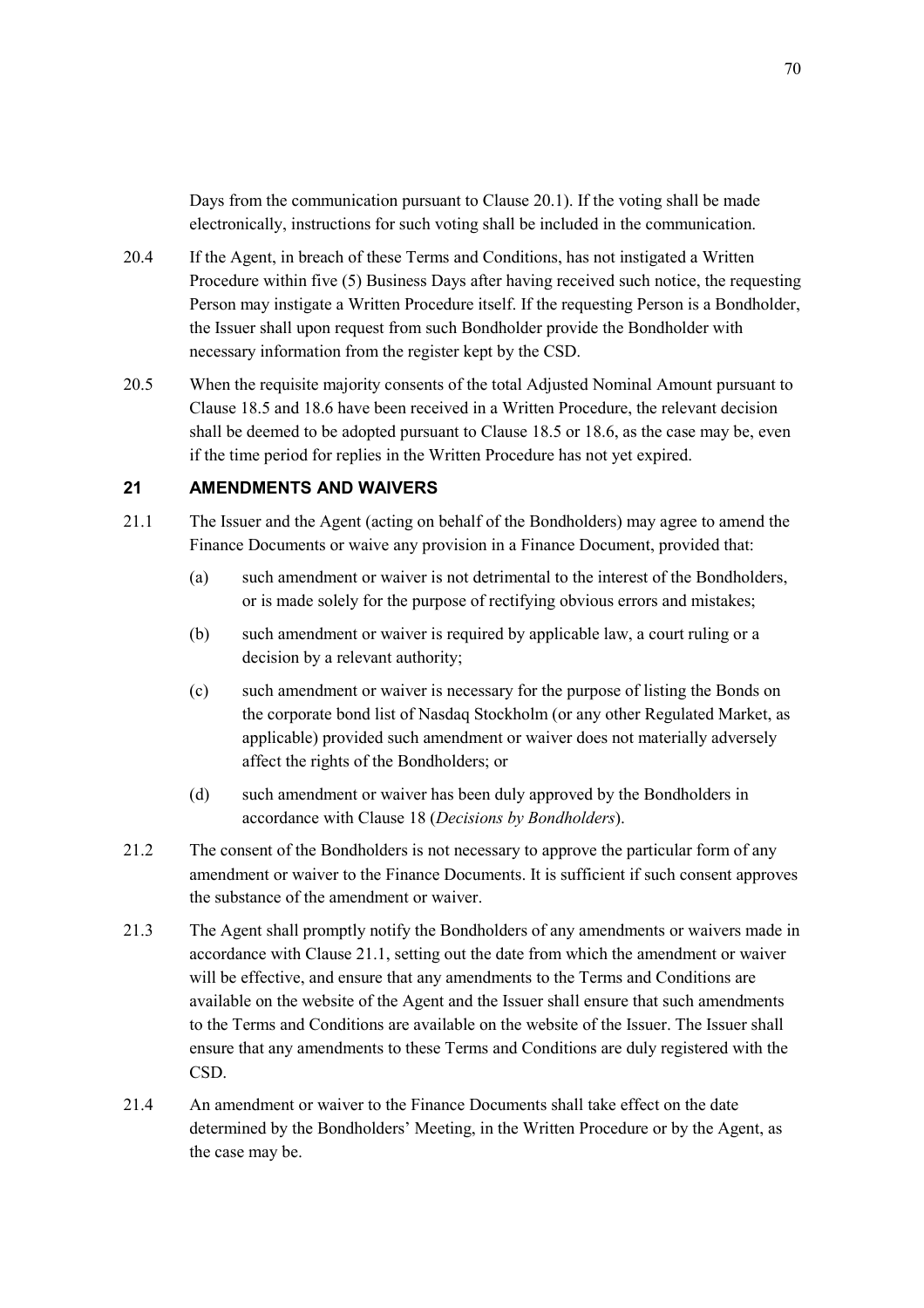# **22 APPOINTMENT AND REPLACEMENT OF THE AGENT**

## **22.1 Appointment of Agent**

- 22.1.1 By subscribing for Bonds, each initial Bondholder appoints the Agent to act as its agent and security agent in all matters relating to the Bonds and the Finance Documents, and authorises the Agent to act on its behalf (without first having to obtain its consent, unless such consent is specifically required by these Terms and Conditions) in any legal or arbitration proceedings relating to the Bonds held by such Bondholder, including the winding-up, dissolution, liquidation, company reorganisation (*Sw. företagsrekonstruktion*), or bankruptcy (*Sw. konkurs*) (or its equivalent in any other jurisdiction) of the Issuer. By acquiring Bonds, each subsequent Bondholder confirms such appointment and authorisation for the Agent to act on its behalf.
- 22.1.2 Each Bondholder shall immediately upon request by the Agent provide the Agent with any such documents, including a written power of attorney (in form and substance satisfactory to the Agent), as the Agent deems necessary for the purpose of exercising its rights and/or carrying out its duties under the Finance Documents. The Agent is under no obligation to represent a Bondholder which does not comply with such request.
- 22.1.3 The Issuer shall promptly upon request provide the Agent with any documents and other assistance (in form and substance satisfactory to the Agent), that the Agent deems necessary for the purpose of exercising its rights and/or carrying out its duties under the Finance Documents.
- 22.1.4 The Agent is entitled to fees for its work and to be indemnified for costs, losses and liabilities on the terms set out in the Finance Documents and the Agent's obligations as agent and security agent under the Finance Documents are conditioned upon the due payment of such fees and indemnifications.
- 22.1.5 The Agent may act as agent and/or security agent for several issues of securities issued by or relating to the Issuer and other Group Companies notwithstanding potential conflicts of interest.

## **22.2 Duties of the Agent**

- 22.2.1 The Agent shall represent the Bondholders in accordance with the Finance Documents. However, the Agent is not responsible for the execution, validity, perfection or enforceability of the Finance Documents. The Agent shall keep the latest version of these Terms and Conditions (including any document amending these Terms and Conditions) available on the website of the Agent. The latest versions of the Finance Documents shall be available to the Bondholders at the office of the Agent during normal business hours. The Agent may charge the requesting Bondholder a reasonable administrative fee for making Finance Documents available.
- 22.2.2 Upon request by a Bondholder, the Agent may distribute to the Bondholders any information from such Bondholder which relates to the Bonds (at the discretion of the Agent). The Agent may require that the requesting Bondholder reimburses any costs or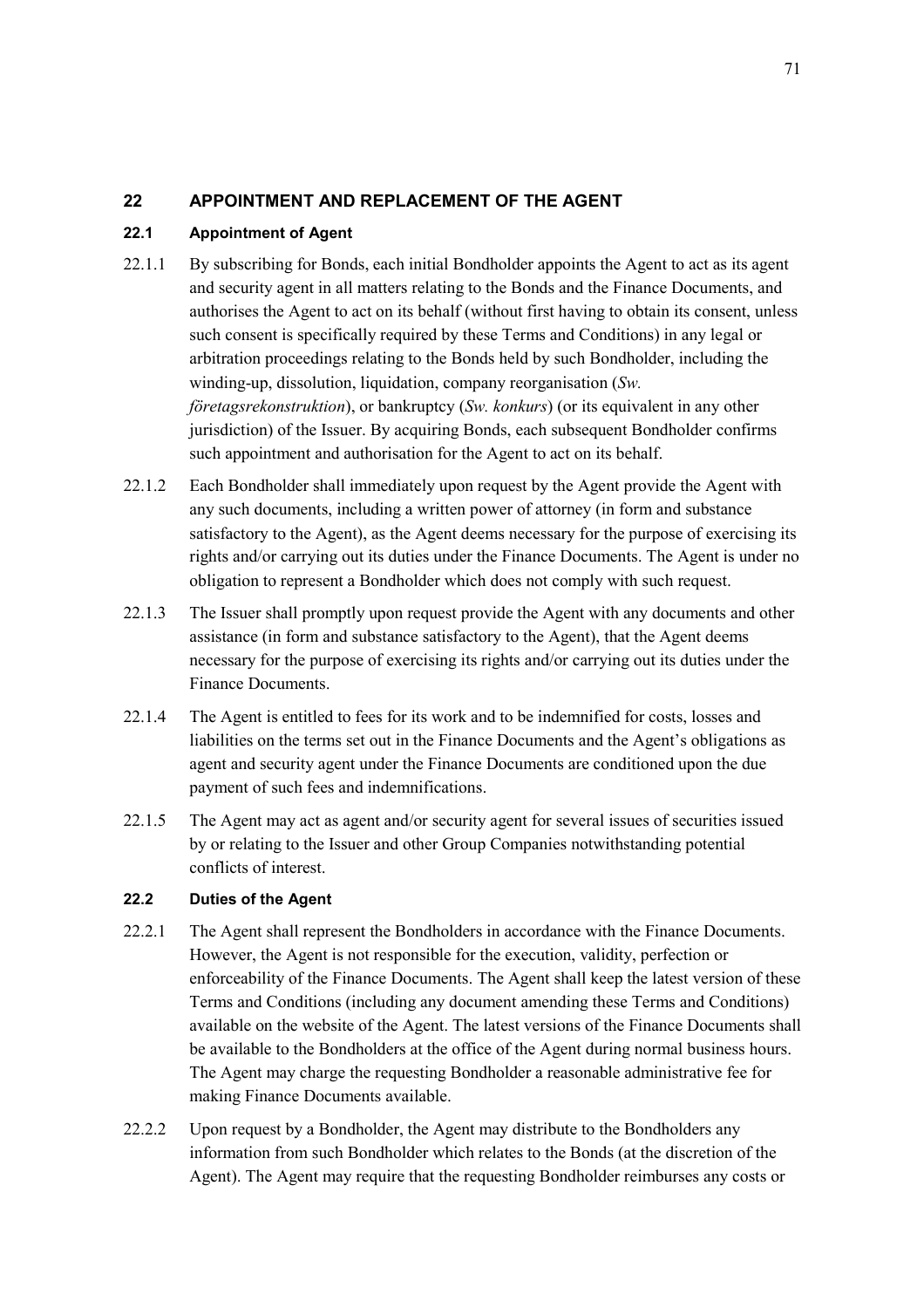expenses incurred, or to be incurred, by the Agent in doing so (including a reasonable fee for the work of the Agent) before any such information is distributed. The Agent may upon request by a Bondholder disclose the identity of any other Bondholder who has consented to the Agent in doing so.

- 22.2.3 When acting in accordance with the Finance Documents, the Agent is always acting with binding effect on behalf of the Bondholders. The Agent shall carry out its duties under the Finance Documents in a reasonable, proficient and professional manner, with reasonable care and skill.
- 22.2.4 The Agent is entitled to delegate its duties to other professional parties, but the Agent shall remain liable for the actions of such parties under the Finance Documents.
- 22.2.5 The Agent shall treat all Bondholders equally and, when acting pursuant to the Finance Documents, act with regard only to the interests of the Bondholders and shall not be required to have regard to the interests or to act upon or comply with any direction or request of any other Person, other than as explicitly stated in the Finance Documents.
- 22.2.6 The Agent shall, subject to Clause 27.2.2, be entitled to disclose to the Bondholders any event or circumstance directly or indirectly relating to the Issuer or the Bonds. Notwithstanding the foregoing, the Agent may if it considers it to be beneficial to the interests of the Bondholders delay disclosure or refrain from disclosing certain information other than in respect of an Event of Default that has occurred and is continuing.
- 22.2.7 The Agent is entitled to engage external experts when carrying out its duties under the Finance Documents. The Issuer shall on demand by the Agent pay all costs for external experts engaged (i) after the occurrence of an Event of Default, (ii) for the purpose of investigating or considering an event which the Agent reasonably believes is or may lead to an Event of Default or a matter relating to the Issuer which the Agent reasonably believes may be detrimental to the interests of the Bondholders under the Finance Documents, (iii) when the Agent is to make a determination under the Finance Documents or (iv) as otherwise agreed between the Issuer and the Agent. Any compensation for damages or other recoveries received by the Agent from external experts engaged by it for the purpose of carrying out its duties under the Finance Documents shall be distributed in accordance with Clause 17 (*Distribution of proceeds*).
- 22.2.8 The Agent shall enter into agreements with the CSD, and comply with such agreement and the CSD regulations applicable to the Agent, as may be necessary in order for the Agent to carry out its duties under the Finance Documents.
- 22.2.9 Notwithstanding any other provision of the Finance Documents to the contrary, the Agent is not obliged to do or omit to do anything if it would or might in its reasonable opinion constitute a breach of any law or regulation.
- 22.2.10 If in the Agent's reasonable opinion the cost, loss or liability which it may incur (including reasonable fees to the Agent) in complying with instructions of the Bondholders, or taking any action at its own initiative, will not be covered by the Issuer,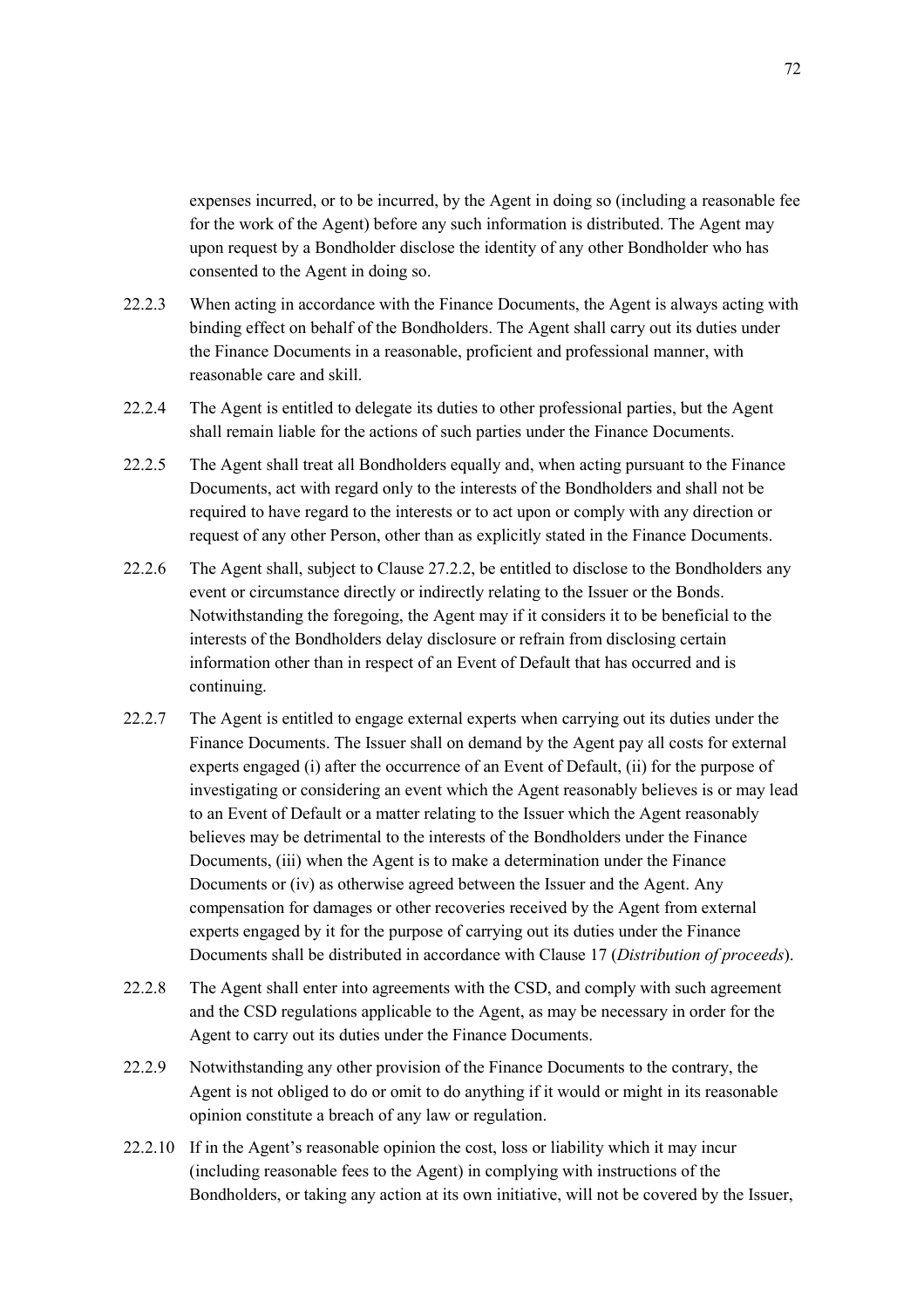the Agent may refrain from acting in accordance with such instructions, or taking such action, until it has received such funding or indemnities (or adequate security has been provided therefore) as it may reasonably require.

- 22.2.11 The Agent shall give a notice to the Bondholders (i) before it ceases to perform its obligations under the Finance Documents by reason of the non-payment by the Issuer of any fee or indemnity due to the Agent under the Finance Documents, or (ii) if it refrains from acting for any reason described in Clause 22.2.10.
- 22.2.12 Unless it has actual knowledge to the contrary, the Agent may assume that all information provided by or on behalf of the Issuer (including by its advisors) is correct, true and complete in all aspects.

### **22.3 Limited liability for the Agent**

- 22.3.1 The Agent will not be liable to the Bondholders for damage or loss caused by any action taken or omitted by it under or in connection with any Finance Document, unless directly caused by its negligence or wilful misconduct. The Agent shall never be responsible for indirect loss.
- 22.3.2 The Agent shall not be considered to have acted negligently if it has acted in accordance with advice from or opinions of reputable external experts addressed to the Agent or if the Agent has acted with reasonable care in a situation when the Agent considers that it is detrimental to the interests of the Bondholders to delay the action in order to first obtain instructions from the Bondholders.
- 22.3.3 The Agent shall not be liable for any delay (or any related consequences) in crediting an account with an amount required pursuant to the Finance Documents to be paid by the Agent to the Bondholders, provided that the Agent has taken all necessary steps as soon as reasonably practicable to comply with the regulations or operating procedures of any recognised clearing or settlement system used by the Agent for that purpose.
- 22.3.4 The Agent shall have no liability to the Bondholders for damage caused by the Agent acting in accordance with instructions of the Bondholders given in accordance with Clauses 16.1 (*Termination of the Bonds*) and 19 (*Decisions by Bondholders*).
- 22.3.5 Any liability towards the Issuer which is incurred by the Agent in acting under, or in relation to, the Finance Documents shall not be subject to set-off against the obligations of the Issuer to the Bondholders under the Finance Documents.
- 22.3.6 The Agent may assume that the documentation and evidence delivered to it under Clauses 13 (*Conditions Precedent to the First Issue Date*) 14 (*Conditions Precedent for First Disbursement*) 15 (*Condition Subsequent*) are accurate, legally valid, enforceable, correct, true and complete unless it has actual knowledge to the contrary, and the Agent does not have to verify or assess the contents of any such documentation. The Agent does not review the documents and evidence referred to above from a legal or commercial perspective of the Bondholders.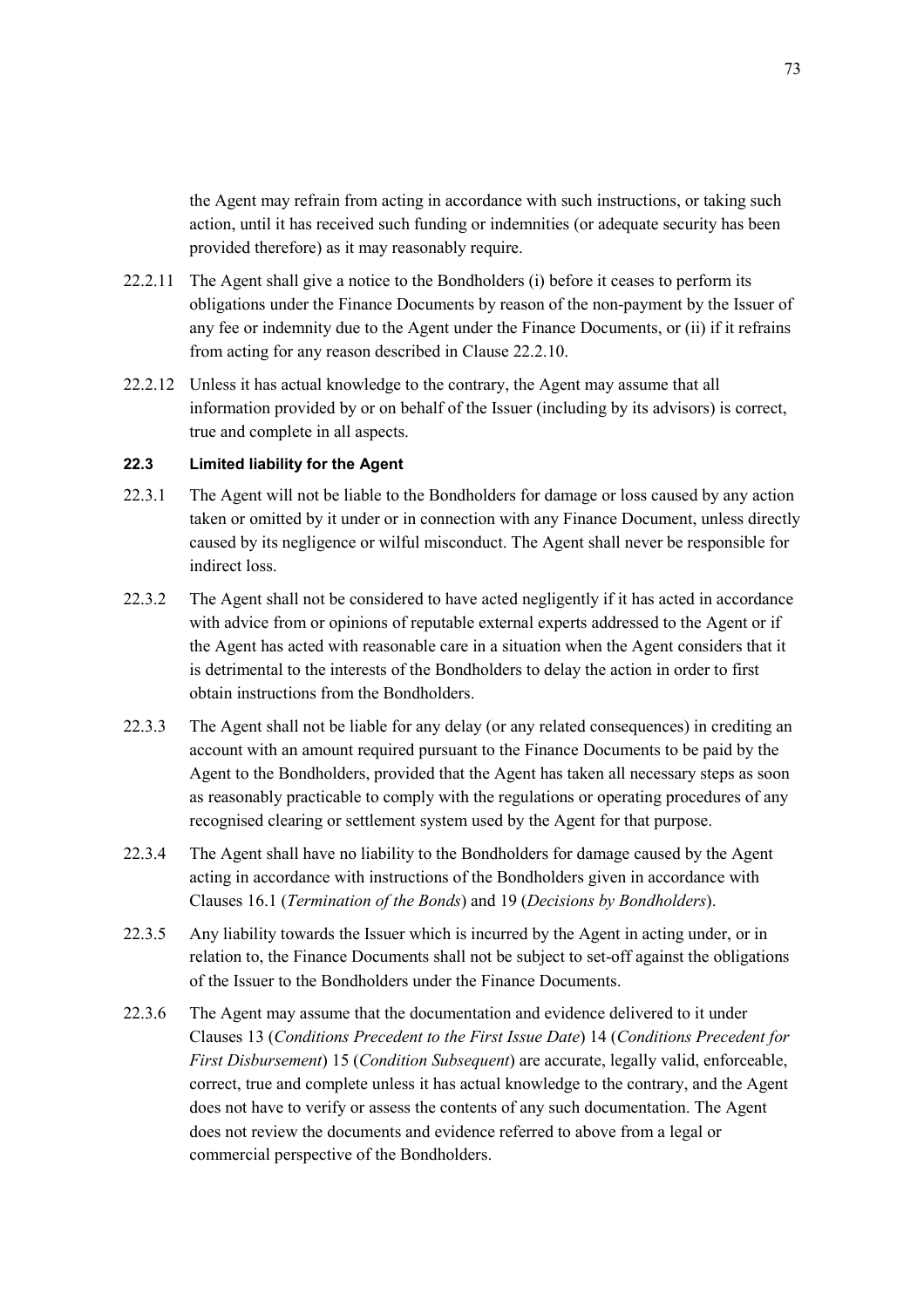# **22.4 Replacement of the Agent**

- 22.4.1 Subject to Clause 22.4.6, the Agent may resign by giving notice to the Issuer and the Bondholders, in which case the Bondholders shall appoint a successor Agent at a Bondholders' Meeting convened by the retiring Agent or by way of Written Procedure initiated by the retiring Agent.
- 22.4.2 Subject to Clause 22.4.6, if the Agent is insolvent or becomes subject to bankruptcy proceedings, the Agent shall be deemed to resign as Agent and the Issuer shall within ten (10) Business Days appoint a successor Agent which shall be an independent financial institution or other reputable company which regularly acts as agent under debt issuances.
- 22.4.3 A Bondholder (or Bondholders) representing at least ten (10.00) per cent. of the Adjusted Nominal Amount may, by notice to the Issuer (such notice may only be validly given by a Person who is a Bondholder on the Business Day immediately following the day on which the notice is received by the Issuer and shall, if given by several Bondholders, be given by them jointly), require that a Bondholders' Meeting is held for the purpose of dismissing the Agent and appointing a new Agent. The Issuer may, at a Bondholders' Meeting convened by it or by way of Written Procedure initiated by it, propose to the Bondholders that the Agent be dismissed and a new Agent appointed.
- 22.4.4 If the Bondholders have not appointed a successor Agent within ninety (90) calendar days after (i) the earlier of the notice of resignation was given or the resignation otherwise took place or (ii) the Agent was dismissed through a decision by the Bondholders, the Issuer shall appoint a successor Agent which shall be an independent financial institution or other reputable company which regularly acts as agent under debt issuances.
- 22.4.5 The retiring Agent shall, at its own cost, make available to the successor Agent such documents and records and provide such assistance as the successor Agent may reasonably request for the purposes of performing its functions as Agent under the Finance Documents.
- 22.4.6 The Agent's resignation or dismissal shall only take effect upon the appointment of a successor Agent and acceptance by such successor Agent of such appointment and the execution of all necessary documentation to effectively substitute the retiring Agent.
- 22.4.7 Upon the appointment of a successor, the retiring Agent shall be discharged from any further obligation in respect of the Finance Documents but shall remain entitled to the benefit of the Finance Documents and remain liable under the Finance Documents in respect of any action which it took or failed to take whilst acting as Agent. Its successor, the Issuer and each of the Bondholders shall have the same rights and obligations amongst themselves under the Finance Documents as they would have had if such successor had been the original Agent.
- 22.4.8 In the event that there is a change of the Agent in accordance with this Clause 22.4, the Issuer shall execute such documents and take such actions as the new Agent may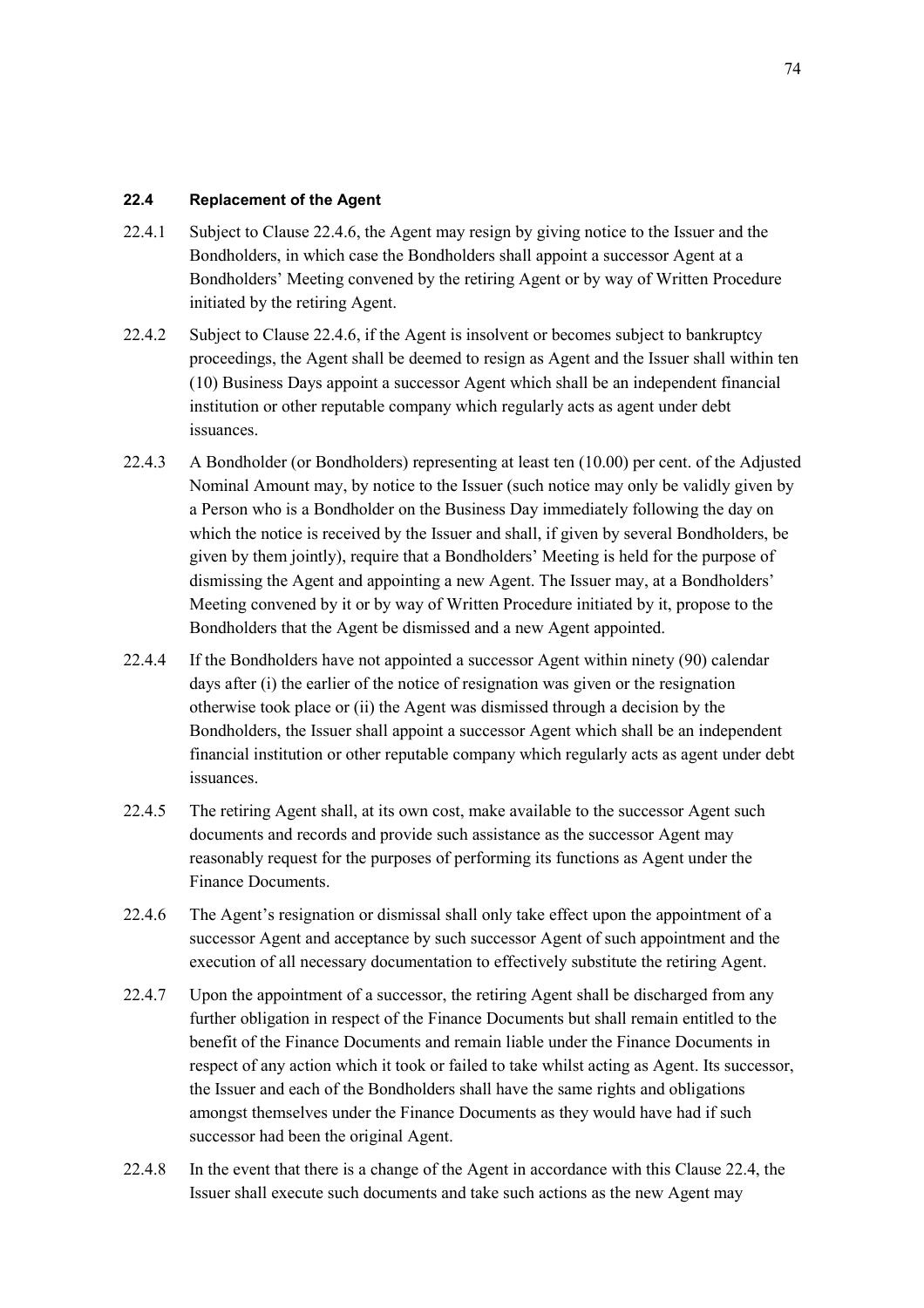reasonably require for the purpose of vesting in such new Agent the rights, powers and obligation of the Agent and releasing the retiring Agent from its further obligations under the Finance Documents. Unless the Issuer and the new Agent agrees otherwise, the new Agent shall be entitled to the same fees and the same indemnities as the retiring Agent.

# **23 APPOINTMENT AND REPLACEMENT OF THE ISSUING AGENT**

- 23.1 The Issuer appoints the Issuing Agent to manage certain specified tasks under these Terms and Conditions and in accordance with the legislation, rules and regulations applicable to and/or issued by the CSD and relating to the Bonds.
- 23.2 The Issuing Agent may retire from its assignment or be dismissed by the Issuer, provided that the Issuer has approved that a commercial bank or securities institution approved by the CSD accedes as new Issuing Agent at the same time as the old Issuing Agent retires or is dismissed. If the Issuing Agent is insolvent, the Issuer shall immediately appoint a new Issuing Agent, which shall replace the old Issuing Agent as issuing agent in accordance with these Terms and Conditions.

# **24 APPOINTMENT AND REPLACEMENT OF THE CSD**

- 24.1 The Issuer has appointed the CSD to manage certain tasks under these Terms and Conditions and in accordance with the legislation, rules and regulations applicable to the CSD.
- 24.2 The CSD may retire from its assignment or be dismissed by the Issuer, provided that the Issuer has effectively appointed a replacement CSD that accedes as CSD at the same time as the old CSD retires or is dismissed and provided also that the replacement does not have a negative effect on any Bondholder or the listing of the Bonds listed on the corporate bond list of Nasdaq Stockholm (or any other Regulated Market, as applicable). The replacing CSD must be authorised to professionally conduct clearing operations pursuant to the Swedish Securities Market Act (*Sw. lag (2007:528) om värdepappersmarknaden*).

# **25 NO DIRECT ACTIONS BY BONDHOLDERS**

- 25.1 A Bondholder may not take any steps whatsoever against the Issuer or a Subsidiary to enforce or recover any amount due or owing to it pursuant to the Finance Documents, or to initiate, support or procure the winding-up, dissolution, liquidation, company reorganisation (*Sw. företagsrekonstruktion*) or bankruptcy (*Sw. konkurs*) (or its equivalent in any other jurisdiction) of the Issuer or a Subsidiary in relation to any of the liabilities of the Issuer or a Subsidiary under the Finance Documents. Such steps may only be taken by the Agent.
- 25.2 Clause 25.1 shall not apply if the Agent has been instructed by the Bondholders in accordance with the Finance Documents to take certain actions but fails for any reason to take, or is unable to take (for any reason other than a failure by a Bondholder to provide documents in accordance with Clause 22.1.2), such actions within a reasonable period of time and such failure or inability is continuing. However, if the failure to take certain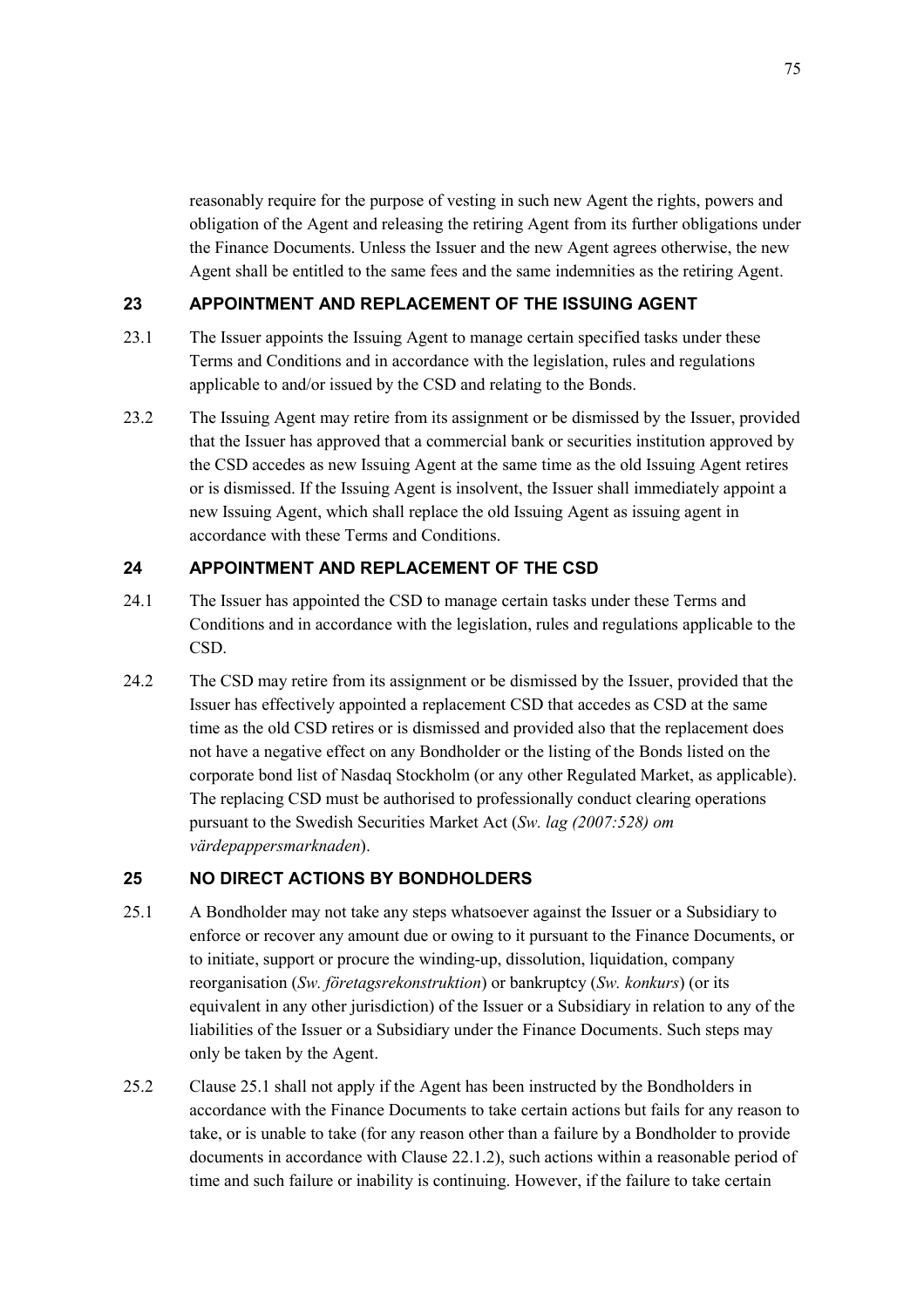actions is caused by the non-payment by the Issuer of any fee or indemnity due to the Agent under the Finance Documents or the Agent Agreement or by any reason described in Clause 22.2.10, such failure must continue for at least forty (40) Business Days after notice pursuant to Clause 22.2.11 before a Bondholder may take any action referred to in Clause 25.1.

25.3 The provisions of Clause 25.1 shall not in any way limit an individual Bondholder's right to claim and enforce payments which are due to it under Clause 10.5 (*Mandatory repurchase due to a Change of Control Event (put option)*) or other payments which are due by the Issuer to some but not all Bondholders.

## **26 TIME-BAR**

- 26.1 The right to receive repayment of the principal of the Bonds shall be time-barred and become void ten (10) years from the relevant Redemption Date. The right to receive payment of Interest (excluding any capitalised Interest) shall be time-barred and become void three (3) years from the relevant due date for payment. The Issuer is entitled to any funds set aside for payments in respect of which the Bondholders' right to receive payment has been time-barred and has become void.
- 26.2 If a limitation period is duly interrupted in accordance with the Swedish Act on Limitations (*Sw. preskriptionslag (1981:130)*), a new time-bar period of ten (10) years with respect to the right to receive repayment of the principal of the Bonds, and of three (3) years with respect to the right to receive payment of Interest (excluding capitalised Interest) will commence, in both cases calculated from the date of interruption of the time-bar period, as such date is determined pursuant to the provisions of the Swedish Act on Limitations.

# **27 NOTICES AND PRESS RELEASES**

### **27.1 Notices**

- 27.1.1 Any notice or other communication to be made under or in connection with the Terms and Conditions:
	- (a) if to the Agent, shall be given at the address registered with the Swedish Companies Registration Office (*Sw. Bolagsverket*) on the Business Day prior to dispatch or to such address notified by the Agent to the Issuer from time to time, if sent by email by the Issuer, to such email address as notified by the Agent to the Issuer from time to time;
	- (b) if to the Issuer, shall be given at the address registered with the Swedish Companies Registration Office (*Sw. Bolagsverket*) on the Business Day prior to dispatch or such address as notified by the Issuer to the Agent from time to time, or if sent by email by the Agent, to such email address as notified by the Issuer to the Agent from time to time; and
	- (c) if to the Bondholders, shall be given at their addresses as registered with the CSD, on the Business Day prior to dispatch, and by either courier delivery (if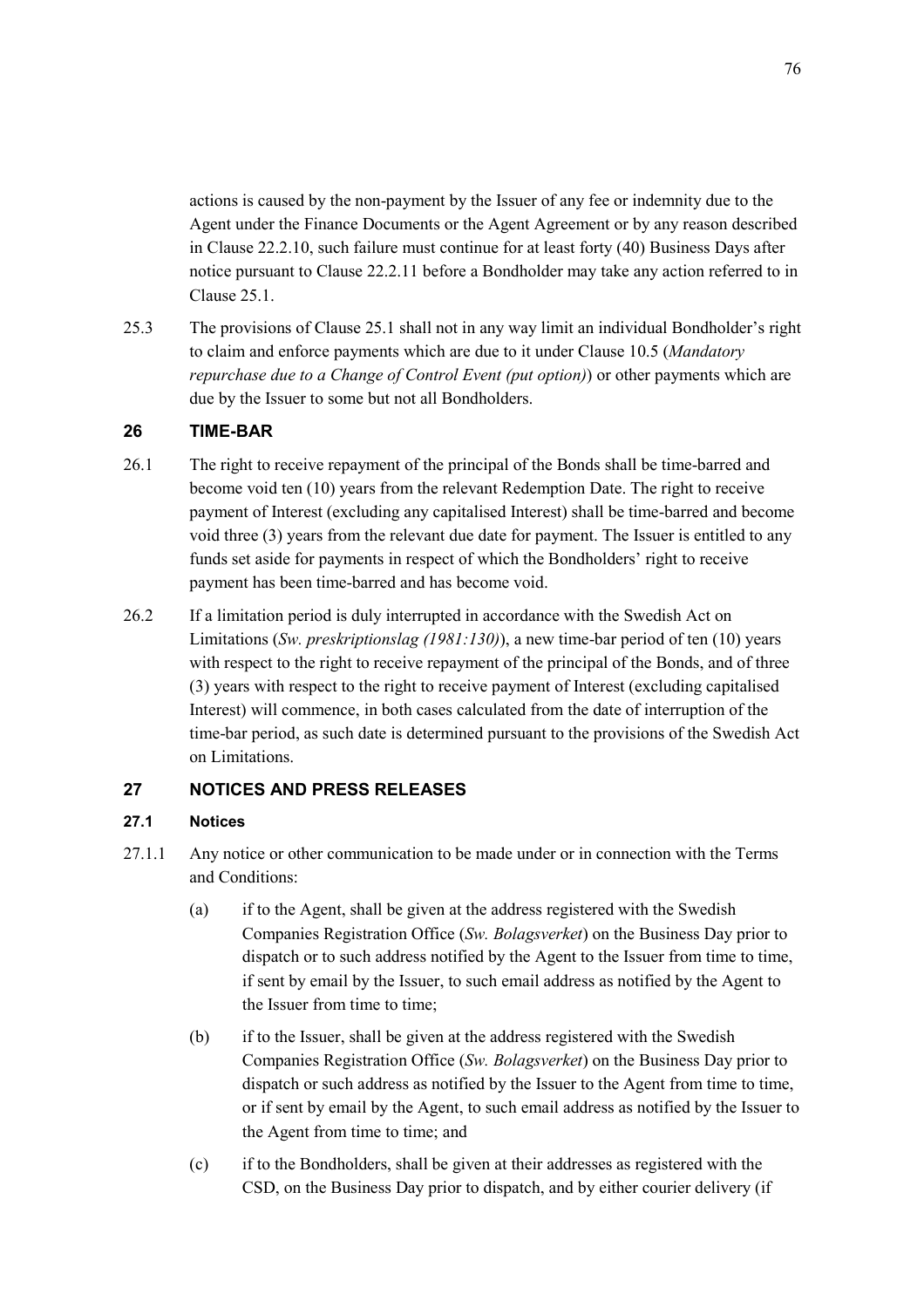practicable possible) or letter for all Bondholders, provided that the same means of communication shall be used for all Bondholders. A notice to the Bondholders shall also be published on the websites of the Issuer and the Agent.

- 27.1.2 Any notice or other communication made by one Person to another under or in connection with these Terms and Conditions shall be sent by way of courier, personal delivery or letter (and, if between the Agent and the Issuer, by email) and will only be effective, in case of courier or personal delivery, when it has been left at the address specified in Clause 27.1.1 or, in case of letter, three (3) Business Days after being deposited postage prepaid in an envelope addressed to the address specified in Clause 27.1.1 or, in case of email to the Agent or the Issuer, when received in legible form by the email address specified in Clause 27.1.1.
- 27.1.3 Failure to send a notice or other communication to a Bondholder or any defect in it shall not affect its sufficiency with respect to other Bondholders.

### **27.2 Press releases**

- 27.2.1 Any notice that the Issuer or the Agent shall send to the Bondholders pursuant to Clause 10.3, 10.4, 10.5, 10.6, 12.11.1 (e), 16.6, 17.4, 18.15, 19.1, 20.1, 21.3, 22.2.11 and 22.4.1 shall also be published by way of press release by the Issuer or the Agent, as applicable.
- 27.2.2 In addition to Clause 27.2.1, if any information relating to the Bonds, the Issuer or the Group contained in a notice that the Agent may send to the Bondholders under these Terms and Conditions has not already been made public by way of a press release, the Agent shall before it sends such information to the Bondholders give the Issuer the opportunity to issue a press release containing such information. If the Issuer does not promptly issue a press release and the Agent considers it necessary to issue a press release containing such information before it can lawfully send a notice containing such information to the Bondholders, the Agent shall be entitled to issue such press release.

# **28 FORCE MAJEURE AND LIMITATION OF LIABILITY**

- 28.1 Neither the Agent nor the Issuing Agent shall be held responsible for any damage arising out of any legal enactment, or any measure taken by a public authority, or war, strike, lockout, boycott, blockade or any other similar circumstance (a "**Force Majeure Event**"). The reservation in respect of strikes, lockouts, boycotts and blockades applies even if the Agent or the Issuing Agent itself takes such measures, or is subject to such measures.
- 28.2 The Issuing Agent shall have no liability to the Bondholders if it has observed reasonable care. The Issuing Agent shall never be responsible for indirect damage with exception of gross negligence and wilful misconduct.
- 28.3 Should a Force Majeure Event arise which prevents the Agent or the Issuing Agent from taking any action required to comply with the Finance Documents, such action may be postponed until the obstacle has been removed.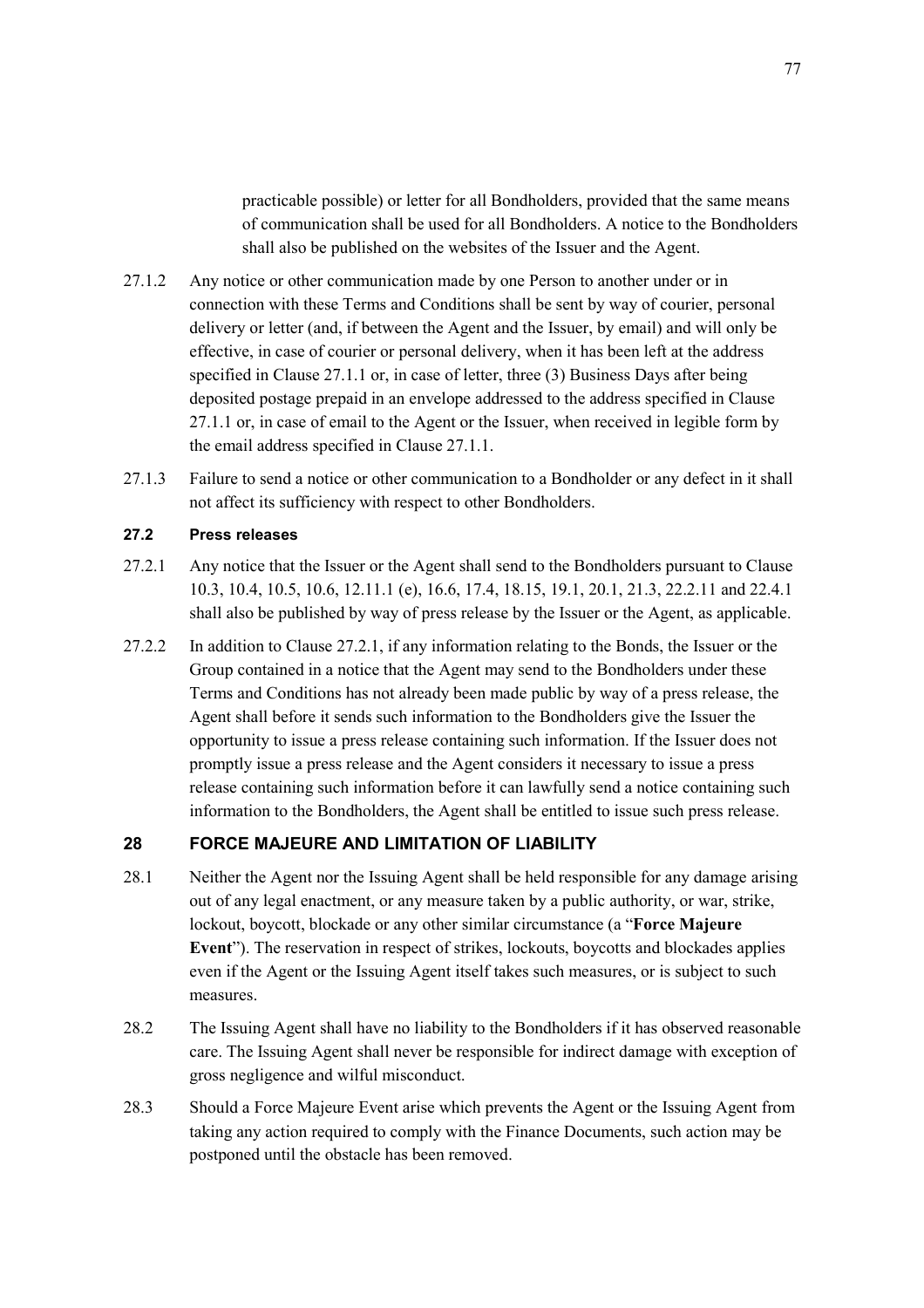28.4 The provisions in this Clause 28 apply unless they are inconsistent with the provisions of the Central Securities Depositories and Financial Instruments Accounts Act which provisions shall take precedence.

# **29 GOVERNING LAW AND JURISDICTION**

- 29.1 These Terms and Conditions, and any non-contractual obligations arising out of or in connection therewith, shall be governed by and construed in accordance with the laws of Sweden.
- 29.2 Any dispute or claim arising in relation to these Terms and Conditions shall, subject to Clause 29.3, be determined by Swedish courts and the District Court of Stockholm shall be the court of first instance.
- 29.3 The submission to the jurisdiction of the Swedish courts shall not limit the right of the Agent (or the Bondholders, as applicable) to take proceedings against the Issuer in any court which may otherwise exercise jurisdiction over the Issuer or any of its assets.

\* \* \*